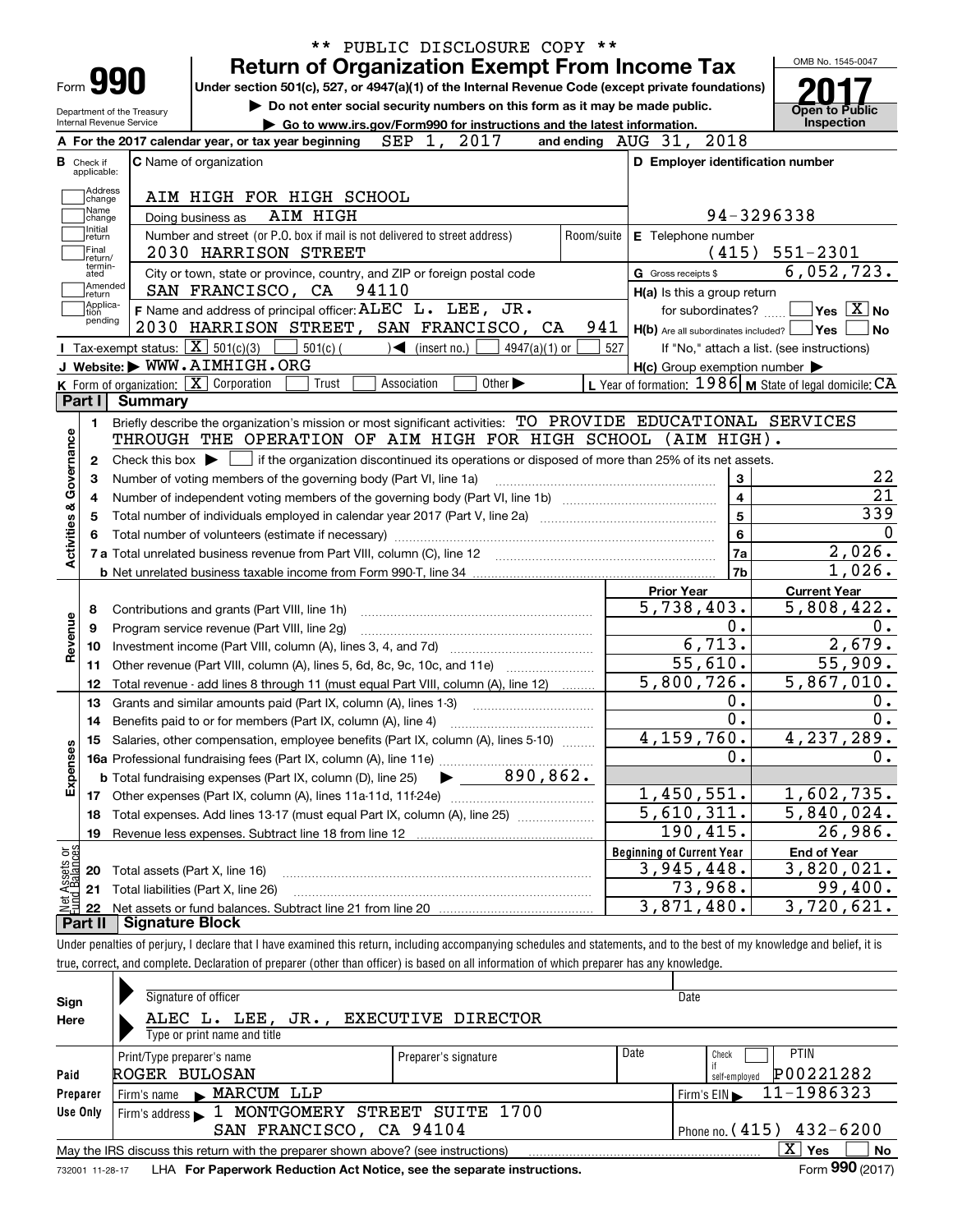|              | 94-3296338<br>AIM HIGH FOR HIGH SCHOOL<br>Page 2<br>Form 990 (2017)<br><b>Statement of Program Service Accomplishments</b>                           |
|--------------|------------------------------------------------------------------------------------------------------------------------------------------------------|
|              | Part III<br>$\overline{\mathbf{x}}$                                                                                                                  |
| 1            | Briefly describe the organization's mission:                                                                                                         |
|              | OUR MISSION AT AIM HIGH IS TO CREATE LIFE-CHANGING OPPORTUNITIES                                                                                     |
|              | DURING THE SUMMER AND BEYOND. OUR COMMUNITY: NURTURES THE PROMISE AND                                                                                |
|              | POTENTIAL OF MIDDLE SCHOOL STUDENTS FROM LOW-INCOME NEIGHBORHOODS.                                                                                   |
|              | PREPARES STUDENTS FOR HIGH SCHOOL, SETTING THEM ON THE PATH TO COLLEGE                                                                               |
| $\mathbf{2}$ | Did the organization undertake any significant program services during the year which were not listed on the                                         |
|              | $\sqrt{}$ Yes $\sqrt{X}$ No<br>prior Form 990 or 990-EZ?                                                                                             |
|              | If "Yes," describe these new services on Schedule O.                                                                                                 |
| 3            | $\exists$ Yes $\sqrt{\mathrm{X}}$ No<br>Did the organization cease conducting, or make significant changes in how it conducts, any program services? |
|              | If "Yes," describe these changes on Schedule O.                                                                                                      |
| 4            | Describe the organization's program service accomplishments for each of its three largest program services, as measured by expenses.                 |
|              | Section 501(c)(3) and 501(c)(4) organizations are required to report the amount of grants and allocations to others, the total expenses, and         |
|              | revenue, if any, for each program service reported.                                                                                                  |
| 4a           | 4, 278, 823. including grants of \$<br>) (Revenue \$<br>) (Expenses \$<br>(Code:                                                                     |
|              | TUITION-FREE SUMMER PROGRAM SERVING MIDDLE SCHOOL YOUTH, MOSTLY FROM                                                                                 |
|              | LOW INCOME FAMILIES AND UNDERSERVED NEIGHBORHOODS AND SCHOOLS WITH                                                                                   |
|              | ENRICHMENT AND YOUTH DEVELOPMENT. PROGRAM EXPENDITURES INCLUDE                                                                                       |
|              | INSTRUCTIONAL AND STUDENT ACTIVITIES EXPENSES. FOR SUMMER 2018, THE                                                                                  |
|              | SITES AND STUDENTS SERVED WERE AS FOLLOWS: MARIN ACADEMY 121 STUDENTS,                                                                               |
|              | CHINATOWN/NORTH BEACH 129 STUDENTS, WESTERN ADDITION/RICHMOND 134                                                                                    |
|              | STUDENTS, NAPA 141 STUDENTS, EXCELSIOR 165 STUDENTS, EAST PALO                                                                                       |
|              | ALTO/MENLO PARK 95 STUDENTS, EAST OAKLAND/OAKLAND AIRPORT 110 STUDENTS,                                                                              |
|              | INGLESIDE 155 STUDENTS, REDWOOD CITY/MENLO PARK 144 STUDENTS, UPA 120                                                                                |
|              | STUDENTS, MISSION 145 STUDENTS, REDWOOD CITY/WEST 139 STUDENTS, UPPER                                                                                |
|              | 71 STUDENTS, PORTOLA/VISITATION VALLEY 149 STUDENTS,<br>DIMOND (FRICK)                                                                               |
|              | TAHOE/TRUCKEE 142 STUDENTS, BAYVIEW 143 STUDENTS, RICHMOND 53 STUDENTS,                                                                              |
|              |                                                                                                                                                      |
|              |                                                                                                                                                      |
|              |                                                                                                                                                      |
|              |                                                                                                                                                      |
|              |                                                                                                                                                      |
|              |                                                                                                                                                      |
|              |                                                                                                                                                      |
| 4c           | (Code:<br>(Expenses \$<br>including grants of \$<br>) (Revenue \$                                                                                    |
|              |                                                                                                                                                      |
|              |                                                                                                                                                      |
|              |                                                                                                                                                      |
|              |                                                                                                                                                      |
|              |                                                                                                                                                      |
|              |                                                                                                                                                      |
| 4d           | Other program services (Describe in Schedule O.)<br>(Expenses \$<br>including grants of \$<br>(Revenue \$                                            |
| 4e           | 4,278,823.<br>Total program service expenses                                                                                                         |
|              | Form 990 (2017)                                                                                                                                      |
|              | SEE SCHEDULE O FOR CONTINUATION(S)<br>732002 11-28-17<br>2                                                                                           |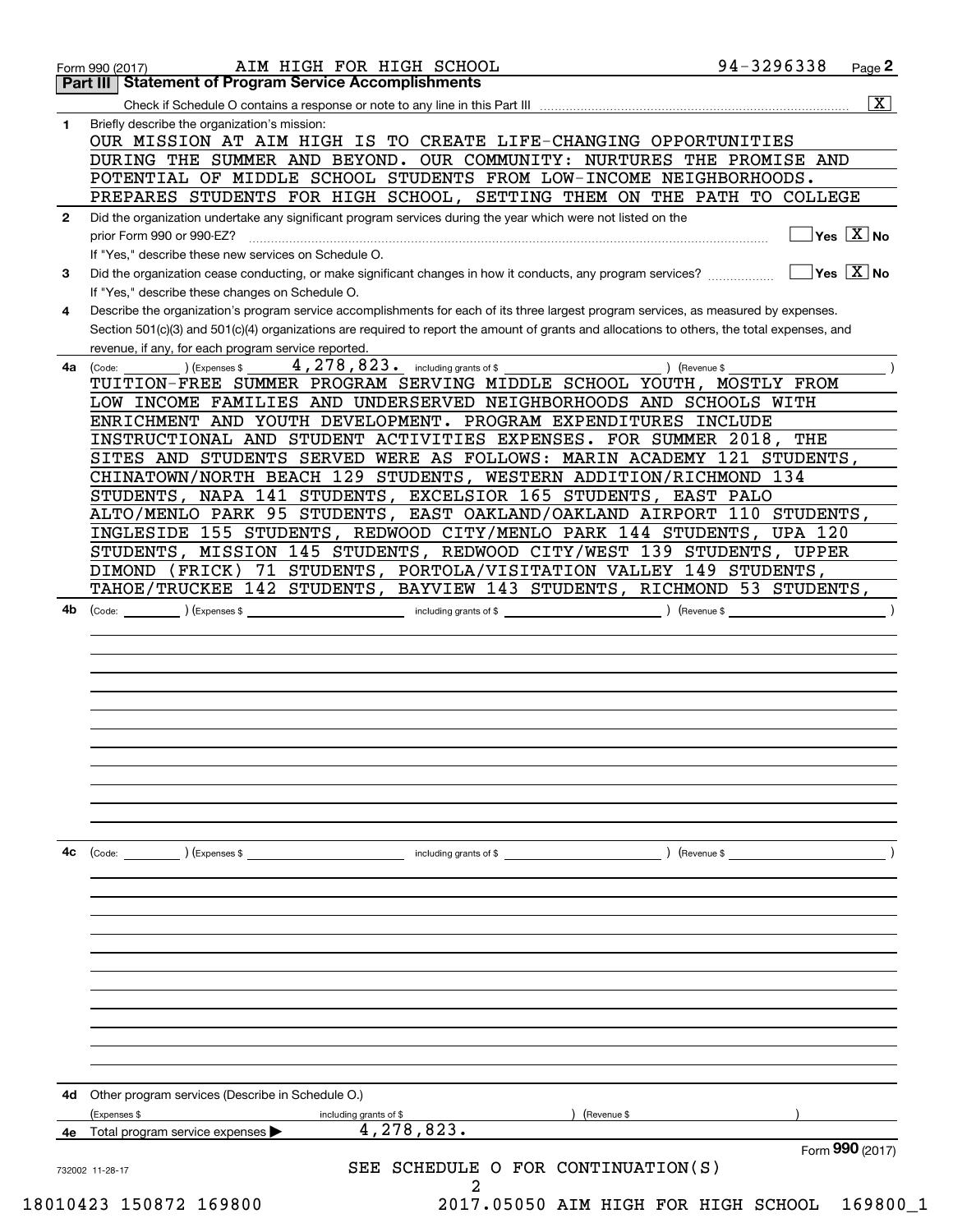| Form 990 (2017) |  |
|-----------------|--|

|     |                                                                                                                                                                                                                                             |                 | <b>Yes</b>              | No                           |
|-----|---------------------------------------------------------------------------------------------------------------------------------------------------------------------------------------------------------------------------------------------|-----------------|-------------------------|------------------------------|
| 1.  | Is the organization described in section $501(c)(3)$ or $4947(a)(1)$ (other than a private foundation)?                                                                                                                                     |                 |                         |                              |
|     |                                                                                                                                                                                                                                             | 1.              | х                       |                              |
| 2   |                                                                                                                                                                                                                                             | $\mathbf{2}$    | $\overline{\mathbf{x}}$ |                              |
| 3   | Did the organization engage in direct or indirect political campaign activities on behalf of or in opposition to candidates for                                                                                                             |                 |                         |                              |
|     |                                                                                                                                                                                                                                             | 3               |                         | x                            |
| 4   | Section 501(c)(3) organizations. Did the organization engage in lobbying activities, or have a section 501(h) election in effect                                                                                                            |                 |                         |                              |
|     |                                                                                                                                                                                                                                             | 4               |                         | x                            |
| 5   | Is the organization a section 501(c)(4), 501(c)(5), or 501(c)(6) organization that receives membership dues, assessments, or                                                                                                                |                 |                         |                              |
|     |                                                                                                                                                                                                                                             | 5               |                         | x                            |
| 6   | Did the organization maintain any donor advised funds or any similar funds or accounts for which donors have the right to                                                                                                                   |                 |                         |                              |
|     | provide advice on the distribution or investment of amounts in such funds or accounts? If "Yes," complete Schedule D, Part I                                                                                                                | 6               |                         | X.                           |
| 7   | Did the organization receive or hold a conservation easement, including easements to preserve open space,                                                                                                                                   |                 |                         |                              |
|     |                                                                                                                                                                                                                                             | 7               |                         | X.                           |
| 8   | Did the organization maintain collections of works of art, historical treasures, or other similar assets? If "Yes," complete                                                                                                                |                 |                         |                              |
|     |                                                                                                                                                                                                                                             | 8               |                         | x                            |
| 9   | Did the organization report an amount in Part X, line 21, for escrow or custodial account liability, serve as a custodian for                                                                                                               |                 |                         |                              |
|     | amounts not listed in Part X; or provide credit counseling, debt management, credit repair, or debt negotiation services?                                                                                                                   |                 |                         |                              |
|     | If "Yes," complete Schedule D, Part IV                                                                                                                                                                                                      | 9               |                         | X.                           |
| 10  | Did the organization, directly or through a related organization, hold assets in temporarily restricted endowments, permanent                                                                                                               |                 |                         |                              |
|     |                                                                                                                                                                                                                                             | 10              |                         | x                            |
| 11  | If the organization's answer to any of the following questions is "Yes," then complete Schedule D, Parts VI, VIII, VIII, IX, or X                                                                                                           |                 |                         |                              |
|     | as applicable.                                                                                                                                                                                                                              |                 |                         |                              |
|     | a Did the organization report an amount for land, buildings, and equipment in Part X, line 10? If "Yes," complete Schedule D,                                                                                                               |                 |                         |                              |
|     |                                                                                                                                                                                                                                             | 11a             | х                       |                              |
|     | <b>b</b> Did the organization report an amount for investments - other securities in Part X, line 12 that is 5% or more of its total                                                                                                        |                 |                         |                              |
|     |                                                                                                                                                                                                                                             | 11b             |                         | X                            |
|     | c Did the organization report an amount for investments - program related in Part X, line 13 that is 5% or more of its total                                                                                                                |                 |                         |                              |
|     |                                                                                                                                                                                                                                             | 11c             |                         | x                            |
|     | d Did the organization report an amount for other assets in Part X, line 15 that is 5% or more of its total assets reported in                                                                                                              |                 |                         |                              |
|     |                                                                                                                                                                                                                                             | 11d             |                         | x<br>$\overline{\mathbf{X}}$ |
|     | e Did the organization report an amount for other liabilities in Part X, line 25? If "Yes," complete Schedule D, Part X                                                                                                                     | <b>11e</b>      |                         |                              |
|     | f Did the organization's separate or consolidated financial statements for the tax year include a footnote that addresses                                                                                                                   |                 | х                       |                              |
|     | the organization's liability for uncertain tax positions under FIN 48 (ASC 740)? If "Yes," complete Schedule D, Part X                                                                                                                      | 11f             |                         |                              |
|     | 12a Did the organization obtain separate, independent audited financial statements for the tax year? If "Yes," complete                                                                                                                     | 12a             | Х                       |                              |
|     | Schedule D, Parts XI and XII                                                                                                                                                                                                                |                 |                         |                              |
|     | <b>b</b> Was the organization included in consolidated, independent audited financial statements for the tax year?<br>If "Yes," and if the organization answered "No" to line 12a, then completing Schedule D, Parts XI and XII is optional | 12 <sub>b</sub> |                         | X,                           |
| 13  |                                                                                                                                                                                                                                             | 13              | х                       |                              |
| 14a | Did the organization maintain an office, employees, or agents outside of the United States?                                                                                                                                                 | 14a             |                         | X                            |
|     | <b>b</b> Did the organization have aggregate revenues or expenses of more than \$10,000 from grantmaking, fundraising, business,                                                                                                            |                 |                         |                              |
|     | investment, and program service activities outside the United States, or aggregate foreign investments valued at \$100,000                                                                                                                  |                 |                         |                              |
|     |                                                                                                                                                                                                                                             | 14b             |                         | x                            |
| 15  | Did the organization report on Part IX, column (A), line 3, more than \$5,000 of grants or other assistance to or for any                                                                                                                   |                 |                         |                              |
|     |                                                                                                                                                                                                                                             | 15              |                         | x                            |
| 16  | Did the organization report on Part IX, column (A), line 3, more than \$5,000 of aggregate grants or other assistance to                                                                                                                    |                 |                         |                              |
|     |                                                                                                                                                                                                                                             | 16              |                         | x                            |
| 17  | Did the organization report a total of more than \$15,000 of expenses for professional fundraising services on Part IX,                                                                                                                     |                 |                         |                              |
|     |                                                                                                                                                                                                                                             | 17              |                         | x                            |
| 18  | Did the organization report more than \$15,000 total of fundraising event gross income and contributions on Part VIII, lines                                                                                                                |                 |                         |                              |
|     |                                                                                                                                                                                                                                             | 18              | х                       |                              |
| 19  | Did the organization report more than \$15,000 of gross income from gaming activities on Part VIII, line 9a? If "Yes."                                                                                                                      |                 |                         |                              |
|     |                                                                                                                                                                                                                                             | 19              |                         | x                            |

Form **990** (2017) Form (2017) **990**

732003 11-28-17 732003 11-28-17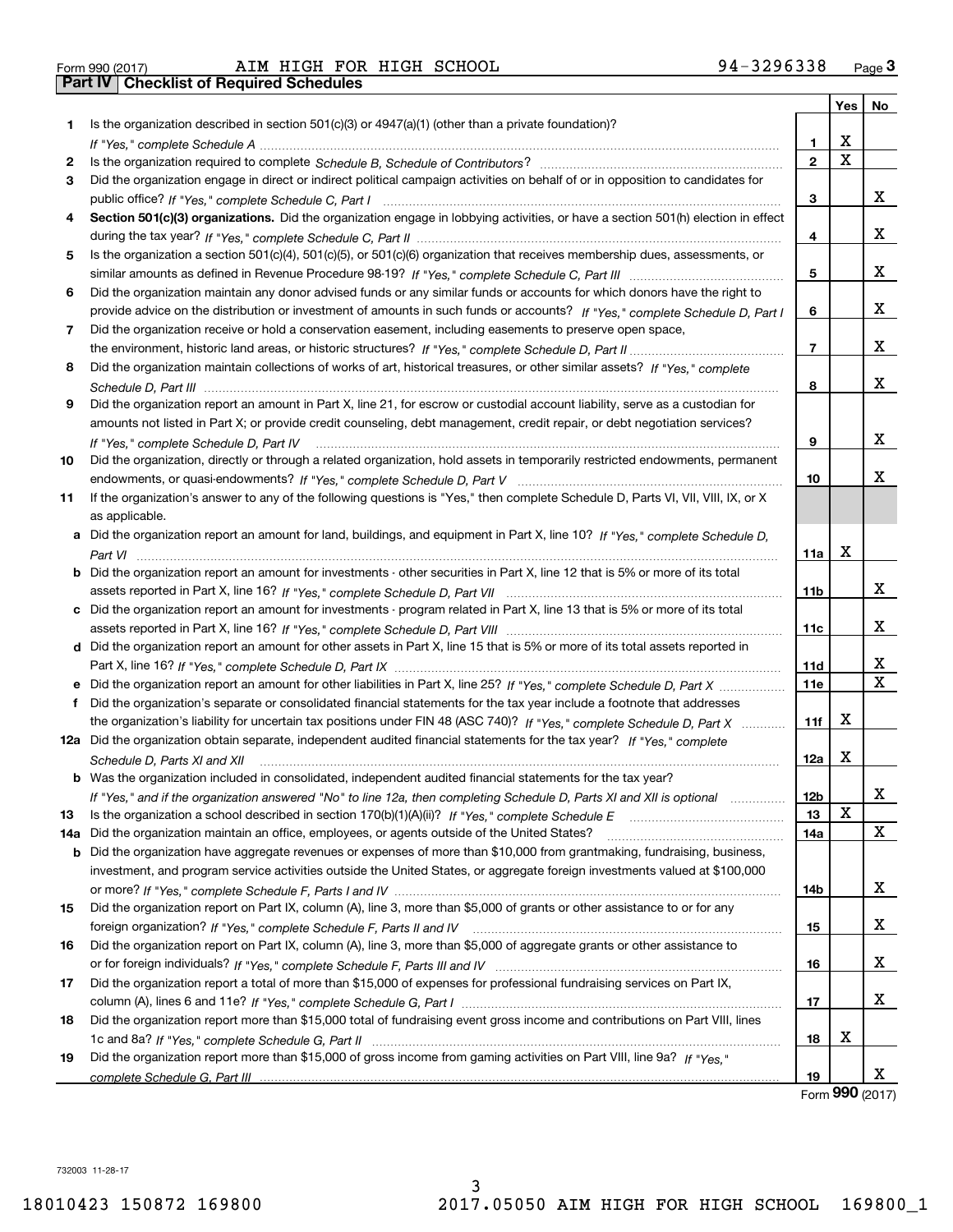| Form 990 (2017) |  |  |
|-----------------|--|--|

*(continued)*

|    |                                                                                                                                                                                                                                                 |                 | Yes | No |
|----|-------------------------------------------------------------------------------------------------------------------------------------------------------------------------------------------------------------------------------------------------|-----------------|-----|----|
|    | 20a Did the organization operate one or more hospital facilities? If "Yes," complete Schedule H                                                                                                                                                 | <b>20a</b>      |     | X  |
|    | b If "Yes" to line 20a, did the organization attach a copy of its audited financial statements to this return?                                                                                                                                  | 20 <sub>b</sub> |     |    |
| 21 | Did the organization report more than \$5,000 of grants or other assistance to any domestic organization or                                                                                                                                     |                 |     |    |
|    |                                                                                                                                                                                                                                                 | 21              |     | х  |
| 22 | Did the organization report more than \$5,000 of grants or other assistance to or for domestic individuals on                                                                                                                                   |                 |     |    |
|    |                                                                                                                                                                                                                                                 | 22              |     | x  |
| 23 | Did the organization answer "Yes" to Part VII, Section A, line 3, 4, or 5 about compensation of the organization's current                                                                                                                      |                 |     |    |
|    | and former officers, directors, trustees, key employees, and highest compensated employees? If "Yes," complete                                                                                                                                  |                 |     |    |
|    |                                                                                                                                                                                                                                                 | 23              | X   |    |
|    | 24a Did the organization have a tax-exempt bond issue with an outstanding principal amount of more than \$100,000 as of the                                                                                                                     |                 |     |    |
|    | last day of the year, that was issued after December 31, 2002? If "Yes," answer lines 24b through 24d and complete                                                                                                                              |                 |     |    |
|    | Schedule K. If "No", go to line 25a                                                                                                                                                                                                             | 24a             |     | x  |
| b  | Did the organization invest any proceeds of tax-exempt bonds beyond a temporary period exception?                                                                                                                                               | 24b             |     |    |
| c  | Did the organization maintain an escrow account other than a refunding escrow at any time during the year to defease                                                                                                                            |                 |     |    |
|    |                                                                                                                                                                                                                                                 | 24c             |     |    |
|    |                                                                                                                                                                                                                                                 | 24d             |     |    |
|    | 25a Section 501(c)(3), 501(c)(4), and 501(c)(29) organizations. Did the organization engage in an excess benefit                                                                                                                                |                 |     |    |
|    |                                                                                                                                                                                                                                                 | 25a             |     | x  |
| b  | Is the organization aware that it engaged in an excess benefit transaction with a disqualified person in a prior year, and                                                                                                                      |                 |     |    |
|    | that the transaction has not been reported on any of the organization's prior Forms 990 or 990-EZ? If "Yes," complete                                                                                                                           |                 |     | X  |
|    | Schedule L, Part I                                                                                                                                                                                                                              | 25b             |     |    |
| 26 | Did the organization report any amount on Part X, line 5, 6, or 22 for receivables from or payables to any current or<br>former officers, directors, trustees, key employees, highest compensated employees, or disqualified persons? If "Yes." |                 |     |    |
|    |                                                                                                                                                                                                                                                 | 26              |     | X  |
| 27 | complete Schedule L, Part II<br>Did the organization provide a grant or other assistance to an officer, director, trustee, key employee, substantial                                                                                            |                 |     |    |
|    | contributor or employee thereof, a grant selection committee member, or to a 35% controlled entity or family member                                                                                                                             |                 |     |    |
|    |                                                                                                                                                                                                                                                 | 27              |     | X  |
| 28 | Was the organization a party to a business transaction with one of the following parties (see Schedule L, Part IV                                                                                                                               |                 |     |    |
|    | instructions for applicable filing thresholds, conditions, and exceptions):                                                                                                                                                                     |                 |     |    |
| а  | A current or former officer, director, trustee, or key employee? If "Yes," complete Schedule L, Part IV                                                                                                                                         | 28a             | X   |    |
| b  | A family member of a current or former officer, director, trustee, or key employee? If "Yes," complete Schedule L, Part IV                                                                                                                      | 28b             |     | X  |
|    | c An entity of which a current or former officer, director, trustee, or key employee (or a family member thereof) was an officer,                                                                                                               |                 |     |    |
|    |                                                                                                                                                                                                                                                 | 28c             |     | X  |
| 29 |                                                                                                                                                                                                                                                 | 29              | X   |    |
| 30 | Did the organization receive contributions of art, historical treasures, or other similar assets, or qualified conservation                                                                                                                     |                 |     |    |
|    |                                                                                                                                                                                                                                                 | 30              |     | х  |
|    | Did the organization liquidate, terminate, or dissolve and cease operations?                                                                                                                                                                    |                 |     |    |
|    |                                                                                                                                                                                                                                                 | 31              |     | х  |
| 32 | Did the organization sell, exchange, dispose of, or transfer more than 25% of its net assets? If "Yes." complete                                                                                                                                |                 |     |    |
|    |                                                                                                                                                                                                                                                 | 32              |     | х  |
| 33 | Did the organization own 100% of an entity disregarded as separate from the organization under Regulations                                                                                                                                      |                 |     |    |
|    |                                                                                                                                                                                                                                                 | 33              |     | х  |
| 34 | Was the organization related to any tax-exempt or taxable entity? If "Yes," complete Schedule R, Part II, III, or IV, and                                                                                                                       |                 |     |    |
|    |                                                                                                                                                                                                                                                 | 34              |     | х  |
|    |                                                                                                                                                                                                                                                 | <b>35a</b>      |     | X  |
|    | b If "Yes" to line 35a, did the organization receive any payment from or engage in any transaction with a controlled entity                                                                                                                     |                 |     |    |
|    |                                                                                                                                                                                                                                                 | 35b             |     |    |
| 36 | Section 501(c)(3) organizations. Did the organization make any transfers to an exempt non-charitable related organization?                                                                                                                      |                 |     |    |
|    |                                                                                                                                                                                                                                                 | 36              |     | x  |
| 37 | Did the organization conduct more than 5% of its activities through an entity that is not a related organization                                                                                                                                |                 |     |    |
|    |                                                                                                                                                                                                                                                 | 37              |     | х  |
| 38 | Did the organization complete Schedule O and provide explanations in Schedule O for Part VI, lines 11b and 19?                                                                                                                                  |                 | X   |    |
|    |                                                                                                                                                                                                                                                 | 38              |     |    |

Form **990** (2017)

732004 11-28-17 732004 11-28-17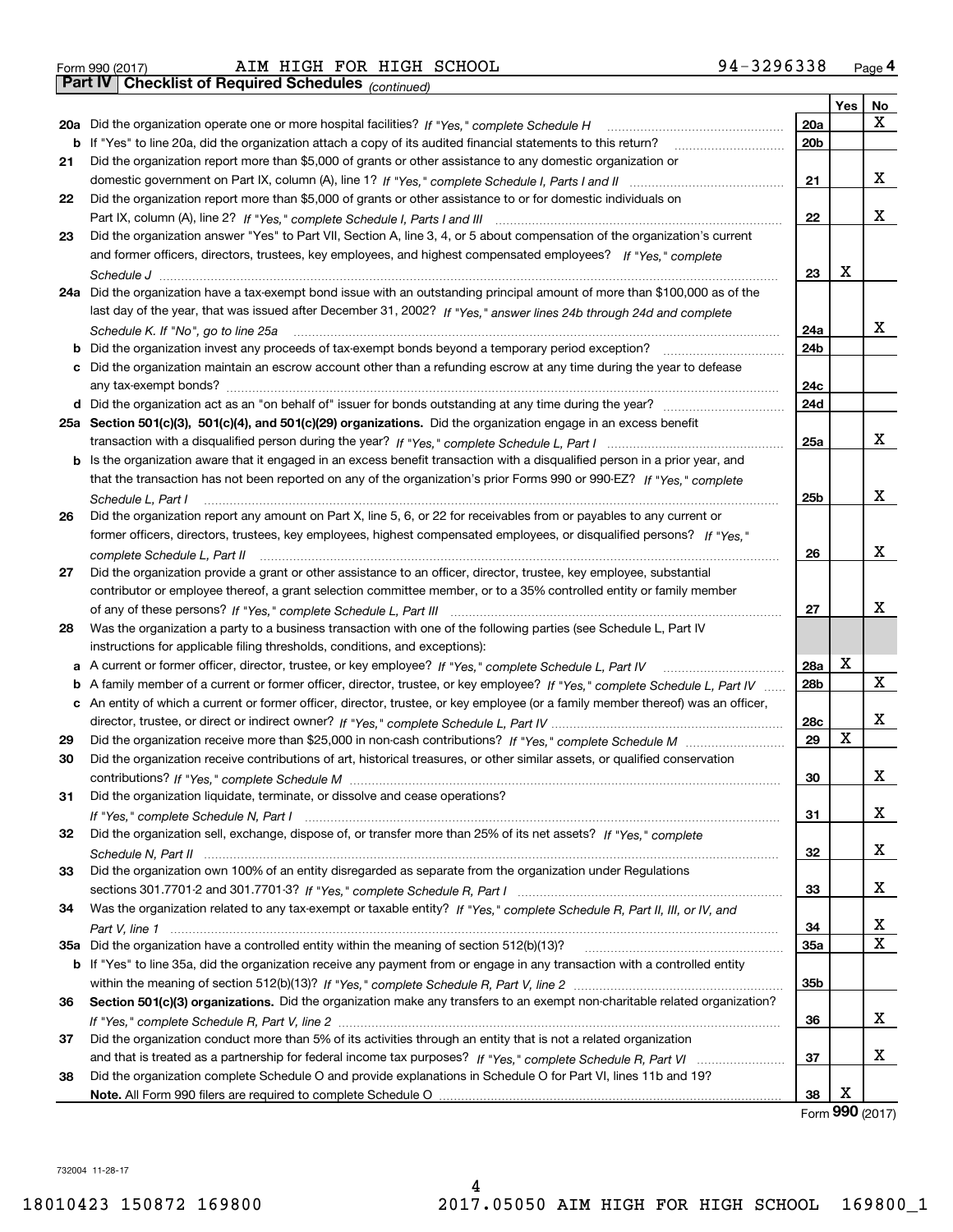|               | 94-3296338<br>AIM HIGH FOR HIGH SCHOOL<br>Form 990 (2017)                                                                                       |                          |             | <u>Page</u> 5 |
|---------------|-------------------------------------------------------------------------------------------------------------------------------------------------|--------------------------|-------------|---------------|
| <b>Part V</b> | <b>Statements Regarding Other IRS Filings and Tax Compliance</b>                                                                                |                          |             |               |
|               | Check if Schedule O contains a response or note to any line in this Part V                                                                      |                          |             |               |
|               |                                                                                                                                                 |                          | Yes         | No            |
|               | 33<br>1a                                                                                                                                        |                          |             |               |
| b             | <sup>0</sup><br>1 <sub>b</sub><br>Enter the number of Forms W-2G included in line 1a. Enter -0- if not applicable                               |                          |             |               |
|               | Did the organization comply with backup withholding rules for reportable payments to vendors and reportable gaming                              |                          |             |               |
|               |                                                                                                                                                 | 1c                       |             |               |
|               | 2a Enter the number of employees reported on Form W-3, Transmittal of Wage and Tax Statements,                                                  |                          |             |               |
|               | 339<br>filed for the calendar year ending with or within the year covered by this return<br>2a                                                  |                          |             |               |
| b             |                                                                                                                                                 | 2 <sub>b</sub>           | X           |               |
|               |                                                                                                                                                 |                          |             |               |
| За            | Did the organization have unrelated business gross income of \$1,000 or more during the year?                                                   | 3a                       | X           |               |
| b             |                                                                                                                                                 | 3b                       | $\mathbf X$ |               |
|               | 4a At any time during the calendar year, did the organization have an interest in, or a signature or other authority over, a                    |                          |             |               |
|               | financial account in a foreign country (such as a bank account, securities account, or other financial account)?                                | 4a                       |             | х             |
|               | <b>b</b> If "Yes," enter the name of the foreign country: $\blacktriangleright$                                                                 |                          |             |               |
|               | See instructions for filing requirements for FinCEN Form 114, Report of Foreign Bank and Financial Accounts (FBAR).                             |                          |             |               |
| 5a            |                                                                                                                                                 | 5a                       |             | х             |
| b             |                                                                                                                                                 | 5 <sub>b</sub>           |             | $\mathbf X$   |
| с             |                                                                                                                                                 | 5c                       |             |               |
| 6a            | Does the organization have annual gross receipts that are normally greater than \$100,000, and did the organization solicit                     |                          |             |               |
|               | any contributions that were not tax deductible as charitable contributions?                                                                     | 6a                       |             | x             |
|               | <b>b</b> If "Yes," did the organization include with every solicitation an express statement that such contributions or gifts                   |                          |             |               |
|               | were not tax deductible?                                                                                                                        | 6b                       |             |               |
| 7             | Organizations that may receive deductible contributions under section 170(c).                                                                   |                          |             |               |
| а             | Did the organization receive a payment in excess of \$75 made partly as a contribution and partly for goods and services provided to the payor? | 7a                       | х           |               |
| b             | If "Yes," did the organization notify the donor of the value of the goods or services provided?                                                 | 7b                       | X           |               |
|               | c Did the organization sell, exchange, or otherwise dispose of tangible personal property for which it was required                             |                          |             |               |
|               |                                                                                                                                                 | 7c                       |             | х             |
| d             | 7d                                                                                                                                              |                          |             |               |
| е             | Did the organization receive any funds, directly or indirectly, to pay premiums on a personal benefit contract?                                 | 7e                       |             | х             |
| f             | Did the organization, during the year, pay premiums, directly or indirectly, on a personal benefit contract?                                    | 7f                       |             | $\mathbf X$   |
| g             | If the organization received a contribution of qualified intellectual property, did the organization file Form 8899 as required?                | 7g                       |             |               |
| h             | If the organization received a contribution of cars, boats, airplanes, or other vehicles, did the organization file a Form 1098-C?              | 7h                       |             |               |
| 8             | Sponsoring organizations maintaining donor advised funds. Did a donor advised fund maintained by the                                            |                          |             |               |
|               | sponsoring organization have excess business holdings at any time during the year?                                                              | 8                        |             |               |
|               | Sponsoring organizations maintaining donor advised funds.                                                                                       |                          |             |               |
| а             | Did the sponsoring organization make any taxable distributions under section 4966?                                                              | 9а                       |             |               |
| b             | Did the sponsoring organization make a distribution to a donor, donor advisor, or related person?                                               | 9b                       |             |               |
| 10            | Section 501(c)(7) organizations. Enter:                                                                                                         |                          |             |               |
| а             | 10a                                                                                                                                             |                          |             |               |
| b             | 10 <sub>b</sub><br>Gross receipts, included on Form 990, Part VIII, line 12, for public use of club facilities<br>.                             |                          |             |               |
| 11            | Section 501(c)(12) organizations. Enter:                                                                                                        |                          |             |               |
| а             | 11a<br>Gross income from members or shareholders                                                                                                |                          |             |               |
| b             | Gross income from other sources (Do not net amounts due or paid to other sources against                                                        |                          |             |               |
|               | amounts due or received from them.)<br>11b                                                                                                      |                          |             |               |
|               | 12a Section 4947(a)(1) non-exempt charitable trusts. Is the organization filing Form 990 in lieu of Form 1041?                                  | 12a                      |             |               |
| b             | 12 <sub>b</sub><br>If "Yes," enter the amount of tax-exempt interest received or accrued during the year                                        |                          |             |               |
| 13            | Section 501(c)(29) qualified nonprofit health insurance issuers.                                                                                |                          |             |               |
| а             | Is the organization licensed to issue qualified health plans in more than one state?                                                            | 13а                      |             |               |
|               | Note. See the instructions for additional information the organization must report on Schedule O.                                               |                          |             |               |
|               | <b>b</b> Enter the amount of reserves the organization is required to maintain by the states in which the                                       |                          |             |               |
|               | 13 <sub>b</sub>                                                                                                                                 |                          |             |               |
| с             | 13 <sub>c</sub>                                                                                                                                 |                          |             | х             |
|               | 14a Did the organization receive any payments for indoor tanning services during the tax year?                                                  | 14a                      |             |               |
|               |                                                                                                                                                 | 14 <sub>b</sub><br>$r =$ |             | QQQ           |

5

5

Form **990** (2017)

732005 11-28-17 732005 11-28-17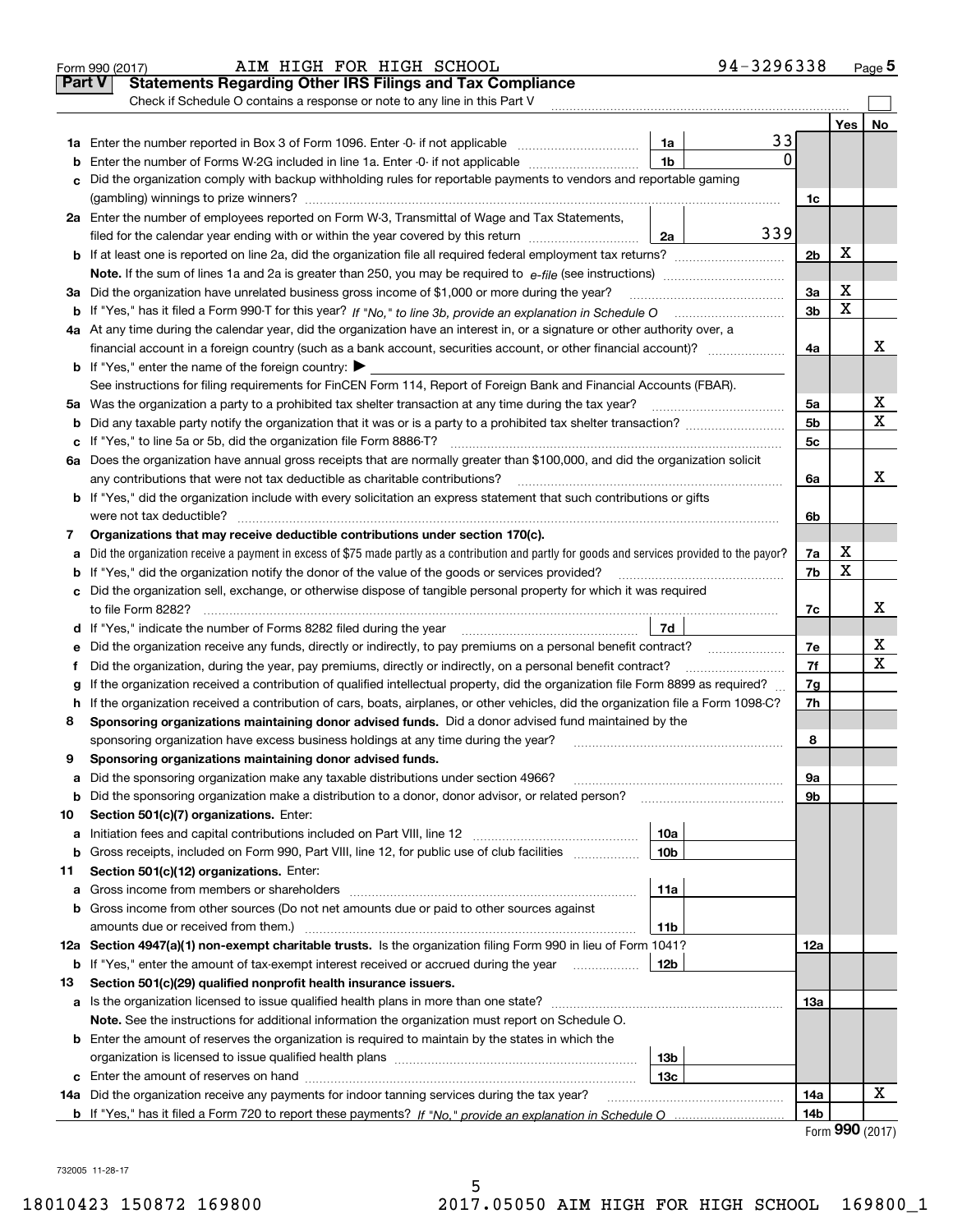|  | Form 990 (2017) |  |
|--|-----------------|--|
|  |                 |  |

#### Form990(2017) AIM HIGH FOR HIGH SCHOOL 94-3296338 Page **6**  AIM HIGH FOR HIGH SCHOOL 94-3296338

**Part VI Governance, Management, and Disclosure** For each "Yes" response to lines 2 through 7b below, and for a "No" response to line 8a, 8b, or 10b below, describe the circumstances, processes, or changes in Schedule O. See instructions. Form 990 (2017) **1998** AIM HIGH FOR HIGH SCHOOL **1998** 94 - 3296338 Page 6<br>**Part VI Governance, Management, and Disclosure** *For each "Yes" response to lines 2 through 7b below, and for a "No" response* 

|    |                                                                                                                                                                         |    |                 | Yes   No        |                         |
|----|-------------------------------------------------------------------------------------------------------------------------------------------------------------------------|----|-----------------|-----------------|-------------------------|
|    | 1a<br>1a Enter the number of voting members of the governing body at the end of the tax year                                                                            | 22 |                 |                 |                         |
|    | If there are material differences in voting rights among members of the governing body, or if the governing                                                             |    |                 |                 |                         |
|    | body delegated broad authority to an executive committee or similar committee, explain in Schedule O.                                                                   |    |                 |                 |                         |
|    | Enter the number of voting members included in line 1a, above, who are independent<br>1b                                                                                | 21 |                 |                 |                         |
| 2  | Did any officer, director, trustee, or key employee have a family relationship or a business relationship with any other                                                |    |                 |                 |                         |
|    | officer, director, trustee, or key employee?                                                                                                                            |    | $\mathbf{2}$    |                 | X                       |
| 3  | Did the organization delegate control over management duties customarily performed by or under the direct supervision                                                   |    |                 |                 |                         |
|    |                                                                                                                                                                         |    | 3               |                 | $\mathbf{X}$            |
| 4  | Did the organization make any significant changes to its governing documents since the prior Form 990 was filed?                                                        |    | 4               |                 | $\overline{\mathbf{x}}$ |
| 5  |                                                                                                                                                                         |    | 5               |                 | $\overline{\mathbf{x}}$ |
| 6  |                                                                                                                                                                         |    | 6               |                 | $\mathbf X$             |
| 7a | Did the organization have members, stockholders, or other persons who had the power to elect or appoint one or                                                          |    |                 |                 |                         |
|    |                                                                                                                                                                         |    | 7a              |                 | X                       |
|    | <b>b</b> Are any governance decisions of the organization reserved to (or subject to approval by) members, stockholders, or                                             |    |                 |                 |                         |
|    | persons other than the governing body?                                                                                                                                  |    | 7b              |                 | X                       |
| 8  | Did the organization contemporaneously document the meetings held or written actions undertaken during the year by the following:                                       |    |                 |                 |                         |
|    |                                                                                                                                                                         |    | 8а              | х               |                         |
|    |                                                                                                                                                                         |    | 8b              | X               |                         |
| 9  | Is there any officer, director, trustee, or key employee listed in Part VII, Section A, who cannot be reached at the                                                    |    |                 |                 |                         |
|    |                                                                                                                                                                         |    | 9               |                 | x                       |
|    | Section B. Policies (This Section B requests information about policies not required by the Internal Revenue Code.)                                                     |    |                 |                 |                         |
|    |                                                                                                                                                                         |    |                 | <b>Yes</b>      | No                      |
|    |                                                                                                                                                                         |    | <b>10a</b>      |                 | X                       |
|    | b If "Yes," did the organization have written policies and procedures governing the activities of such chapters, affiliates,                                            |    |                 |                 |                         |
|    |                                                                                                                                                                         |    | 10 <sub>b</sub> |                 |                         |
|    | 11a Has the organization provided a complete copy of this Form 990 to all members of its governing body before filing the form?                                         |    | 11a             |                 | $\mathbf X$             |
|    |                                                                                                                                                                         |    |                 |                 |                         |
|    | <b>b</b> Describe in Schedule O the process, if any, used by the organization to review this Form 990.                                                                  |    |                 | х               |                         |
|    | 12a Did the organization have a written conflict of interest policy? If "No," go to line 13                                                                             |    | 12a             | Х               |                         |
| b  |                                                                                                                                                                         |    | 12 <sub>b</sub> |                 |                         |
|    | c Did the organization regularly and consistently monitor and enforce compliance with the policy? If "Yes," describe                                                    |    |                 | X               |                         |
|    | in Schedule O how this was done <i>manually contained as a contained a serient</i> and the state of the state of the s                                                  |    | 12c             | X               |                         |
| 13 | Did the organization have a written whistleblower policy?                                                                                                               |    | 13              |                 |                         |
| 14 |                                                                                                                                                                         |    | 14              | X               |                         |
| 15 | Did the process for determining compensation of the following persons include a review and approval by independent                                                      |    |                 |                 |                         |
|    | persons, comparability data, and contemporaneous substantiation of the deliberation and decision?                                                                       |    |                 |                 |                         |
|    | a The organization's CEO, Executive Director, or top management official manufactured content of the organization's CEO, Executive Director, or top management official |    | 15a             | х               |                         |
|    | <b>b</b> Other officers or key employees of the organization                                                                                                            |    | 15 <sub>b</sub> | Х               |                         |
|    | If "Yes" to line 15a or 15b, describe the process in Schedule O (see instructions).                                                                                     |    |                 |                 |                         |
|    | 16a Did the organization invest in, contribute assets to, or participate in a joint venture or similar arrangement with a                                               |    |                 |                 |                         |
|    | taxable entity during the year?                                                                                                                                         |    | 16a             |                 | X                       |
|    | b If "Yes," did the organization follow a written policy or procedure requiring the organization to evaluate its participation                                          |    |                 |                 |                         |
|    | in joint venture arrangements under applicable federal tax law, and take steps to safeguard the organization's                                                          |    |                 |                 |                         |
|    |                                                                                                                                                                         |    | 16 <sub>b</sub> |                 |                         |
|    | <b>Section C. Disclosure</b>                                                                                                                                            |    |                 |                 |                         |
| 17 | List the states with which a copy of this Form 990 is required to be filed $\blacktriangleright$ CA                                                                     |    |                 |                 |                         |
| 18 | Section 6104 requires an organization to make its Forms 1023 (or 1024 if applicable), 990, and 990-T (Section 501(c)(3)s only) available                                |    |                 |                 |                         |
|    | for public inspection. Indicate how you made these available. Check all that apply.                                                                                     |    |                 |                 |                         |
|    | $X$ Upon request<br>Another's website<br>Own website<br>Other (explain in Schedule O)                                                                                   |    |                 |                 |                         |
| 19 | Describe in Schedule O whether (and if so, how) the organization made its governing documents, conflict of interest policy, and financial                               |    |                 |                 |                         |
|    | statements available to the public during the tax year.                                                                                                                 |    |                 |                 |                         |
| 20 | State the name, address, and telephone number of the person who possesses the organization's books and records:                                                         |    |                 |                 |                         |
|    | MICHAEL ABBOTT - (415) 723-0430                                                                                                                                         |    |                 |                 |                         |
|    | 94110<br>2030 HARRISON STREET, SAN FRANCISCO, CA                                                                                                                        |    |                 |                 |                         |
|    |                                                                                                                                                                         |    |                 | Form 990 (2017) |                         |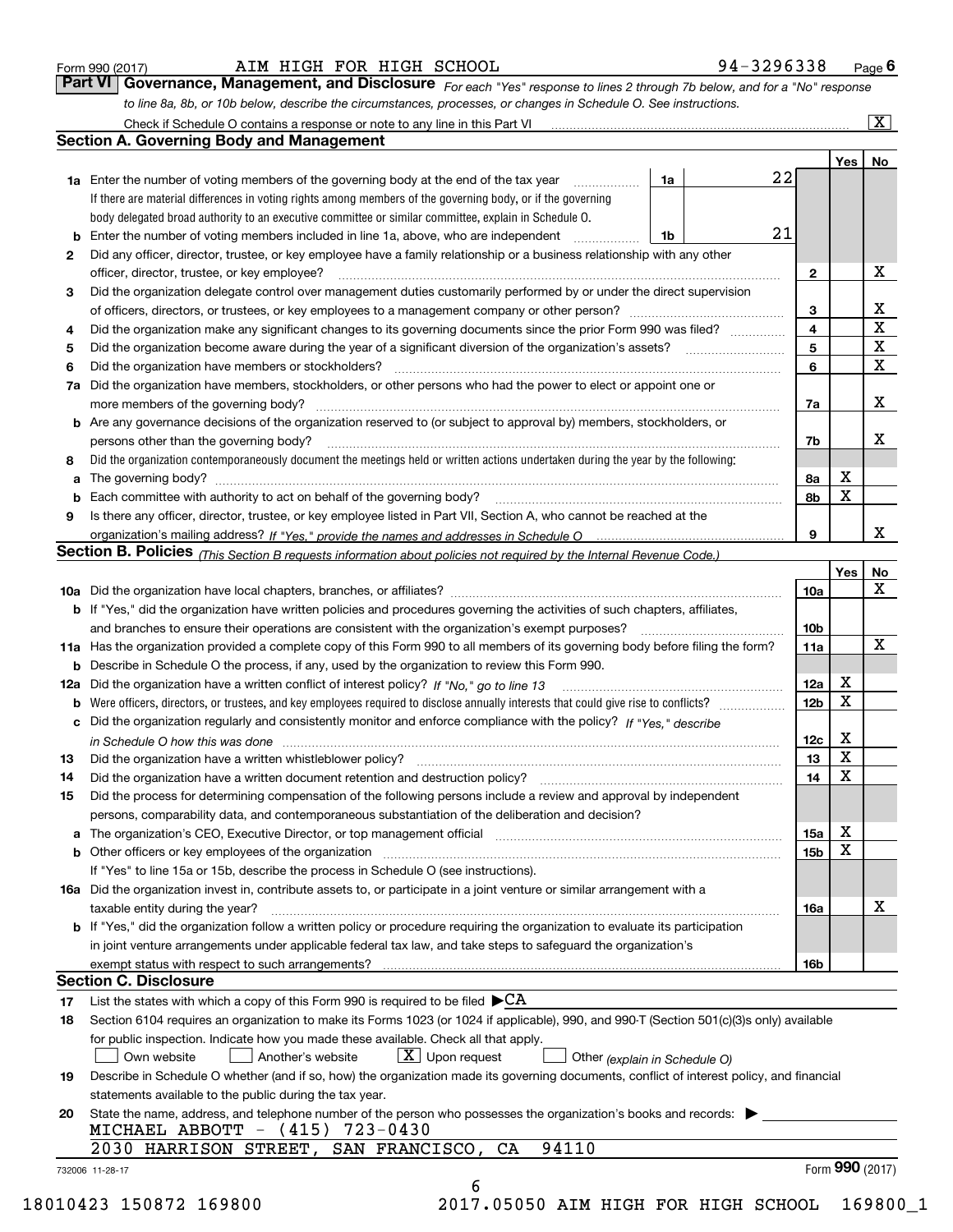$\mathcal{L}^{\text{max}}$ 

## **Part VII Compensation of Officers, Directors, Trustees, Key Employees, Highest Compensated 7Part VII Compensation of Officers, Directors, Trustees, Key Employees, Highest Compensated Employees, and Independent Contractors Employees, and Independent Contractors**

Check if Schedule O contains a response or note to any line in this Part VII <u>mand all communication communication</u>

**Section A. Officers, Directors, Trustees, Key Employees, and Highest Compensated Employees Section A. Officers, Directors, Trustees, Key Employees, and Highest Compensated Employees**

1a Complete this table for all persons required to be listed. Report compensation for the calendar year ending with or within the organization's tax year.

List all of the organization's current officers, directors, trustees (whether individuals or organizations), regardless of amount of compensation. Enter -0- in columns (D), (E), and (F) if no compensation was paid.

● List all of the organization's current key employees, if any. See instructions for definition of "key employee."

• List the organization's five current highest compensated employees (other than an officer, director, trustee, or key employee) who received reportable compensation (Box 5 of Form W-2 and/or Box 7 of Form 1099-MISC) of more than \$100,000 from the organization and any related organizations.

List all of the organization's former officers, key employees, and highest compensated employees who received more than \$100,000 of reportable compensation from the organization and any related organizations. reportable compensation from the organization and any related organizations.

List all of the organization's former directors or trustees that received, in the capacity as a former director or trustee of the organization, more than \$10 , <sup>000</sup>of reportable compensation from the organization and any related organizations. more than \$10,000 of reportable compensation from the organization and any related organizations.

List persons in the following order: individual trustees or directors; institutional trustees; officers; key employees; highest compensated employees; and former such persons. and former such persons.

Check this box if neither the organization nor any related organization compensated any current officer, director, or trustee.  $\mathcal{L}^{\text{max}}$ 

| Name and Title<br>Reportable<br>Reportable<br>Estimated<br>Average<br>(do not check more than one<br>hours per<br>compensation<br>amount of<br>compensation<br>box, unless person is both an<br>officer and a director/trustee)<br>other<br>week<br>from<br>from related<br>Individual trustee or director<br>the<br>organizations<br>(list any<br>compensation<br>(W-2/1099-MISC)<br>hours for<br>organization<br>from the<br>  Highest compensated<br>  employee<br>Institutional trustee<br>(W-2/1099-MISC)<br>related<br>organization<br>Key employee<br>and related<br>organizations<br>below<br>organizations<br>Former<br>Officer<br>line)<br>3.00<br>MICHAEL SHIPPEY<br>$\mathbf 0$ .<br>$\mathbf X$<br>0.<br>0.<br>3.00<br>PAMELA MAY<br>$\mathbf 0$ .<br>$\mathbf X$<br>0.<br>0.<br>3.00<br>KRISTIN GANNON<br>$\rm X$<br>0.<br>0.<br>0.<br>3.00<br>KAYA MURRAY<br>$\mathbf 0$ .<br>$\rm X$<br>0.<br>0.<br>3.00<br>HILDY SHANDELL<br>$\rm X$<br>0.<br>0.<br>0.<br>3.00<br>DAVID INGRAHAM<br>$\mathbf 0$ .<br>$\mathbf X$<br>0.<br>0.<br>3.00<br>SHARON ZEZIMA<br>$\mathbf X$<br>$\mathbf 0$ .<br>0.<br>0.<br>3.00<br><b>BRUCE WHEELER</b><br>$\mathbf 0$ .<br>$\mathbf X$<br>0.<br>0.<br>3.00<br>ROSINA TONG<br>X<br>0.<br>0.<br>0.<br>3.00<br>$\mathbf 0$ .<br>$\mathbf X$<br>0.<br>0.<br>5.00<br>$\mathbf 0$ .<br>$\mathbf X$<br>0.<br>$0$ .<br>3.00<br>$\mathbf 0$ .<br>$\mathbf X$<br>0.<br>$\mathbf 0$ .<br>3.00<br>$\mathbf 0$ .<br>$\mathbf X$<br>0.<br>0.<br>3.00<br>$\rm X$<br>$\mathbf 0$ .<br>0.<br>$0$ .<br>3.00<br>$\mathbf 0$ .<br>$\rm X$<br>0.<br>0.<br>3.00<br>$\rm X$<br>0.<br>0.<br>0.<br>5.00<br>$\rm X$<br>$\mathbf 0$ .<br>0.<br>$\mathbf X$<br>0.<br>nnn | (A)                     | (B) | (C)      |  |  | (D) | (E) | (F) |  |  |
|------------------------------------------------------------------------------------------------------------------------------------------------------------------------------------------------------------------------------------------------------------------------------------------------------------------------------------------------------------------------------------------------------------------------------------------------------------------------------------------------------------------------------------------------------------------------------------------------------------------------------------------------------------------------------------------------------------------------------------------------------------------------------------------------------------------------------------------------------------------------------------------------------------------------------------------------------------------------------------------------------------------------------------------------------------------------------------------------------------------------------------------------------------------------------------------------------------------------------------------------------------------------------------------------------------------------------------------------------------------------------------------------------------------------------------------------------------------------------------------------------------------------------------------------------------------------------------------------------------------------------------------------------------------------------------------|-------------------------|-----|----------|--|--|-----|-----|-----|--|--|
|                                                                                                                                                                                                                                                                                                                                                                                                                                                                                                                                                                                                                                                                                                                                                                                                                                                                                                                                                                                                                                                                                                                                                                                                                                                                                                                                                                                                                                                                                                                                                                                                                                                                                          |                         |     | Position |  |  |     |     |     |  |  |
|                                                                                                                                                                                                                                                                                                                                                                                                                                                                                                                                                                                                                                                                                                                                                                                                                                                                                                                                                                                                                                                                                                                                                                                                                                                                                                                                                                                                                                                                                                                                                                                                                                                                                          |                         |     |          |  |  |     |     |     |  |  |
|                                                                                                                                                                                                                                                                                                                                                                                                                                                                                                                                                                                                                                                                                                                                                                                                                                                                                                                                                                                                                                                                                                                                                                                                                                                                                                                                                                                                                                                                                                                                                                                                                                                                                          |                         |     |          |  |  |     |     |     |  |  |
|                                                                                                                                                                                                                                                                                                                                                                                                                                                                                                                                                                                                                                                                                                                                                                                                                                                                                                                                                                                                                                                                                                                                                                                                                                                                                                                                                                                                                                                                                                                                                                                                                                                                                          |                         |     |          |  |  |     |     |     |  |  |
|                                                                                                                                                                                                                                                                                                                                                                                                                                                                                                                                                                                                                                                                                                                                                                                                                                                                                                                                                                                                                                                                                                                                                                                                                                                                                                                                                                                                                                                                                                                                                                                                                                                                                          |                         |     |          |  |  |     |     |     |  |  |
|                                                                                                                                                                                                                                                                                                                                                                                                                                                                                                                                                                                                                                                                                                                                                                                                                                                                                                                                                                                                                                                                                                                                                                                                                                                                                                                                                                                                                                                                                                                                                                                                                                                                                          |                         |     |          |  |  |     |     |     |  |  |
|                                                                                                                                                                                                                                                                                                                                                                                                                                                                                                                                                                                                                                                                                                                                                                                                                                                                                                                                                                                                                                                                                                                                                                                                                                                                                                                                                                                                                                                                                                                                                                                                                                                                                          |                         |     |          |  |  |     |     |     |  |  |
|                                                                                                                                                                                                                                                                                                                                                                                                                                                                                                                                                                                                                                                                                                                                                                                                                                                                                                                                                                                                                                                                                                                                                                                                                                                                                                                                                                                                                                                                                                                                                                                                                                                                                          |                         |     |          |  |  |     |     |     |  |  |
|                                                                                                                                                                                                                                                                                                                                                                                                                                                                                                                                                                                                                                                                                                                                                                                                                                                                                                                                                                                                                                                                                                                                                                                                                                                                                                                                                                                                                                                                                                                                                                                                                                                                                          | (1)                     |     |          |  |  |     |     |     |  |  |
|                                                                                                                                                                                                                                                                                                                                                                                                                                                                                                                                                                                                                                                                                                                                                                                                                                                                                                                                                                                                                                                                                                                                                                                                                                                                                                                                                                                                                                                                                                                                                                                                                                                                                          | <b>TRUSTEE</b>          |     |          |  |  |     |     |     |  |  |
|                                                                                                                                                                                                                                                                                                                                                                                                                                                                                                                                                                                                                                                                                                                                                                                                                                                                                                                                                                                                                                                                                                                                                                                                                                                                                                                                                                                                                                                                                                                                                                                                                                                                                          | (2)                     |     |          |  |  |     |     |     |  |  |
|                                                                                                                                                                                                                                                                                                                                                                                                                                                                                                                                                                                                                                                                                                                                                                                                                                                                                                                                                                                                                                                                                                                                                                                                                                                                                                                                                                                                                                                                                                                                                                                                                                                                                          | <b>TRUSTEE</b>          |     |          |  |  |     |     |     |  |  |
|                                                                                                                                                                                                                                                                                                                                                                                                                                                                                                                                                                                                                                                                                                                                                                                                                                                                                                                                                                                                                                                                                                                                                                                                                                                                                                                                                                                                                                                                                                                                                                                                                                                                                          | (3)                     |     |          |  |  |     |     |     |  |  |
|                                                                                                                                                                                                                                                                                                                                                                                                                                                                                                                                                                                                                                                                                                                                                                                                                                                                                                                                                                                                                                                                                                                                                                                                                                                                                                                                                                                                                                                                                                                                                                                                                                                                                          | TRUSTEE                 |     |          |  |  |     |     |     |  |  |
|                                                                                                                                                                                                                                                                                                                                                                                                                                                                                                                                                                                                                                                                                                                                                                                                                                                                                                                                                                                                                                                                                                                                                                                                                                                                                                                                                                                                                                                                                                                                                                                                                                                                                          | (4)                     |     |          |  |  |     |     |     |  |  |
|                                                                                                                                                                                                                                                                                                                                                                                                                                                                                                                                                                                                                                                                                                                                                                                                                                                                                                                                                                                                                                                                                                                                                                                                                                                                                                                                                                                                                                                                                                                                                                                                                                                                                          | <b>TRUSTEE</b>          |     |          |  |  |     |     |     |  |  |
|                                                                                                                                                                                                                                                                                                                                                                                                                                                                                                                                                                                                                                                                                                                                                                                                                                                                                                                                                                                                                                                                                                                                                                                                                                                                                                                                                                                                                                                                                                                                                                                                                                                                                          | (5)                     |     |          |  |  |     |     |     |  |  |
|                                                                                                                                                                                                                                                                                                                                                                                                                                                                                                                                                                                                                                                                                                                                                                                                                                                                                                                                                                                                                                                                                                                                                                                                                                                                                                                                                                                                                                                                                                                                                                                                                                                                                          | <b>TRUSTEE</b>          |     |          |  |  |     |     |     |  |  |
|                                                                                                                                                                                                                                                                                                                                                                                                                                                                                                                                                                                                                                                                                                                                                                                                                                                                                                                                                                                                                                                                                                                                                                                                                                                                                                                                                                                                                                                                                                                                                                                                                                                                                          | (6)                     |     |          |  |  |     |     |     |  |  |
|                                                                                                                                                                                                                                                                                                                                                                                                                                                                                                                                                                                                                                                                                                                                                                                                                                                                                                                                                                                                                                                                                                                                                                                                                                                                                                                                                                                                                                                                                                                                                                                                                                                                                          | TRUSTEE                 |     |          |  |  |     |     |     |  |  |
|                                                                                                                                                                                                                                                                                                                                                                                                                                                                                                                                                                                                                                                                                                                                                                                                                                                                                                                                                                                                                                                                                                                                                                                                                                                                                                                                                                                                                                                                                                                                                                                                                                                                                          | (7)                     |     |          |  |  |     |     |     |  |  |
|                                                                                                                                                                                                                                                                                                                                                                                                                                                                                                                                                                                                                                                                                                                                                                                                                                                                                                                                                                                                                                                                                                                                                                                                                                                                                                                                                                                                                                                                                                                                                                                                                                                                                          | <b>TRUSTEE</b>          |     |          |  |  |     |     |     |  |  |
|                                                                                                                                                                                                                                                                                                                                                                                                                                                                                                                                                                                                                                                                                                                                                                                                                                                                                                                                                                                                                                                                                                                                                                                                                                                                                                                                                                                                                                                                                                                                                                                                                                                                                          | (8)                     |     |          |  |  |     |     |     |  |  |
|                                                                                                                                                                                                                                                                                                                                                                                                                                                                                                                                                                                                                                                                                                                                                                                                                                                                                                                                                                                                                                                                                                                                                                                                                                                                                                                                                                                                                                                                                                                                                                                                                                                                                          | PAST PRESIDENT          |     |          |  |  |     |     |     |  |  |
|                                                                                                                                                                                                                                                                                                                                                                                                                                                                                                                                                                                                                                                                                                                                                                                                                                                                                                                                                                                                                                                                                                                                                                                                                                                                                                                                                                                                                                                                                                                                                                                                                                                                                          | (9)                     |     |          |  |  |     |     |     |  |  |
|                                                                                                                                                                                                                                                                                                                                                                                                                                                                                                                                                                                                                                                                                                                                                                                                                                                                                                                                                                                                                                                                                                                                                                                                                                                                                                                                                                                                                                                                                                                                                                                                                                                                                          | <b>TRUSTEE</b>          |     |          |  |  |     |     |     |  |  |
|                                                                                                                                                                                                                                                                                                                                                                                                                                                                                                                                                                                                                                                                                                                                                                                                                                                                                                                                                                                                                                                                                                                                                                                                                                                                                                                                                                                                                                                                                                                                                                                                                                                                                          | (10) BRANDON NICHOLSON  |     |          |  |  |     |     |     |  |  |
|                                                                                                                                                                                                                                                                                                                                                                                                                                                                                                                                                                                                                                                                                                                                                                                                                                                                                                                                                                                                                                                                                                                                                                                                                                                                                                                                                                                                                                                                                                                                                                                                                                                                                          | <b>TRUSTEE</b>          |     |          |  |  |     |     |     |  |  |
|                                                                                                                                                                                                                                                                                                                                                                                                                                                                                                                                                                                                                                                                                                                                                                                                                                                                                                                                                                                                                                                                                                                                                                                                                                                                                                                                                                                                                                                                                                                                                                                                                                                                                          | (11) BILL MELLIN        |     |          |  |  |     |     |     |  |  |
|                                                                                                                                                                                                                                                                                                                                                                                                                                                                                                                                                                                                                                                                                                                                                                                                                                                                                                                                                                                                                                                                                                                                                                                                                                                                                                                                                                                                                                                                                                                                                                                                                                                                                          | <b>SECRETARY</b>        |     |          |  |  |     |     |     |  |  |
|                                                                                                                                                                                                                                                                                                                                                                                                                                                                                                                                                                                                                                                                                                                                                                                                                                                                                                                                                                                                                                                                                                                                                                                                                                                                                                                                                                                                                                                                                                                                                                                                                                                                                          | (12) JOHN HORSCH        |     |          |  |  |     |     |     |  |  |
|                                                                                                                                                                                                                                                                                                                                                                                                                                                                                                                                                                                                                                                                                                                                                                                                                                                                                                                                                                                                                                                                                                                                                                                                                                                                                                                                                                                                                                                                                                                                                                                                                                                                                          | <b>TRUSTEE</b>          |     |          |  |  |     |     |     |  |  |
|                                                                                                                                                                                                                                                                                                                                                                                                                                                                                                                                                                                                                                                                                                                                                                                                                                                                                                                                                                                                                                                                                                                                                                                                                                                                                                                                                                                                                                                                                                                                                                                                                                                                                          | (13) STEPHEN DAVENPORT  |     |          |  |  |     |     |     |  |  |
|                                                                                                                                                                                                                                                                                                                                                                                                                                                                                                                                                                                                                                                                                                                                                                                                                                                                                                                                                                                                                                                                                                                                                                                                                                                                                                                                                                                                                                                                                                                                                                                                                                                                                          | TRUSTEE                 |     |          |  |  |     |     |     |  |  |
|                                                                                                                                                                                                                                                                                                                                                                                                                                                                                                                                                                                                                                                                                                                                                                                                                                                                                                                                                                                                                                                                                                                                                                                                                                                                                                                                                                                                                                                                                                                                                                                                                                                                                          | (14) BOB FALKENBERG     |     |          |  |  |     |     |     |  |  |
|                                                                                                                                                                                                                                                                                                                                                                                                                                                                                                                                                                                                                                                                                                                                                                                                                                                                                                                                                                                                                                                                                                                                                                                                                                                                                                                                                                                                                                                                                                                                                                                                                                                                                          | TRUSTEE                 |     |          |  |  |     |     |     |  |  |
|                                                                                                                                                                                                                                                                                                                                                                                                                                                                                                                                                                                                                                                                                                                                                                                                                                                                                                                                                                                                                                                                                                                                                                                                                                                                                                                                                                                                                                                                                                                                                                                                                                                                                          | (15) ALBERT M. ADAMS    |     |          |  |  |     |     |     |  |  |
|                                                                                                                                                                                                                                                                                                                                                                                                                                                                                                                                                                                                                                                                                                                                                                                                                                                                                                                                                                                                                                                                                                                                                                                                                                                                                                                                                                                                                                                                                                                                                                                                                                                                                          | TRUSTEE                 |     |          |  |  |     |     |     |  |  |
|                                                                                                                                                                                                                                                                                                                                                                                                                                                                                                                                                                                                                                                                                                                                                                                                                                                                                                                                                                                                                                                                                                                                                                                                                                                                                                                                                                                                                                                                                                                                                                                                                                                                                          | (16) LAWARANCE K. WEISS |     |          |  |  |     |     |     |  |  |
|                                                                                                                                                                                                                                                                                                                                                                                                                                                                                                                                                                                                                                                                                                                                                                                                                                                                                                                                                                                                                                                                                                                                                                                                                                                                                                                                                                                                                                                                                                                                                                                                                                                                                          | TRUSTEE                 |     |          |  |  |     |     |     |  |  |
|                                                                                                                                                                                                                                                                                                                                                                                                                                                                                                                                                                                                                                                                                                                                                                                                                                                                                                                                                                                                                                                                                                                                                                                                                                                                                                                                                                                                                                                                                                                                                                                                                                                                                          | (17) JAMES KALAMAS      |     |          |  |  |     |     |     |  |  |
|                                                                                                                                                                                                                                                                                                                                                                                                                                                                                                                                                                                                                                                                                                                                                                                                                                                                                                                                                                                                                                                                                                                                                                                                                                                                                                                                                                                                                                                                                                                                                                                                                                                                                          | <b>TREASURER</b>        |     |          |  |  |     |     |     |  |  |

732007 11-28-17 732007 11-28-17

Form **990** (2017)

7 7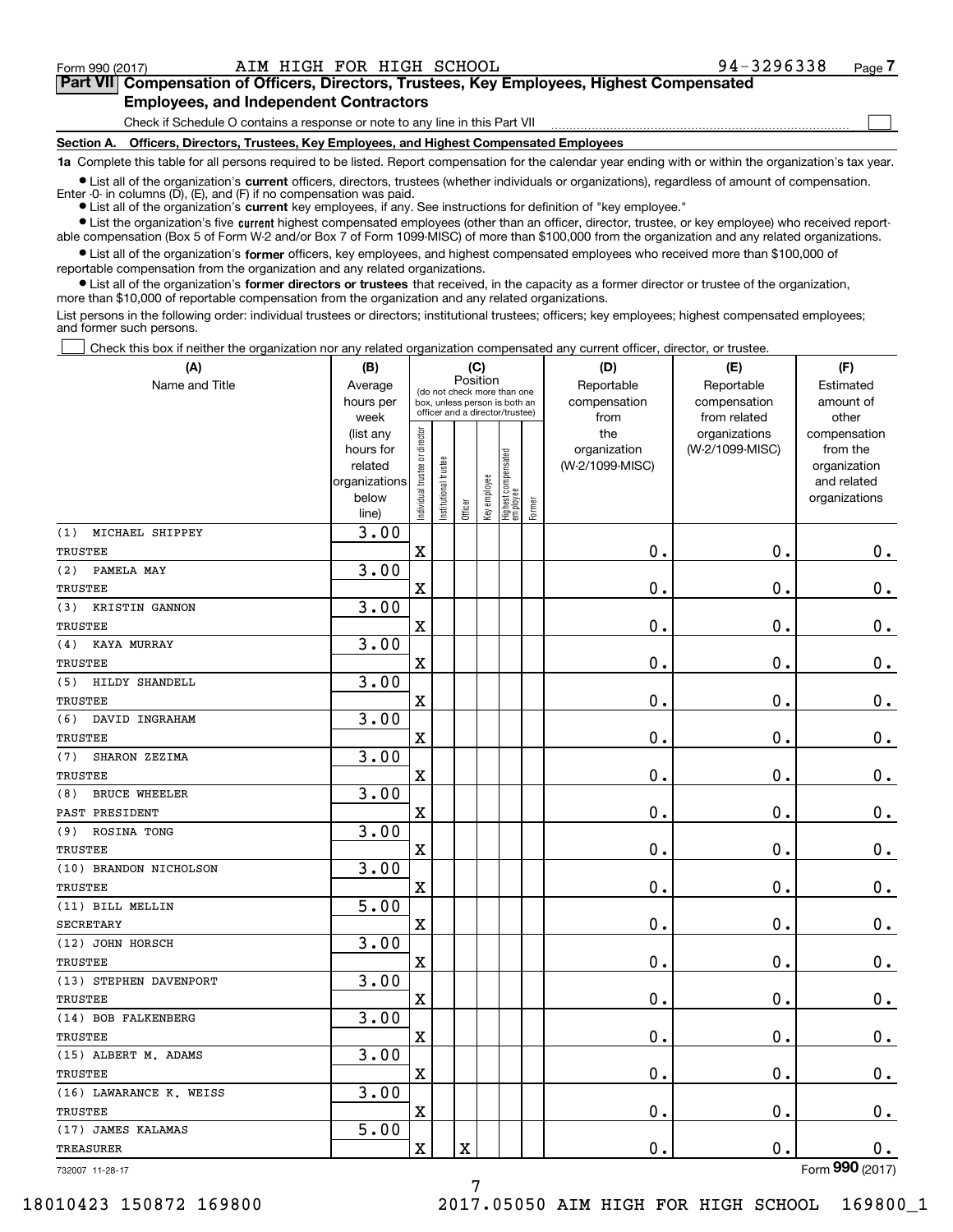| Form 990 (2017) |  |  |
|-----------------|--|--|
|                 |  |  |

| Part VII Section A. Officers, Directors, Trustees, Key Employees, and Highest Compensated Employees (continued)<br>(A)                    | (B)           |                                |                       | (C)      |              |                                                                  |        | (D)                        | (E)                        |   | (F)                    |
|-------------------------------------------------------------------------------------------------------------------------------------------|---------------|--------------------------------|-----------------------|----------|--------------|------------------------------------------------------------------|--------|----------------------------|----------------------------|---|------------------------|
|                                                                                                                                           | Average       |                                |                       | Position |              |                                                                  |        |                            |                            |   |                        |
| Name and title                                                                                                                            | hours per     |                                |                       |          |              | (do not check more than one                                      |        | Reportable<br>compensation | Reportable<br>compensation |   | Estimated<br>amount of |
|                                                                                                                                           | week          |                                |                       |          |              | box, unless person is both an<br>officer and a director/trustee) |        | from                       | from related               |   | other                  |
|                                                                                                                                           | (list any     |                                |                       |          |              |                                                                  |        | the                        | organizations              |   | compensation           |
|                                                                                                                                           | hours for     |                                |                       |          |              |                                                                  |        | organization               | (W-2/1099-MISC)            |   | from the               |
|                                                                                                                                           | related       |                                |                       |          |              |                                                                  |        | (W-2/1099-MISC)            |                            |   | organization           |
|                                                                                                                                           | organizations |                                |                       |          |              |                                                                  |        |                            |                            |   | and related            |
|                                                                                                                                           | below         | Individual trustee or director | Institutional trustee |          | Key employee | Highest compensated<br>  employee                                |        |                            |                            |   | organizations          |
|                                                                                                                                           | line)         |                                |                       | Officer  |              |                                                                  | Former |                            |                            |   |                        |
| (18) SHAFIA ZALOOM                                                                                                                        | 10.00         |                                |                       |          |              |                                                                  |        |                            |                            |   |                        |
| PRESIDENT                                                                                                                                 |               | $\mathbf X$                    |                       | X        |              |                                                                  |        | 0.                         | 0.                         |   | 0.                     |
| (19) COURTNEY KLINGE                                                                                                                      | 5.00          |                                |                       |          |              |                                                                  |        |                            |                            |   |                        |
| VICE PRESIDENT                                                                                                                            |               | $\mathbf X$                    |                       | X        |              |                                                                  |        | 0.                         | 0.                         |   | 0.                     |
| (20) GARY TEAGUE                                                                                                                          | 3.00          |                                |                       |          |              |                                                                  |        |                            |                            |   |                        |
| TRUSTEE                                                                                                                                   |               | $\mathbf X$                    |                       |          |              |                                                                  |        | 0.                         | 0.                         |   | 0.                     |
| (21) GLENN A. SHANNON                                                                                                                     | 5.00          |                                |                       |          |              |                                                                  |        |                            |                            |   |                        |
| VICE PRESIDENT                                                                                                                            |               | $\mathbf X$                    |                       | X        |              |                                                                  |        | 0.                         | 0.                         |   | 0.                     |
| (22) ANA CHOWDHURY                                                                                                                        | 3.00          |                                |                       |          |              |                                                                  |        |                            |                            |   |                        |
| TRUSTEE                                                                                                                                   |               | $\mathbf X$                    |                       |          |              |                                                                  |        | 0.                         | 0.                         |   | 0.                     |
| (23) ALEC L. LEE, JR                                                                                                                      | 40.00         |                                |                       |          |              |                                                                  |        |                            |                            |   |                        |
| EXECUTIVE DIRECTOR                                                                                                                        |               |                                |                       | X        |              |                                                                  |        | 163,683.                   | $0$ .                      |   | 29, 213.               |
| (24) MATTHEW RENO                                                                                                                         | 40.00         |                                |                       |          |              |                                                                  |        |                            |                            |   |                        |
| DIRECTOR OF OPERATIONS                                                                                                                    |               |                                |                       | X        |              |                                                                  |        | 140,400.                   | 0.                         |   | 10,933.                |
| (25) MICHAEL ABBOTT                                                                                                                       | 40.00         |                                |                       |          |              |                                                                  |        |                            |                            |   |                        |
| DIRECTOR OF FINANCE                                                                                                                       |               |                                |                       | X        |              |                                                                  |        | 113,540.                   | 0.                         |   | 16, 563.               |
| (26) STACEY LEWIS                                                                                                                         | 40.00         |                                |                       |          |              |                                                                  |        |                            |                            |   |                        |
| DEVELOPMENT DIRECTOR                                                                                                                      |               |                                |                       |          |              | $\mathbf X$                                                      |        | 130,566.                   | $0$ .                      |   | 28,362.                |
|                                                                                                                                           |               |                                |                       |          |              |                                                                  |        | 548,189.                   | $\overline{0}$ .           |   | 85,071.                |
|                                                                                                                                           |               |                                |                       |          |              |                                                                  |        | 109, 267.                  | $\overline{0}$ .           |   | 6,560.                 |
|                                                                                                                                           |               |                                |                       |          |              |                                                                  |        | 657,456.                   | $\overline{0}$ .           |   | 91,631.                |
| Total number of individuals (including but not limited to those listed above) who received more than \$100,000 of reportable              |               |                                |                       |          |              |                                                                  |        |                            |                            |   |                        |
| 2<br>compensation from the organization $\blacktriangleright$                                                                             |               |                                |                       |          |              |                                                                  |        |                            |                            |   | 5                      |
|                                                                                                                                           |               |                                |                       |          |              |                                                                  |        |                            |                            |   | Yes<br>No              |
| Did the organization list any former officer, director, or trustee, key employee, or highest compensated employee on<br>З                 |               |                                |                       |          |              |                                                                  |        |                            |                            |   |                        |
| line 1a? If "Yes," complete Schedule J for such individual manufactured contained and the Yes," complete Schedule J for such individual   |               |                                |                       |          |              |                                                                  |        |                            |                            | 3 | X                      |
| For any individual listed on line 1a, is the sum of reportable compensation and other compensation from the organization<br>4             |               |                                |                       |          |              |                                                                  |        |                            |                            |   |                        |
|                                                                                                                                           |               |                                |                       |          |              |                                                                  |        |                            |                            | 4 | х                      |
| Did any person listed on line 1a receive or accrue compensation from any unrelated organization or individual for services<br>5           |               |                                |                       |          |              |                                                                  |        |                            |                            |   |                        |
|                                                                                                                                           |               |                                |                       |          |              |                                                                  |        |                            |                            | 5 | х                      |
| <b>Section B. Independent Contractors</b>                                                                                                 |               |                                |                       |          |              |                                                                  |        |                            |                            |   |                        |
| Complete this table for your five highest compensated independent contractors that received more than \$100,000 of compensation from<br>1 |               |                                |                       |          |              |                                                                  |        |                            |                            |   |                        |
| the organization. Report compensation for the calendar year ending with or within the organization's tax year.                            |               |                                |                       |          |              |                                                                  |        |                            |                            |   |                        |
| (A)                                                                                                                                       |               |                                |                       |          |              |                                                                  |        | (B)                        |                            |   | (C)                    |
| Name and business address                                                                                                                 |               |                                | <b>NONE</b>           |          |              |                                                                  |        | Description of services    |                            |   | Compensation           |
|                                                                                                                                           |               |                                |                       |          |              |                                                                  |        |                            |                            |   |                        |
|                                                                                                                                           |               |                                |                       |          |              |                                                                  |        |                            |                            |   |                        |
|                                                                                                                                           |               |                                |                       |          |              |                                                                  |        |                            |                            |   |                        |
|                                                                                                                                           |               |                                |                       |          |              |                                                                  |        |                            |                            |   |                        |
|                                                                                                                                           |               |                                |                       |          |              |                                                                  |        |                            |                            |   |                        |
|                                                                                                                                           |               |                                |                       |          |              |                                                                  |        |                            |                            |   |                        |
|                                                                                                                                           |               |                                |                       |          |              |                                                                  |        |                            |                            |   |                        |
|                                                                                                                                           |               |                                |                       |          |              |                                                                  |        |                            |                            |   |                        |
|                                                                                                                                           |               |                                |                       |          |              |                                                                  |        |                            |                            |   |                        |
|                                                                                                                                           |               |                                |                       |          |              |                                                                  |        |                            |                            |   |                        |
|                                                                                                                                           |               |                                |                       |          |              |                                                                  |        |                            |                            |   |                        |
|                                                                                                                                           |               |                                |                       |          |              |                                                                  |        |                            |                            |   |                        |
| Total number of independent contractors (including but not limited to those listed above) who received more than<br>2                     |               |                                |                       |          |              |                                                                  |        |                            |                            |   |                        |
| \$100,000 of compensation from the organization                                                                                           |               |                                |                       |          | 0            |                                                                  |        |                            |                            |   |                        |
| SEE PART VII, SECTION A CONTINUATION SHEETS<br>732008 11-28-17                                                                            |               |                                |                       |          |              |                                                                  |        |                            |                            |   | Form 990 (2017)        |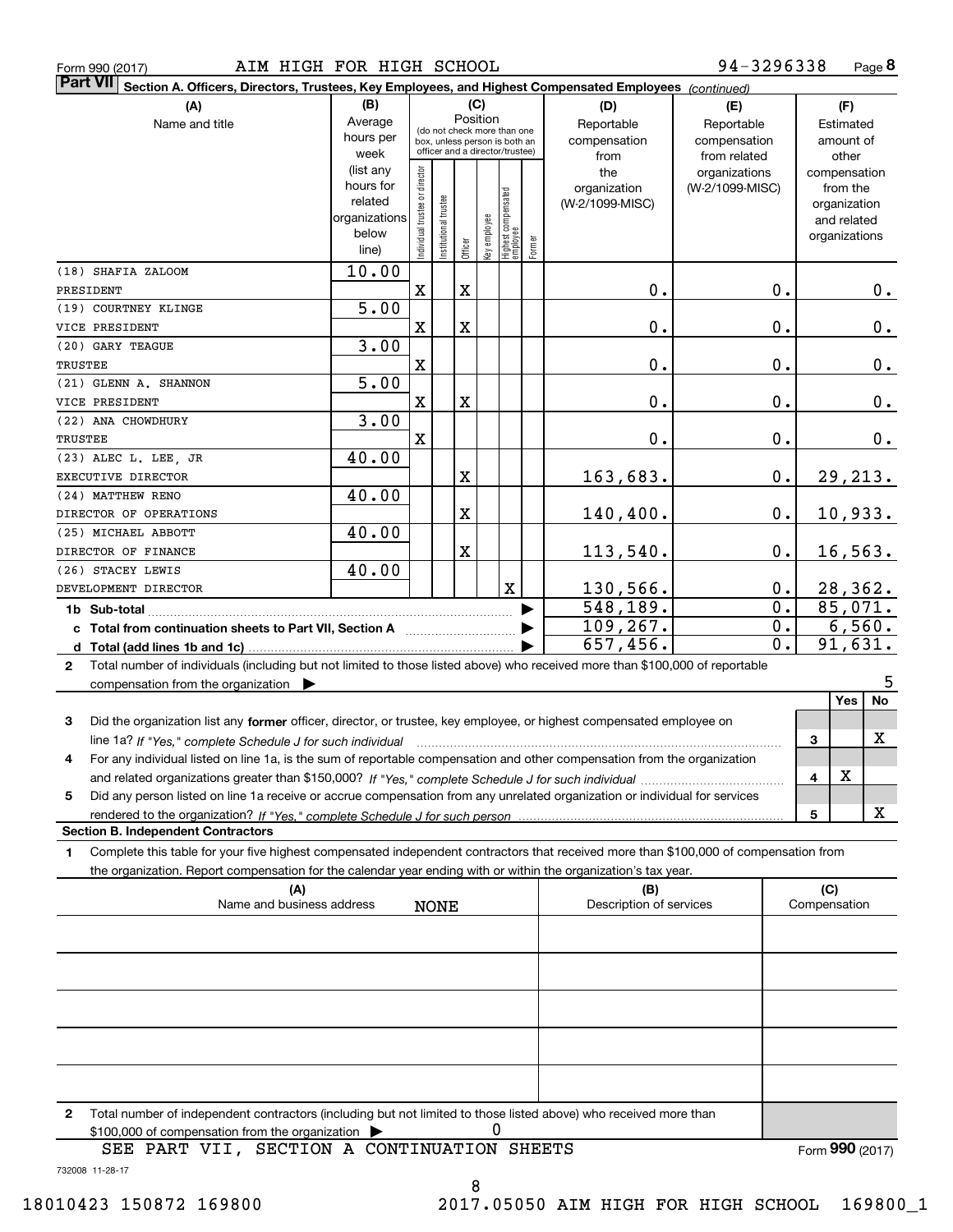| <b>Part VII</b><br>Section A. Officers, Directors, Trustees, Key Employees, and Highest Compensated Employees (continued)<br>(A)<br>Name and title | (B)<br>Average                                                                               |                                |                                                 |         | (C)<br>Position |                              |        | (D)<br>Reportable                                              | (E)<br>Reportable                                                | (F)<br>Estimated                                                                               |
|----------------------------------------------------------------------------------------------------------------------------------------------------|----------------------------------------------------------------------------------------------|--------------------------------|-------------------------------------------------|---------|-----------------|------------------------------|--------|----------------------------------------------------------------|------------------------------------------------------------------|------------------------------------------------------------------------------------------------|
|                                                                                                                                                    | hours<br>per<br>week<br>(list any<br>hours for<br>related<br>organizations<br>below<br>line) | Individual trustee or director | (check all that apply)<br>Institutional trustee | Officer | Key employee    | Highest compensated employee | Former | compensation<br>from<br>the<br>organization<br>(W-2/1099-MISC) | compensation<br>from related<br>organizations<br>(W-2/1099-MISC) | amount of<br>other<br>compensation<br>from the<br>organization<br>and related<br>organizations |
| (27) MICHELLE CAPOBRES<br>DIRECTOR OF TEACHING & LEA                                                                                               | 40.00                                                                                        |                                |                                                 |         |                 | $\mathbf x$                  |        | 109,267.                                                       | $0$ .                                                            | 6,560.                                                                                         |
|                                                                                                                                                    |                                                                                              |                                |                                                 |         |                 |                              |        |                                                                |                                                                  |                                                                                                |
|                                                                                                                                                    |                                                                                              |                                |                                                 |         |                 |                              |        |                                                                |                                                                  |                                                                                                |
|                                                                                                                                                    |                                                                                              |                                |                                                 |         |                 |                              |        |                                                                |                                                                  |                                                                                                |
|                                                                                                                                                    |                                                                                              |                                |                                                 |         |                 |                              |        |                                                                |                                                                  |                                                                                                |
|                                                                                                                                                    |                                                                                              |                                |                                                 |         |                 |                              |        |                                                                |                                                                  |                                                                                                |
|                                                                                                                                                    |                                                                                              |                                |                                                 |         |                 |                              |        |                                                                |                                                                  |                                                                                                |
|                                                                                                                                                    |                                                                                              |                                |                                                 |         |                 |                              |        |                                                                |                                                                  |                                                                                                |
|                                                                                                                                                    |                                                                                              |                                |                                                 |         |                 |                              |        |                                                                |                                                                  |                                                                                                |
|                                                                                                                                                    |                                                                                              |                                |                                                 |         |                 |                              |        |                                                                |                                                                  |                                                                                                |
|                                                                                                                                                    |                                                                                              |                                |                                                 |         |                 |                              |        |                                                                |                                                                  |                                                                                                |
|                                                                                                                                                    |                                                                                              |                                |                                                 |         |                 |                              |        |                                                                |                                                                  |                                                                                                |
|                                                                                                                                                    |                                                                                              |                                |                                                 |         |                 |                              |        |                                                                |                                                                  |                                                                                                |
|                                                                                                                                                    |                                                                                              |                                |                                                 |         |                 |                              |        |                                                                |                                                                  |                                                                                                |
|                                                                                                                                                    |                                                                                              |                                |                                                 |         |                 |                              |        |                                                                |                                                                  |                                                                                                |
|                                                                                                                                                    |                                                                                              |                                |                                                 |         |                 |                              |        |                                                                |                                                                  |                                                                                                |
|                                                                                                                                                    |                                                                                              |                                |                                                 |         |                 |                              |        |                                                                |                                                                  |                                                                                                |
|                                                                                                                                                    |                                                                                              |                                |                                                 |         |                 |                              |        |                                                                |                                                                  |                                                                                                |
|                                                                                                                                                    |                                                                                              |                                |                                                 |         |                 |                              |        |                                                                |                                                                  |                                                                                                |
|                                                                                                                                                    |                                                                                              |                                |                                                 |         |                 |                              |        |                                                                |                                                                  |                                                                                                |
|                                                                                                                                                    |                                                                                              |                                |                                                 |         |                 |                              |        |                                                                |                                                                  |                                                                                                |
|                                                                                                                                                    |                                                                                              |                                |                                                 |         |                 |                              |        |                                                                |                                                                  |                                                                                                |
|                                                                                                                                                    |                                                                                              |                                |                                                 |         |                 |                              |        |                                                                |                                                                  |                                                                                                |
| Total to Part VII, Section A, line 1c                                                                                                              |                                                                                              |                                |                                                 |         |                 |                              |        | 109,267.                                                       |                                                                  | 6,560.                                                                                         |
|                                                                                                                                                    |                                                                                              |                                |                                                 |         |                 |                              |        |                                                                |                                                                  |                                                                                                |
| 732201<br>04-01-17                                                                                                                                 |                                                                                              |                                |                                                 |         |                 |                              |        |                                                                |                                                                  |                                                                                                |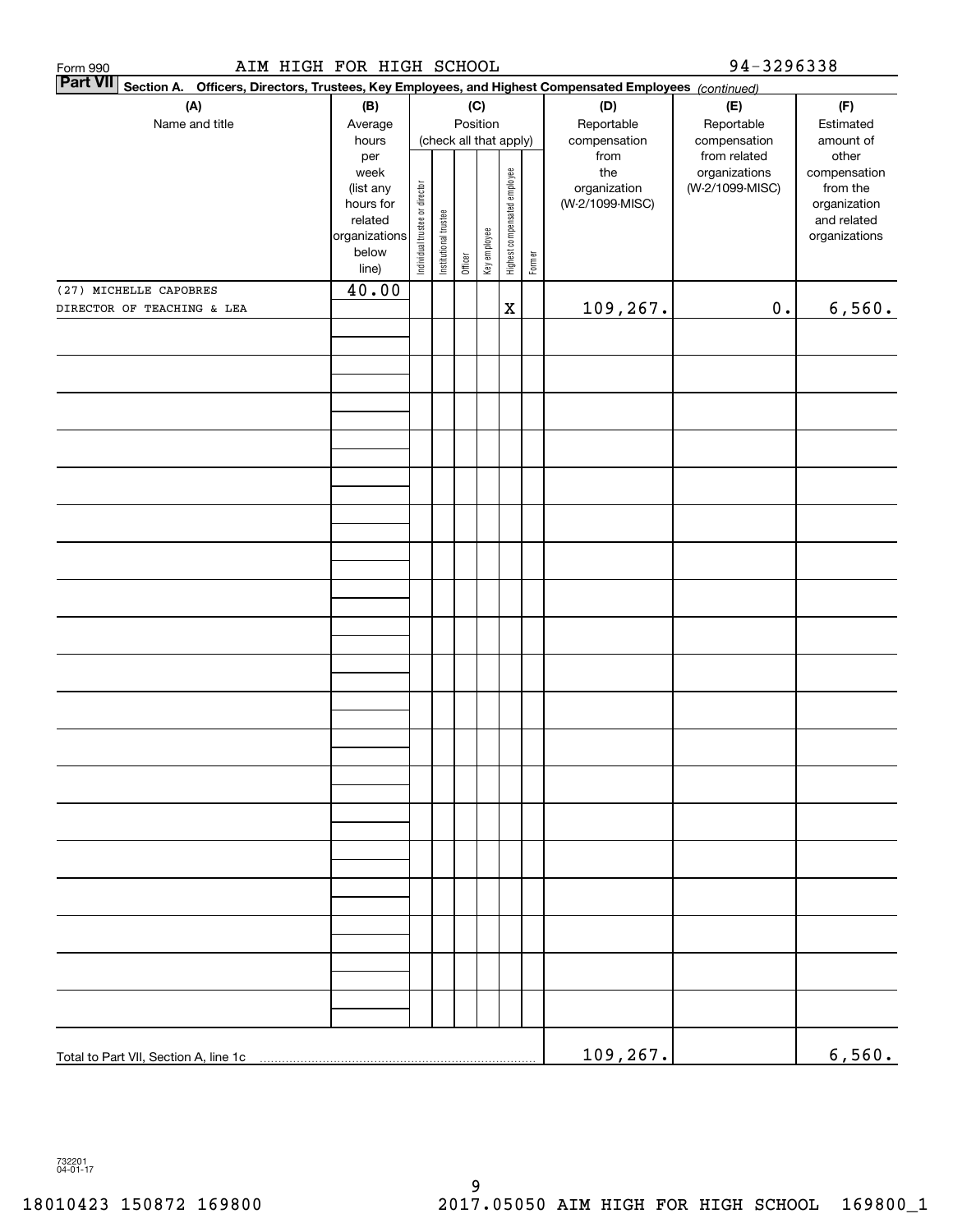|                                                           | Form 990 (2017)  |                                                                                                                       | AIM HIGH FOR HIGH SCHOOL |                       |                                  |                                                 | 94-3296338                                         | Page 9                                                               |
|-----------------------------------------------------------|------------------|-----------------------------------------------------------------------------------------------------------------------|--------------------------|-----------------------|----------------------------------|-------------------------------------------------|----------------------------------------------------|----------------------------------------------------------------------|
|                                                           | <b>Part VIII</b> | <b>Statement of Revenue</b>                                                                                           |                          |                       |                                  |                                                 |                                                    |                                                                      |
|                                                           |                  | Check if Schedule O contains a response or note to any line in this Part VIII                                         |                          |                       |                                  |                                                 |                                                    |                                                                      |
|                                                           |                  |                                                                                                                       |                          |                       | (A)<br>Total revenue             | (B)<br>Related or<br>exempt function<br>revenue | $\overline{C}$<br>Unrelated<br>business<br>revenue | (D)<br>Revenue excluded<br>from tax under<br>sections<br>$512 - 514$ |
|                                                           |                  | 1 a Federated campaigns                                                                                               | 1a                       |                       |                                  |                                                 |                                                    |                                                                      |
| Contributions, Gifts, Grants<br>and Other Similar Amounts |                  | <b>b</b> Membership dues                                                                                              | 1b                       |                       |                                  |                                                 |                                                    |                                                                      |
|                                                           |                  | c Fundraising events                                                                                                  | 1c                       | 464,713.              |                                  |                                                 |                                                    |                                                                      |
|                                                           |                  | d Related organizations                                                                                               | 1d                       |                       |                                  |                                                 |                                                    |                                                                      |
|                                                           |                  | e Government grants (contributions)                                                                                   | 1e                       | 634,125.              |                                  |                                                 |                                                    |                                                                      |
|                                                           |                  | f All other contributions, gifts, grants, and                                                                         |                          |                       |                                  |                                                 |                                                    |                                                                      |
|                                                           |                  | similar amounts not included above $\frac{1}{16}$   $\frac{4}{709}$ , 584.                                            |                          |                       |                                  |                                                 |                                                    |                                                                      |
|                                                           |                  | <b>g</b> Noncash contributions included in lines 1a-1f: $\sqrt[3]{179,828}$                                           |                          |                       |                                  |                                                 |                                                    |                                                                      |
|                                                           |                  |                                                                                                                       |                          |                       |                                  |                                                 |                                                    |                                                                      |
|                                                           |                  |                                                                                                                       |                          | <b>Business Code</b>  |                                  |                                                 |                                                    |                                                                      |
| Program Service<br>Revenue                                | 2a               | <u> 1989 - John Harry Harry Harry Harry Harry Harry Harry Harry Harry Harry Harry Harry Harry Harry Harry Harry H</u> |                          |                       |                                  |                                                 |                                                    |                                                                      |
|                                                           | b                |                                                                                                                       |                          |                       |                                  |                                                 |                                                    |                                                                      |
|                                                           | с<br>d           | <u> 1989 - Johann John Stone, markin film yn y brening yn y brening y brening yn y brening y brening yn y brenin</u>  |                          |                       |                                  |                                                 |                                                    |                                                                      |
|                                                           |                  | <u> 1989 - Johann Stein, marwolaethau a bhann an t-Amhair an t-Amhair an t-Amhair an t-Amhair an t-Amhair an t-A</u>  |                          |                       |                                  |                                                 |                                                    |                                                                      |
|                                                           | f                | All other program service revenue                                                                                     |                          |                       |                                  |                                                 |                                                    |                                                                      |
|                                                           |                  |                                                                                                                       |                          | ▶                     |                                  |                                                 |                                                    |                                                                      |
|                                                           | 3                | Investment income (including dividends, interest, and                                                                 |                          |                       |                                  |                                                 |                                                    |                                                                      |
|                                                           |                  |                                                                                                                       |                          | ▶                     | 2,679.                           |                                                 |                                                    | 2,679.                                                               |
|                                                           | 4                | Income from investment of tax-exempt bond proceeds                                                                    |                          | ▶                     |                                  |                                                 |                                                    |                                                                      |
|                                                           | 5                |                                                                                                                       |                          |                       |                                  |                                                 |                                                    |                                                                      |
|                                                           |                  |                                                                                                                       | (i) Real                 | (ii) Personal         |                                  |                                                 |                                                    |                                                                      |
|                                                           |                  | <b>6 a</b> Gross rents                                                                                                | 52,720.                  |                       |                                  |                                                 |                                                    |                                                                      |
|                                                           |                  | <b>b</b> Less: rental expenses                                                                                        | 0.                       |                       |                                  |                                                 |                                                    |                                                                      |
|                                                           |                  | c Rental income or (loss)                                                                                             | 52,720.                  |                       |                                  |                                                 |                                                    |                                                                      |
|                                                           |                  | d Net rental income or (loss)                                                                                         |                          | ▶                     | 52,720.                          | 52,720.                                         |                                                    |                                                                      |
|                                                           |                  | 7 a Gross amount from sales of                                                                                        | (i) Securities           | (ii) Other            |                                  |                                                 |                                                    |                                                                      |
|                                                           |                  | assets other than inventory                                                                                           |                          |                       |                                  |                                                 |                                                    |                                                                      |
|                                                           |                  | <b>b</b> Less: cost or other basis                                                                                    |                          |                       |                                  |                                                 |                                                    |                                                                      |
|                                                           |                  | and sales expenses<br>c Gain or (loss)                                                                                |                          |                       |                                  |                                                 |                                                    |                                                                      |
|                                                           |                  |                                                                                                                       |                          |                       |                                  |                                                 |                                                    |                                                                      |
|                                                           |                  | 8 a Gross income from fundraising events (not                                                                         |                          |                       |                                  |                                                 |                                                    |                                                                      |
| <b>Other Revenue</b>                                      |                  | $464,713$ of<br>including \$                                                                                          |                          |                       |                                  |                                                 |                                                    |                                                                      |
|                                                           |                  | contributions reported on line 1c). See                                                                               |                          | $a$ 185,713.          |                                  |                                                 |                                                    |                                                                      |
|                                                           |                  |                                                                                                                       |                          | b185,713.             |                                  |                                                 |                                                    |                                                                      |
|                                                           |                  | c Net income or (loss) from fundraising events                                                                        |                          |                       | 0.                               |                                                 |                                                    |                                                                      |
|                                                           |                  | 9 a Gross income from gaming activities. See                                                                          |                          |                       |                                  |                                                 |                                                    |                                                                      |
|                                                           |                  |                                                                                                                       | a                        |                       |                                  |                                                 |                                                    |                                                                      |
|                                                           |                  |                                                                                                                       | b                        |                       |                                  |                                                 |                                                    |                                                                      |
|                                                           |                  | c Net income or (loss) from gaming activities                                                                         |                          | ▶                     |                                  |                                                 |                                                    |                                                                      |
|                                                           |                  | 10 a Gross sales of inventory, less returns                                                                           |                          |                       |                                  |                                                 |                                                    |                                                                      |
|                                                           |                  |                                                                                                                       | а                        |                       |                                  |                                                 |                                                    |                                                                      |
|                                                           |                  |                                                                                                                       | b                        |                       |                                  |                                                 |                                                    |                                                                      |
|                                                           |                  | <b>c</b> Net income or (loss) from sales of inventory                                                                 |                          |                       |                                  |                                                 |                                                    |                                                                      |
|                                                           |                  | Miscellaneous Revenue                                                                                                 |                          | <b>Business Code</b>  |                                  |                                                 |                                                    |                                                                      |
|                                                           |                  | 11 a DISQUALIFIED TRANSIT E                                                                                           |                          | 900099                | 2,026.                           |                                                 | 2,026.                                             |                                                                      |
|                                                           |                  | b OTHER                                                                                                               |                          | 900003                | 1,163.                           | 1, 163.                                         |                                                    |                                                                      |
|                                                           | c                |                                                                                                                       |                          |                       |                                  |                                                 |                                                    |                                                                      |
|                                                           | d                |                                                                                                                       |                          | $\blacktriangleright$ | 3,189.                           |                                                 |                                                    |                                                                      |
|                                                           | 12               |                                                                                                                       |                          |                       | $\blacktriangleright$ 5,867,010. | 53,883.                                         | 2,026.                                             | $\overline{2}$ , 679.                                                |
|                                                           | 732009 11-28-17  |                                                                                                                       |                          |                       |                                  |                                                 |                                                    | Form 990 (2017)                                                      |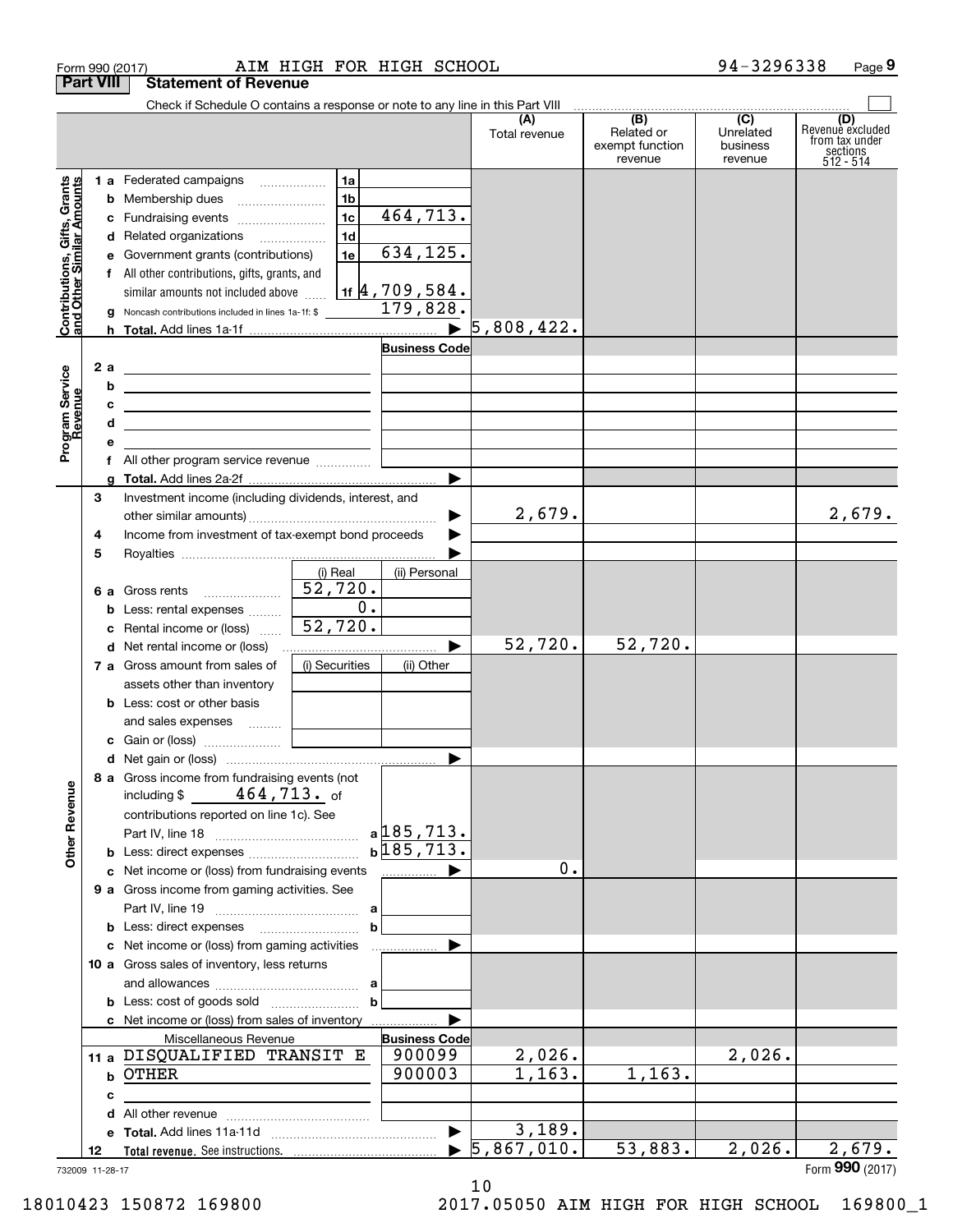Form 990 (2017) **AIM HIGH FOR HIGH SCHOOL** 94-3296338 Page 10 **Part IX | Statement of Functional Expenses** 

Section 501(c)(3) and 501(c)(4) organizations must complete all columns. All other organizations must complete column (A).

|              | Do not include amounts reported on lines 6b,<br>7b, 8b, 9b, and 10b of Part VIII.                                                                                                                           | (A)<br>Total expenses | (B)<br>Program service<br>expenses | (C)<br>Management and<br>general expenses | (D)<br>Fundraising<br>expenses |
|--------------|-------------------------------------------------------------------------------------------------------------------------------------------------------------------------------------------------------------|-----------------------|------------------------------------|-------------------------------------------|--------------------------------|
| 1.           | Grants and other assistance to domestic organizations                                                                                                                                                       |                       |                                    |                                           |                                |
|              | and domestic governments. See Part IV, line 21                                                                                                                                                              |                       |                                    |                                           |                                |
| $\mathbf{2}$ | Grants and other assistance to domestic                                                                                                                                                                     |                       |                                    |                                           |                                |
|              | individuals. See Part IV, line 22                                                                                                                                                                           |                       |                                    |                                           |                                |
| 3            | Grants and other assistance to foreign                                                                                                                                                                      |                       |                                    |                                           |                                |
|              | organizations, foreign governments, and foreign                                                                                                                                                             |                       |                                    |                                           |                                |
|              | individuals. See Part IV, lines 15 and 16                                                                                                                                                                   |                       |                                    |                                           |                                |
| 4            | Benefits paid to or for members                                                                                                                                                                             |                       |                                    |                                           |                                |
| 5            | Compensation of current officers, directors,                                                                                                                                                                |                       |                                    |                                           |                                |
|              |                                                                                                                                                                                                             | 493,226.              | 182,991.                           | 243,631.                                  | 66,604.                        |
| 6            | Compensation not included above, to disqualified                                                                                                                                                            |                       |                                    |                                           |                                |
|              | persons (as defined under section 4958(f)(1)) and<br>persons described in section 4958(c)(3)(B)                                                                                                             |                       |                                    |                                           |                                |
| 7            | $\sim$                                                                                                                                                                                                      | 3, 287, 213.          | 2,770,453.                         | 258,272.                                  | 258,488.                       |
| 8            | Pension plan accruals and contributions (include                                                                                                                                                            |                       |                                    |                                           |                                |
|              | section 401(k) and 403(b) employer contributions)                                                                                                                                                           | 51, 195.              | 24,259.                            | 9,899.                                    |                                |
| 9            |                                                                                                                                                                                                             | 114,827.              | 54,412.                            | $\overline{22, 203}$ .                    | $\frac{17,037.}{38,212.}$      |
| 10           |                                                                                                                                                                                                             | 290,828.              | $\overline{224}$ , 458.            | 25,601.                                   | 40,769.                        |
| 11           | Fees for services (non-employees):                                                                                                                                                                          |                       |                                    |                                           |                                |
| a            |                                                                                                                                                                                                             | 48,281.               | 22,998.                            | 21,849.                                   | 3,434.                         |
| b            |                                                                                                                                                                                                             |                       |                                    |                                           |                                |
| c            |                                                                                                                                                                                                             | 121, 339.             | 102, 543.                          |                                           | 18,796.                        |
| d            |                                                                                                                                                                                                             |                       |                                    |                                           |                                |
| е            | Professional fundraising services. See Part IV, line 17                                                                                                                                                     |                       |                                    |                                           |                                |
| f            | Investment management fees                                                                                                                                                                                  | 14,545.               | 421.                               | 14,122.                                   | $\overline{2}$ .               |
|              | g Other. (If line 11g amount exceeds 10% of line 25,                                                                                                                                                        |                       |                                    |                                           |                                |
|              | column (A) amount, list line 11g expenses on Sch O.)                                                                                                                                                        | 20,221.               | 485.                               | 3,500.                                    | 16, 236.                       |
| 12           |                                                                                                                                                                                                             |                       |                                    |                                           |                                |
| 13           |                                                                                                                                                                                                             | 158,444.              | 92,272.                            | 7,941.                                    | 58,231.                        |
| 14           |                                                                                                                                                                                                             | 58,606.               | 35,677.                            | 5,553.                                    | 17,376.                        |
| 15           |                                                                                                                                                                                                             |                       |                                    |                                           |                                |
| 16           |                                                                                                                                                                                                             | 260, 865.<br>196,628. | 210,124.<br>189,249.               | 24,552.<br>$\overline{2,756}$ .           | 26, 189.<br>4,623.             |
| 17           |                                                                                                                                                                                                             |                       |                                    |                                           |                                |
| 18           | Payments of travel or entertainment expenses<br>for any federal, state, or local public officials                                                                                                           |                       |                                    |                                           |                                |
| 19           | Conferences, conventions, and meetings                                                                                                                                                                      |                       |                                    |                                           |                                |
| 20           | Interest                                                                                                                                                                                                    |                       |                                    |                                           |                                |
| 21           |                                                                                                                                                                                                             |                       |                                    |                                           |                                |
| 22           | Depreciation, depletion, and amortization                                                                                                                                                                   | 11,264.               | 11,264.                            |                                           |                                |
| 23           | Insurance                                                                                                                                                                                                   | 46,418.               | 35,992.                            | 5,045.                                    | 5,381.                         |
| 24           | Other expenses. Itemize expenses not covered<br>above. (List miscellaneous expenses in line 24e. If line<br>24e amount exceeds 10% of line 25, column (A)<br>amount, list line 24e expenses on Schedule O.) |                       |                                    |                                           |                                |
|              | a MATERIALS AND SUPPLIES                                                                                                                                                                                    | 292,093.              | 278,598.                           | 638.                                      | 12,857.                        |
| b.           | <b>EVENT SUPPORT</b>                                                                                                                                                                                        | 281,959.              | 2,893.                             | 16,471.                                   | $\overline{262,595}$ .         |
| c            | FOOD                                                                                                                                                                                                        | 48,950.               | 34,675.                            | 8,306.                                    | 5,969.                         |
| d            | <b>OTHERS</b>                                                                                                                                                                                               | 24,730.               | 5,059.                             | 0.                                        | 19,671.                        |
|              | e All other expenses                                                                                                                                                                                        | 18,392.               |                                    |                                           | 18,392.                        |
| 25           | Total functional expenses. Add lines 1 through 24e                                                                                                                                                          | 5,840,024.            | 4,278,823.                         | 670,339.                                  | 890,862.                       |
| 26           | Joint costs. Complete this line only if the organization                                                                                                                                                    |                       |                                    |                                           |                                |
|              | reported in column (B) joint costs from a combined                                                                                                                                                          |                       |                                    |                                           |                                |
|              | educational campaign and fundraising solicitation.                                                                                                                                                          |                       |                                    |                                           |                                |
|              | Check here $\blacktriangleright$<br>if following SOP 98-2 (ASC 958-720)                                                                                                                                     |                       |                                    |                                           | Form 990 (2017)                |
|              | 732010 11-28-17                                                                                                                                                                                             | 11                    |                                    |                                           |                                |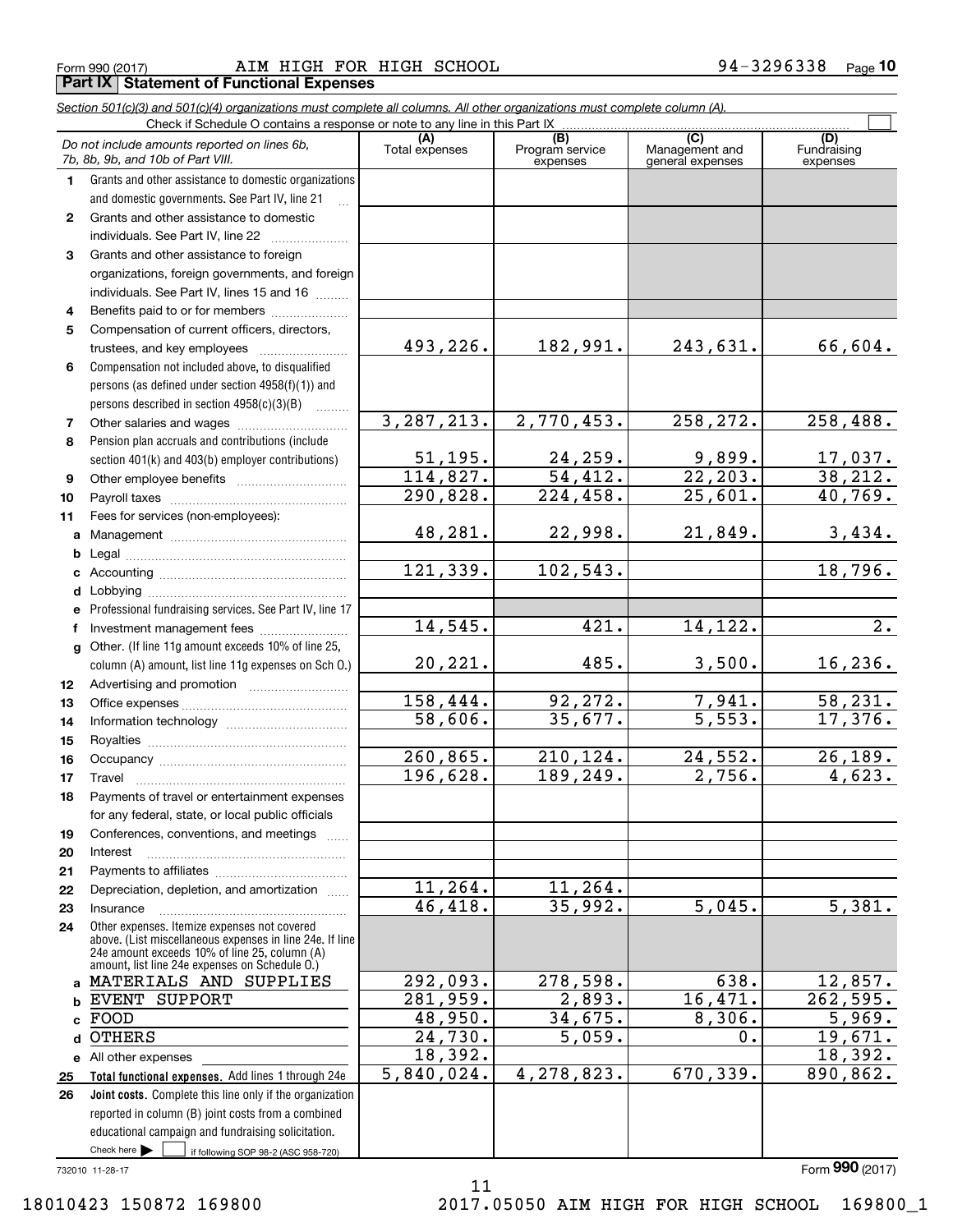**323334**

3,945,448.

**32 32**3, 871,480. **33** 3,720, 621. 3,871,480. 3,720,621.

**3334**

3, 945,448. **34** 3, 820, 021. Form **990** (2017)

|    | section $4958(f)(1)$ , persons described in section $4958(c)(3)(B)$ , and contributing                                    |                 |            |                 |                               |
|----|---------------------------------------------------------------------------------------------------------------------------|-----------------|------------|-----------------|-------------------------------|
|    | employers and sponsoring organizations of section 501(c)(9) voluntary                                                     |                 |            |                 |                               |
|    | employees' beneficiary organizations (see instr). Complete Part II of Sch L                                               |                 |            | 6               |                               |
| 7  |                                                                                                                           |                 |            | $\overline{7}$  |                               |
| 8  |                                                                                                                           |                 |            | 8               |                               |
| 9  | Prepaid expenses and deferred charges                                                                                     |                 |            | 9               |                               |
|    | <b>10a</b> Land, buildings, and equipment: cost or other                                                                  |                 |            |                 |                               |
|    | basis. Complete Part VI of Schedule D  10a                                                                                | <u>308,597.</u> |            |                 |                               |
| b  | Less: accumulated depreciation                                                                                            | 43,888.         | 143,903.   | 10 <sub>c</sub> | 264,709.                      |
| 11 |                                                                                                                           |                 |            | 11              |                               |
| 12 |                                                                                                                           |                 |            | 12              |                               |
| 13 |                                                                                                                           |                 |            | 13              |                               |
| 14 |                                                                                                                           |                 |            | 14              |                               |
| 15 |                                                                                                                           |                 | 70,804.    | 15              | 85,859.                       |
| 16 |                                                                                                                           |                 | 3,945,448. | 16              | 3,820,021.                    |
| 17 |                                                                                                                           |                 | 73,968.    | 17              | 99,400.                       |
| 18 |                                                                                                                           |                 |            | 18              |                               |
| 19 |                                                                                                                           |                 |            | 19              |                               |
| 20 |                                                                                                                           |                 |            | 20              |                               |
| 21 | Escrow or custodial account liability. Complete Part IV of Schedule D                                                     |                 |            | 21              |                               |
| 22 | Loans and other payables to current and former officers, directors, trustees,                                             |                 |            |                 |                               |
|    | key employees, highest compensated employees, and disqualified persons.                                                   |                 |            |                 |                               |
|    | Complete Part II of Schedule L                                                                                            |                 |            | 22              |                               |
| 23 | Secured mortgages and notes payable to unrelated third parties <i>manuming</i>                                            |                 |            | 23              |                               |
| 24 | Unsecured notes and loans payable to unrelated third parties                                                              |                 |            | 24              |                               |
| 25 | Other liabilities (including federal income tax, payables to related third                                                |                 |            |                 |                               |
|    | parties, and other liabilities not included on lines 17-24). Complete Part X of                                           |                 |            |                 |                               |
|    | Schedule D                                                                                                                |                 |            | 25              |                               |
| 26 | Total liabilities. Add lines 17 through 25                                                                                |                 | 73,968.    | 26              | 99,400.                       |
|    | Organizations that follow SFAS 117 (ASC 958), check here $\blacktriangleright \begin{array}{c} \boxed{X} \end{array}$ and |                 |            |                 |                               |
|    | complete lines 27 through 29, and lines 33 and 34.                                                                        |                 |            |                 |                               |
| 27 | Unrestricted net assets                                                                                                   |                 | 1,817,629. | 27              | $\frac{2,149,645}{1,570,976}$ |
| 28 |                                                                                                                           |                 | 2,053,851. | 28              |                               |
| 29 | Permanently restricted net assets                                                                                         |                 |            | 29              |                               |
|    | Organizations that do not follow SFAS 117 (ASC 958), check here ▶ □                                                       |                 |            |                 |                               |
|    | and complete lines 30 through 34.                                                                                         |                 |            |                 |                               |
| 30 |                                                                                                                           |                 |            | 30              |                               |
| 31 | Paid-in or capital surplus, or land, building, or equipment fund                                                          |                 |            | 31              |                               |

Form990(2017) AIM HIGH FOR HIGH SCHOOL 94-3296338 Page **<sup>11</sup>** Form 990 (2017) Page AIM HIGH FOR HIGH SCHOOL 94-3296338

Cash - non-interest-bearing ........................................................................... Cash - non-interest-bearing ~~~~~~~~~~~~~~~~~~~~~~~~~ Savings and temporary cash investments ...................................................... Savings and temporary cash investments ~~~~~~~~~~~~~~~~~~ Pledges and grants receivable, net ............................................................... **3**Pledges and grants receivable, net ~~~~~~~~~~~~~~~~~~~~~Accounts receivable, net .............................................................................. **4**Accounts receivable, net ~~~~~~~~~~~~~~~~~~~~~~~~~~ Loans and other receivables from current and former officers, directors, **5**Loans and other receivables from current and former officers, directors, trustees, key employees, and highest compensated employees. Complete trustees, key employees, and highest compensated employees. Complete Part II of Schedule L .................................................................................... Part II of Schedule L ~~~~~~~~~~~~~~~~~~~~~~~~~~~~ Loans and other receivables from other disqualified persons (as defined under Loans and other receivables from other disqualified persons (as defined under

**32** Retained earnings, endowment, accumulated income, or other funds ............ **33** Total net assets or fund balances ... ... ... ... ... ... ... ... ... ... ... ... ... ... ... ... ... ... ... ... ... ... Total net assets or fund balances ~~~~~~~~~~~~~~~~~~~~~~

Total liabilities and net assets/fund balances

Check if Schedule O contains a response or note to any line in this Part X [11] contains contains contains a contains a response or note to any line in this Part X [11] contains a contain successive or note of the Schedule

**11**

 $\mathcal{L}^{\text{max}}$ 

**(A) (B)**  Beginning of year Fig. Limit of year

**(A) (B)**

Beginning of year | | End of year

**5**

1, 840,183. **2** 1, 944, 392. 1,840,183. 1,944,392. 1, 888, 013. **3** 1,525, 061. 1,888,013. 1,525,061. 2,545. **4** 0. 2,545. 0.

**Part X** | Balance Sheet

**12**

**6**

**Atssse** 

**Assets**

Liabilities

**Liabilities**

**Net Assets or Fund Balances** 

**Net Assets or Fund Balances**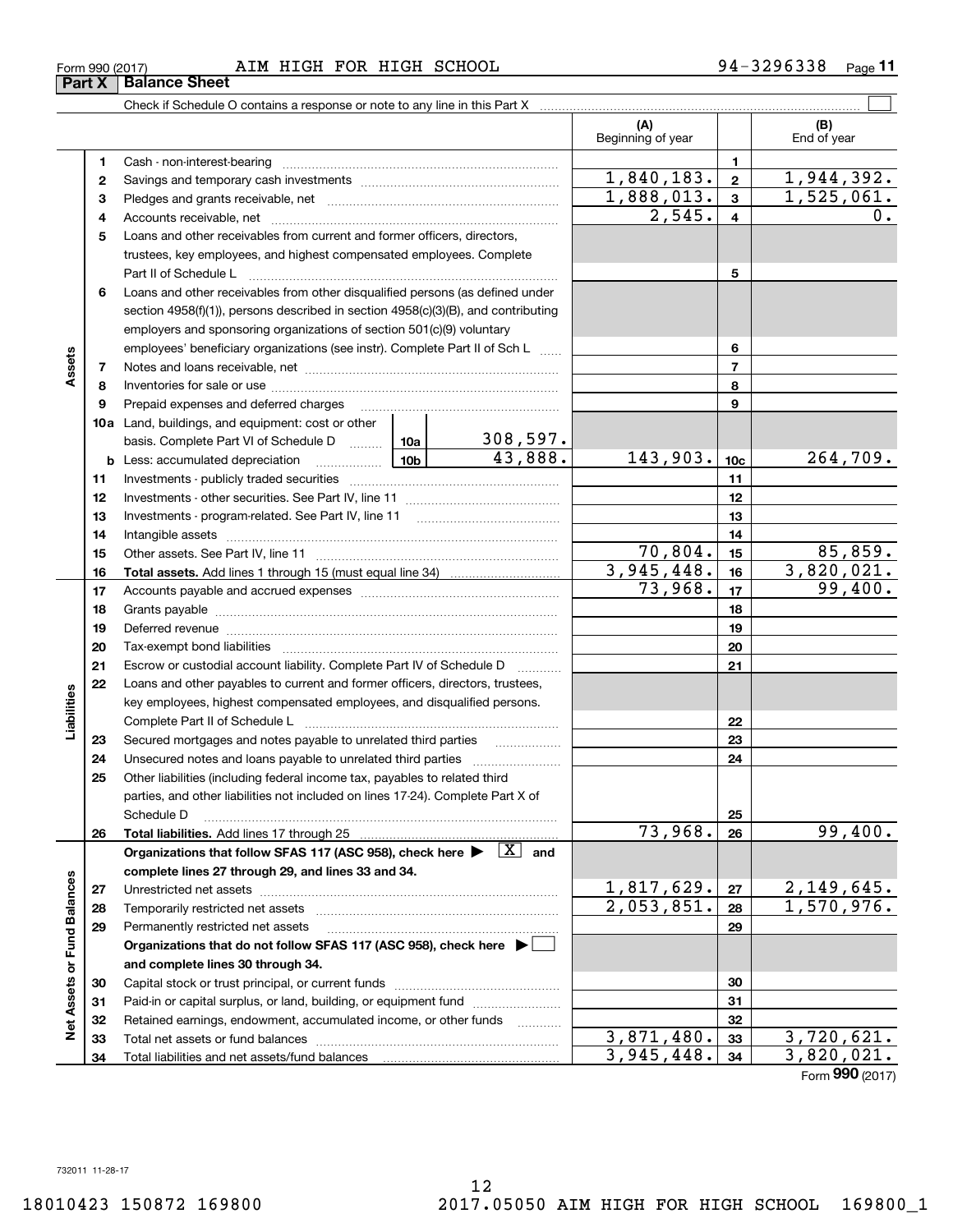|    | AIM HIGH FOR HIGH SCHOOL<br>Form 990 (2017)                                                                                                                       |                         | 94-3296338     |            | Page 12                 |
|----|-------------------------------------------------------------------------------------------------------------------------------------------------------------------|-------------------------|----------------|------------|-------------------------|
|    | <b>Reconciliation of Net Assets</b><br>Part XI                                                                                                                    |                         |                |            |                         |
|    | Check if Schedule O contains a response or note to any line in this Part XI [11] [12] Check if Schedule O contains a response or note to any line in this Part XI |                         |                |            | $\overline{\mathbf{x}}$ |
|    |                                                                                                                                                                   |                         |                |            |                         |
| 1  | Total revenue (must equal Part VIII, column (A), line 12)                                                                                                         | $\mathbf{1}$            | 5,867,010.     |            |                         |
| 2  |                                                                                                                                                                   | $\overline{2}$          | 5,840,024.     |            |                         |
| 3  | Revenue less expenses. Subtract line 2 from line 1                                                                                                                | 3                       |                | 26,986.    |                         |
| 4  |                                                                                                                                                                   | $\overline{\mathbf{4}}$ | 3,871,480.     |            |                         |
| 5  | Net unrealized gains (losses) on investments                                                                                                                      | 5                       |                |            |                         |
| 6  | Donated services and use of facilities                                                                                                                            | 6                       |                |            |                         |
| 7  | Investment expenses                                                                                                                                               | $\overline{7}$          |                |            |                         |
| 8  | Prior period adjustments                                                                                                                                          | 8                       |                |            |                         |
| 9  |                                                                                                                                                                   | $\mathbf{9}$            |                |            | $-2,026.$               |
| 10 | Net assets or fund balances at end of year. Combine lines 3 through 9 (must equal Part X, line 33,                                                                |                         |                |            |                         |
|    | column (B))                                                                                                                                                       | 10                      | 3,896,440.     |            |                         |
|    | <b>Part XII</b> Financial Statements and Reporting                                                                                                                |                         |                |            |                         |
|    |                                                                                                                                                                   |                         |                |            | $\overline{\mathbf{X}}$ |
|    |                                                                                                                                                                   |                         |                | <b>Yes</b> | <b>No</b>               |
| 1  | $\vert X \vert$ Accrual<br>Accounting method used to prepare the Form 990: <u>[</u> Cash<br>Other                                                                 |                         |                |            |                         |
|    | If the organization changed its method of accounting from a prior year or checked "Other," explain in Schedule O.                                                 |                         |                |            |                         |
|    | 2a Were the organization's financial statements compiled or reviewed by an independent accountant?                                                                |                         | 2a             |            | х                       |
|    | If "Yes," check a box below to indicate whether the financial statements for the year were compiled or reviewed on a                                              |                         |                |            |                         |
|    | separate basis, consolidated basis, or both:                                                                                                                      |                         |                |            |                         |
|    | Separate basis<br><b>Consolidated basis</b><br>Both consolidated and separate basis                                                                               |                         |                |            |                         |
|    | <b>b</b> Were the organization's financial statements audited by an independent accountant?                                                                       |                         | 2 <sub>b</sub> | X          |                         |
|    | If "Yes," check a box below to indicate whether the financial statements for the year were audited on a separate basis,                                           |                         |                |            |                         |
|    | consolidated basis, or both:                                                                                                                                      |                         |                |            |                         |
|    | $\boxed{\textbf{X}}$ Separate basis<br><b>Consolidated basis</b><br>Both consolidated and separate basis                                                          |                         |                |            |                         |
|    | c If "Yes" to line 2a or 2b, does the organization have a committee that assumes responsibility for oversight of the audit,                                       |                         |                |            |                         |
|    |                                                                                                                                                                   |                         | 2c             | X          |                         |
|    | If the organization changed either its oversight process or selection process during the tax year, explain in Schedule O.                                         |                         |                |            |                         |
|    | 3a As a result of a federal award, was the organization required to undergo an audit or audits as set forth in the Single Audit                                   |                         |                |            |                         |
|    |                                                                                                                                                                   |                         | За             |            | х                       |
|    | b If "Yes," did the organization undergo the required audit or audits? If the organization did not undergo the required audit                                     |                         |                |            |                         |
|    |                                                                                                                                                                   |                         | 3b             | <u>nnn</u> |                         |

Form **990** (2017) Form (2017) **990**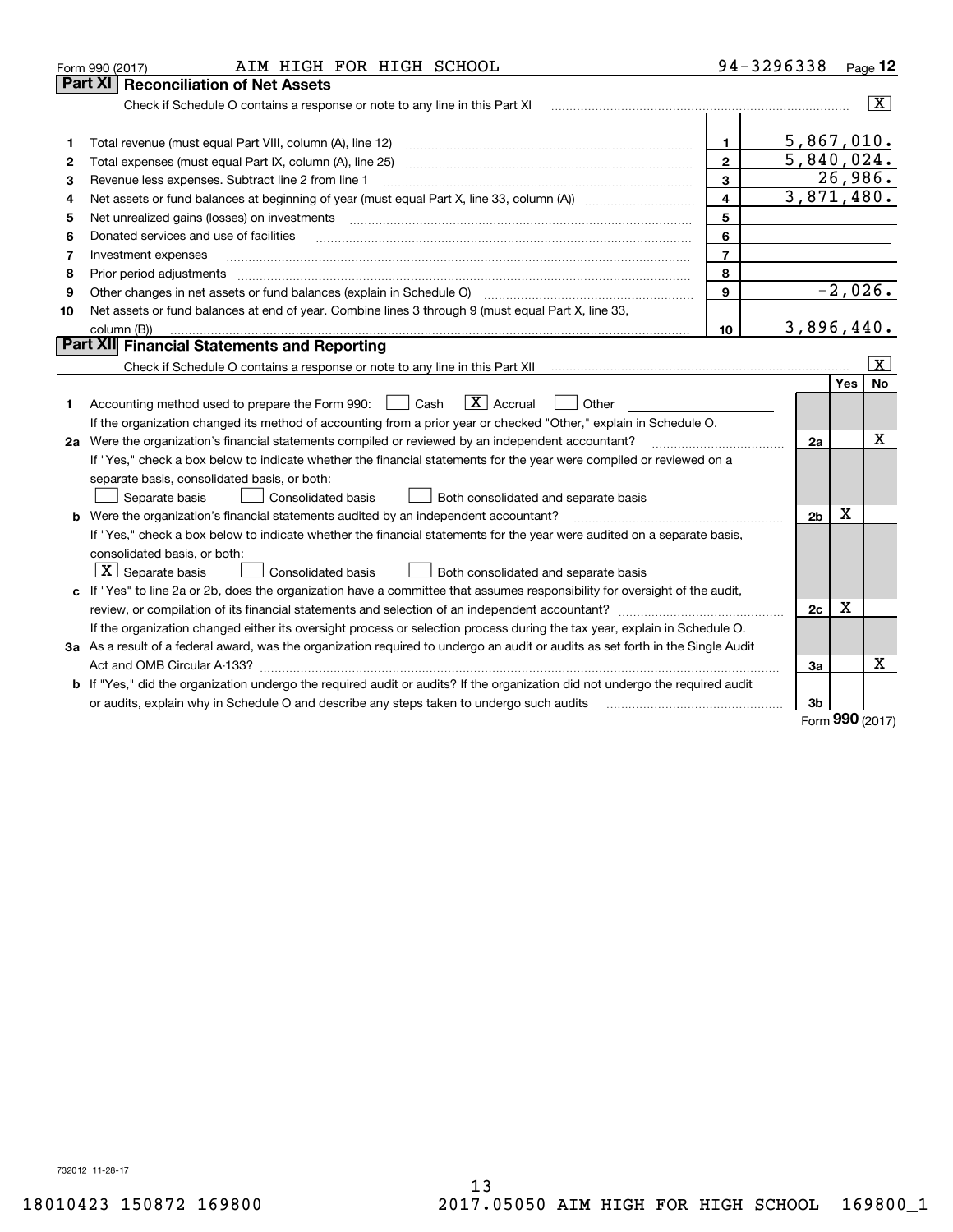|--|

Department of the Treasury Internal Revenue Service

| (Form 990 or 990-EZ) |  |  |  |  |
|----------------------|--|--|--|--|
|----------------------|--|--|--|--|

# **Public Charity Status and Public Support (Form 990 or 990-EZ) Public Charity Status and Public Support**

**Complete if the organization is a section 501(c)(3 ) organization or a section Complete if the organization is a section 501(c)(3) organization or a section <sup>4947</sup>(a)(1 ) nonexempt charitable trust. 4947(a)(1) nonexempt charitable trust.**

Department of the Treasury **| Attach to Form 990 or Form 990-EZ. | Attach to Form 990 or Form 990-EZ.** 

Internal Revenue Service **1990 • Go to www.irs.gov/Form990 for instructions and the latest information.** 

| OMB No 1545-0047                    |
|-------------------------------------|
| 201                                 |
| <b>Open to Public</b><br>Inspection |

|  | Name of the organization |
|--|--------------------------|
|--|--------------------------|

|        |              | Name of the organization                                                                                                                      |                          |                                                        |                             |                                 |                            | <b>Employer identification number</b> |
|--------|--------------|-----------------------------------------------------------------------------------------------------------------------------------------------|--------------------------|--------------------------------------------------------|-----------------------------|---------------------------------|----------------------------|---------------------------------------|
|        |              |                                                                                                                                               | AIM HIGH FOR HIGH SCHOOL |                                                        |                             |                                 |                            | 94-3296338                            |
| Part I |              | Reason for Public Charity Status (All organizations must complete this part.) See instructions.                                               |                          |                                                        |                             |                                 |                            |                                       |
|        |              | The organization is not a private foundation because it is: (For lines 1 through 12, check only one box.)                                     |                          |                                                        |                             |                                 |                            |                                       |
| 1      |              | A church, convention of churches, or association of churches described in section 170(b)(1)(A)(i).                                            |                          |                                                        |                             |                                 |                            |                                       |
| 2      | $\mathbf{X}$ | A school described in section 170(b)(1)(A)(ii). (Attach Schedule E (Form 990 or 990-EZ).)                                                     |                          |                                                        |                             |                                 |                            |                                       |
| 3      |              | A hospital or a cooperative hospital service organization described in section 170(b)(1)(A)(iii).                                             |                          |                                                        |                             |                                 |                            |                                       |
| 4      |              | A medical research organization operated in conjunction with a hospital described in section 170(b)(1)(A)(iii). Enter the hospital's name,    |                          |                                                        |                             |                                 |                            |                                       |
|        |              | city, and state:                                                                                                                              |                          |                                                        |                             |                                 |                            |                                       |
| 5      |              | An organization operated for the benefit of a college or university owned or operated by a governmental unit described in                     |                          |                                                        |                             |                                 |                            |                                       |
|        |              | section 170(b)(1)(A)(iv). (Complete Part II.)                                                                                                 |                          |                                                        |                             |                                 |                            |                                       |
| 6      |              | A federal, state, or local government or governmental unit described in section 170(b)(1)(A)(v).                                              |                          |                                                        |                             |                                 |                            |                                       |
| 7      |              |                                                                                                                                               |                          |                                                        |                             |                                 |                            |                                       |
|        |              | An organization that normally receives a substantial part of its support from a governmental unit or from the general public described in     |                          |                                                        |                             |                                 |                            |                                       |
|        |              | section 170(b)(1)(A)(vi). (Complete Part II.)                                                                                                 |                          |                                                        |                             |                                 |                            |                                       |
| 8      |              | A community trust described in section 170(b)(1)(A)(vi). (Complete Part II.)                                                                  |                          |                                                        |                             |                                 |                            |                                       |
| 9      |              | An agricultural research organization described in section 170(b)(1)(A)(ix) operated in conjunction with a land-grant college                 |                          |                                                        |                             |                                 |                            |                                       |
|        |              | or university or a non-land-grant college of agriculture (see instructions). Enter the name, city, and state of the college or                |                          |                                                        |                             |                                 |                            |                                       |
|        |              | university:                                                                                                                                   |                          |                                                        |                             |                                 |                            |                                       |
| 10     |              | An organization that normally receives: (1) more than 33 1/3% of its support from contributions, membership fees, and gross receipts from     |                          |                                                        |                             |                                 |                            |                                       |
|        |              | activities related to its exempt functions - subject to certain exceptions, and (2) no more than 33 1/3% of its support from gross investment |                          |                                                        |                             |                                 |                            |                                       |
|        |              | income and unrelated business taxable income (less section 511 tax) from businesses acquired by the organization after June 30, 1975.         |                          |                                                        |                             |                                 |                            |                                       |
|        |              | See section 509(a)(2). (Complete Part III.)                                                                                                   |                          |                                                        |                             |                                 |                            |                                       |
| 11     |              | An organization organized and operated exclusively to test for public safety. See section 509(a)(4).                                          |                          |                                                        |                             |                                 |                            |                                       |
| 12     |              | An organization organized and operated exclusively for the benefit of, to perform the functions of, or to carry out the purposes of one or    |                          |                                                        |                             |                                 |                            |                                       |
|        |              | more publicly supported organizations described in section 509(a)(1) or section 509(a)(2). See section 509(a)(3). Check the box in            |                          |                                                        |                             |                                 |                            |                                       |
|        |              | lines 12a through 12d that describes the type of supporting organization and complete lines 12e, 12f, and 12g.                                |                          |                                                        |                             |                                 |                            |                                       |
| а      |              | Type I. A supporting organization operated, supervised, or controlled by its supported organization(s), typically by giving                   |                          |                                                        |                             |                                 |                            |                                       |
|        |              | the supported organization(s) the power to regularly appoint or elect a majority of the directors or trustees of the supporting               |                          |                                                        |                             |                                 |                            |                                       |
|        |              | organization. You must complete Part IV, Sections A and B.                                                                                    |                          |                                                        |                             |                                 |                            |                                       |
| b      |              | Type II. A supporting organization supervised or controlled in connection with its supported organization(s), by having                       |                          |                                                        |                             |                                 |                            |                                       |
|        |              | control or management of the supporting organization vested in the same persons that control or manage the supported                          |                          |                                                        |                             |                                 |                            |                                       |
|        |              | organization(s). You must complete Part IV, Sections A and C.                                                                                 |                          |                                                        |                             |                                 |                            |                                       |
|        |              |                                                                                                                                               |                          |                                                        |                             |                                 |                            |                                       |
| с      |              | Type III functionally integrated. A supporting organization operated in connection with, and functionally integrated with,                    |                          |                                                        |                             |                                 |                            |                                       |
|        |              | its supported organization(s) (see instructions). You must complete Part IV, Sections A, D, and E.                                            |                          |                                                        |                             |                                 |                            |                                       |
| d      |              | Type III non-functionally integrated. A supporting organization operated in connection with its supported organization(s)                     |                          |                                                        |                             |                                 |                            |                                       |
|        |              | that is not functionally integrated. The organization generally must satisfy a distribution requirement and an attentiveness                  |                          |                                                        |                             |                                 |                            |                                       |
|        |              | requirement (see instructions). You must complete Part IV, Sections A and D, and Part V.                                                      |                          |                                                        |                             |                                 |                            |                                       |
|        |              | Check this box if the organization received a written determination from the IRS that it is a Type I, Type II, Type III                       |                          |                                                        |                             |                                 |                            |                                       |
|        |              | functionally integrated, or Type III non-functionally integrated supporting organization.                                                     |                          |                                                        |                             |                                 |                            |                                       |
|        |              | f Enter the number of supported organizations                                                                                                 |                          |                                                        |                             |                                 |                            |                                       |
|        |              | g Provide the following information about the supported organization(s).                                                                      |                          |                                                        |                             | (iv) Is the organization listed |                            |                                       |
|        |              | (i) Name of supported                                                                                                                         | (ii) $EIN$               | (iii) Type of organization<br>(described on lines 1-10 | in your governing document? |                                 | (v) Amount of monetary     | (vi) Amount of other                  |
|        |              | organization                                                                                                                                  |                          | above (see instructions))                              | Yes                         | No                              | support (see instructions) | support (see instructions)            |
|        |              |                                                                                                                                               |                          |                                                        |                             |                                 |                            |                                       |
|        |              |                                                                                                                                               |                          |                                                        |                             |                                 |                            |                                       |
|        |              |                                                                                                                                               |                          |                                                        |                             |                                 |                            |                                       |
|        |              |                                                                                                                                               |                          |                                                        |                             |                                 |                            |                                       |
|        |              |                                                                                                                                               |                          |                                                        |                             |                                 |                            |                                       |
|        |              |                                                                                                                                               |                          |                                                        |                             |                                 |                            |                                       |
|        |              |                                                                                                                                               |                          |                                                        |                             |                                 |                            |                                       |
|        |              |                                                                                                                                               |                          |                                                        |                             |                                 |                            |                                       |
|        |              |                                                                                                                                               |                          |                                                        |                             |                                 |                            |                                       |
|        |              |                                                                                                                                               |                          |                                                        |                             |                                 |                            |                                       |
| Total  |              |                                                                                                                                               |                          |                                                        |                             |                                 |                            |                                       |

LHA For Paperwork Reduction Act Notice, see the Instructions for Form 990 or 990-EZ. 732021 10-06-17 Schedule A (Form 990 or 990-EZ) 2017 14 14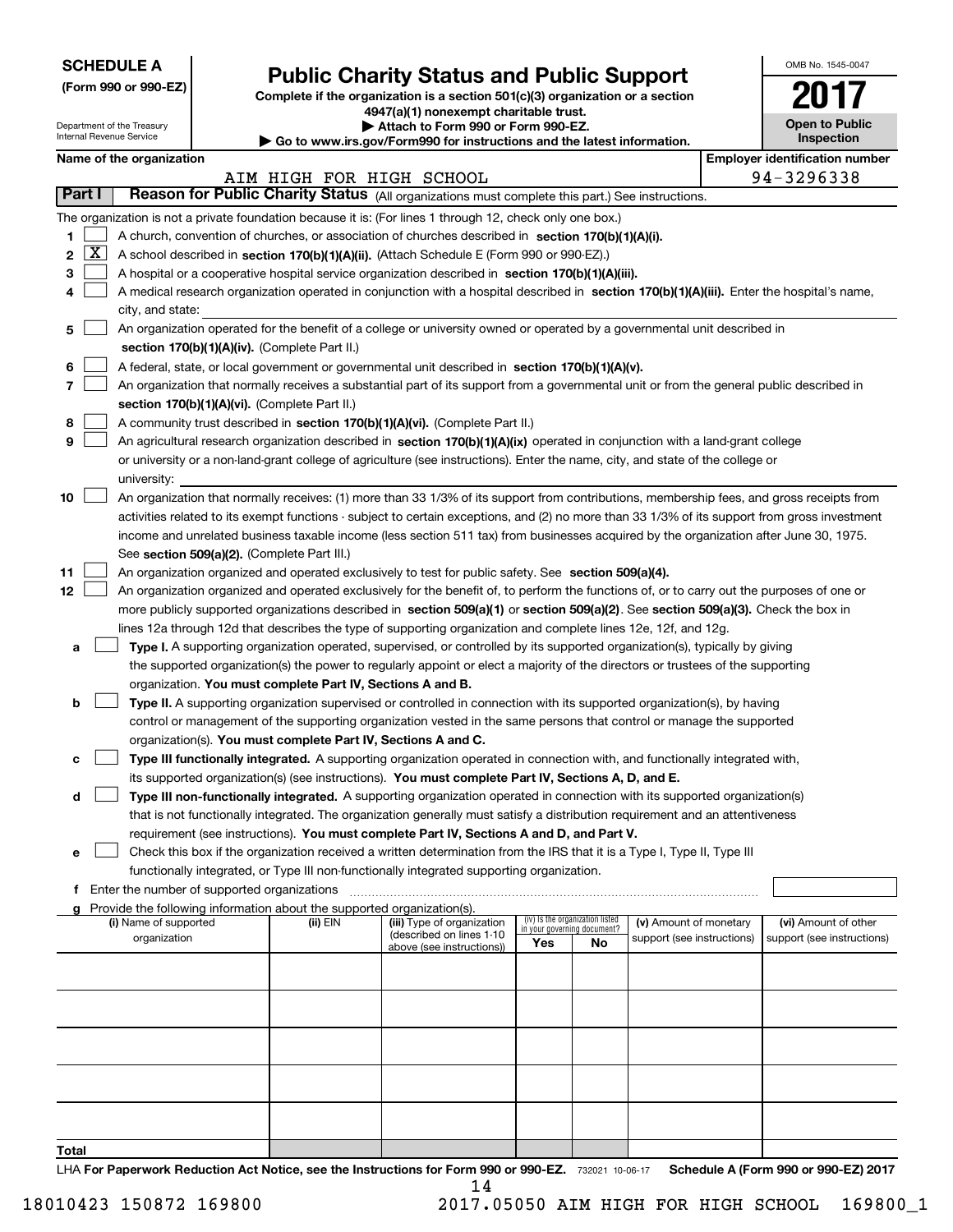## Schedule A (Form 990 or 990-EZ) 2017 AIM HIGH FOR HIGH SCHOOL 94-3296338 Page 2

| Schedule A (Form 990 or 990-EZ) 2017 AIM HIGH FOR HIGH SCHOOL                                                                                                                                                                                              |          |          |            |            |          | 94-3296338 Page 2 |
|------------------------------------------------------------------------------------------------------------------------------------------------------------------------------------------------------------------------------------------------------------|----------|----------|------------|------------|----------|-------------------|
| Support Schedule for Organizations Described in Sections 170(b)(1)(A)(iv) and 170(b)(1)(A)(vi)<br>  Part II                                                                                                                                                |          |          |            |            |          |                   |
| (Complete only if you checked the box on line 5, 7, or 8 of Part I or if the organization failed to qualify under Part III. If the organization<br>fails to qualify under the tests listed below, please complete Part III.)                               |          |          |            |            |          |                   |
| <b>Section A. Public Support</b>                                                                                                                                                                                                                           |          |          |            |            |          |                   |
|                                                                                                                                                                                                                                                            |          |          |            |            |          |                   |
| Calendar year (or fiscal year beginning in)<br>1 Gifts, grants, contributions, and                                                                                                                                                                         | (a) 2013 | (b) 2014 | $(c)$ 2015 | $(d)$ 2016 | (e) 2017 | (f) Total         |
| membership fees received. (Do not                                                                                                                                                                                                                          |          |          |            |            |          |                   |
| include any "unusual grants.")                                                                                                                                                                                                                             |          |          |            |            |          |                   |
| 2 Tax revenues levied for the organ-                                                                                                                                                                                                                       |          |          |            |            |          |                   |
| ization's benefit and either paid to                                                                                                                                                                                                                       |          |          |            |            |          |                   |
| or expended on its behalf                                                                                                                                                                                                                                  |          |          |            |            |          |                   |
| The value of services or facilities<br>3.                                                                                                                                                                                                                  |          |          |            |            |          |                   |
| furnished by a governmental unit to                                                                                                                                                                                                                        |          |          |            |            |          |                   |
| the organization without charge                                                                                                                                                                                                                            |          |          |            |            |          |                   |
| Total. Add lines 1 through 3                                                                                                                                                                                                                               |          |          |            |            |          |                   |
| 5 The portion of total contributions                                                                                                                                                                                                                       |          |          |            |            |          |                   |
| by each person (other than a                                                                                                                                                                                                                               |          |          |            |            |          |                   |
| governmental unit or publicly                                                                                                                                                                                                                              |          |          |            |            |          |                   |
| supported organization) included<br>on line 1 that exceeds 2% of the                                                                                                                                                                                       |          |          |            |            |          |                   |
| amount shown on line 11,                                                                                                                                                                                                                                   |          |          |            |            |          |                   |
| column (f)                                                                                                                                                                                                                                                 |          |          |            |            |          |                   |
| 6 Public support. Subtract line 5 from line 4.                                                                                                                                                                                                             |          |          |            |            |          |                   |
| <b>Section B. Total Support</b>                                                                                                                                                                                                                            |          |          |            |            |          |                   |
| Calendar year (or fiscal year beginning in)                                                                                                                                                                                                                | (a) 2013 | (b) 2014 | $(c)$ 2015 | $(d)$ 2016 | (e) 2017 | (f) Total         |
| 7 Amounts from line 4                                                                                                                                                                                                                                      |          |          |            |            |          |                   |
| Gross income from interest,<br>8                                                                                                                                                                                                                           |          |          |            |            |          |                   |
| dividends, payments received on                                                                                                                                                                                                                            |          |          |            |            |          |                   |
| securities loans, rents, royalties,                                                                                                                                                                                                                        |          |          |            |            |          |                   |
| and income from similar sources                                                                                                                                                                                                                            |          |          |            |            |          |                   |
| Net income from unrelated business<br>9                                                                                                                                                                                                                    |          |          |            |            |          |                   |
| activities, whether or not the                                                                                                                                                                                                                             |          |          |            |            |          |                   |
| business is regularly carried on<br>$\cdots$                                                                                                                                                                                                               |          |          |            |            |          |                   |
| <b>10</b> Other income. Do not include gain                                                                                                                                                                                                                |          |          |            |            |          |                   |
| or loss from the sale of capital                                                                                                                                                                                                                           |          |          |            |            |          |                   |
| assets (Explain in Part VI.)<br>.                                                                                                                                                                                                                          |          |          |            |            |          |                   |
| <b>11 Total support.</b> Add lines 7 through 10                                                                                                                                                                                                            |          |          |            |            |          |                   |
| <b>12</b> Gross receipts from related activities, etc. (see instructions)<br>13 First five years. If the Form 990 is for the organization's first, second, third, fourth, or fifth tax year as a section 501(c)(3)                                         |          |          |            |            | 12       |                   |
| organization, check this box and stop here manufactured and content to the state of the state of the state of the state of the state of the state of the state of the state of the state of the state of the state of the stat                             |          |          |            |            |          |                   |
| Section C. Computation of Public Support Percentage                                                                                                                                                                                                        |          |          |            |            |          |                   |
|                                                                                                                                                                                                                                                            |          |          |            |            | 14       | %                 |
|                                                                                                                                                                                                                                                            |          |          |            |            | 15       | %                 |
| 16a 33 1/3% support test - 2017. If the organization did not check the box on line 13, and line 14 is 33 1/3% or more, check this box and                                                                                                                  |          |          |            |            |          |                   |
| stop here. The organization qualifies as a publicly supported organization manufaction manufacture content and the support of the state of the state of the state of the state of the state of the state of the state of the s                             |          |          |            |            |          |                   |
| b 33 1/3% support test - 2016. If the organization did not check a box on line 13 or 16a, and line 15 is 33 1/3% or more, check this box                                                                                                                   |          |          |            |            |          |                   |
|                                                                                                                                                                                                                                                            |          |          |            |            |          |                   |
| <b>17a 10% -facts-and-circumstances test - 2017.</b> If the organization did not check a box on line 13, 16a, or 16b, and line 14 is 10% or more,                                                                                                          |          |          |            |            |          |                   |
| and if the organization meets the "facts-and-circumstances" test, check this box and stop here. Explain in Part VI how the organization                                                                                                                    |          |          |            |            |          |                   |
|                                                                                                                                                                                                                                                            |          |          |            |            |          |                   |
|                                                                                                                                                                                                                                                            |          |          |            |            |          |                   |
| <b>b 10% -facts-and-circumstances test - 2016.</b> If the organization did not check a box on line 13, 16a, 16b, or 17a, and line 15 is 10% or                                                                                                             |          |          |            |            |          |                   |
| more, and if the organization meets the "facts-and-circumstances" test, check this box and stop here. Explain in Part VI how the<br>organization meets the "facts-and-circumstances" test. The organization qualifies as a publicly supported organization |          |          |            |            |          |                   |

732022 10-06-17 732022 10-06-17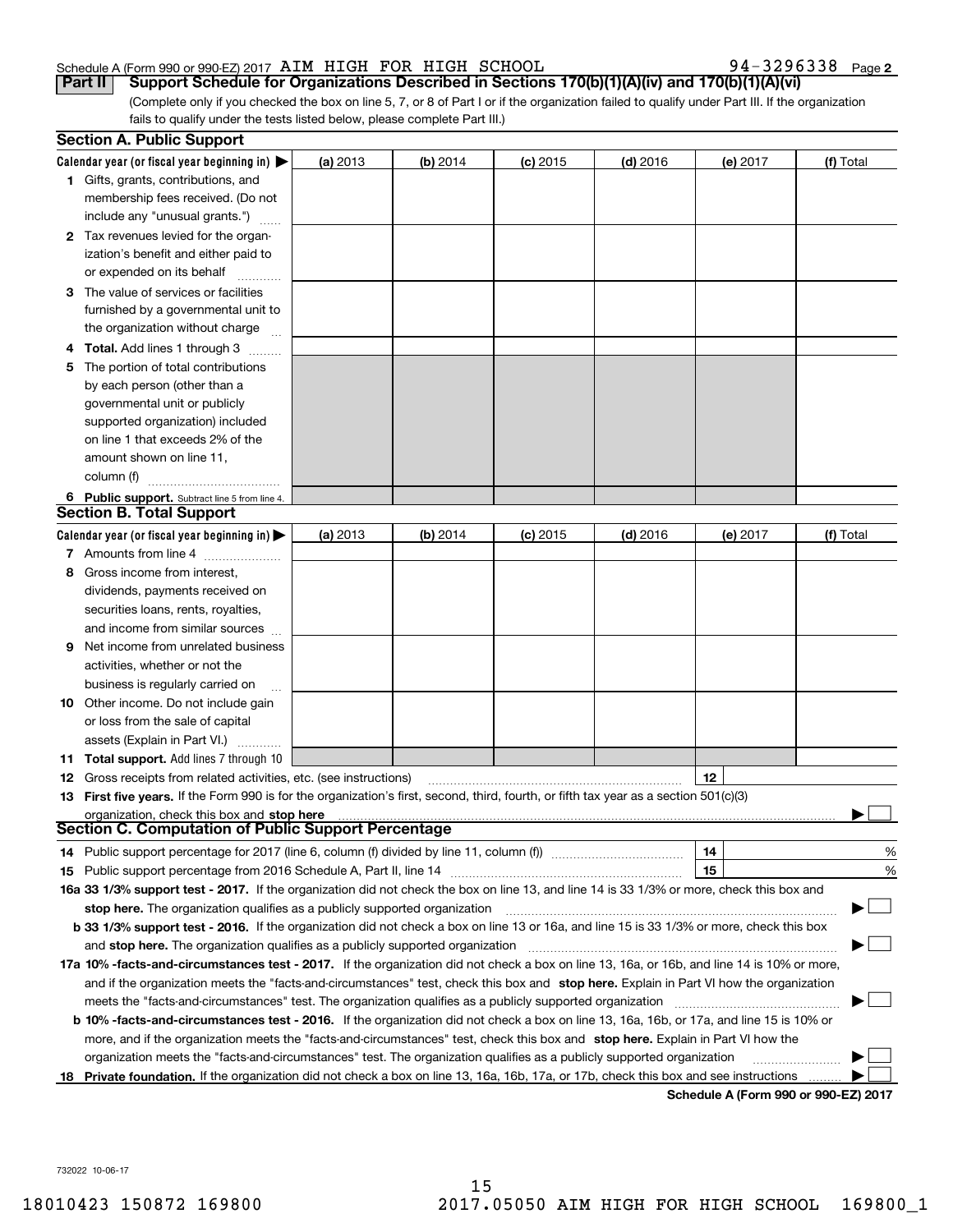## Schedule A (Form 990 or 990-EZ) 2017 AIM HIGH FOR HIGH SCHOOL 94-3296338 Page 3

(Complete only if you checked the box on line 10 of Part I or if the organization failed to qualify under Part II. If the organization fails to qualify under the tests listed below, please complete Part II.) qualify under the tests listed below, please complete Part II.)

| <b>Section A. Public Support</b>                                                                                                                                                                                         |          |            |            |            |                                      |           |
|--------------------------------------------------------------------------------------------------------------------------------------------------------------------------------------------------------------------------|----------|------------|------------|------------|--------------------------------------|-----------|
| Calendar year (or fiscal year beginning in) $\blacktriangleright$                                                                                                                                                        | (a) 2013 | (b) 2014   | $(c)$ 2015 | $(d)$ 2016 | (e) 2017                             | (f) Total |
| <b>1</b> Gifts, grants, contributions, and                                                                                                                                                                               |          |            |            |            |                                      |           |
| membership fees received. (Do not                                                                                                                                                                                        |          |            |            |            |                                      |           |
| include any "unusual grants.")                                                                                                                                                                                           |          |            |            |            |                                      |           |
| 2 Gross receipts from admissions,<br>merchandise sold or services per-<br>formed, or facilities furnished in<br>any activity that is related to the<br>organization's tax-exempt purpose                                 |          |            |            |            |                                      |           |
| 3 Gross receipts from activities that<br>are not an unrelated trade or bus-                                                                                                                                              |          |            |            |            |                                      |           |
| iness under section 513                                                                                                                                                                                                  |          |            |            |            |                                      |           |
| 4 Tax revenues levied for the organ-<br>ization's benefit and either paid to                                                                                                                                             |          |            |            |            |                                      |           |
| or expended on its behalf<br>.                                                                                                                                                                                           |          |            |            |            |                                      |           |
| 5 The value of services or facilities<br>furnished by a governmental unit to                                                                                                                                             |          |            |            |            |                                      |           |
| the organization without charge                                                                                                                                                                                          |          |            |            |            |                                      |           |
| <b>6 Total.</b> Add lines 1 through 5                                                                                                                                                                                    |          |            |            |            |                                      |           |
| 7a Amounts included on lines 1, 2, and                                                                                                                                                                                   |          |            |            |            |                                      |           |
| 3 received from disqualified persons<br><b>b</b> Amounts included on lines 2 and 3 received<br>from other than disqualified persons that<br>exceed the greater of \$5,000 or 1% of the<br>amount on line 13 for the year |          |            |            |            |                                      |           |
| c Add lines 7a and 7b                                                                                                                                                                                                    |          |            |            |            |                                      |           |
| 8 Public support. (Subtract line 7c from line 6.)<br><b>Section B. Total Support</b>                                                                                                                                     |          |            |            |            |                                      |           |
| Calendar year (or fiscal year beginning in) $\blacktriangleright$                                                                                                                                                        | (a) 2013 | (b) $2014$ | $(c)$ 2015 | $(d)$ 2016 | (e) 2017                             | (f) Total |
| 9 Amounts from line 6                                                                                                                                                                                                    |          |            |            |            |                                      |           |
| <b>10a</b> Gross income from interest,<br>dividends, payments received on<br>securities loans, rents, royalties,<br>and income from similar sources                                                                      |          |            |            |            |                                      |           |
| <b>b</b> Unrelated business taxable income<br>(less section 511 taxes) from businesses                                                                                                                                   |          |            |            |            |                                      |           |
| acquired after June 30, 1975                                                                                                                                                                                             |          |            |            |            |                                      |           |
| c Add lines 10a and 10b<br><b>11</b> Net income from unrelated business<br>activities not included in line 10b.<br>whether or not the business is<br>regularly carried on                                                |          |            |            |            |                                      |           |
| 12 Other income. Do not include gain<br>or loss from the sale of capital<br>assets (Explain in Part VI.)                                                                                                                 |          |            |            |            |                                      |           |
| <b>13 Total support.</b> (Add lines 9, 10c, 11, and 12.)                                                                                                                                                                 |          |            |            |            |                                      |           |
| 14 First five years. If the Form 990 is for the organization's first, second, third, fourth, or fifth tax year as a section 501(c)(3) organization,                                                                      |          |            |            |            |                                      |           |
| check this box and stop here <u>www.communication.communication.communication.communication.communication.com</u><br><b>Section C. Computation of Public Support Percentage</b>                                          |          |            |            |            |                                      |           |
|                                                                                                                                                                                                                          |          |            |            |            | 15                                   | %         |
| 16 Public support percentage from 2016 Schedule A, Part III, line 15<br><b>Section D. Computation of Investment Income Percentage</b>                                                                                    |          |            |            |            | 16                                   | $\%$      |
| 17 Investment income percentage for 2017 (line 10c, column (f) divided by line 13, column (f))                                                                                                                           |          |            |            |            | 17                                   | %         |
| 18 Investment income percentage from 2016 Schedule A, Part III, line 17                                                                                                                                                  |          |            |            |            | 18                                   | %         |
| 19a 33 1/3% support tests - 2017. If the organization did not check the box on line 14, and line 15 is more than 33 1/3%, and line 17 is not                                                                             |          |            |            |            |                                      |           |
| more than 33 1/3%, check this box and stop here. The organization qualifies as a publicly supported organization <i>manameromana</i> ,                                                                                   |          |            |            |            |                                      |           |
| b 33 1/3% support tests - 2016. If the organization did not check a box on line 14 or line 19a, and line 16 is more than 33 1/3%, and                                                                                    |          |            |            |            |                                      |           |
| line 18 is not more than 33 1/3%, check this box and stop here. The organization qualifies as a publicly supported organization                                                                                          |          |            |            |            |                                      |           |
| Private foundation. If the organization did not check a box on line 14, 19a, or 19b, check this box and see instructions<br>20                                                                                           |          |            |            |            |                                      |           |
| 732023 10-06-17                                                                                                                                                                                                          |          | 16         |            |            | Schedule A (Form 990 or 990-EZ) 2017 |           |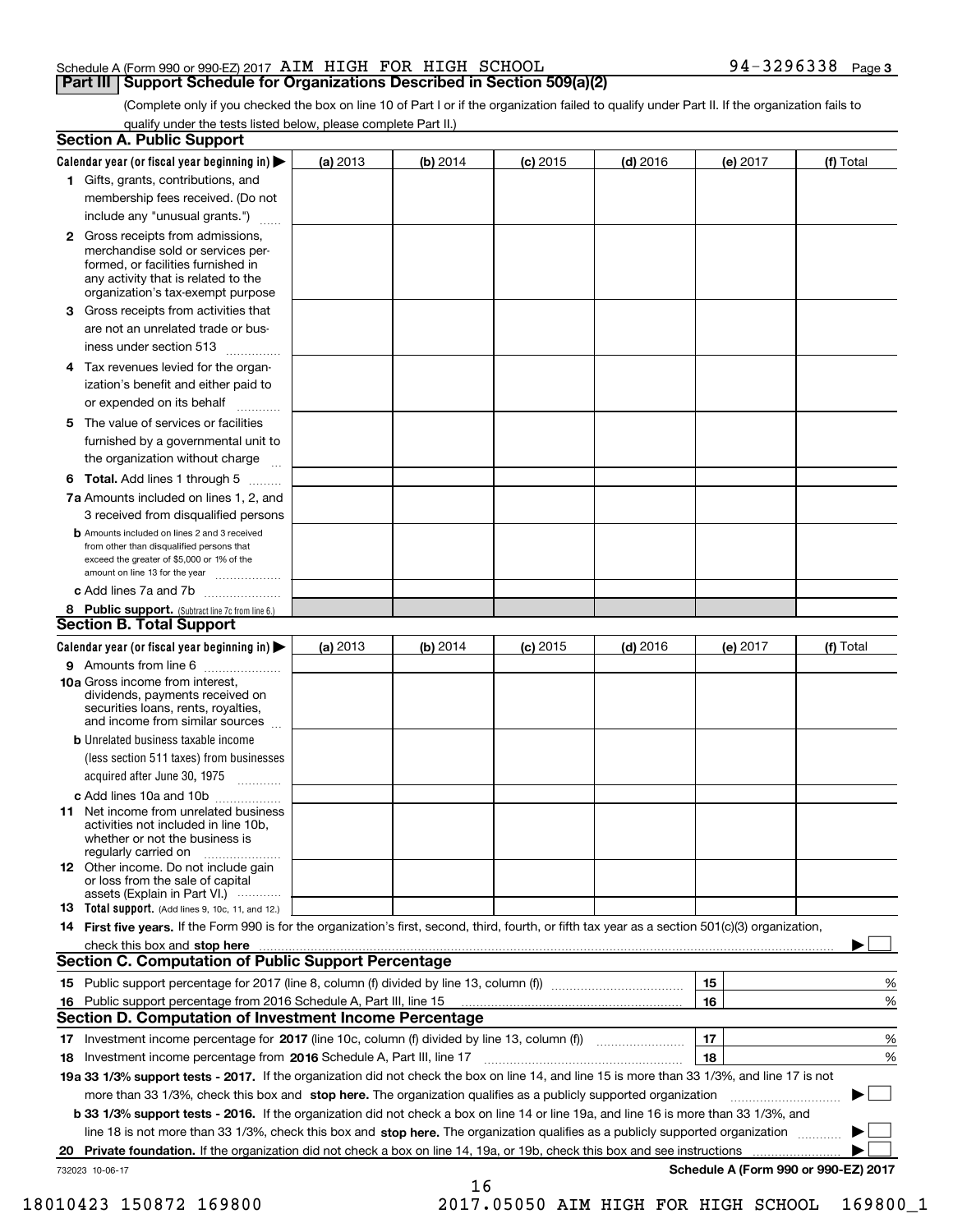## Schedule A (Form 990 or 990-EZ) 2017 AIM HIGH FOR HIGH SCHOOL 94-3296338 Page 4

### **Part IV I Supporting Organizations Part IV Supporting Organizations**

(Complete only if you checked a box in line 12 on Part I. If you checked 12a of Part I, complete Sections A and B. If you checked 12b of Part I, complete Sections A and C. If you checked 12c of Part I, complete and B. If you checked 12b of Part I, complete Sections A and C. If you checked 12c of Part I, complete Sections A, D, and E. If you checked 12d of Part I, complete Sections A and D, and complete Part V.)

#### **Section A. All Supporting Organizations Section A. All Supporting Organizations**

- **1** Are all of the organization's supported organizations listed by name in the organization's governing **1**Are all of the organization's supported organizations listed by name in the organization's governing documents? If "No," describe in Part VI how the supported organizations are designated. If designated by class or purpose, describe the designation. If historic and continuing relationship, explain. **1**  *class or purpose, describe the designation. If historic and continuing relationship, explain.*
- **2** Did the organization have any supported organization that does not have an IRS determination of status **2**Did the organization have any supported organization that does not have an IRS determination of status under section 509(a)(1) or (2)? If "Yes," explain in Part VI how the organization determined that the supported organization was described in section 509 (a) (1) or (2). **2**  *organization was described in section 509(a)(1) or (2).*
- 3a Did the organization have a supported organization described in section 501(c)(4), (5), or (6)? If "Yes, " answer (b) and (c) below. **3** *(b) and (c) below.*
- b Did the organization confirm that each supported organization qualified under section 501(c)(4), (5), or (6) and satisfied the public support tests under section 509(a)(2)? If "Yes," describe in Part VI when and how the organization made the determination. *organization made the determination.*
- c Did the organization ensure that all support to such organizations was used exclusively for section 170(c)(2)(B) purposes? If "Yes," explain in Part VI what controls the organization put in place to ensure such use.
- 4a Was any supported organization not organized in the United States ("foreign supported organization")? If Yes, and if you checked 12a or 12b in Part I, answer (b) and (c) below. **4** *"Yes," and if you checked 12a or 12b in Part I, answer (b) and (c) below.*
- **b** Did the organization have ultimate control and discretion in deciding whether to make grants to the foreign supported organization? If "Yes," describe in Part VI how the organization had such control and discretion despite being controlled or supervised by or in connection with its supported organizations. **4** *despite being controlled or supervised by or in connection with its supported organizations.*
- c Did the organization support any foreign supported organization that does not have an IRS determination under sections 501(c)(3) and 509(a)(1) or (2)? If "Yes, " explain in Part VI what controls the organization used to ensure that all support to the foreign supported organization was used exclusively for section 170(c)(2)(B) purposes.<br>**4** *purposes.*
- 5a Did the organization add, substitute, or remove any supported organizations during the tax year? If "Yes," answer (b) and (c) below (if applicable). Also, provide detail in Part VI, including (i) the names and EIN numbers of the supported organizations added, substituted, or removed; (ii) the reasons for each such action; (iii) the authority under the organization's organizing document authorizing such action; and (iv) how the action was accomplished (such as by amendment to the organizing document). **5** *was accomplished (such as by amendment to the organizing document).*
- **b Type I or Type II only.** Was any added or substituted supported organization part of a class already designated in the organization's organizing document? **5** designated in the organization's organizing document?
- c Substitutions only. Was the substitution the result of an event beyond the organization's control?
- 6 Did the organization provide support (whether in the form of grants or the provision of services or facilities) to anyone other than (i) its supported organizations, (ii) individuals that are part of the charitable class anyone other than (i) its supported organizations, (ii) individuals that are part of the charitable class benefited by one or more of its supported organizations, or (iii) other supporting organizations that also benefited by one or more of its supported organizations, or (iii) other supporting organizations that also support or benefit one or more of the filing organization's supported organizations? If "Yes," provide detail in **Part VI. 6 Part VI.**
- 7 Did the organization provide a grant, loan, compensation, or other similar payment to a substantial contributor (defined in section 4958(c)(3)(C)), a family member of a substantial contributor, or a 35% controlled entity with regard to a substantial contributor? If "Yes," complete Part I of Schedule L (Form 990 or 990-EZ).
- 8 Did the organization make a loan to a disqualified person (as defined in section 4958) not described in line 7? If "Yes," complete Part I of Schedule L (Form 990 or 990-EZ).
- 9a Was the organization controlled directly or indirectly at any time during the tax year by one or more disqualified persons as defined in section 4946 (other than foundation managers and organizations described disqualified persons as defined in section 4946 (other than foundation managers and organizations described in section 509(a)(1) or (2))? If "Yes," provide detail in **Part VI. Part VI. Part VI. Part VI. Part VI. Part VI. Part VI. Part VI. Part VI. Part VI. Part VI. Part VI. Part VI. Part VI. Part VI.**
- **b** Did one or more disqualified persons (as defined in line 9a) hold a controlling interest in any entity in which the supporting organization had an interest? If "Yes," provide detail in Part VI.
- c Did a disqualified person (as defined in line 9a) have an ownership interest in, or derive any personal benefit from, assets in which the supporting organization also had an interest? If "Yes," provide detail in Part VI.
- 10a Was the organization subject to the excess business holdings rules of section 4943 because of section 4943(f) (regarding certain Type II supporting organizations, and all Type III non-functionally integrated 4943(f) (regarding certain Type II supporting organizations, and all Type III non-functionally integrated supporting organizations)? If "Yes," answer 10b below. **10a**
- **b** Did the organization have any excess business holdings in the tax year? (Use Schedule C, Form 4720, to determine whether the organization had excess business holdings.) **10<sup>b</sup>** *determine whether the organization had excess business holdings.)*

732024 10-06-17

**10a**

**10b**

**Yes** I **No Yes**

**No**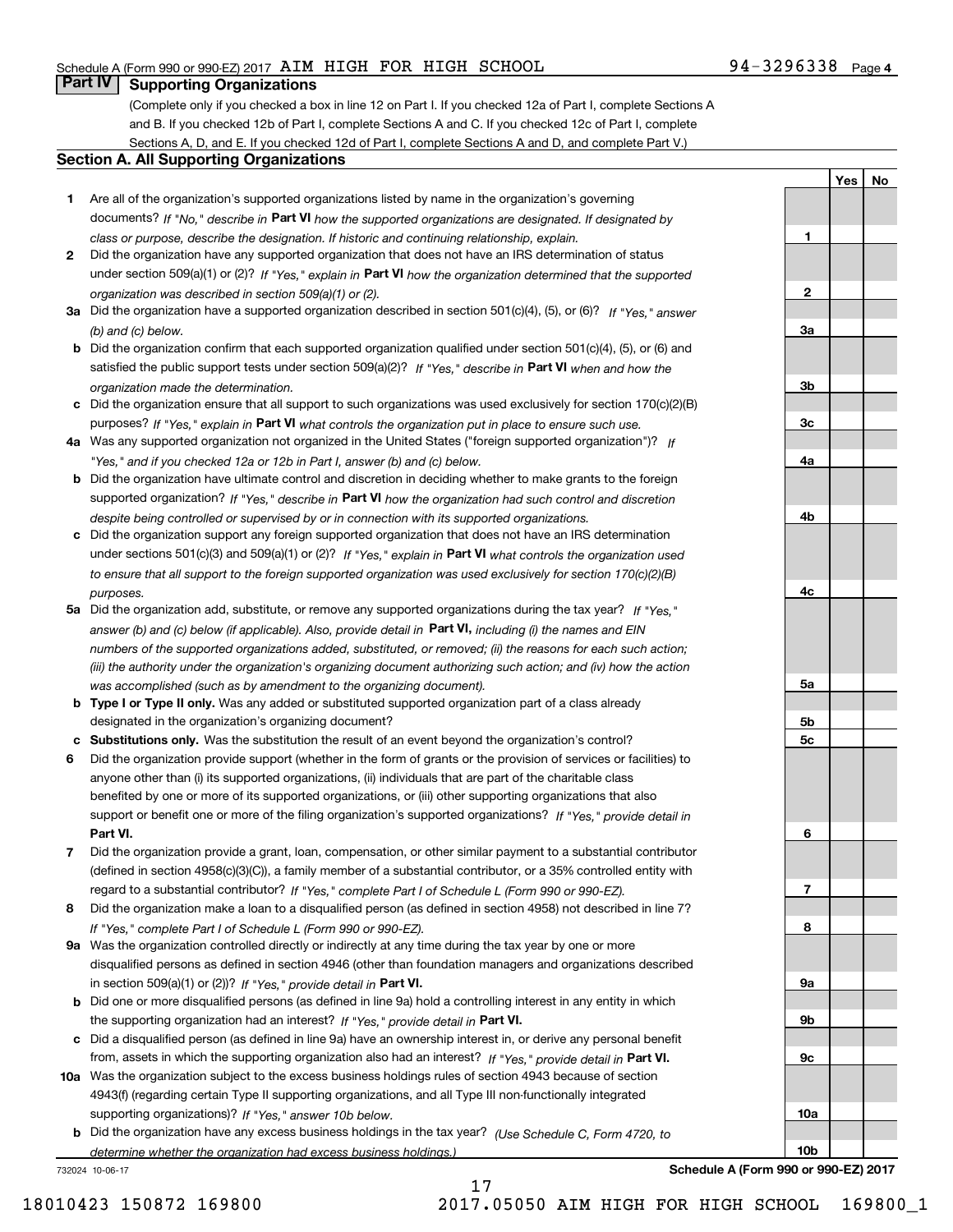#### Schedule A (Form 990 or 990-EZ) 2017 AIM HIGH FOR HIGH SCHOOL 30 94-3296338 Page **Part IV** Supporting Organizations *(continued)*

|    |                                                                                                                                                                                                        |                 | Yes | No |
|----|--------------------------------------------------------------------------------------------------------------------------------------------------------------------------------------------------------|-----------------|-----|----|
| 11 | Has the organization accepted a gift or contribution from any of the following persons?                                                                                                                |                 |     |    |
|    | a A person who directly or indirectly controls, either alone or together with persons described in (b) and (c)                                                                                         |                 |     |    |
|    | below, the governing body of a supported organization?                                                                                                                                                 | 11a             |     |    |
|    | <b>b</b> A family member of a person described in (a) above?                                                                                                                                           | 11 <sub>b</sub> |     |    |
|    | c A 35% controlled entity of a person described in (a) or (b) above? If "Yes" to a, b, or c, provide detail in Part VI.                                                                                | 11c             |     |    |
|    | <b>Section B. Type I Supporting Organizations</b>                                                                                                                                                      |                 |     |    |
|    |                                                                                                                                                                                                        |                 | Yes | No |
| 1  | Did the directors, trustees, or membership of one or more supported organizations have the power to                                                                                                    |                 |     |    |
|    | regularly appoint or elect at least a majority of the organization's directors or trustees at all times during the                                                                                     |                 |     |    |
|    | tax year? If "No," describe in Part VI how the supported organization(s) effectively operated, supervised, or                                                                                          |                 |     |    |
|    | controlled the organization's activities. If the organization had more than one supported organization,                                                                                                |                 |     |    |
|    | describe how the powers to appoint and/or remove directors or trustees were allocated among the supported                                                                                              |                 |     |    |
|    | organizations and what conditions or restrictions, if any, applied to such powers during the tax year.                                                                                                 | 1               |     |    |
| 2  | Did the organization operate for the benefit of any supported organization other than the supported                                                                                                    |                 |     |    |
|    | organization(s) that operated, supervised, or controlled the supporting organization? If "Yes," explain in                                                                                             |                 |     |    |
|    | Part VI how providing such benefit carried out the purposes of the supported organization(s) that operated,                                                                                            |                 |     |    |
|    | supervised, or controlled the supporting organization.                                                                                                                                                 | $\mathbf{2}$    |     |    |
|    | <b>Section C. Type II Supporting Organizations</b>                                                                                                                                                     |                 |     |    |
|    |                                                                                                                                                                                                        |                 | Yes | No |
| 1. | Were a majority of the organization's directors or trustees during the tax year also a majority of the directors                                                                                       |                 |     |    |
|    | or trustees of each of the organization's supported organization(s)? If "No," describe in Part VI how control                                                                                          |                 |     |    |
|    | or management of the supporting organization was vested in the same persons that controlled or managed                                                                                                 |                 |     |    |
|    | the supported organization(s).                                                                                                                                                                         | 1               |     |    |
|    | <b>Section D. All Type III Supporting Organizations</b>                                                                                                                                                |                 |     |    |
|    |                                                                                                                                                                                                        |                 | Yes | No |
| 1  | Did the organization provide to each of its supported organizations, by the last day of the fifth month of the                                                                                         |                 |     |    |
|    | organization's tax year, (i) a written notice describing the type and amount of support provided during the prior tax                                                                                  |                 |     |    |
|    | year, (ii) a copy of the Form 990 that was most recently filed as of the date of notification, and (iii) copies of the                                                                                 |                 |     |    |
|    | organization's governing documents in effect on the date of notification, to the extent not previously provided?                                                                                       | 1               |     |    |
| 2  | Were any of the organization's officers, directors, or trustees either (i) appointed or elected by the supported                                                                                       |                 |     |    |
|    | organization(s) or (ii) serving on the governing body of a supported organization? If "No," explain in Part VI how                                                                                     |                 |     |    |
|    | the organization maintained a close and continuous working relationship with the supported organization(s).                                                                                            | $\mathbf{2}$    |     |    |
| 3  | By reason of the relationship described in (2), did the organization's supported organizations have a                                                                                                  |                 |     |    |
|    | significant voice in the organization's investment policies and in directing the use of the organization's                                                                                             |                 |     |    |
|    | income or assets at all times during the tax year? If "Yes," describe in Part VI the role the organization's                                                                                           |                 |     |    |
|    | supported organizations played in this regard.<br>Section E. Type III Functionally Integrated Supporting Organizations                                                                                 | 3               |     |    |
|    |                                                                                                                                                                                                        |                 |     |    |
| 1  | Check the box next to the method that the organization used to satisfy the Integral Part Test during the year (see instructions).                                                                      |                 |     |    |
| a  | The organization satisfied the Activities Test. Complete line 2 below.                                                                                                                                 |                 |     |    |
| b  | The organization is the parent of each of its supported organizations. Complete line 3 below.                                                                                                          |                 |     |    |
| c  | The organization supported a governmental entity. Describe in Part VI how you supported a government entity (see instructions).                                                                        |                 |     |    |
| 2  | Activities Test. Answer (a) and (b) below.                                                                                                                                                             |                 | Yes | No |
| а  | Did substantially all of the organization's activities during the tax year directly further the exempt purposes of                                                                                     |                 |     |    |
|    | the supported organization(s) to which the organization was responsive? If "Yes," then in Part VI identify                                                                                             |                 |     |    |
|    | those supported organizations and explain how these activities directly furthered their exempt purposes,                                                                                               |                 |     |    |
|    | how the organization was responsive to those supported organizations, and how the organization determined                                                                                              |                 |     |    |
|    | that these activities constituted substantially all of its activities.<br><b>b</b> Did the activities described in (a) constitute activities that, but for the organization's involvement, one or more | 2a              |     |    |
|    |                                                                                                                                                                                                        |                 |     |    |
|    | of the organization's supported organization(s) would have been engaged in? If "Yes," explain in Part VI the                                                                                           |                 |     |    |
|    | reasons for the organization's position that its supported organization(s) would have engaged in these                                                                                                 | 2b              |     |    |
| з  | activities but for the organization's involvement.<br>Parent of Supported Organizations. Answer (a) and (b) below.                                                                                     |                 |     |    |
| а  | Did the organization have the power to regularly appoint or elect a majority of the officers, directors, or                                                                                            |                 |     |    |
|    | trustees of each of the supported organizations? Provide details in Part VI.                                                                                                                           | За              |     |    |
|    | <b>b</b> Did the organization exercise a substantial degree of direction over the policies, programs, and activities of each                                                                           |                 |     |    |
|    | of its supported organizations? If "Yes," describe in Part VI the role played by the organization in this regard.                                                                                      | Зb              |     |    |
|    | Schedule A (Form 990 or 990-EZ) 2017<br>732025 10-06-17                                                                                                                                                |                 |     |    |
|    |                                                                                                                                                                                                        |                 |     |    |

18 18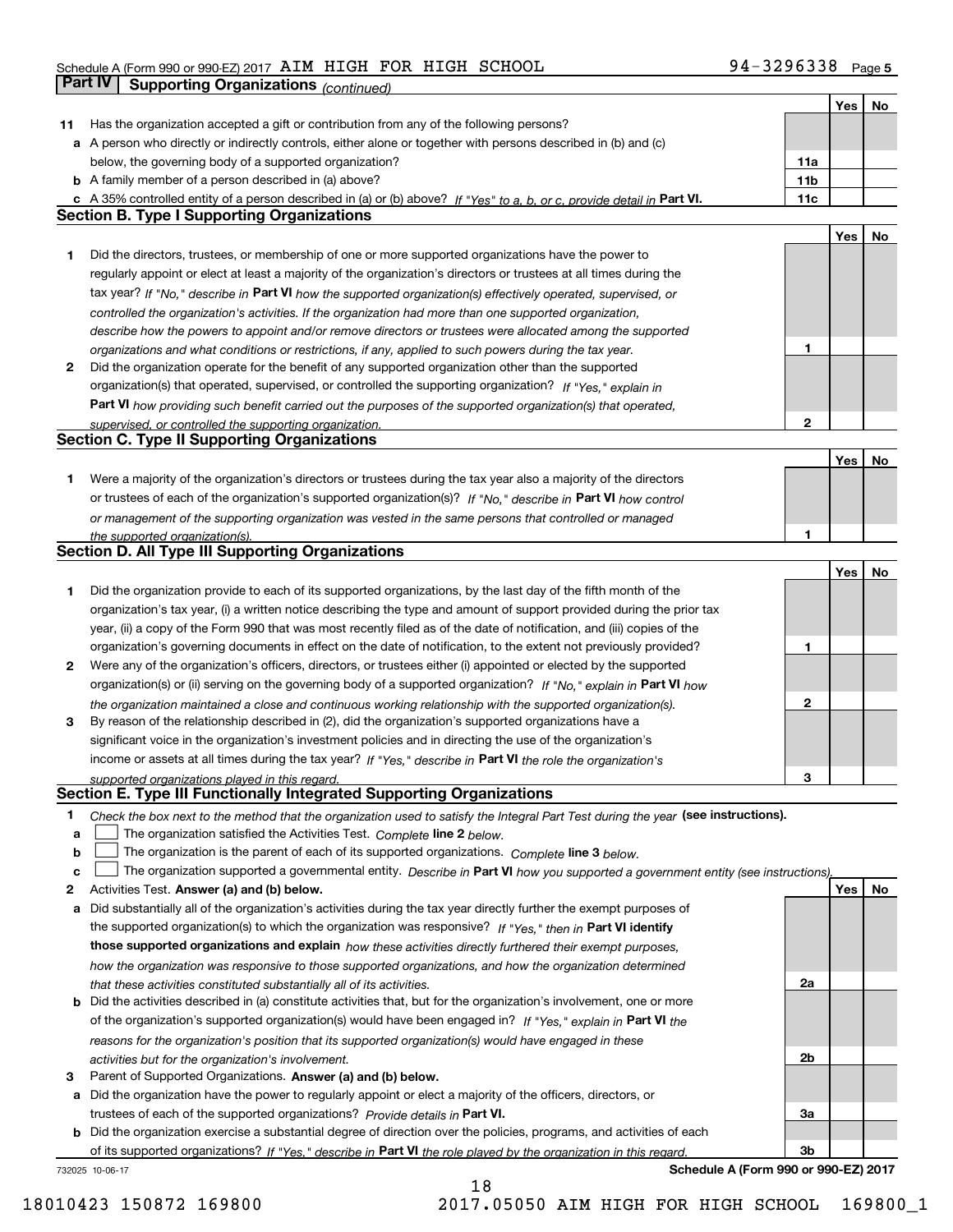## Schedule A (Form 990 or 990-EZ) 2017 AIM HIGH FOR HIGH SCHOOL 94-3296338 Page 6 Part V | Type III Non-Functionally Integrated 509(a)(3) Supporting Organizations

1 Check here if the organization satisfied the Integral Part Test as a qualifying trust on Nov. 20, 1970 (explain in Part VI.) See instructions. All other Type III non-functionally integrated supporting organizations must complete Sections A through E.

|                | Section A - Adjusted Net Income                                                                                                   |                | (A) Prior Year | (B) Current Year<br>(optional) |
|----------------|-----------------------------------------------------------------------------------------------------------------------------------|----------------|----------------|--------------------------------|
| 1.             | Net short-term capital gain                                                                                                       | 1              |                |                                |
| 2              | Recoveries of prior-year distributions                                                                                            | $\mathbf{2}$   |                |                                |
| 3              | Other gross income (see instructions)                                                                                             | 3              |                |                                |
| 4              | Add lines 1 through 3                                                                                                             | 4              |                |                                |
| 5              | Depreciation and depletion                                                                                                        | 5              |                |                                |
| 6              | Portion of operating expenses paid or incurred for production or                                                                  |                |                |                                |
|                | collection of gross income or for management, conservation, or                                                                    |                |                |                                |
|                | maintenance of property held for production of income (see instructions)                                                          | 6              |                |                                |
| 7              | Other expenses (see instructions)                                                                                                 | $\overline{7}$ |                |                                |
| 8              | Adjusted Net Income (subtract lines 5, 6, and 7 from line 4)                                                                      | 8              |                |                                |
|                | <b>Section B - Minimum Asset Amount</b>                                                                                           |                | (A) Prior Year | (B) Current Year<br>(optional) |
| 1              | Aggregate fair market value of all non-exempt-use assets (see                                                                     |                |                |                                |
|                | instructions for short tax year or assets held for part of year):                                                                 |                |                |                                |
|                | <b>a</b> Average monthly value of securities                                                                                      | 1a             |                |                                |
|                | <b>b</b> Average monthly cash balances                                                                                            | 1 <sub>b</sub> |                |                                |
|                | c Fair market value of other non-exempt-use assets                                                                                | 1 <sub>c</sub> |                |                                |
|                | <b>d</b> Total (add lines 1a, 1b, and 1c)                                                                                         | 1d             |                |                                |
|                | e Discount claimed for blockage or other                                                                                          |                |                |                                |
|                | factors (explain in detail in Part VI):                                                                                           |                |                |                                |
| $\mathbf{2}$   | Acquisition indebtedness applicable to non-exempt-use assets                                                                      | $\mathbf{2}$   |                |                                |
| 3              | Subtract line 2 from line 1d                                                                                                      | 3              |                |                                |
| 4              | Cash deemed held for exempt use. Enter 1-1/2% of line 3 (for greater amount,                                                      |                |                |                                |
|                | see instructions)                                                                                                                 | 4              |                |                                |
| 5              | Net value of non-exempt-use assets (subtract line 4 from line 3)                                                                  | 5              |                |                                |
| 6              | Multiply line 5 by .035                                                                                                           | 6              |                |                                |
| 7              | Recoveries of prior-year distributions                                                                                            | 7              |                |                                |
| 8              | Minimum Asset Amount (add line 7 to line 6)                                                                                       | 8              |                |                                |
|                | <b>Section C - Distributable Amount</b>                                                                                           |                |                | <b>Current Year</b>            |
| 1              | Adjusted net income for prior year (from Section A, line 8, Column A)                                                             | 1              |                |                                |
| $\mathbf{2}$   | Enter 85% of line 1                                                                                                               | $\mathbf{2}$   |                |                                |
| 3              | Minimum asset amount for prior year (from Section B, line 8, Column A)                                                            | 3              |                |                                |
| 4              | Enter greater of line 2 or line 3                                                                                                 | 4              |                |                                |
| 5              | Income tax imposed in prior year                                                                                                  | 5              |                |                                |
| 6              | <b>Distributable Amount.</b> Subtract line 5 from line 4, unless subject to                                                       |                |                |                                |
|                | emergency temporary reduction (see instructions)                                                                                  | 6              |                |                                |
| $\overline{7}$ | Check here if the current year is the organization's first as a non-functionally integrated Type III supporting organization (see |                |                |                                |

instructions). instructions).

**1**

**Schedule A (Form 990 or 990-EZ) <sup>2017</sup> Schedule A (Form 990 or 990-EZ) 2017**

732026 10-06-17 732026 10-06-17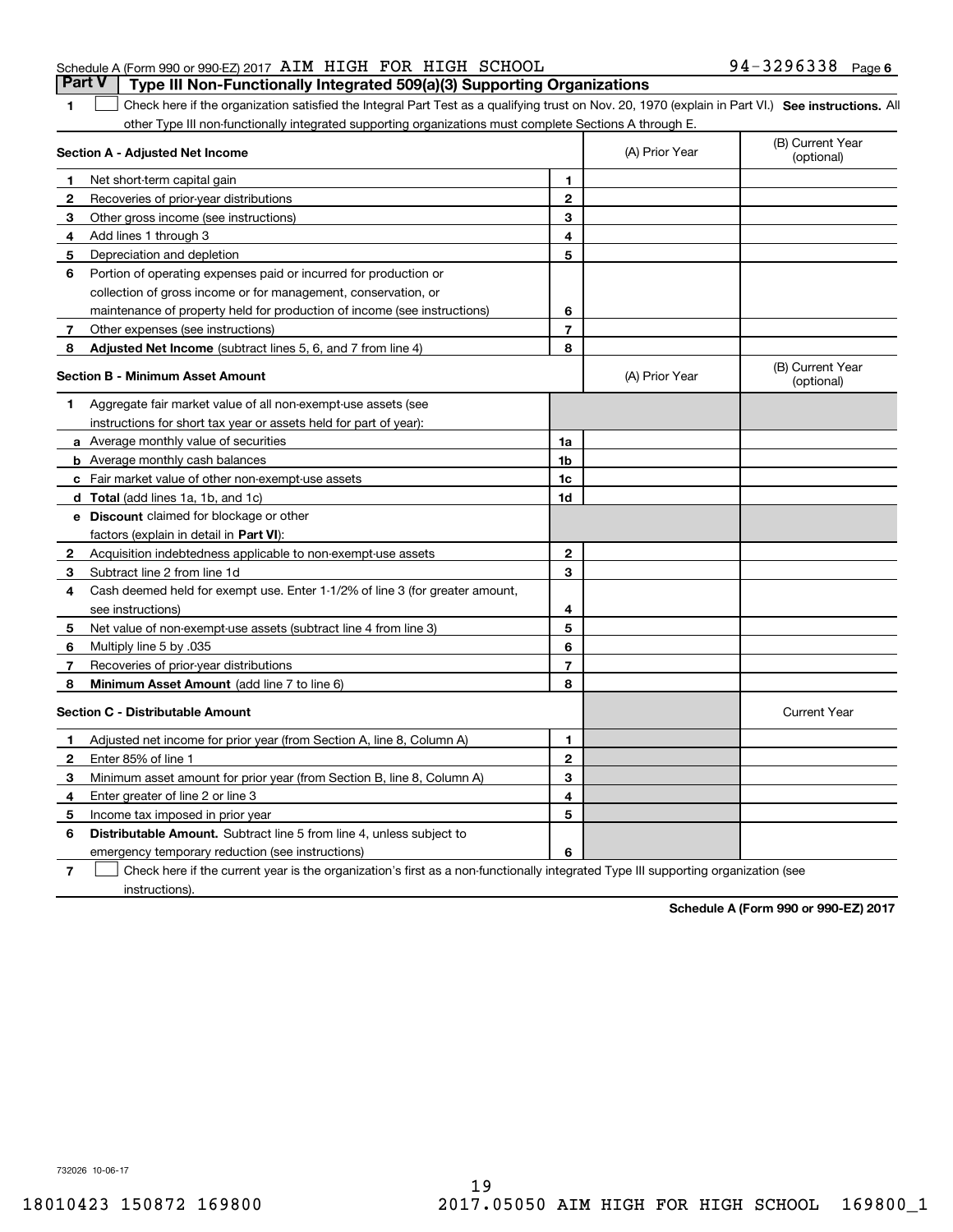## Schedule A (Form 990 or 990-EZ) 2017 AIM HIGH FOR HIGH SCHOOL

|               | Schedule A (Form 990 or 990-EZ) 2017 AIM HIGH FOR HIGH SCHOOL                              |                                    |                                               | 94-3296338 Page 7                                       |  |
|---------------|--------------------------------------------------------------------------------------------|------------------------------------|-----------------------------------------------|---------------------------------------------------------|--|
| <b>Part V</b> | Type III Non-Functionally Integrated 509(a)(3) Supporting Organizations                    |                                    | (continued)                                   |                                                         |  |
|               | <b>Section D - Distributions</b>                                                           |                                    |                                               | <b>Current Year</b>                                     |  |
| 1             | Amounts paid to supported organizations to accomplish exempt purposes                      |                                    |                                               |                                                         |  |
| 2             | Amounts paid to perform activity that directly furthers exempt purposes of supported       |                                    |                                               |                                                         |  |
|               | organizations, in excess of income from activity                                           |                                    |                                               |                                                         |  |
| 3             | Administrative expenses paid to accomplish exempt purposes of supported organizations      |                                    |                                               |                                                         |  |
| 4             | Amounts paid to acquire exempt-use assets                                                  |                                    |                                               |                                                         |  |
| 5             | Qualified set-aside amounts (prior IRS approval required)                                  |                                    |                                               |                                                         |  |
| 6             | Other distributions (describe in Part VI). See instructions.                               |                                    |                                               |                                                         |  |
| 7             | Total annual distributions. Add lines 1 through 6.                                         |                                    |                                               |                                                         |  |
| 8             | Distributions to attentive supported organizations to which the organization is responsive |                                    |                                               |                                                         |  |
|               | (provide details in Part VI). See instructions.                                            |                                    |                                               |                                                         |  |
| 9             | Distributable amount for 2017 from Section C, line 6                                       |                                    |                                               |                                                         |  |
| 10            | Line 8 amount divided by line 9 amount                                                     |                                    |                                               |                                                         |  |
|               | <b>Section E - Distribution Allocations (see instructions)</b>                             | (i)<br><b>Excess Distributions</b> | (ii)<br><b>Underdistributions</b><br>Pre-2017 | (iii)<br><b>Distributable</b><br><b>Amount for 2017</b> |  |
| 1             | Distributable amount for 2017 from Section C, line 6                                       |                                    |                                               |                                                         |  |
| 2             | Underdistributions, if any, for years prior to 2017 (reason-                               |                                    |                                               |                                                         |  |
|               | able cause required-explain in Part VI). See instructions.                                 |                                    |                                               |                                                         |  |
| 3             | Excess distributions carryover, if any, to 2017                                            |                                    |                                               |                                                         |  |
| a             |                                                                                            |                                    |                                               |                                                         |  |
|               | <b>b</b> From 2013                                                                         |                                    |                                               |                                                         |  |
|               | $c$ From 2014                                                                              |                                    |                                               |                                                         |  |
|               | d From 2015                                                                                |                                    |                                               |                                                         |  |
|               | e From 2016                                                                                |                                    |                                               |                                                         |  |
|               | f Total of lines 3a through e                                                              |                                    |                                               |                                                         |  |
|               | g Applied to underdistributions of prior years                                             |                                    |                                               |                                                         |  |
|               | <b>h</b> Applied to 2017 distributable amount                                              |                                    |                                               |                                                         |  |
|               | Carryover from 2012 not applied (see instructions)                                         |                                    |                                               |                                                         |  |
|               | Remainder. Subtract lines 3g, 3h, and 3i from 3f.                                          |                                    |                                               |                                                         |  |
| 4             | Distributions for 2017 from Section D.                                                     |                                    |                                               |                                                         |  |
|               | \$<br>line $7:$                                                                            |                                    |                                               |                                                         |  |
|               | a Applied to underdistributions of prior years                                             |                                    |                                               |                                                         |  |
|               | <b>b</b> Applied to 2017 distributable amount                                              |                                    |                                               |                                                         |  |
|               | <b>c</b> Remainder. Subtract lines 4a and 4b from 4.                                       |                                    |                                               |                                                         |  |
|               | Remaining underdistributions for years prior to 2017, if                                   |                                    |                                               |                                                         |  |
|               | any. Subtract lines 3g and 4a from line 2. For result greater                              |                                    |                                               |                                                         |  |
|               | than zero, explain in Part VI. See instructions.                                           |                                    |                                               |                                                         |  |
| 6             | Remaining underdistributions for 2017. Subtract lines 3h                                   |                                    |                                               |                                                         |  |
|               | and 4b from line 1. For result greater than zero, explain in                               |                                    |                                               |                                                         |  |
|               | Part VI. See instructions.                                                                 |                                    |                                               |                                                         |  |
| 7             | Excess distributions carryover to 2018. Add lines 3j                                       |                                    |                                               |                                                         |  |
|               | and 4c.                                                                                    |                                    |                                               |                                                         |  |
| 8             | Breakdown of line 7:                                                                       |                                    |                                               |                                                         |  |
|               | a Excess from 2013                                                                         |                                    |                                               |                                                         |  |
|               | <b>b</b> Excess from 2014                                                                  |                                    |                                               |                                                         |  |
|               | c Excess from 2015                                                                         |                                    |                                               |                                                         |  |
|               | d Excess from 2016                                                                         |                                    |                                               |                                                         |  |
|               | e Excess from 2017                                                                         |                                    |                                               |                                                         |  |
|               |                                                                                            |                                    |                                               |                                                         |  |

**Schedule A (Form 990 or 990-EZ) <sup>2017</sup> Schedule A (Form 990 or 990-EZ) 2017**

732027 10-06-17 732027 10-06-17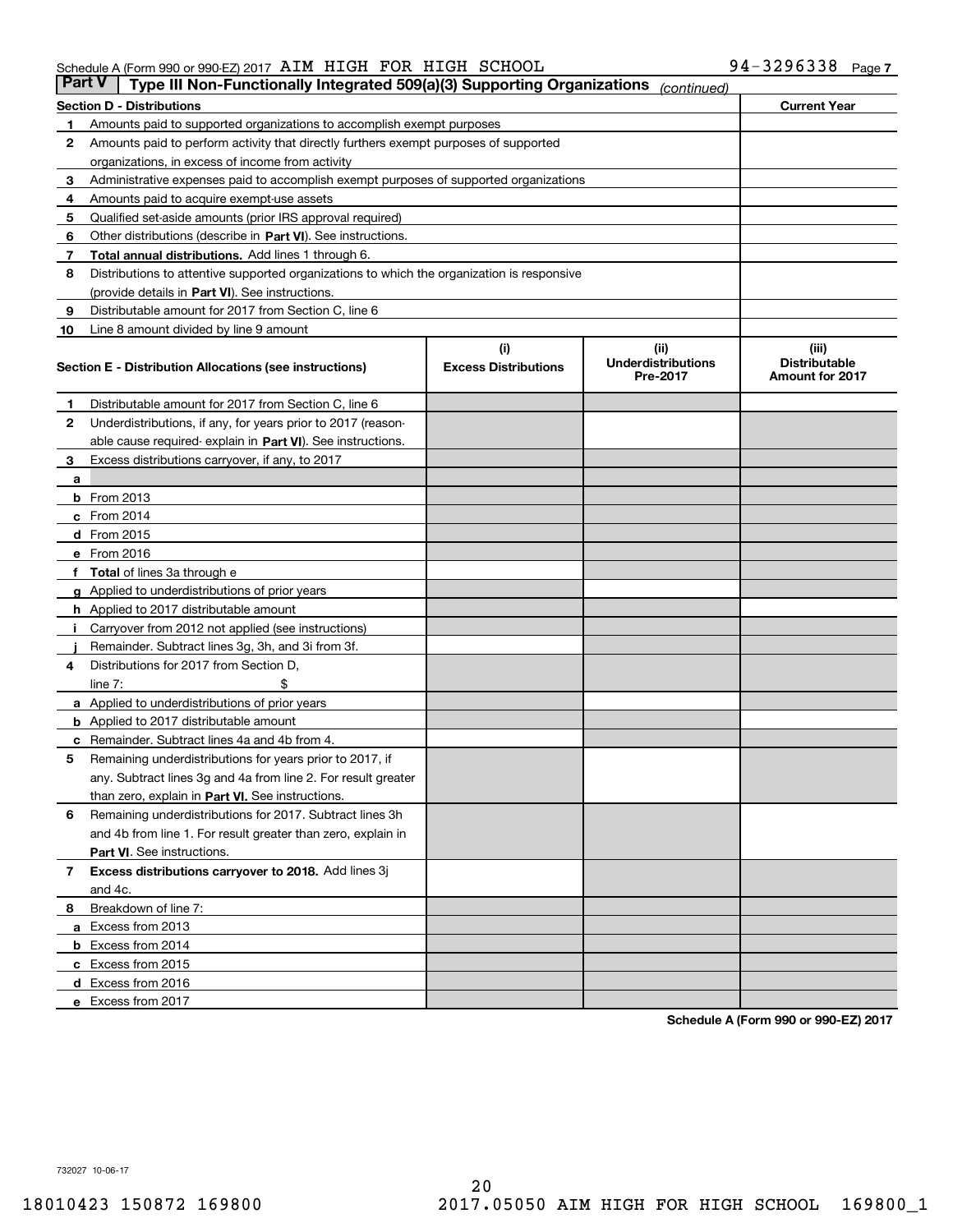|                 | Schedule A (Form 990 or 990-EZ) 2017 AIM HIGH FOR HIGH SCHOOL |  |                                                                                                                                 | 94-3296338 Page 8                                                                                                                                                                                                                                                                                                                                                                                                                 |
|-----------------|---------------------------------------------------------------|--|---------------------------------------------------------------------------------------------------------------------------------|-----------------------------------------------------------------------------------------------------------------------------------------------------------------------------------------------------------------------------------------------------------------------------------------------------------------------------------------------------------------------------------------------------------------------------------|
| <b>Part VI</b>  | (See instructions.)                                           |  | Section D, lines 5, 6, and 8; and Part V, Section E, lines 2, 5, and 6. Also complete this part for any additional information. | Supplemental Information. Provide the explanations required by Part II, line 10; Part II, line 17a or 17b; Part III, line 12;<br>Part IV, Section A, lines 1, 2, 3b, 3c, 4b, 4c, 5a, 6, 9a, 9b, 9c, 11a, 11b, and 11c; Part IV, Section B, lines 1 and 2; Part IV, Section C,<br>line 1; Part IV, Section D, lines 2 and 3; Part IV, Section E, lines 1c, 2a, 2b, 3a, and 3b; Part V, line 1; Part V, Section B, line 1e; Part V, |
|                 |                                                               |  |                                                                                                                                 |                                                                                                                                                                                                                                                                                                                                                                                                                                   |
|                 |                                                               |  |                                                                                                                                 |                                                                                                                                                                                                                                                                                                                                                                                                                                   |
|                 |                                                               |  |                                                                                                                                 |                                                                                                                                                                                                                                                                                                                                                                                                                                   |
|                 |                                                               |  |                                                                                                                                 |                                                                                                                                                                                                                                                                                                                                                                                                                                   |
|                 |                                                               |  |                                                                                                                                 |                                                                                                                                                                                                                                                                                                                                                                                                                                   |
|                 |                                                               |  |                                                                                                                                 |                                                                                                                                                                                                                                                                                                                                                                                                                                   |
|                 |                                                               |  |                                                                                                                                 |                                                                                                                                                                                                                                                                                                                                                                                                                                   |
|                 |                                                               |  |                                                                                                                                 |                                                                                                                                                                                                                                                                                                                                                                                                                                   |
|                 |                                                               |  |                                                                                                                                 |                                                                                                                                                                                                                                                                                                                                                                                                                                   |
|                 |                                                               |  |                                                                                                                                 |                                                                                                                                                                                                                                                                                                                                                                                                                                   |
|                 |                                                               |  |                                                                                                                                 |                                                                                                                                                                                                                                                                                                                                                                                                                                   |
|                 |                                                               |  |                                                                                                                                 |                                                                                                                                                                                                                                                                                                                                                                                                                                   |
|                 |                                                               |  |                                                                                                                                 |                                                                                                                                                                                                                                                                                                                                                                                                                                   |
|                 |                                                               |  |                                                                                                                                 |                                                                                                                                                                                                                                                                                                                                                                                                                                   |
|                 |                                                               |  |                                                                                                                                 |                                                                                                                                                                                                                                                                                                                                                                                                                                   |
|                 |                                                               |  |                                                                                                                                 |                                                                                                                                                                                                                                                                                                                                                                                                                                   |
|                 |                                                               |  |                                                                                                                                 |                                                                                                                                                                                                                                                                                                                                                                                                                                   |
|                 |                                                               |  |                                                                                                                                 |                                                                                                                                                                                                                                                                                                                                                                                                                                   |
|                 |                                                               |  |                                                                                                                                 |                                                                                                                                                                                                                                                                                                                                                                                                                                   |
|                 |                                                               |  |                                                                                                                                 |                                                                                                                                                                                                                                                                                                                                                                                                                                   |
|                 |                                                               |  |                                                                                                                                 |                                                                                                                                                                                                                                                                                                                                                                                                                                   |
|                 |                                                               |  |                                                                                                                                 |                                                                                                                                                                                                                                                                                                                                                                                                                                   |
|                 |                                                               |  |                                                                                                                                 |                                                                                                                                                                                                                                                                                                                                                                                                                                   |
|                 |                                                               |  |                                                                                                                                 |                                                                                                                                                                                                                                                                                                                                                                                                                                   |
|                 |                                                               |  |                                                                                                                                 |                                                                                                                                                                                                                                                                                                                                                                                                                                   |
|                 |                                                               |  |                                                                                                                                 |                                                                                                                                                                                                                                                                                                                                                                                                                                   |
|                 |                                                               |  |                                                                                                                                 |                                                                                                                                                                                                                                                                                                                                                                                                                                   |
|                 |                                                               |  |                                                                                                                                 |                                                                                                                                                                                                                                                                                                                                                                                                                                   |
| 732028 10-06-17 |                                                               |  | 21                                                                                                                              | Schedule A (Form 990 or 990-EZ) 2017                                                                                                                                                                                                                                                                                                                                                                                              |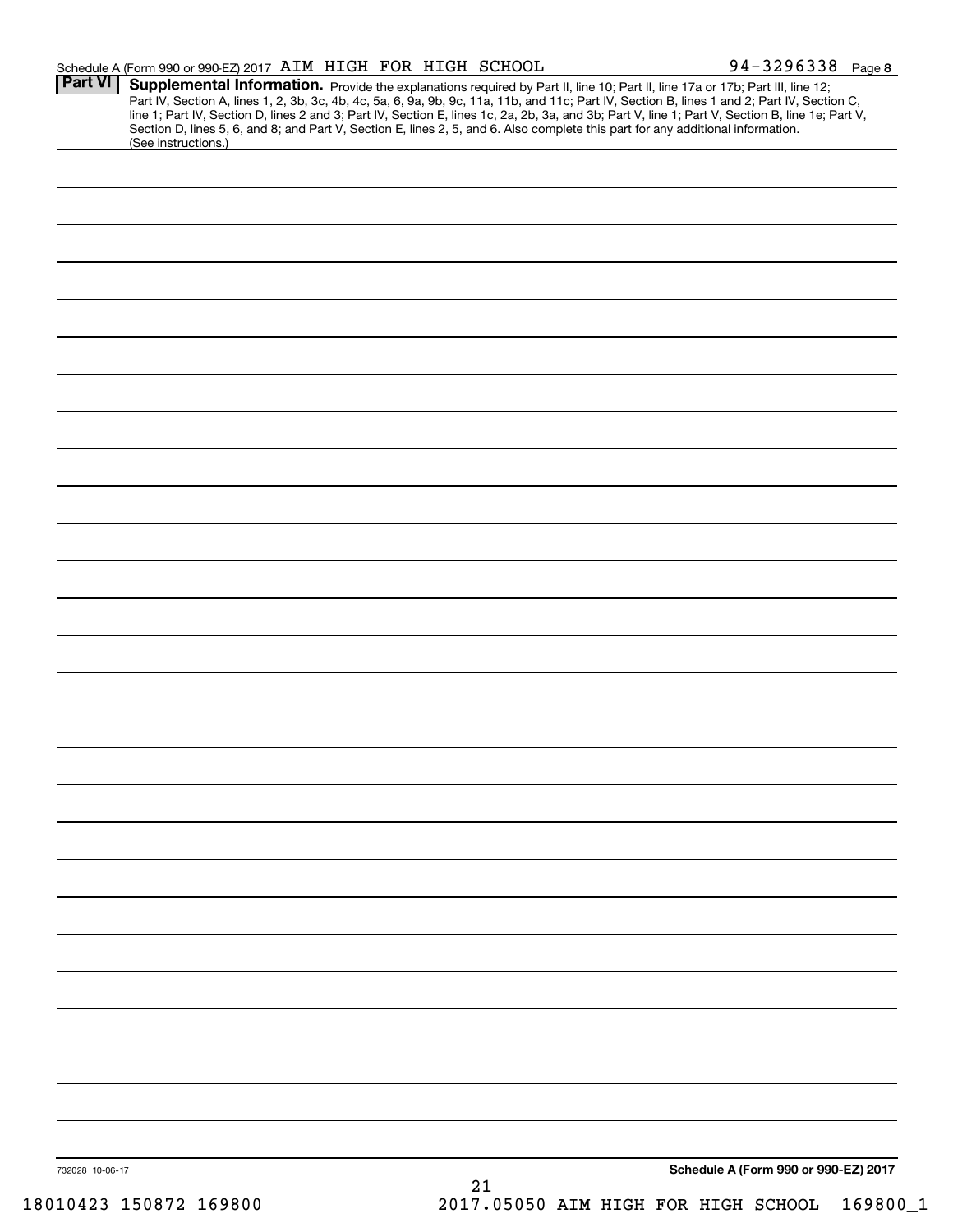**Schedule B (Form 990 , 990-EZ, (Form 990, 990-EZ, or 990-PF) or 990-PF)** Department of the Treasury Department of the Treasury Internal Revenue Service Internal Revenue Service

**Name of the organization** 

#### \*\* PUBLIC DISCLOSURE COPY \*\* \*\* PUBLIC DISCLOSURE COPY \*\*

# **Schedule of Contributors Schedule B Schedule of Contributors**

**| Attach to Form 990, Form 990-EZ, or Form 990-PF. | Attach to Form 990, Form 990-EZ, or Form 990-PF. | Go to www.irs.gov/Form990 for the latest information. | Go to www.irs.gov/Form990 for the latest information.** OMB No. 1545-0047 OMB No. 1545-0047

**2017 2017**

**Employer identification number Name of the organization Employer identification number**

|  |  |  |  | AIM HIGH FOR HIGH SCHOOL | 94-3296338 |
|--|--|--|--|--------------------------|------------|
|--|--|--|--|--------------------------|------------|

| <b>Organization type (check one):</b> |                                                                           |  |  |  |  |
|---------------------------------------|---------------------------------------------------------------------------|--|--|--|--|
| Filers of:                            | Section:                                                                  |  |  |  |  |
| Form 990 or 990-EZ                    | $\lfloor x \rfloor$ 501(c)( 3) (enter number) organization                |  |  |  |  |
|                                       | 4947(a)(1) nonexempt charitable trust not treated as a private foundation |  |  |  |  |
|                                       | 527 political organization                                                |  |  |  |  |
| Form 990-PF                           | 501(c)(3) exempt private foundation                                       |  |  |  |  |
|                                       | 4947(a)(1) nonexempt charitable trust treated as a private foundation     |  |  |  |  |
|                                       | 501(c)(3) taxable private foundation                                      |  |  |  |  |

Check if your organization is covered by the General Rule or a Special Rule. Note: Only a section 501(c)(7), (8), or (10) organization can check boxes for both the General Rule and a Special Rule. See instructions.

#### **General Rule General Rule**

 $\boxed{\textbf{X}}$  For an organization filing Form 990, 990-EZ, or 990-PF that received, during the year, contributions totaling \$5,000 or more (in money or property) from any one contributor. Complete Parts I and II. See instructions for determining a contributor's total contributions.

#### **Special Rules Special Rules**

 $\mathcal{L}^{\text{max}}$ 

| For an organization described in section 501(c)(3) filing Form 990 or 990-EZ that met the 33 1/3% support test of the regulations under               |
|-------------------------------------------------------------------------------------------------------------------------------------------------------|
| sections 509(a)(1) and 170(b)(1)(A)(vi), that checked Schedule A (Form 990 or 990-EZ), Part II, line 13, 16a, or 16b, and that received from          |
| any one contributor, during the year, total contributions of the greater of (1) \$5,000; or (2) 2% of the amount on (i) Form 990, Part VIII, line 1h; |
| or (ii) Form 990-EZ, line 1. Complete Parts I and II.                                                                                                 |

For an organization described in section 501(c)(7), (8), or (10) filing Form 990 or 990-EZ that received from any one contributor, during the year, total contributions of more than \$1,000 *exclusively* for religious, charitable, scientific, literary, or educational purposes, or for the prevention of cruelty to children or animals. Complete Parts I, II, and III. the prevention of cruelty to children or animals. Complete Parts I, II, and III.

For an organization described in section 501(c)(7), (8), or (10) filing Form 990 or 990-EZ that received from any one contributor, during the year, contributions <sub>exclusively</sub> for religious, charitable, etc., purposes, but no such contributions totaled more than \$1,000. If this box is checked, enter here the total contributions that were received during the year for an exclusively religious, charitable, etc., purpose. Don't complete any of the parts unless the General Rule applies to this organization because it received *nonexclusively* religious, charitable, etc., contributions totaling \$5 , <sup>000</sup>or more during the year ~ ~ ~ ~ ~ ~ ~ ~ ~ ~ ~ ~ ~ ~ ~ | \$ \_\_\_\_\_\_\_\_\_\_\_\_\_\_\_ religious, charitable, etc., contributions totaling \$5,000 or more during the year ~~~~~~~~~~~~~~~ | \$

Caution: An organization that isn't covered by the General Rule and/or the Special Rules doesn't file Schedule B (Form 990, 990-EZ, or 990-PF), but it <mark>must</mark> answer "No" on Part IV, line 2, of its Form 990; or check the box on line H of its Form 990-EZ or on its Form 990-PF, Part I, line 2, to certify that it doesn't meet the filing requirements of Schedule B (Form 990 , 990-EZ, or 990-PF). certify that it doesn't meet the filing requirements of Schedule B (Form 990, 990-EZ, or 990-PF).

LHA For Paperwork Reduction Act Notice, see the instructions for Form 990, 990-EZ, or 990-PF. Schedule B (Form 990 **, 990-EZ, or 990-PF) (2017) Schedule B (Form 990, 990-EZ, or 990-PF) (2017)**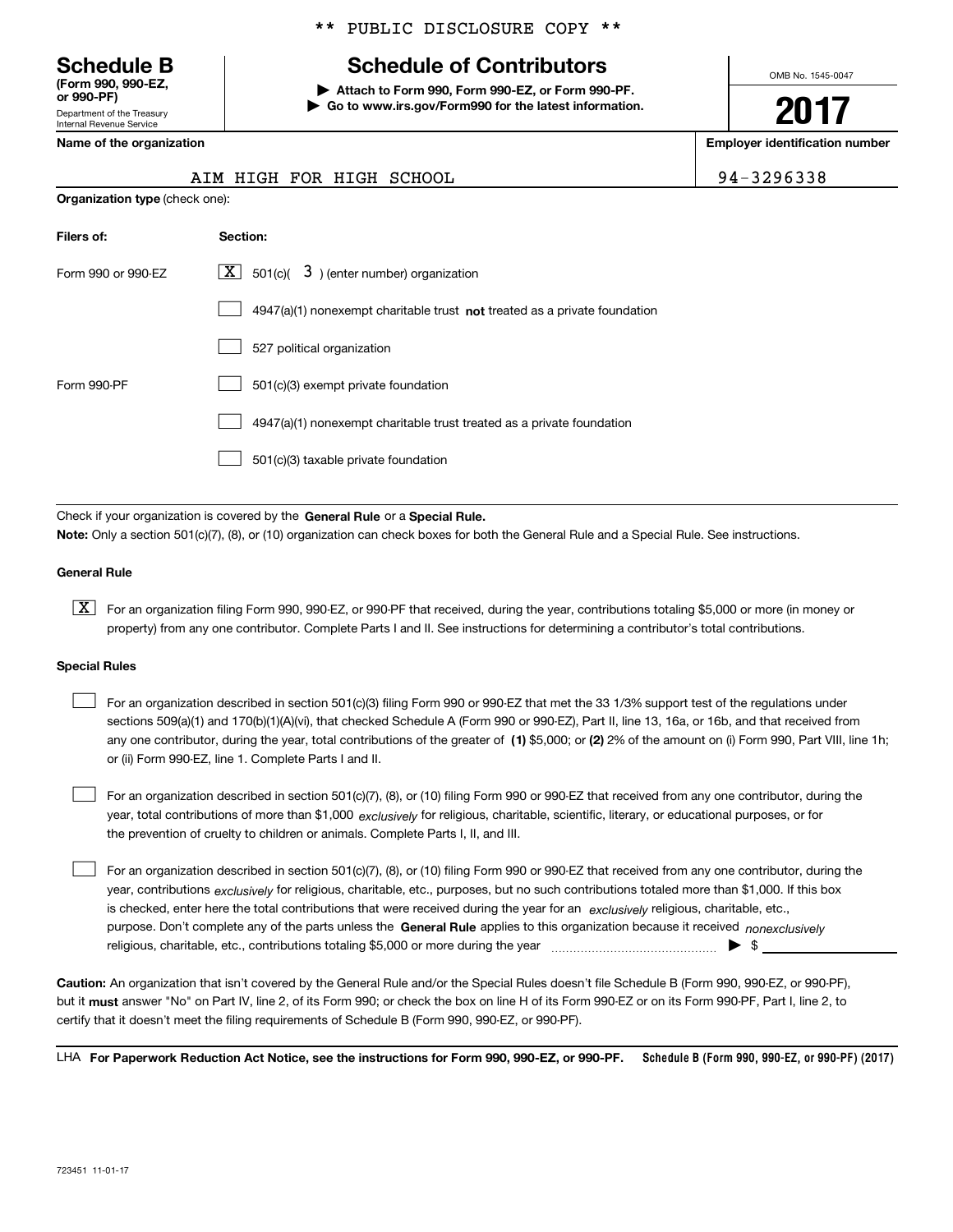#### AIM HIGH FOR HIGH SCHOOL 94-32 96 33 8 AIM HIGH FOR HIGH SCHOOL 94-3296338

**Part I Contributors** (see instructions). Use duplicate copies of Part I if additional space is needed. **(a) (b) (c) (d) No. Name, address, and ZIP + 4 Total contributions Type of contribution Name, address, and ZIP + 4** 1 \_\_\_\_\_\_\_\_\_\_\_\_\_\_\_\_\_\_\_\_\_\_\_\_\_\_\_\_\_\_\_\_\_\_\_\_\_\_\_\_\_\_\_\_\_\_\_\_\_\_\_\_\_\_\_\_\_\_\_\_ **Person** X **Payroll Payroll**\_\_\_\_\_\_\_\_\_\_\_\_\_\_\_\_\_\_\_\_\_\_\_\_\_\_\_\_\_\_\_\_\_\_\_\_\_\_\_\_\_\_ \$ 5, 000. **Noncash**  (Complete Part II for (Complete Part II for noncash contributions.) noncash contributions.) **(a) (b) (c) (d) No.** Name, address, and ZIP + 4 **1 <b>1 Total contributions** Type of contribution 2 \_\_\_\_\_\_\_\_\_\_\_\_\_\_\_\_\_\_\_\_\_\_\_\_\_\_\_\_\_\_\_\_\_\_\_\_\_\_\_\_\_\_\_\_\_\_\_\_\_\_\_\_\_\_\_\_\_\_\_\_ **Person** X **Payroll Payroll**\_\_\_\_\_\_\_\_\_\_\_\_\_\_\_\_\_\_\_\_\_\_\_\_\_\_\_\_\_\_\_\_\_\_\_\_\_\_\_\_\_\_ \$ 10, 000. **Noncash**  (Complete Part II for (Complete Part II for noncash contributions.) noncash contributions.) **(a) (a)No. No.**3 **(a) (a) No. No.**4 **(b) (b)e ss, and ZIP + 4 Name, address, and ZIP + 4 (b) (b) e ss, and ZIP + 4 Name, address, and ZIP + 4 (c) (d) Total contributions Type of contribution Type of contribution Person** X **PersonPayroll Payroll**\$ 8,160. **Noncash**  8,160. (Complete Part II for (Complete Part II for noncash contributions.) noncash contributions.) **(c) (d) Total contributions Type of contribution Type of contribution Person** X **PersonPayroll Payroll**\$ 20, 000. **Noncash**  20,000. (Complete Part II for (Complete Part II for noncash contributions.) noncash contributions.) **(a) (a) No. No.**5 **(a) (a) No. No.**6 **(b) (c) (d) e ss, and ZIP + 4 Total contributions Type of contribution Type of contribution** \_\_\_\_\_\_\_\_\_\_\_\_\_\_\_\_\_\_\_\_\_\_\_\_\_\_\_\_\_\_\_ **Person** X **Payroll Payroll**\_\_\_\_\_\_\_\_\_\_\_\_\_\_\_\_\_\_\_\_\_\_ \$ 100, 000. **Noncash**  100,000. (Complete Part II for (Complete Part II for noncash contributions.) noncash contributions.) **(b) (c) (d) e ss, and ZIP + 4 Total contributions Type of contribution Type of contribution** \_\_\_\_\_\_\_\_\_\_\_\_\_\_\_\_\_\_\_\_\_\_\_\_\_\_\_\_\_\_\_ **Person** X **Payroll Payroll**\_\_\_\_\_\_\_\_\_\_\_\_\_\_\_\_\_\_\_\_\_\_ \$ 44, 017. **Noncash**  44,017. (Complete Part II for (Complete Part II for noncash contributions.) noncash contributions.) **(a)No.(b)(c)Total contributions (d)Type of contribution PersonNoncash (a)No.(b)(c)Total contributions (d)Type of contribution PersonNoncash (c)Total contributions (d)Noncash (c) Total contributions (d) Noncash (b) Name, address, and ZIP + 4 (c) Total contributions (d) PersonNoncash (b)Name, address, and ZIP + 4 (c) Total contributions (d)PersonNoncash** \$\$\$\$\$\$Employer identification Page 2<br> **2** ame of organization<br> **2Part I Contributors** (see instructions). Use duplicate copies of Part I if additional space is needed.<br>
2Part I **Contributors** (see instructions). Use duplicate  $|X|$  $\mathcal{L}^{\text{max}}$  $\mathcal{L}^{\text{max}}$  $\boxed{\text{X}}$  $\mathcal{L}^{\text{max}}$  $\mathcal{L}^{\text{max}}$  $|X|$  $\mathcal{L}^{\text{max}}$  $\mathcal{L}^{\text{max}}$  $\boxed{\text{X}}$  $\mathcal{L}^{\text{max}}$  $\mathcal{L}^{\text{max}}$  $\boxed{\text{X}}$  $\mathcal{L}^{\text{max}}$  $\mathcal{L}^{\text{max}}$  $\boxed{\text{X}}$  $\mathcal{L}^{\text{max}}$  $\mathcal{L}^{\text{max}}$  $\begin{array}{c|c|c|c|c|c} 1 & \hspace{1.5cm} & \hspace{1.5cm} & \hspace{1.5cm} & \hspace{1.5cm} & \hspace{1.5cm} & \hspace{1.5cm} & \hspace{1.5cm} & \hspace{1.5cm} & \hspace{1.5cm} & \hspace{1.5cm} & \hspace{1.5cm} & \hspace{1.5cm} & \hspace{1.5cm} & \hspace{1.5cm} & \hspace{1.5cm} & \hspace{1.5cm} & \hspace{1.5cm} & \hspace{1.5cm} & \hspace{1.5cm} & \hspace{1.5cm} &$ 5,000.  $2$  | Person  $\overline{\text{X}}$ 10,000.  $\overline{3}$  | Person  $\overline{X}$  $4$  | Person  $\overline{\text{X}}$  $\sim$  5 | Person X  $\sim$  6 | Person X

**Schedule B (Form 990 , 990-EZ, or 990-PF) (2017) Schedule B (Form 990, 990-EZ, or 990-PF) (2017)**

723452 11-01-17 723452 11-01-17

2017.05050 AIM HIGH FOR HIGH SCHOOL 169800\_1 18010423 150872 169800 2017.05050 AIM HIGH FOR HIGH SCHOOL 169800\_1

23 23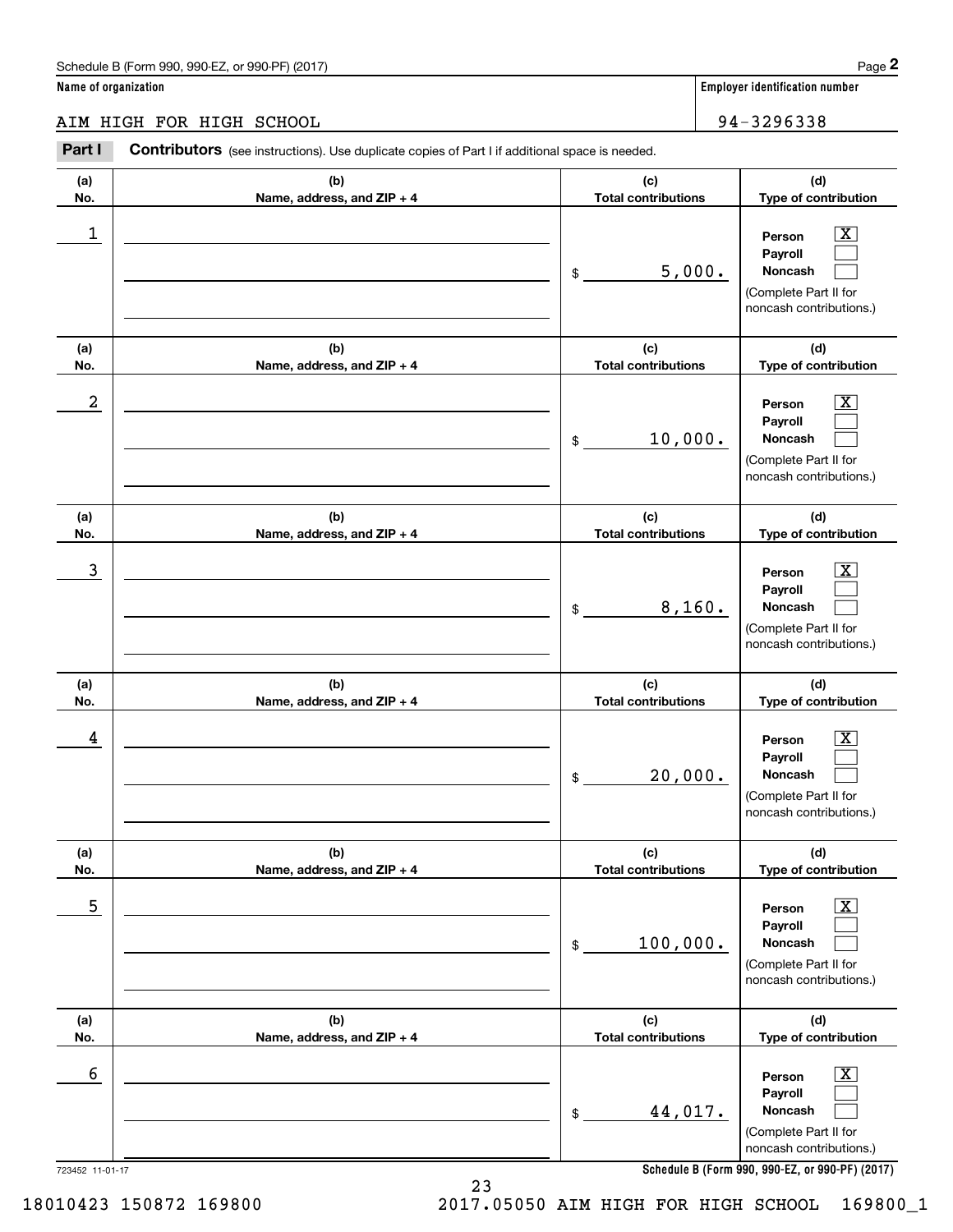#### AIM HIGH FOR HIGH SCHOOL 94-32 96 33 8 AIM HIGH FOR HIGH SCHOOL 94-3296338

|                      | Schedule B (Form 990, 990-EZ, or 990-PF) (2017)                                                |                                   | Page 2                                                                                                      |
|----------------------|------------------------------------------------------------------------------------------------|-----------------------------------|-------------------------------------------------------------------------------------------------------------|
| Name of organization |                                                                                                |                                   | <b>Employer identification number</b>                                                                       |
|                      | AIM HIGH FOR HIGH SCHOOL                                                                       |                                   | 94-3296338                                                                                                  |
| Part I               | Contributors (see instructions). Use duplicate copies of Part I if additional space is needed. |                                   |                                                                                                             |
| (a)<br>No.           | (b)<br>Name, address, and ZIP + 4                                                              | (c)<br><b>Total contributions</b> | (d)<br>Type of contribution                                                                                 |
| 7                    |                                                                                                | \$<br>30,000.                     | $\overline{\text{X}}$<br>Person<br>Payroll<br>Noncash<br>(Complete Part II for<br>noncash contributions.)   |
| (a)<br>No.           | (b)<br>Name, address, and ZIP + 4                                                              | (c)<br><b>Total contributions</b> | (d)<br>Type of contribution                                                                                 |
| 8                    |                                                                                                | \$<br>10,000.                     | $\overline{\text{X}}$<br>Person<br>Payroll<br>Noncash<br>(Complete Part II for<br>noncash contributions.)   |
| (a)<br>No.           | (b)<br>Name, address, and ZIP + 4                                                              | (c)<br><b>Total contributions</b> | (d)<br>Type of contribution                                                                                 |
| 9                    |                                                                                                | \$<br>6,996.                      | X<br>Person<br>Payroll<br>Noncash<br>(Complete Part II for<br>noncash contributions.)                       |
| (a)<br>No.           | (b)<br>Name, address, and ZIP + 4                                                              | (c)<br><b>Total contributions</b> | (d)<br>Type of contribution                                                                                 |
| 10                   |                                                                                                | \$<br>38,347.                     | $\mathbf{X}$<br>Person<br>Payroll<br>Noncash<br>(Complete Part II for<br>noncash contributions.)            |
| (a)<br>No.           | (b)<br>Name, address, and ZIP + 4                                                              | (c)<br><b>Total contributions</b> | (d)<br>Type of contribution                                                                                 |
| 11                   |                                                                                                | \$<br>10,000.                     | $\overline{\mathbf{X}}$<br>Person<br>Payroll<br>Noncash<br>(Complete Part II for<br>noncash contributions.) |
| (a)<br>No.           | (b)<br>Name, address, and ZIP + 4                                                              | (c)<br><b>Total contributions</b> | (d)<br>Type of contribution                                                                                 |
| 12                   |                                                                                                | \$<br>5,000.                      | $\overline{\mathbf{X}}$<br>Person<br>Payroll<br>Noncash<br>(Complete Part II for<br>noncash contributions.) |
| 723452 11-01-17      |                                                                                                |                                   | Schedule B (Form 990, 990-EZ, or 990-PF) (2017)                                                             |

**Schedule B (Form 990 , 990-EZ, or 990-PF) (2017) Schedule B (Form 990, 990-EZ, or 990-PF) (2017)**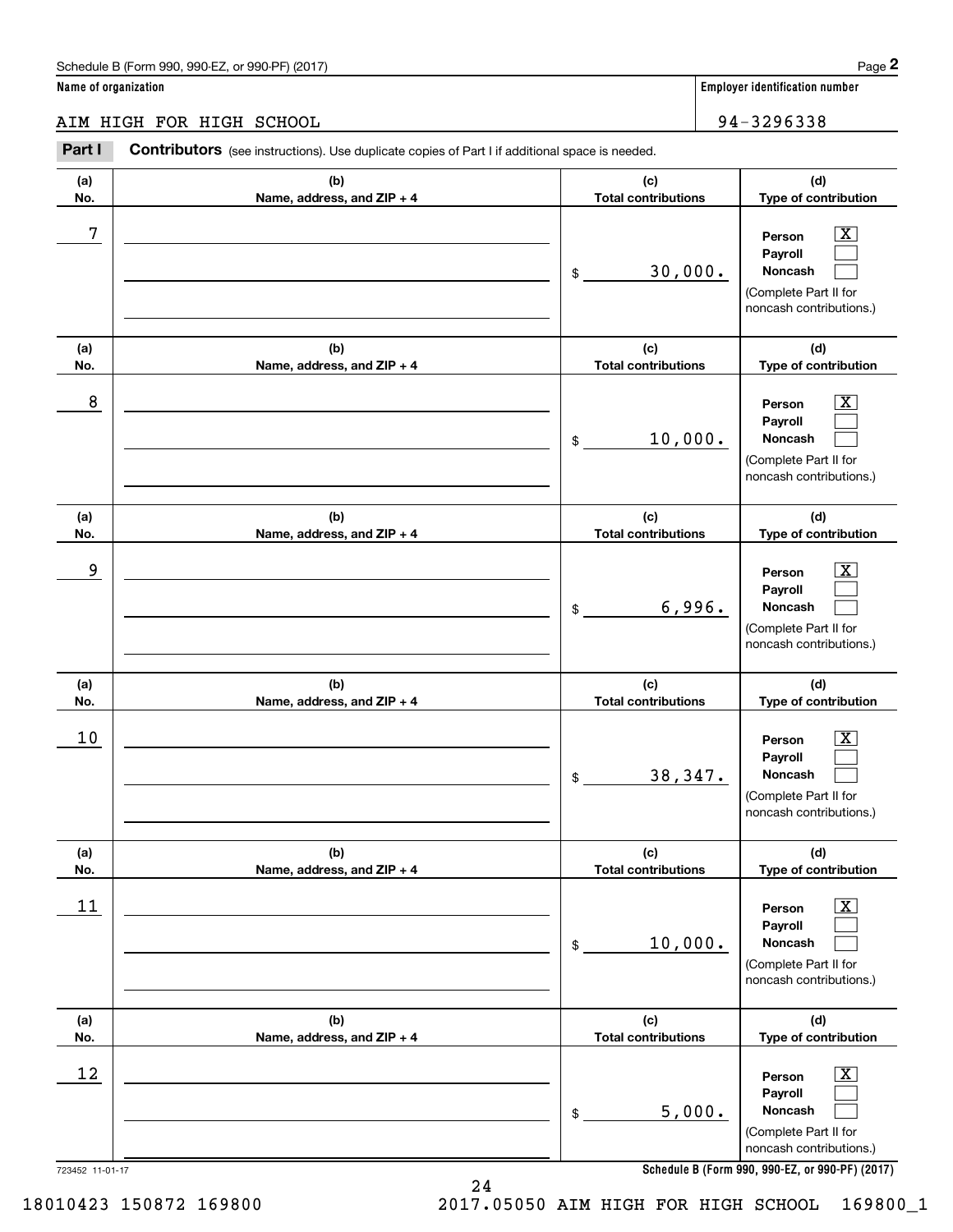#### AIM HIGH FOR HIGH SCHOOL 34-3296338

|                      | Schedule B (Form 990, 990-EZ, or 990-PF) (2017)                                                |                                   | Page 2                                                                                                      |
|----------------------|------------------------------------------------------------------------------------------------|-----------------------------------|-------------------------------------------------------------------------------------------------------------|
| Name of organization |                                                                                                |                                   | <b>Employer identification number</b>                                                                       |
|                      | AIM HIGH FOR HIGH SCHOOL                                                                       |                                   | 94-3296338                                                                                                  |
| Part I               | Contributors (see instructions). Use duplicate copies of Part I if additional space is needed. |                                   |                                                                                                             |
| (a)<br>No.           | (b)<br>Name, address, and ZIP + 4                                                              | (c)<br><b>Total contributions</b> | (d)<br>Type of contribution                                                                                 |
| 13                   |                                                                                                | 7,500.<br>\$                      | $\mathbf{X}$<br>Person<br>Payroll<br>Noncash<br>(Complete Part II for<br>noncash contributions.)            |
| (a)<br>No.           | (b)<br>Name, address, and ZIP + 4                                                              | (c)<br><b>Total contributions</b> | (d)<br>Type of contribution                                                                                 |
| 14                   |                                                                                                | 5,600.<br>\$                      | $\mathbf{X}$<br>Person<br>Payroll<br>Noncash<br>(Complete Part II for<br>noncash contributions.)            |
| (a)<br>No.           | (b)<br>Name, address, and ZIP + 4                                                              | (c)<br><b>Total contributions</b> | (d)<br>Type of contribution                                                                                 |
| 15                   |                                                                                                | 5,800.<br>\$                      | $\mathbf{X}$<br>Person<br>Payroll<br>Noncash<br>(Complete Part II for<br>noncash contributions.)            |
| (a)<br>No.           | (b)<br>Name, address, and ZIP + 4                                                              | (c)<br><b>Total contributions</b> | (d)<br>Type of contribution                                                                                 |
| 16                   |                                                                                                | 20,000.<br>\$                     | $\overline{\mathbf{X}}$<br>Person<br>Payroll<br>Noncash<br>(Complete Part II for<br>noncash contributions.) |
| (a)<br>No.           | (b)<br>Name, address, and ZIP + 4                                                              | (c)<br><b>Total contributions</b> | (d)<br>Type of contribution                                                                                 |
| 17                   |                                                                                                | 10,000.<br>\$                     | $\boxed{\text{X}}$<br>Person<br>Payroll<br>Noncash<br>(Complete Part II for<br>noncash contributions.)      |
| (a)<br>No.           | (b)<br>Name, address, and ZIP + 4                                                              | (c)<br><b>Total contributions</b> | (d)<br>Type of contribution                                                                                 |
| 18                   |                                                                                                | 10, 100.<br>\$                    | $\boxed{\text{X}}$<br>Person<br>Payroll<br>Noncash<br>(Complete Part II for<br>noncash contributions.)      |
| 723452 11-01-17      |                                                                                                |                                   | Schedule B (Form 990, 990-EZ, or 990-PF) (2017)                                                             |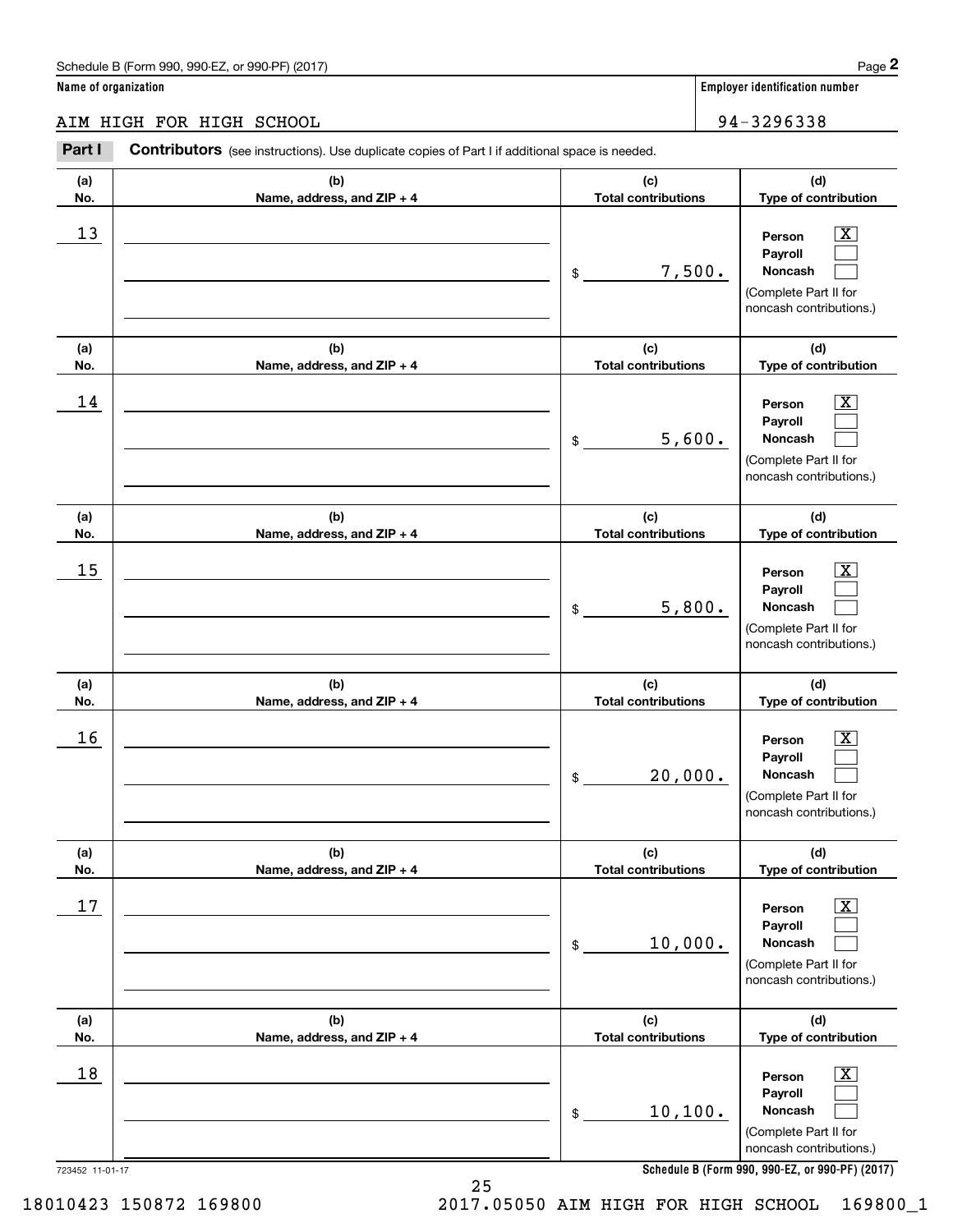|                      | Schedule B (Form 990, 990-EZ, or 990-PF) (2017)                                                       |                                   | Page 2                                                                                                      |
|----------------------|-------------------------------------------------------------------------------------------------------|-----------------------------------|-------------------------------------------------------------------------------------------------------------|
| Name of organization |                                                                                                       |                                   | <b>Employer identification number</b>                                                                       |
|                      | AIM HIGH FOR HIGH SCHOOL                                                                              |                                   | 94-3296338                                                                                                  |
| Part I               | <b>Contributors</b> (see instructions). Use duplicate copies of Part I if additional space is needed. |                                   |                                                                                                             |
| (a)<br>No.           | (b)<br>Name, address, and ZIP + 4                                                                     | (c)<br><b>Total contributions</b> | (d)<br>Type of contribution                                                                                 |
| 19                   |                                                                                                       | \$<br>6, 250.                     | $\overline{\mathbf{X}}$<br>Person<br>Payroll<br>Noncash<br>(Complete Part II for<br>noncash contributions.) |
| (a)<br>No.           | (b)<br>Name, address, and ZIP + 4                                                                     | (c)<br><b>Total contributions</b> | (d)<br>Type of contribution                                                                                 |
| 20                   |                                                                                                       | \$<br>100,000.                    | $\overline{\mathbf{X}}$<br>Person<br>Payroll<br>Noncash<br>(Complete Part II for<br>noncash contributions.) |
| (a)<br>No.           | (b)<br>Name, address, and ZIP + 4                                                                     | (c)<br><b>Total contributions</b> | (d)<br>Type of contribution                                                                                 |
| 21                   |                                                                                                       | \$<br>25,000.                     | $\overline{\mathbf{X}}$<br>Person<br>Payroll<br>Noncash<br>(Complete Part II for<br>noncash contributions.) |
| (a)<br>No.           | (b)<br>Name, address, and ZIP + 4                                                                     | (c)<br><b>Total contributions</b> | (d)<br>Type of contribution                                                                                 |
| 22                   |                                                                                                       | \$<br>12,000.                     | $\mathbf{X}$<br>Person<br>Payroll<br>Noncash<br>(Complete Part II for<br>noncash contributions.)            |
| (a)<br>No.           | (b)<br>Name, address, and ZIP + 4                                                                     | (c)<br><b>Total contributions</b> | (d)<br>Type of contribution                                                                                 |
| 23                   |                                                                                                       | \$<br>200,000.                    | $\overline{\mathbf{X}}$<br>Person<br>Payroll<br>Noncash<br>(Complete Part II for<br>noncash contributions.) |
| (a)<br>No.           | (b)<br>Name, address, and ZIP + 4                                                                     | (c)<br><b>Total contributions</b> | (d)<br>Type of contribution                                                                                 |
| 24                   |                                                                                                       | \$<br>13,000.                     | $\boxed{\text{X}}$<br>Person<br>Payroll<br>Noncash<br>(Complete Part II for<br>noncash contributions.)      |
| 723452 11-01-17      |                                                                                                       |                                   | Schedule B (Form 990, 990-EZ, or 990-PF) (2017)                                                             |

**Schedule B (Form 990 , 990-EZ, or 990-PF) (2017) Schedule B (Form 990, 990-EZ, or 990-PF) (2017)**

26 26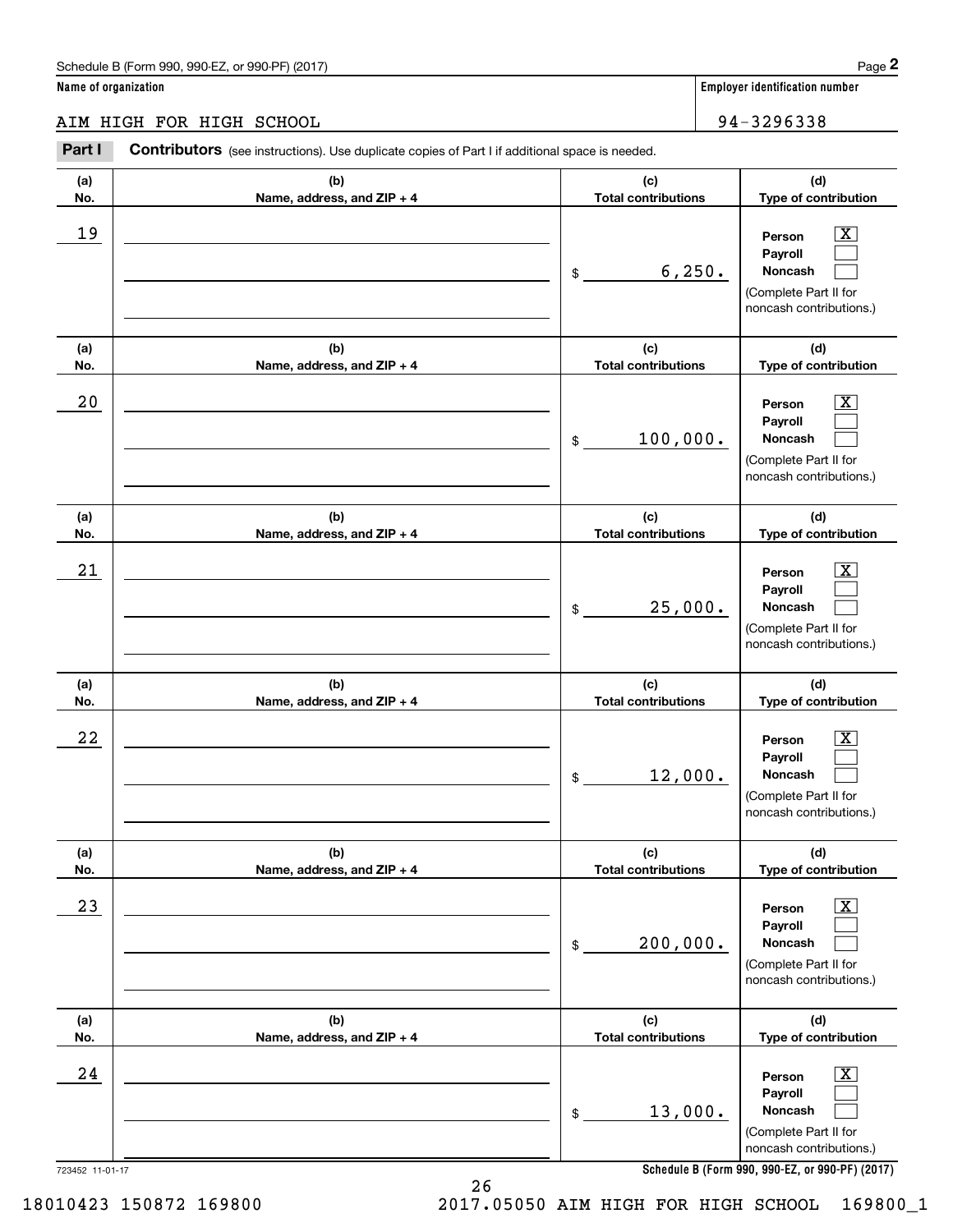|                      | Schedule B (Form 990, 990-EZ, or 990-PF) (2017)                                                       |                                   |         | Page 2                                                                                                      |
|----------------------|-------------------------------------------------------------------------------------------------------|-----------------------------------|---------|-------------------------------------------------------------------------------------------------------------|
| Name of organization |                                                                                                       |                                   |         | <b>Employer identification number</b>                                                                       |
|                      | AIM HIGH FOR HIGH SCHOOL                                                                              |                                   |         | 94-3296338                                                                                                  |
| Part I               | <b>Contributors</b> (see instructions). Use duplicate copies of Part I if additional space is needed. |                                   |         |                                                                                                             |
| (a)<br>No.           | (b)<br>Name, address, and ZIP + 4                                                                     | (c)<br><b>Total contributions</b> |         | (d)<br>Type of contribution                                                                                 |
| 25                   |                                                                                                       | \$                                | 28,031. | $\overline{\text{X}}$<br>Person<br>Payroll<br>Noncash<br>(Complete Part II for<br>noncash contributions.)   |
| (a)<br>No.           | (b)<br>Name, address, and ZIP + 4                                                                     | (c)<br><b>Total contributions</b> |         | (d)<br>Type of contribution                                                                                 |
| 26                   |                                                                                                       | \$                                | 20,228. | Person<br>Payroll<br>Noncash<br>$\overline{\text{X}}$<br>(Complete Part II for<br>noncash contributions.)   |
| (a)<br>No.           | (b)<br>Name, address, and ZIP + 4                                                                     | (c)<br><b>Total contributions</b> |         | (d)<br>Type of contribution                                                                                 |
| 27                   |                                                                                                       | \$                                | 15,000. | X<br>Person<br>Payroll<br>Noncash<br>(Complete Part II for<br>noncash contributions.)                       |
| (a)<br>No.           | (b)<br>Name, address, and ZIP + 4                                                                     | (c)<br><b>Total contributions</b> |         | (d)<br>Type of contribution                                                                                 |
| 28                   |                                                                                                       | \$                                | 16,000. | $\overline{\text{X}}$<br>Person<br>Payroll<br>Noncash<br>(Complete Part II for<br>noncash contributions.)   |
| (a)<br>No.           | (b)<br>Name, address, and ZIP + 4                                                                     | (c)<br><b>Total contributions</b> |         | (d)<br>Type of contribution                                                                                 |
| 29                   |                                                                                                       | \$                                | 20,000. | $\overline{\mathbf{X}}$<br>Person<br>Payroll<br>Noncash<br>(Complete Part II for<br>noncash contributions.) |
| (a)<br>No.           | (b)<br>Name, address, and ZIP + 4                                                                     | (c)<br><b>Total contributions</b> |         | (d)<br>Type of contribution                                                                                 |
| 30                   |                                                                                                       | \$                                | 7,500.  | $\overline{\mathbf{X}}$<br>Person<br>Payroll<br>Noncash<br>(Complete Part II for<br>noncash contributions.) |
| 723452 11-01-17      |                                                                                                       |                                   |         | Schedule B (Form 990, 990-EZ, or 990-PF) (2017)                                                             |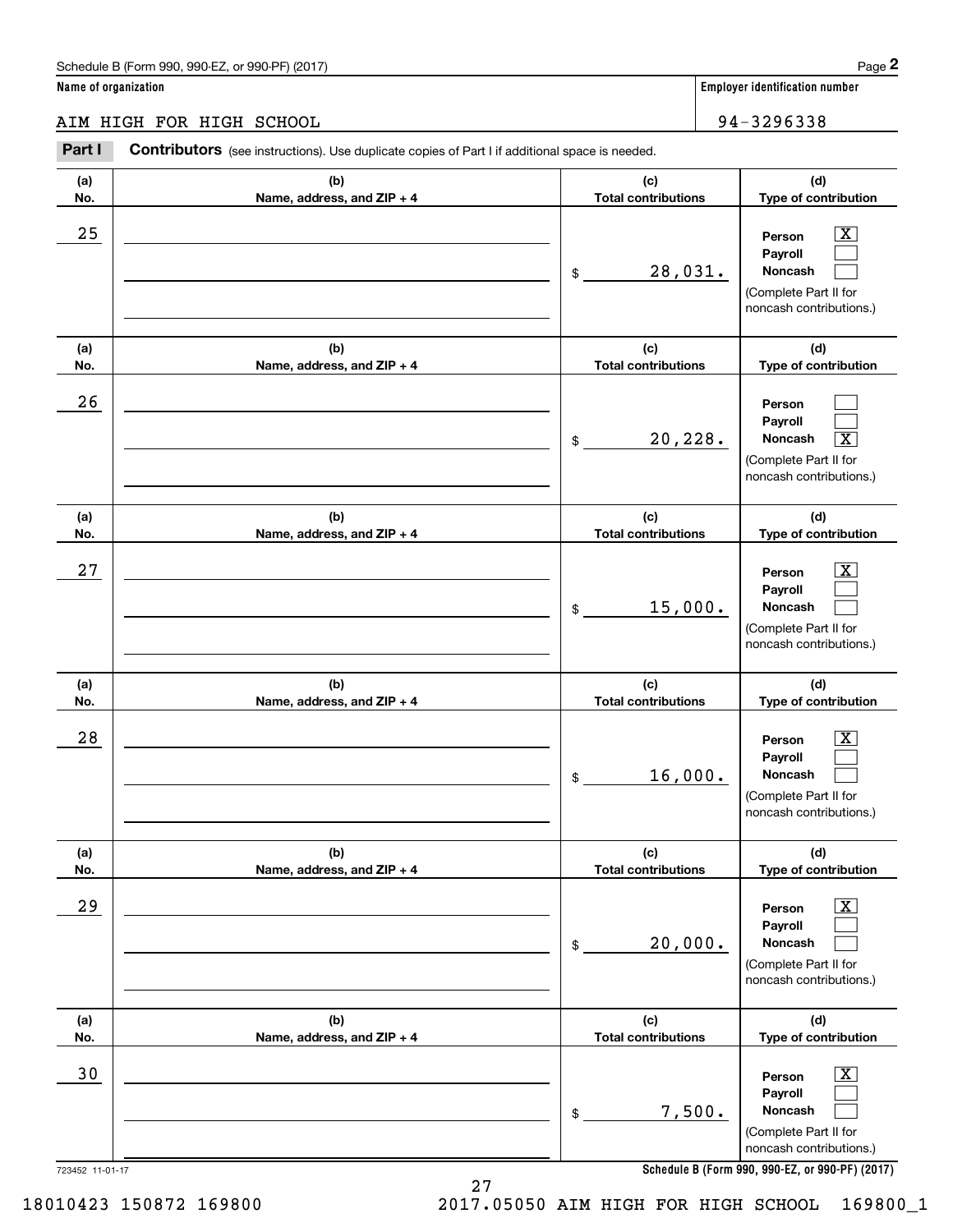|                      | Schedule B (Form 990, 990-EZ, or 990-PF) (2017)                                                       |                                   | Page 2                                                                                                      |
|----------------------|-------------------------------------------------------------------------------------------------------|-----------------------------------|-------------------------------------------------------------------------------------------------------------|
| Name of organization |                                                                                                       |                                   | <b>Employer identification number</b>                                                                       |
|                      | AIM HIGH FOR HIGH SCHOOL                                                                              |                                   | 94-3296338                                                                                                  |
| Part I               | <b>Contributors</b> (see instructions). Use duplicate copies of Part I if additional space is needed. |                                   |                                                                                                             |
| (a)<br>No.           | (b)<br>Name, address, and ZIP + 4                                                                     | (c)<br><b>Total contributions</b> | (d)<br>Type of contribution                                                                                 |
| 31                   |                                                                                                       | \$<br>75,000.                     | $\overline{\mathbf{X}}$<br>Person<br>Payroll<br>Noncash<br>(Complete Part II for<br>noncash contributions.) |
| (a)<br>No.           | (b)<br>Name, address, and ZIP + 4                                                                     | (c)<br><b>Total contributions</b> | (d)<br>Type of contribution                                                                                 |
| 32                   |                                                                                                       | \$<br>5,000.                      | $\overline{\mathbf{X}}$<br>Person<br>Payroll<br>Noncash<br>(Complete Part II for<br>noncash contributions.) |
| (a)<br>No.           | (b)<br>Name, address, and ZIP + 4                                                                     | (c)<br><b>Total contributions</b> | (d)<br>Type of contribution                                                                                 |
| 33                   |                                                                                                       | \$<br>20,737.                     | $\overline{\mathbf{X}}$<br>Person<br>Payroll<br>Noncash<br>(Complete Part II for<br>noncash contributions.) |
| (a)<br>No.           | (b)<br>Name, address, and ZIP + 4                                                                     | (c)<br><b>Total contributions</b> | (d)<br>Type of contribution                                                                                 |
| 34                   |                                                                                                       | \$<br>50,000.                     | $\mathbf{X}$<br>Person<br>Payroll<br>Noncash<br>(Complete Part II for<br>noncash contributions.)            |
| (a)<br>No.           | (b)<br>Name, address, and ZIP + 4                                                                     | (c)<br><b>Total contributions</b> | (d)<br>Type of contribution                                                                                 |
| 35                   |                                                                                                       | \$<br>20,000.                     | $\overline{\mathbf{X}}$<br>Person<br>Payroll<br>Noncash<br>(Complete Part II for<br>noncash contributions.) |
| (a)<br>No.           | (b)<br>Name, address, and ZIP + 4                                                                     | (c)<br><b>Total contributions</b> | (d)<br>Type of contribution                                                                                 |
| 36                   |                                                                                                       | \$<br>5,000.                      | $\boxed{\text{X}}$<br>Person<br>Payroll<br>Noncash<br>(Complete Part II for<br>noncash contributions.)      |
| 723452 11-01-17      |                                                                                                       |                                   | Schedule B (Form 990, 990-EZ, or 990-PF) (2017)                                                             |

**Schedule B (Form 990 , 990-EZ, or 990-PF) (2017) Schedule B (Form 990, 990-EZ, or 990-PF) (2017)**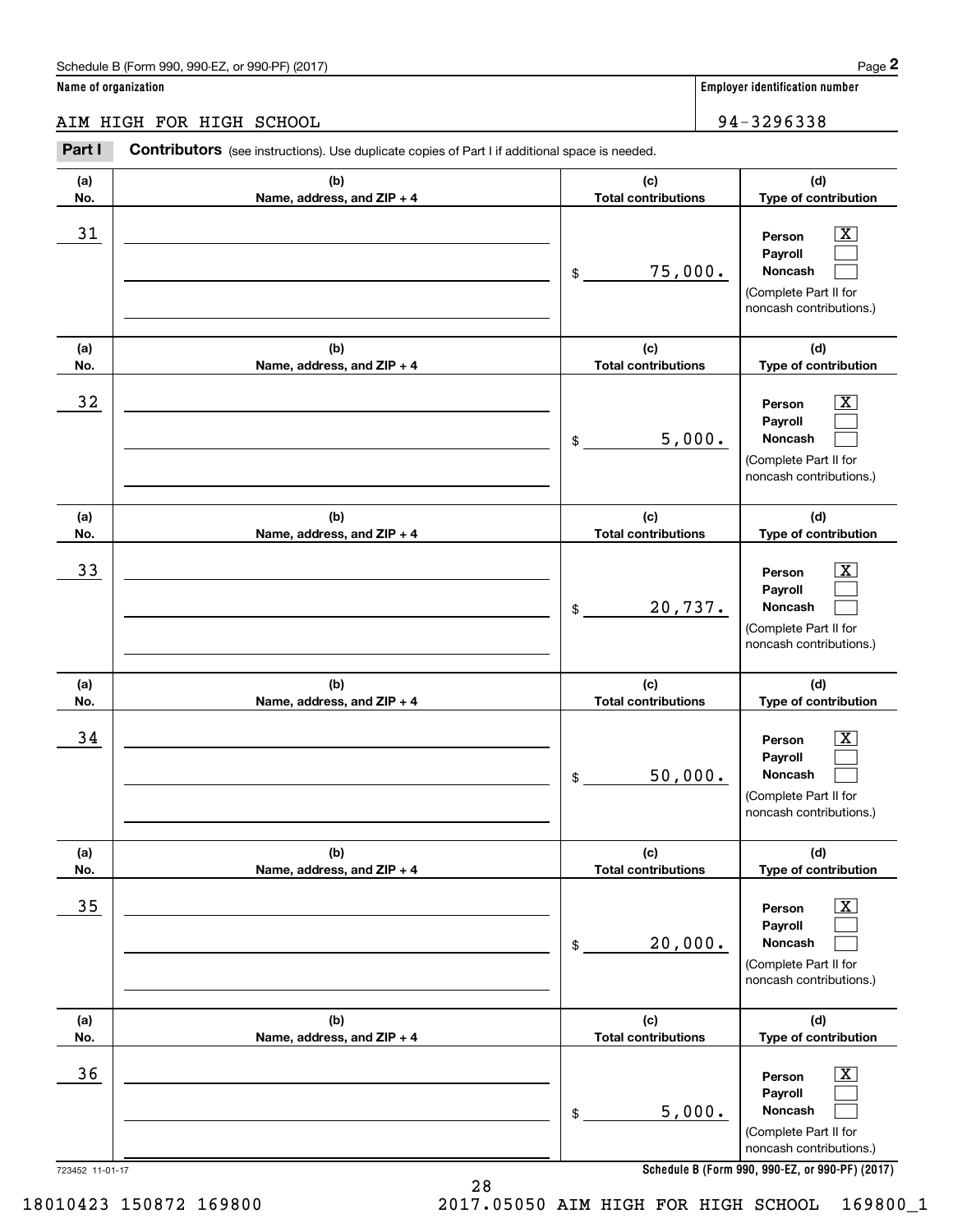|                      | Schedule B (Form 990, 990-EZ, or 990-PF) (2017)                                                |                                   |                                       | Page 2                                                                                                    |
|----------------------|------------------------------------------------------------------------------------------------|-----------------------------------|---------------------------------------|-----------------------------------------------------------------------------------------------------------|
| Name of organization |                                                                                                |                                   | <b>Employer identification number</b> |                                                                                                           |
|                      | AIM HIGH FOR HIGH SCHOOL                                                                       |                                   | 94-3296338                            |                                                                                                           |
| Part I               | Contributors (see instructions). Use duplicate copies of Part I if additional space is needed. |                                   |                                       |                                                                                                           |
| (a)<br>No.           | (b)<br>Name, address, and ZIP + 4                                                              | (c)<br><b>Total contributions</b> | (d)<br>Type of contribution           |                                                                                                           |
| 37                   |                                                                                                | 10,000.<br>\$                     |                                       | $\overline{\text{X}}$<br>Person<br>Payroll<br>Noncash<br>(Complete Part II for<br>noncash contributions.) |
| (a)<br>No.           | (b)<br>Name, address, and ZIP + 4                                                              | (c)<br><b>Total contributions</b> |                                       | (d)<br>Type of contribution                                                                               |
| 38                   |                                                                                                | \$                                | 5,000.                                | $\overline{\text{X}}$<br>Person<br>Payroll<br>Noncash<br>(Complete Part II for<br>noncash contributions.) |
| (a)<br>No.           | (b)<br>Name, address, and ZIP + 4                                                              | (c)<br><b>Total contributions</b> |                                       | (d)<br>Type of contribution                                                                               |
| 39                   |                                                                                                | \$                                | 5,250.                                | X<br>Person<br>Payroll<br>Noncash<br>(Complete Part II for<br>noncash contributions.)                     |
| (a)<br>No.           | (b)<br>Name, address, and ZIP + 4                                                              | (c)<br><b>Total contributions</b> |                                       | (d)<br>Type of contribution                                                                               |
| 40                   |                                                                                                | 12,000.<br>\$                     |                                       | $\overline{\text{X}}$<br>Person<br>Payroll<br>Noncash<br>(Complete Part II for<br>noncash contributions.) |
| (a)<br>No.           | (b)<br>Name, address, and ZIP + 4                                                              | (c)<br><b>Total contributions</b> |                                       | (d)<br>Type of contribution                                                                               |
| 41                   |                                                                                                | 10,000.<br>\$                     |                                       | $\overline{\text{X}}$<br>Person<br>Payroll<br>Noncash<br>(Complete Part II for<br>noncash contributions.) |
| (a)<br>No.           | (b)<br>Name, address, and ZIP + 4                                                              | (c)<br><b>Total contributions</b> |                                       | (d)<br>Type of contribution                                                                               |
| 42                   |                                                                                                | \$                                | 6,000.                                | $\overline{\text{X}}$<br>Person<br>Payroll<br>Noncash<br>(Complete Part II for<br>noncash contributions.) |
| 723452 11-01-17      |                                                                                                |                                   |                                       | Schedule B (Form 990, 990-EZ, or 990-PF) (2017)                                                           |

**Schedule B (Form 990 , 990-EZ, or 990-PF) (2017) Schedule B (Form 990, 990-EZ, or 990-PF) (2017)**

29 29

18010423 150872 169800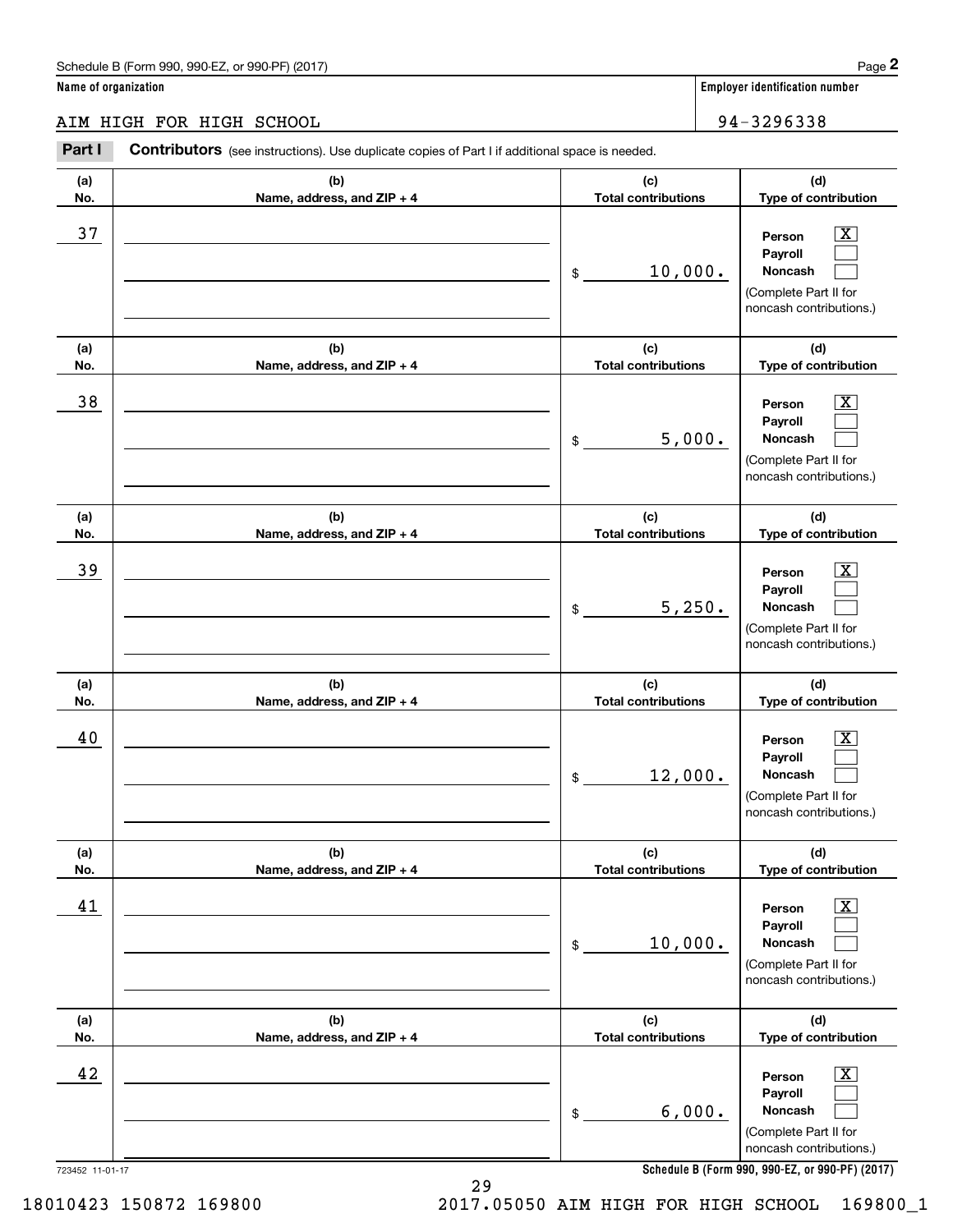|                      | Schedule B (Form 990, 990-EZ, or 990-PF) (2017)                                                       |                                   | Page 2                                                                                                      |
|----------------------|-------------------------------------------------------------------------------------------------------|-----------------------------------|-------------------------------------------------------------------------------------------------------------|
| Name of organization |                                                                                                       |                                   | <b>Employer identification number</b>                                                                       |
|                      | AIM HIGH FOR HIGH SCHOOL                                                                              |                                   | 94-3296338                                                                                                  |
| Part I               | <b>Contributors</b> (see instructions). Use duplicate copies of Part I if additional space is needed. |                                   |                                                                                                             |
| (a)<br>No.           | (b)<br>Name, address, and ZIP + 4                                                                     | (c)<br><b>Total contributions</b> | (d)<br>Type of contribution                                                                                 |
| 43                   |                                                                                                       | \$<br>20,000.                     | $\overline{\mathbf{X}}$<br>Person<br>Payroll<br>Noncash<br>(Complete Part II for<br>noncash contributions.) |
| (a)<br>No.           | (b)<br>Name, address, and ZIP + 4                                                                     | (c)<br><b>Total contributions</b> | (d)<br>Type of contribution                                                                                 |
| 44                   |                                                                                                       | \$<br>10,000.                     | $\overline{\mathbf{X}}$<br>Person<br>Payroll<br>Noncash<br>(Complete Part II for<br>noncash contributions.) |
| (a)<br>No.           | (b)<br>Name, address, and ZIP + 4                                                                     | (c)<br><b>Total contributions</b> | (d)<br>Type of contribution                                                                                 |
| 45                   |                                                                                                       | \$<br>5,000.                      | $\overline{\mathbf{X}}$<br>Person<br>Payroll<br>Noncash<br>(Complete Part II for<br>noncash contributions.) |
| (a)<br>No.           | (b)<br>Name, address, and ZIP + 4                                                                     | (c)<br><b>Total contributions</b> | (d)<br>Type of contribution                                                                                 |
| 46                   |                                                                                                       | \$<br>25,000.                     | $\mathbf{X}$<br>Person<br>Payroll<br>Noncash<br>(Complete Part II for<br>noncash contributions.)            |
| (a)<br>No.           | (b)<br>Name, address, and ZIP + 4                                                                     | (c)<br><b>Total contributions</b> | (d)<br>Type of contribution                                                                                 |
| 47                   |                                                                                                       | \$<br>15,000.                     | $\boxed{\text{X}}$<br>Person<br>Payroll<br>Noncash<br>(Complete Part II for<br>noncash contributions.)      |
| (a)<br>No.           | (b)<br>Name, address, and ZIP + 4                                                                     | (c)<br><b>Total contributions</b> | (d)<br>Type of contribution                                                                                 |
| 48                   |                                                                                                       | \$<br>10,000.                     | $\boxed{\text{X}}$<br>Person<br>Payroll<br>Noncash<br>(Complete Part II for<br>noncash contributions.)      |
| 723452 11-01-17      |                                                                                                       |                                   | Schedule B (Form 990, 990-EZ, or 990-PF) (2017)                                                             |

**Schedule B (Form 990 , 990-EZ, or 990-PF) (2017) Schedule B (Form 990, 990-EZ, or 990-PF) (2017)**

18010423 150872 169800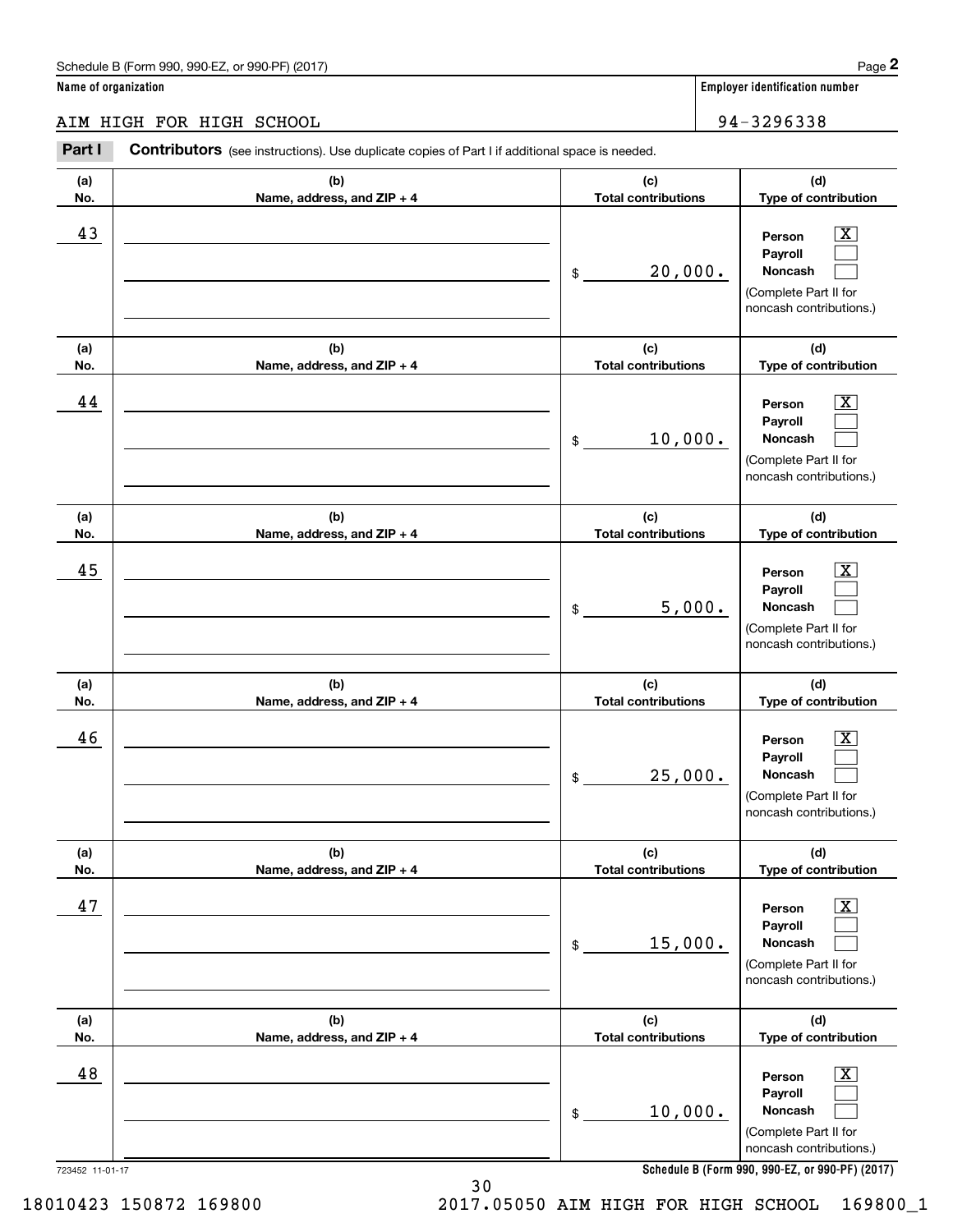AIM HIGH FOR HIGH SCHOOL 94-32 96 33 8 AIM HIGH FOR HIGH SCHOOL 94-3296338 **Part I Contributors** (see instructions). Use duplicate copies of Part I if additional space is needed. **(a) (b) (c) (d) No. Name, address, and ZIP + 4 Total contributions Type of contribution Name, address, and ZIP + 4**  $\begin{array}{|c|c|c|c|c|}\hline 49 & \text{\hspace{1cm}} & \text{\hspace{1cm}} & \text{\hspace{1cm}} & \text{\hspace{1cm}} & \text{\hspace{1cm}} & \text{\hspace{1cm}} & \text{\hspace{1cm}} & \text{\hspace{1cm}} & \text{\hspace{1cm}} & \text{\hspace{1cm}} & \text{\hspace{1cm}} & \text{\hspace{1cm}} & \text{\hspace{1cm}} & \text{\hspace{1cm}} & \text{\hspace{1cm}} & \text{\hspace{1cm}} & \text{\hspace{1cm}} & \text{\hspace{1cm}} & \text{\hspace{1cm}} & \text{\hspace{1cm$ **Payroll Payroll**\_\_\_\_\_\_\_\_\_\_\_\_\_\_\_\_\_\_\_\_\_\_\_\_\_\_\_\_\_\_\_\_\_\_\_\_\_\_\_\_\_\_ \$ 200, 000. **Noncash**  200,000. (Complete Part II for (Complete Part II for noncash contributions.) noncash contributions.) **(a) (b) (c) (d) No.** Name, address, and ZIP + 4 **1 <b>1 Total contributions** Type of contribution 50 \_\_\_\_\_\_\_\_\_\_\_\_\_\_\_\_\_\_\_\_\_\_\_\_\_\_\_\_\_\_\_\_\_\_\_\_\_\_\_\_\_\_\_\_\_\_\_\_ **Person** X **Payroll Payroll**\_\_\_\_\_\_\_\_\_\_\_\_\_\_\_\_\_\_\_\_\_\_\_\_\_\_\_\_\_\_\_\_\_\_\_\_\_\_\_\_\_\_ \$ 10, 000. **Noncash**  (Complete Part II for (Complete Part II for noncash contributions.) noncash contributions.) **(a) (a)No. No.**51 **(a) (a) No. No.**52 **(b) (b)e ss, and ZIP + 4 Name, address, and ZIP + 4 (b) (b) e ss, and ZIP + 4 Name, address, and ZIP + 4 (c) (d) Total contributions Type of contribution Type of contribution Person** X **PersonPayroll Payroll**\$ 10, 000. **Noncash**  10,000. (Complete Part II for (Complete Part II for noncash contributions.) noncash contributions.) **(c) (d) Total contributions Type of contribution Type of contribution Person** X **PersonPayroll Payroll**\$ 250, 000. **Noncash**  250,000. (Complete Part II for (Complete Part II for noncash contributions.) noncash contributions.) **(a) (a) No. No.**53 **(a) (a) No. No.**54 **(b) (c) (d) e ss, and ZIP + 4 Total contributions Type of contribution Type of contribution** \_\_\_\_\_\_\_\_\_\_\_\_\_\_\_\_\_\_\_\_\_\_\_\_\_\_\_\_\_\_\_ **Person** X **Payroll Payroll**\_\_\_\_\_\_\_\_\_\_\_\_\_\_\_\_\_\_\_\_\_\_ \$ 12, 000. **Noncash**  12,000. (Complete Part II for (Complete Part II for noncash contributions.) noncash contributions.) **(b) (c) (d) e ss, and ZIP + 4 Total contributions Type of contribution Type of contribution** \_\_\_\_\_\_\_\_\_\_\_\_\_\_\_\_\_\_\_\_\_\_\_\_\_\_\_\_\_\_\_ **Person** X **Payroll Payroll**\_\_\_\_\_\_\_\_\_\_\_\_\_\_\_\_\_\_\_\_\_\_ \$ 15,200. **Noncash**  15,200. (Complete Part II for (Complete Part II for noncash contributions.) noncash contributions.) **(a)No.(b)(c)Total contributions (d)Type of contribution PersonNoncash (a)No.(b)(c)Total contributions (d)Type of contribution PersonNoncash (c)Total contributions (d)Noncash (c) Total contributions (d) Noncash (b) Name, address, and ZIP + 4 (c) Total contributions (d) PersonNoncash (b)Name, address, and ZIP + 4 (c) Total contributions (d)PersonNoncash** \$\$\$\$\$\$Employer identification Page 2<br> **2** ame of organization<br> **2Part I Contributors** (see instructions). Use duplicate copies of Part I if additional space is needed.<br>
2Part I **Contributors** (see instructions). Use duplicate  $|X|$  $\mathcal{L}^{\text{max}}$  $\mathcal{L}^{\text{max}}$  $\boxed{\text{X}}$  $\mathcal{L}^{\text{max}}$  $\mathcal{L}^{\text{max}}$  $|X|$  $\mathcal{L}^{\text{max}}$  $\mathcal{L}^{\text{max}}$  $\boxed{\text{X}}$  $\mathcal{L}^{\text{max}}$  $\mathcal{L}^{\text{max}}$  $\boxed{\text{X}}$  $\mathcal{L}^{\text{max}}$  $\mathcal{L}^{\text{max}}$  $\boxed{\text{X}}$  $\mathcal{L}^{\text{max}}$  $\mathcal{L}^{\text{max}}$ 49 X 50 Person X 10,000. 51 X 52 | Person X 53 | Person X 54 X

**Schedule B (Form 990 , 990-EZ, or 990-PF) (2017) Schedule B (Form 990, 990-EZ, or 990-PF) (2017)**

723452 11-01-17 723452 11-01-17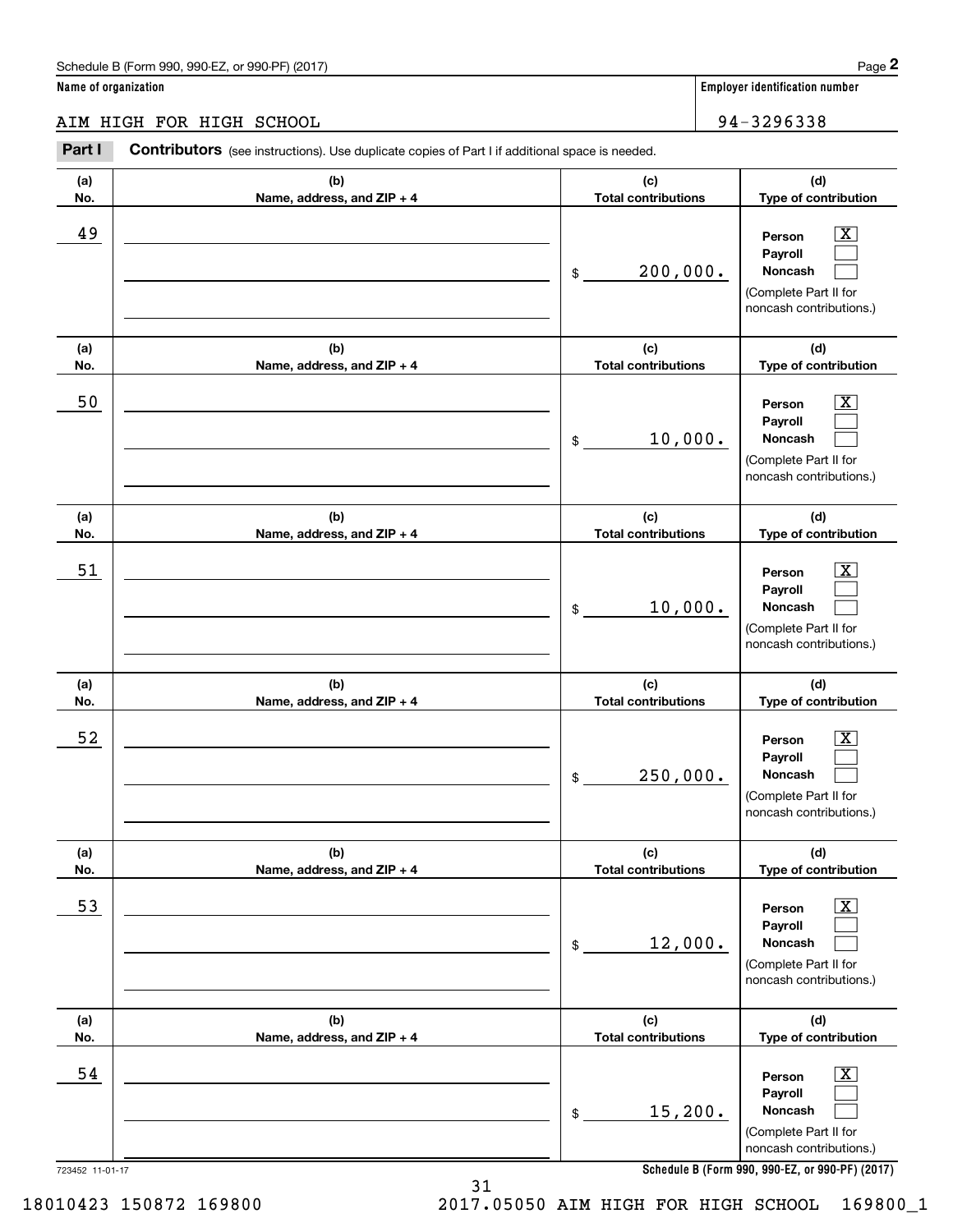#### AIM HIGH FOR HIGH SCHOOL 94-32 96 33 8 AIM HIGH FOR HIGH SCHOOL 94-3296338

**Part I Contributors** (see instructions). Use duplicate copies of Part I if additional space is needed. **(a) (b) (c) (d) No. Name, address, and ZIP + 4 Total contributions Type of contribution Name, address, and ZIP + 4** 55 \_\_\_\_\_\_\_\_\_\_\_\_\_\_\_\_\_\_\_\_\_\_\_\_\_\_\_\_\_\_\_\_\_\_\_\_\_\_\_\_\_\_\_\_\_\_\_\_\_\_ **Person** X **Payroll Payroll**\_\_\_\_\_\_\_\_\_\_\_\_\_\_\_\_\_\_\_\_\_\_\_\_\_\_\_\_\_\_\_\_\_\_\_\_\_\_\_\_\_\_ \$ 12, 000. **Noncash**  (Complete Part II for (Complete Part II for noncash contributions.) noncash contributions.) **(a) (b) (c) (d) No.** Name, address, and ZIP + 4 **1 <b>1 Total contributions** Type of contribution 56 \_\_\_\_\_\_\_\_\_\_\_\_\_\_\_\_\_\_\_\_\_\_\_\_\_\_\_\_\_\_\_\_\_\_\_\_\_\_\_\_\_\_\_\_\_\_\_\_ **Person** X **Payroll Payroll**\_\_\_\_\_\_\_\_\_\_\_\_\_\_\_\_\_\_\_\_\_\_\_\_\_\_\_\_\_\_\_\_\_\_\_\_\_\_\_\_\_\_ \$ 22, 000. **Noncash**  (Complete Part II for (Complete Part II for noncash contributions.) noncash contributions.) **(a) (a)No. No.**57 **(a) (a) No. No.**58 **(b) (b)e ss, and ZIP + 4 Name, address, and ZIP + 4 (b) (b) e ss, and ZIP + 4 Name, address, and ZIP + 4 (c) (d) Total contributions Type of contribution Type of contribution Person** X **PersonPayroll Payroll**\$ 10,100. **Noncash**  10,100. (Complete Part II for (Complete Part II for noncash contributions.) noncash contributions.) **(c) (d) Total contributions Type of contribution Type of contribution Person** X **PersonPayroll Payroll**\$ 23, 000. **Noncash**  23,000. (Complete Part II for (Complete Part II for noncash contributions.) noncash contributions.) **(a) (a) No. No.**59 **(a) (a) No. No.**60 723452 11-01-17 723452 11-01-17 **(b) (c) (d) e ss, and ZIP + 4 Total contributions Type of contribution Type of contribution** \_\_\_\_\_\_\_\_\_\_\_\_\_\_\_\_\_\_\_\_\_\_\_\_\_\_\_\_\_\_\_ **Person** X **Payroll Payroll**\_\_\_\_\_\_\_\_\_\_\_\_\_\_\_\_\_\_\_\_\_\_ \$ 16, 000. **Noncash**  16,000. (Complete Part II for (Complete Part II for noncash contributions.) noncash contributions.) **(b) (c) (d) e ss, and ZIP + 4 Total contributions Type of contribution Type of contribution** \_\_\_\_\_\_\_\_\_\_\_\_\_\_\_\_\_\_\_\_\_\_\_\_\_\_\_\_\_\_\_ **Person** X **Payroll Payroll**\_\_\_\_\_\_\_\_\_\_\_\_\_\_\_\_\_\_\_\_\_\_ \$ 20, 000. **Noncash**  20,000. (Complete Part II for (Complete Part II for noncash contributions.) noncash contributions.) **Schedule B (Form 990 , 990-EZ, or 990-PF) (2017) Schedule B (Form 990, 990-EZ, or 990-PF) (2017) (a)No.(b)(c)Total contributions (d)Type of contribution PersonNoncash (a)No.(b)(c)Total contributions (d)Type of contribution PersonNoncash (c)Total contributions (d)Noncash (c) Total contributions (d) Noncash (b) Name, address, and ZIP + 4 (c) Total contributions (d) PersonNoncash (b)Name, address, and ZIP + 4 (c) Total contributions (d)PersonNoncash** \$\$\$\$\$\$Employer identification Page 2<br> **2** ame of organization<br> **2Part I Contributors** (see instructions). Use duplicate copies of Part I if additional space is needed.<br>
2Part I **Contributors** (see instructions). Use duplicate  $|X|$  $\mathcal{L}^{\text{max}}$  $\mathcal{L}^{\text{max}}$  $\boxed{\text{X}}$  $\mathcal{L}^{\text{max}}$  $\mathcal{L}^{\text{max}}$  $|X|$  $\mathcal{L}^{\text{max}}$  $\mathcal{L}^{\text{max}}$  $\boxed{\text{X}}$  $\mathcal{L}^{\text{max}}$  $\mathcal{L}^{\text{max}}$  $\boxed{\text{X}}$  $\mathcal{L}^{\text{max}}$  $\mathcal{L}^{\text{max}}$  $\boxed{\text{X}}$  $\mathcal{L}^{\text{max}}$  $\mathcal{L}^{\text{max}}$ 55 | Person X 12,000. 56 | Person X 22,000. 57 X 58 X 59 X 60 Person X

18010423 150872 169800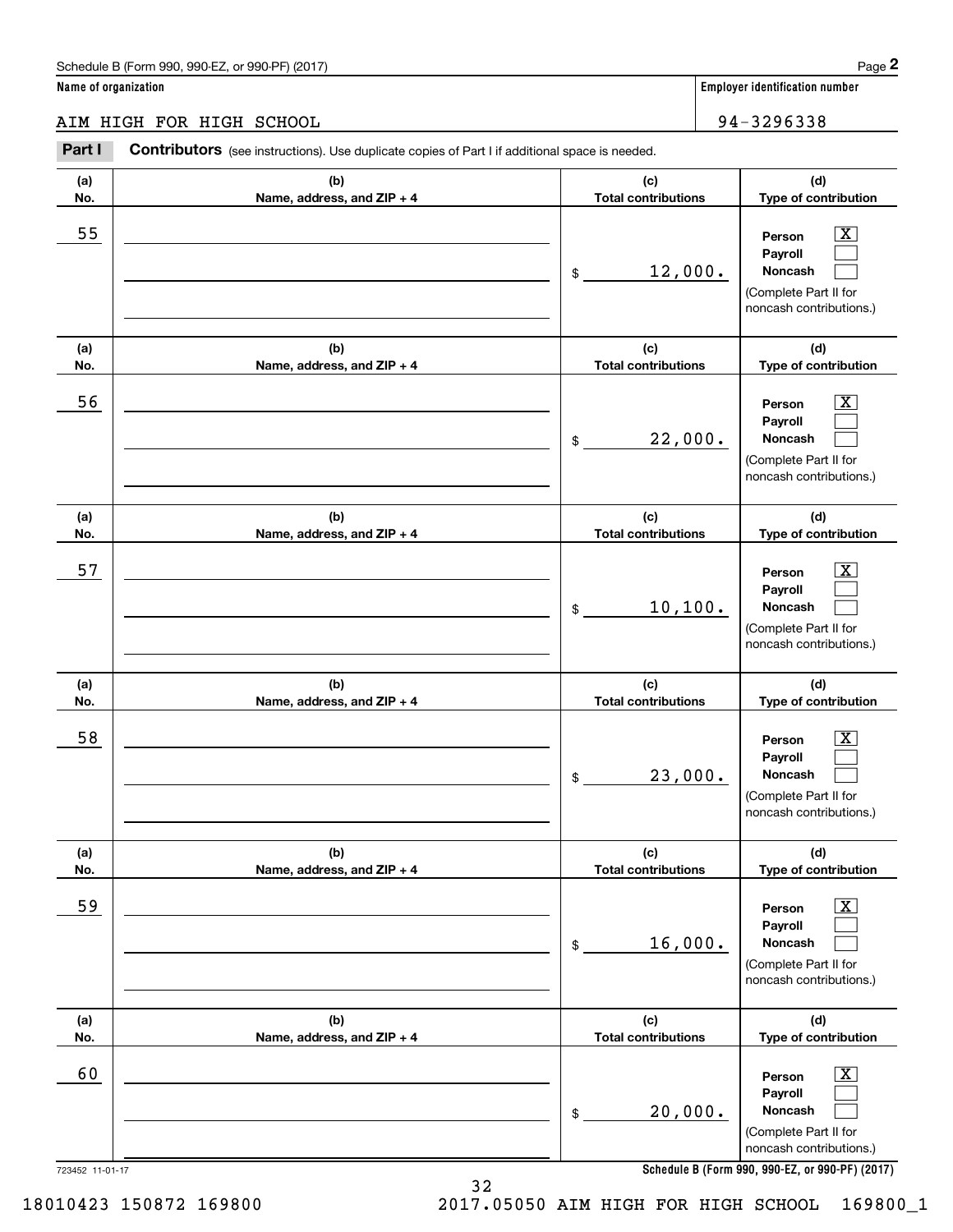|                      | Schedule B (Form 990, 990-EZ, or 990-PF) (2017)                                                       |    |                                   |                             | Page 2                                                                                                             |
|----------------------|-------------------------------------------------------------------------------------------------------|----|-----------------------------------|-----------------------------|--------------------------------------------------------------------------------------------------------------------|
| Name of organization |                                                                                                       |    |                                   |                             | <b>Employer identification number</b>                                                                              |
|                      | AIM HIGH FOR HIGH SCHOOL                                                                              |    |                                   |                             | 94-3296338                                                                                                         |
| Part I               | <b>Contributors</b> (see instructions). Use duplicate copies of Part I if additional space is needed. |    |                                   |                             |                                                                                                                    |
| (a)<br>No.           | (b)<br>Name, address, and ZIP + 4                                                                     |    | (c)<br><b>Total contributions</b> | (d)<br>Type of contribution |                                                                                                                    |
| 61                   |                                                                                                       | \$ | 5,000.                            |                             | $\overline{\text{X}}$<br>Person<br>Payroll<br>Noncash<br>(Complete Part II for<br>noncash contributions.)          |
| (a)<br>No.           | (b)<br>Name, address, and ZIP + 4                                                                     |    | (c)<br><b>Total contributions</b> |                             | (d)<br>Type of contribution                                                                                        |
| 62                   |                                                                                                       | \$ | 20,000.                           |                             | X<br>Person<br>Payroll<br>Noncash<br>(Complete Part II for<br>noncash contributions.)                              |
| (a)<br>No.           | (b)<br>Name, address, and ZIP + 4                                                                     |    | (c)<br><b>Total contributions</b> |                             | (d)<br>Type of contribution                                                                                        |
| 63                   |                                                                                                       | \$ |                                   | 5,000.                      | X<br>Person<br>Payroll<br>Noncash<br>(Complete Part II for<br>noncash contributions.)                              |
| (a)<br>No.           | (b)<br>Name, address, and ZIP + 4                                                                     |    | (c)<br><b>Total contributions</b> |                             | (d)<br>Type of contribution                                                                                        |
| 64                   |                                                                                                       | \$ | 5,000.                            |                             | $\mathbf{X}$<br>Person<br>Payroll<br>Noncash<br>(Complete Part II for<br>noncash contributions.)                   |
| (a)<br>No.           | (b)<br>Name, address, and ZIP + 4                                                                     |    | (c)<br><b>Total contributions</b> |                             | (d)<br>Type of contribution                                                                                        |
| 65                   |                                                                                                       | \$ | 5,000.                            |                             | $\overline{\mathbf{X}}$<br>Person<br>Payroll<br><b>Noncash</b><br>(Complete Part II for<br>noncash contributions.) |
| (a)<br>No.           | (b)<br>Name, address, and ZIP + 4                                                                     |    | (c)<br><b>Total contributions</b> |                             | (d)<br>Type of contribution                                                                                        |
| 66                   |                                                                                                       | \$ | 80,000.                           |                             | $\boxed{\text{X}}$<br>Person<br>Payroll<br><b>Noncash</b><br>(Complete Part II for<br>noncash contributions.)      |
| 723452 11-01-17      |                                                                                                       |    |                                   |                             | Schedule B (Form 990, 990-EZ, or 990-PF) (2017)                                                                    |

**Schedule B (Form 990 , 990-EZ, or 990-PF) (2017) Schedule B (Form 990, 990-EZ, or 990-PF) (2017)**

33 33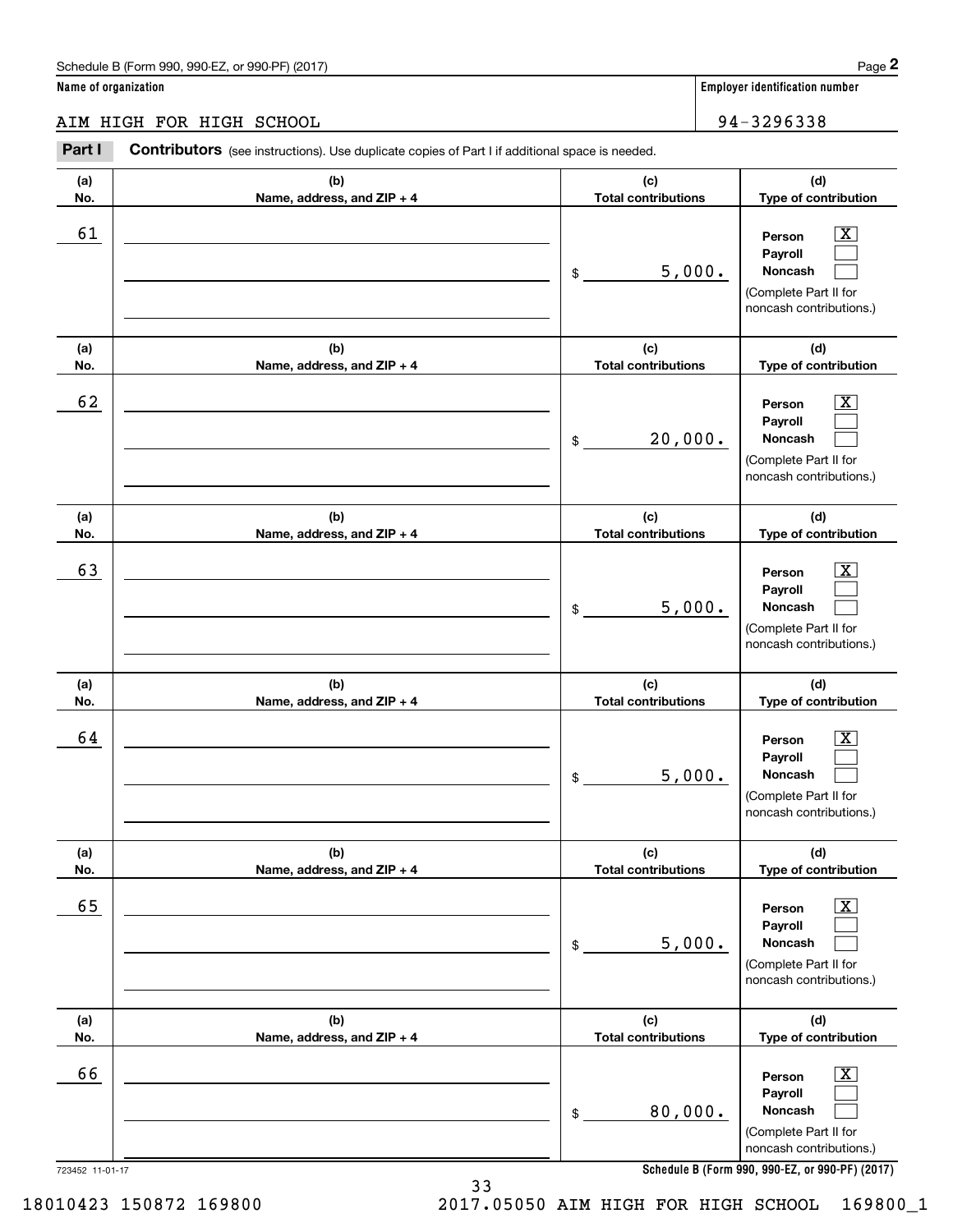|                      | Schedule B (Form 990, 990-EZ, or 990-PF) (2017)                                                       |                                   | Page 2                                                                                                      |
|----------------------|-------------------------------------------------------------------------------------------------------|-----------------------------------|-------------------------------------------------------------------------------------------------------------|
| Name of organization |                                                                                                       |                                   | <b>Employer identification number</b>                                                                       |
|                      | AIM HIGH FOR HIGH SCHOOL                                                                              |                                   | 94-3296338                                                                                                  |
| Part I               | <b>Contributors</b> (see instructions). Use duplicate copies of Part I if additional space is needed. |                                   |                                                                                                             |
| (a)<br>No.           | (b)<br>Name, address, and ZIP + 4                                                                     | (c)<br><b>Total contributions</b> | (d)<br>Type of contribution                                                                                 |
| 67                   |                                                                                                       | \$<br>7,800.                      | $\overline{\mathbf{X}}$<br>Person<br>Payroll<br>Noncash<br>(Complete Part II for<br>noncash contributions.) |
| (a)<br>No.           | (b)<br>Name, address, and ZIP + 4                                                                     | (c)<br><b>Total contributions</b> | (d)<br>Type of contribution                                                                                 |
| 68                   |                                                                                                       | \$<br>5,000.                      | $\overline{\mathbf{X}}$<br>Person<br>Payroll<br>Noncash<br>(Complete Part II for<br>noncash contributions.) |
| (a)<br>No.           | (b)<br>Name, address, and ZIP + 4                                                                     | (c)<br><b>Total contributions</b> | (d)<br>Type of contribution                                                                                 |
| 69                   |                                                                                                       | \$<br>5,000.                      | $\overline{\text{X}}$<br>Person<br>Payroll<br>Noncash<br>(Complete Part II for<br>noncash contributions.)   |
| (a)<br>No.           | (b)<br>Name, address, and ZIP + 4                                                                     | (c)<br><b>Total contributions</b> | (d)<br>Type of contribution                                                                                 |
| 70                   |                                                                                                       | \$<br>6,500.                      | $\mathbf{X}$<br>Person<br>Payroll<br>Noncash<br>(Complete Part II for<br>noncash contributions.)            |
| (a)<br>No.           | (b)<br>Name, address, and ZIP + 4                                                                     | (c)<br><b>Total contributions</b> | (d)<br>Type of contribution                                                                                 |
| 71                   |                                                                                                       | \$<br>5,000.                      | $\overline{\mathbf{X}}$<br>Person<br>Payroll<br>Noncash<br>(Complete Part II for<br>noncash contributions.) |
| (a)<br>No.           | (b)<br>Name, address, and ZIP + 4                                                                     | (c)<br><b>Total contributions</b> | (d)<br>Type of contribution                                                                                 |
| 72                   |                                                                                                       | \$<br>10,000.                     | $\overline{\mathbf{X}}$<br>Person<br>Payroll<br>Noncash<br>(Complete Part II for<br>noncash contributions.) |
| 723452 11-01-17      |                                                                                                       |                                   | Schedule B (Form 990, 990-EZ, or 990-PF) (2017)                                                             |

**Schedule B (Form 990 , 990-EZ, or 990-PF) (2017) Schedule B (Form 990, 990-EZ, or 990-PF) (2017)**

34 34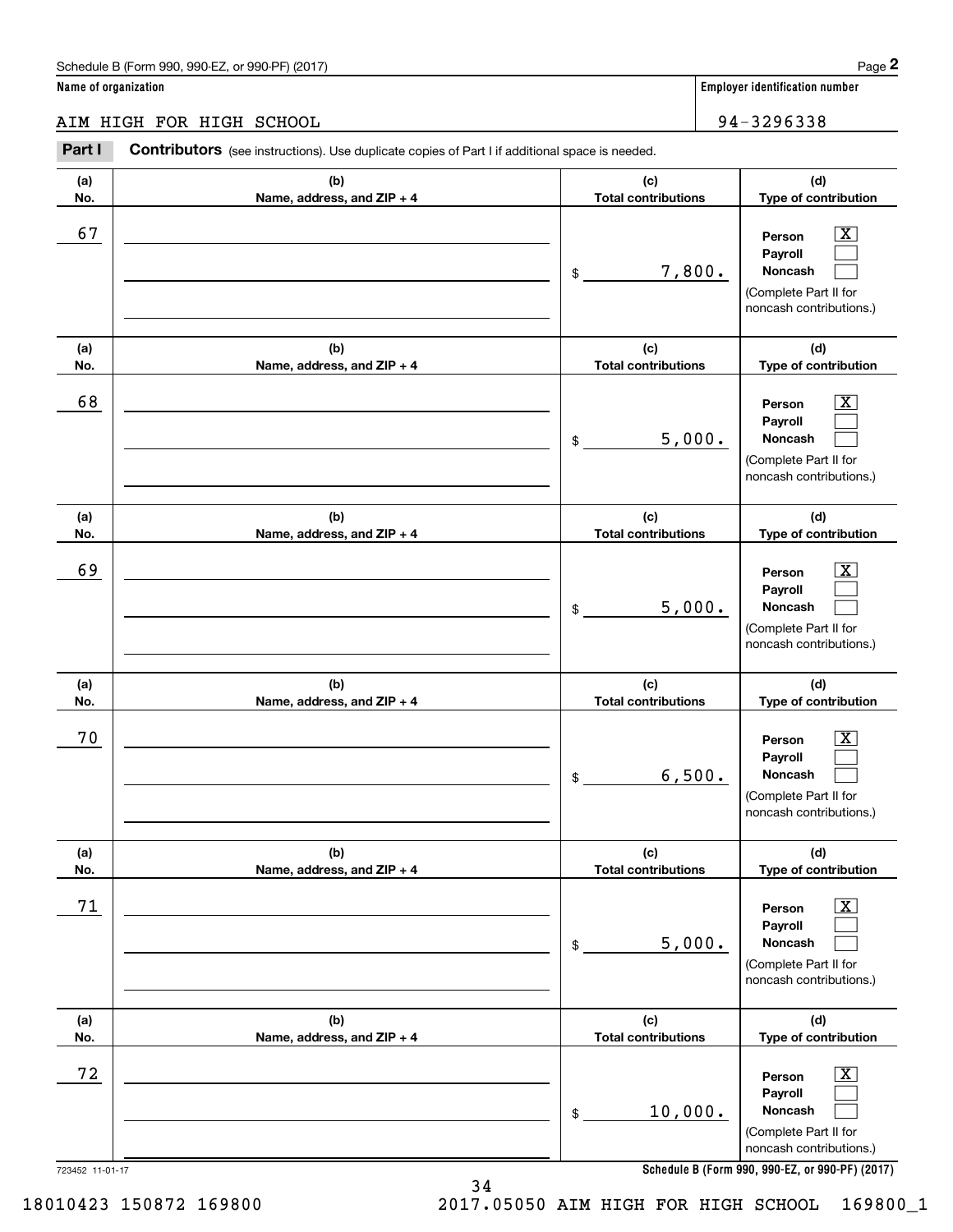|                          | Schedule B (Form 990, 990-EZ, or 990-PF) (2017)                                                       |    |                                   | Page 2                                                                                                                                                    |
|--------------------------|-------------------------------------------------------------------------------------------------------|----|-----------------------------------|-----------------------------------------------------------------------------------------------------------------------------------------------------------|
| Name of organization     |                                                                                                       |    |                                   | <b>Employer identification number</b>                                                                                                                     |
| AIM HIGH FOR HIGH SCHOOL |                                                                                                       |    |                                   | 94-3296338                                                                                                                                                |
| Part I                   | <b>Contributors</b> (see instructions). Use duplicate copies of Part I if additional space is needed. |    |                                   |                                                                                                                                                           |
| (a)<br>No.               | (b)<br>Name, address, and ZIP + 4                                                                     |    | (c)<br><b>Total contributions</b> | (d)<br>Type of contribution                                                                                                                               |
| 73                       |                                                                                                       | \$ | 6,000.                            | $\overline{\mathbf{X}}$<br>Person<br>Payroll<br>Noncash<br>(Complete Part II for<br>noncash contributions.)                                               |
| (a)<br>No.               | (b)<br>Name, address, and ZIP + 4                                                                     |    | (c)<br><b>Total contributions</b> | (d)<br>Type of contribution                                                                                                                               |
| 74                       |                                                                                                       | \$ | 10,000.                           | $\overline{\mathbf{X}}$<br>Person<br>Payroll<br>Noncash<br>(Complete Part II for<br>noncash contributions.)                                               |
| (a)<br>No.               | (b)                                                                                                   |    | (c)<br><b>Total contributions</b> | (d)                                                                                                                                                       |
| 75                       | Name, address, and ZIP + 4                                                                            | \$ | 160,000.                          | Type of contribution<br>$\overline{\text{X}}$<br>Person<br>Payroll<br>Noncash<br>(Complete Part II for<br>noncash contributions.)                         |
| (a)<br>No.               | (b)<br>Name, address, and ZIP + 4                                                                     |    | (c)<br><b>Total contributions</b> | (d)<br>Type of contribution                                                                                                                               |
| 76                       |                                                                                                       | \$ | 12,000.                           | $\mathbf{X}$<br>Person<br>Payroll<br>Noncash<br>(Complete Part II for<br>noncash contributions.)                                                          |
| (a)<br>No.               | (b)<br>Name, address, and ZIP + 4                                                                     |    | (c)<br><b>Total contributions</b> | (d)<br>Type of contribution                                                                                                                               |
| 77                       |                                                                                                       | \$ | 25,700.                           | $\overline{\mathbf{X}}$<br>Person<br>Payroll<br>Noncash<br>(Complete Part II for<br>noncash contributions.)                                               |
| (a)<br>No.               | (b)<br>Name, address, and ZIP + 4                                                                     |    | (c)<br><b>Total contributions</b> | (d)<br>Type of contribution                                                                                                                               |
| 78                       |                                                                                                       | \$ | 13,752.                           | $\boxed{\text{X}}$<br>Person<br>Payroll<br>Noncash<br>(Complete Part II for<br>noncash contributions.)<br>Cabadule D (Farm 000, 000 F7, as 000 DE) (0047) |

**Schedule B (Form 990 , 990-EZ, or 990-PF) (2017) Schedule B (Form 990, 990-EZ, or 990-PF) (2017)**

2017.05050 AIM HIGH FOR HIGH SCHOOL 169800\_1 18010423 150872 169800 2017.05050 AIM HIGH FOR HIGH SCHOOL 169800\_1

18010423 150872 169800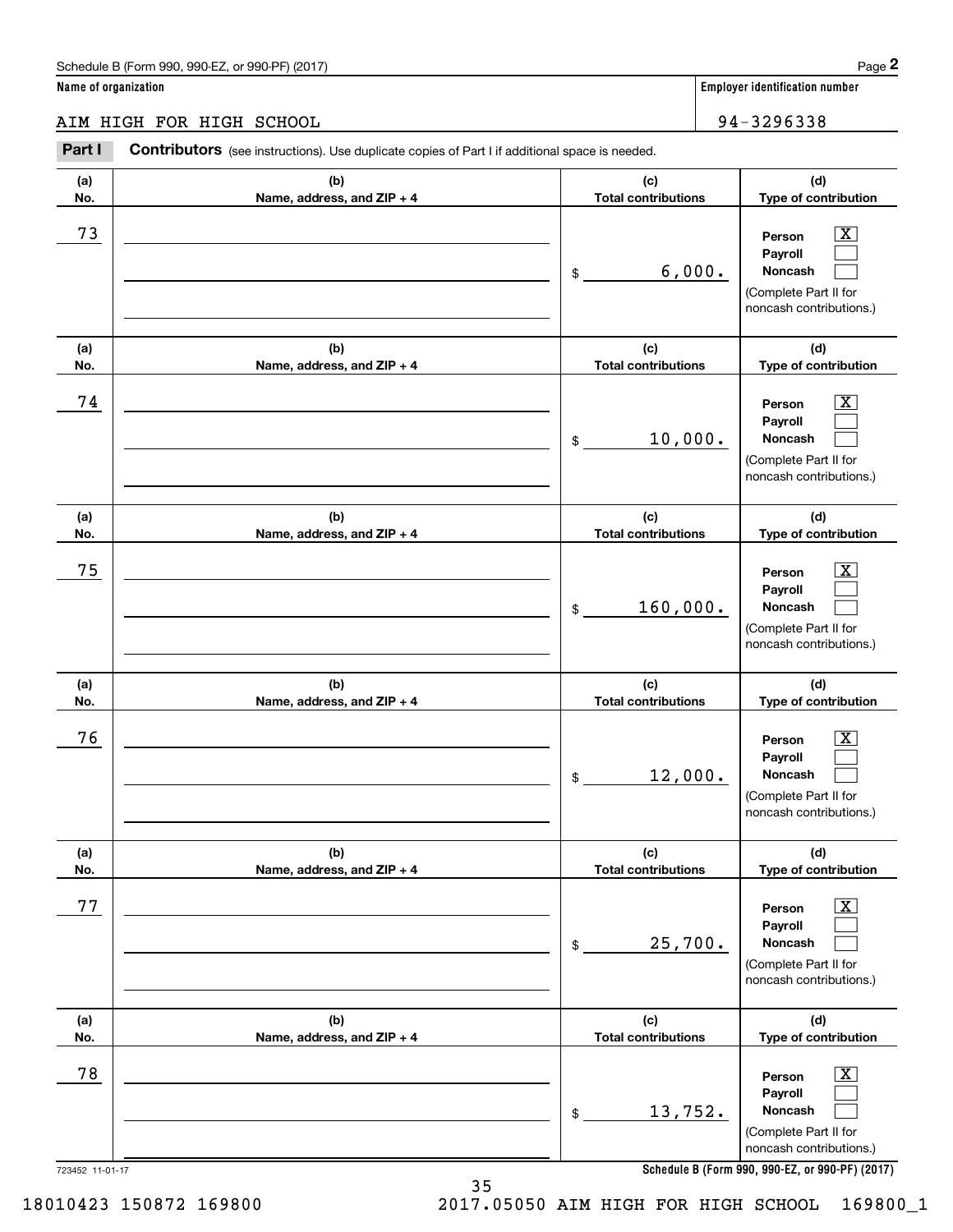#### AIM HIGH FOR HIGH SCHOOL 94-32 96 33 8 AIM HIGH FOR HIGH SCHOOL 94-3296338 **Part I Contributors** (see instructions). Use duplicate copies of Part I if additional space is needed. **(a) (b) (c) (d) No. Name, address, and ZIP + 4 Total contributions Type of contribution Name, address, and ZIP + 4** 79 \_\_\_\_\_\_\_\_\_\_\_\_\_\_\_\_\_\_\_\_\_\_\_\_\_\_\_\_\_\_\_\_\_\_\_\_\_\_\_\_\_\_\_\_\_\_\_\_ **Person Payroll Payroll**\_\_\_\_\_\_\_\_\_\_\_\_\_\_\_\_\_\_\_\_\_\_\_\_\_\_\_\_\_\_\_\_\_\_\_\_\_\_\_\_\_\_ \$ 17, 066. **Noncash** X (Complete Part II for (Complete Part II for noncash contributions.) noncash contributions.) **(a) (b) (c) (d) No.** Name, address, and ZIP + 4 **1 <b>1 Total contributions** Type of contribution 80 \_\_\_\_\_\_\_\_\_\_\_\_\_\_\_\_\_\_\_\_\_\_\_\_\_\_\_\_\_\_\_\_\_\_\_\_\_\_\_\_\_\_\_\_\_\_\_\_ **Person** X **Payroll Payroll**\_\_\_\_\_\_\_\_\_\_\_\_\_\_\_\_\_\_\_\_\_\_\_\_\_\_\_\_\_\_\_\_\_\_\_\_\_\_\_\_\_\_ \$ 10, 000. **Noncash**  (Complete Part II for (Complete Part II for noncash contributions.) noncash contributions.) **(a) (a)No. No.**81 **(a) (a) No. No.**82 **(b) (b)e ss, and ZIP + 4 Name, address, and ZIP + 4 (b) (b) e ss, and ZIP + 4 Name, address, and ZIP + 4 (c) (d) Total contributions Type of contribution Type of contribution Person** X **PersonPayroll Payroll**\$ 50, 000. **Noncash**  50,000. (Complete Part II for (Complete Part II for noncash contributions.) noncash contributions.) **(c) (d) Total contributions Type of contribution Type of contribution Person** X **PersonPayroll Payroll**\$ 15, 000. **Noncash**  15,000. (Complete Part II for (Complete Part II for noncash contributions.) noncash contributions.) **(a) (a) No. No.**83 **(a) (a) No. No.**84 **(b) (c) (d) e ss, and ZIP + 4 Total contributions Type of contribution Type of contribution** \_\_\_\_\_\_\_\_\_\_\_\_\_\_\_\_\_\_\_\_\_\_\_\_\_\_\_\_\_\_\_ **Person** X **Payroll Payroll**\_\_\_\_\_\_\_\_\_\_\_\_\_\_\_\_\_\_\_\_\_\_ \$ 6, 000. **Noncash**  (Complete Part II for (Complete Part II for noncash contributions.) noncash contributions.) **(b) (c) (d) e ss, and ZIP + 4 Total contributions Type of contribution Type of contribution** \_\_\_\_\_\_\_\_\_\_\_\_\_\_\_\_\_\_\_\_\_\_\_\_\_\_\_\_\_\_\_ **Person** X **Payroll Payroll**\_\_\_\_\_\_\_\_\_\_\_\_\_\_\_\_\_\_\_\_\_\_ \$ 17, 050. **Noncash**  17,050. (Complete Part II for (Complete Part II for noncash contributions.) noncash contributions.) **(a)No.(b)(c)Total contributions (d)Type of contribution PersonNoncash (a)No.(b)(c)Total contributions (d)Type of contribution PersonNoncash (c)Total contributions (d)Noncash (c) Total contributions (d) Noncash (b) Name, address, and ZIP + 4 (c) Total contributions (d) PersonNoncash (b)Name, address, and ZIP + 4 (c) Total contributions (d)PersonNoncash** \$\$\$\$\$\$Employer identification Page 2<br> **2** ame of organization<br> **2Part I Contributors** (see instructions). Use duplicate copies of Part I if additional space is needed.<br>
2Part I **Contributors** (see instructions). Use duplicate  $\mathcal{L}^{\text{max}}$  $\mathcal{L}^{\text{max}}$  $\boxed{\text{X}}$  $\boxed{\text{X}}$  $\mathcal{L}^{\text{max}}$  $\mathcal{L}^{\text{max}}$  $|X|$  $\mathcal{L}^{\text{max}}$  $\mathcal{L}^{\text{max}}$  $\boxed{\text{X}}$  $\mathcal{L}^{\text{max}}$  $\mathcal{L}^{\text{max}}$  $\boxed{\text{X}}$  $\mathcal{L}^{\text{max}}$  $\mathcal{L}^{\text{max}}$  $\boxed{\text{X}}$  $\mathcal{L}^{\text{max}}$  $\mathcal{L}^{\text{max}}$ 79 17,066. 80 X 10,000. 81 X 82 X 83 X 6,000. 84 X

**Schedule B (Form 990 , 990-EZ, or 990-PF) (2017) Schedule B (Form 990, 990-EZ, or 990-PF) (2017)**

18010423 150872 169800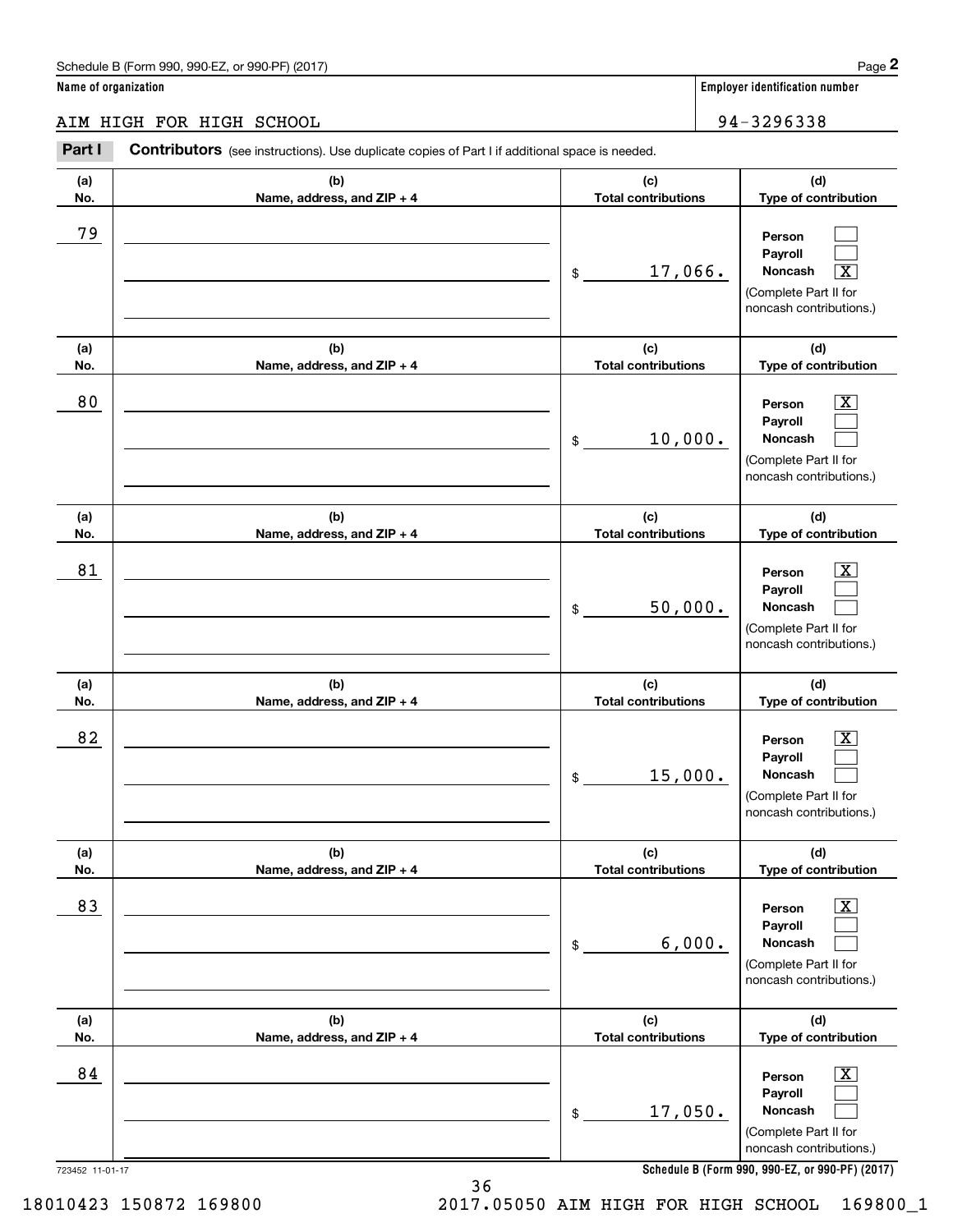|                      | Schedule B (Form 990, 990-EZ, or 990-PF) (2017)                                                |                                   | Page 2                                                                                                 |
|----------------------|------------------------------------------------------------------------------------------------|-----------------------------------|--------------------------------------------------------------------------------------------------------|
| Name of organization |                                                                                                |                                   | <b>Employer identification number</b>                                                                  |
|                      | AIM HIGH FOR HIGH SCHOOL                                                                       |                                   | 94-3296338                                                                                             |
| Part I               | Contributors (see instructions). Use duplicate copies of Part I if additional space is needed. |                                   |                                                                                                        |
| (a)<br>No.           | (b)<br>Name, address, and ZIP + 4                                                              | (c)<br><b>Total contributions</b> | (d)<br>Type of contribution                                                                            |
| 85                   |                                                                                                | 10,000.<br>\$                     | X<br>Person<br>Payroll<br>Noncash<br>(Complete Part II for<br>noncash contributions.)                  |
| (a)<br>No.           | (b)<br>Name, address, and ZIP + 4                                                              | (c)<br><b>Total contributions</b> | (d)<br>Type of contribution                                                                            |
| 86                   |                                                                                                | 40,000.<br>\$                     | $\mathbf{X}$<br>Person<br>Payroll<br>Noncash<br>(Complete Part II for<br>noncash contributions.)       |
| (a)<br>No.           | (b)<br>Name, address, and ZIP + 4                                                              | (c)<br><b>Total contributions</b> | (d)<br>Type of contribution                                                                            |
| 87                   |                                                                                                | 10,000.<br>\$                     | X<br>Person<br>Payroll<br>Noncash<br>(Complete Part II for<br>noncash contributions.)                  |
| (a)<br>No.           | (b)<br>Name, address, and ZIP + 4                                                              | (c)<br><b>Total contributions</b> | (d)<br>Type of contribution                                                                            |
| 88                   |                                                                                                | 5,000.<br>\$                      | $\vert$ X<br>Person<br>Payroll<br>Noncash<br>(Complete Part II for<br>noncash contributions.)          |
| (a)<br>No.           | (b)<br>Name, address, and ZIP + 4                                                              | (c)<br><b>Total contributions</b> | (d)<br>Type of contribution                                                                            |
| 89                   |                                                                                                | 12,000.<br>\$                     | $\boxed{\text{X}}$<br>Person<br>Payroll<br>Noncash<br>(Complete Part II for<br>noncash contributions.) |
| (a)<br>No.           | (b)<br>Name, address, and ZIP + 4                                                              | (c)<br><b>Total contributions</b> | (d)<br>Type of contribution                                                                            |
| 90                   |                                                                                                | 5,100.<br>\$                      | $\boxed{\text{X}}$<br>Person<br>Payroll<br>Noncash<br>(Complete Part II for<br>noncash contributions.) |
| 723452 11-01-17      |                                                                                                |                                   | Schedule B (Form 990, 990-EZ, or 990-PF) (2017)                                                        |

2017.05050 AIM HIGH FOR HIGH SCHOOL 169800\_1 18010423 150872 169800 2017.05050 AIM HIGH FOR HIGH SCHOOL 169800\_1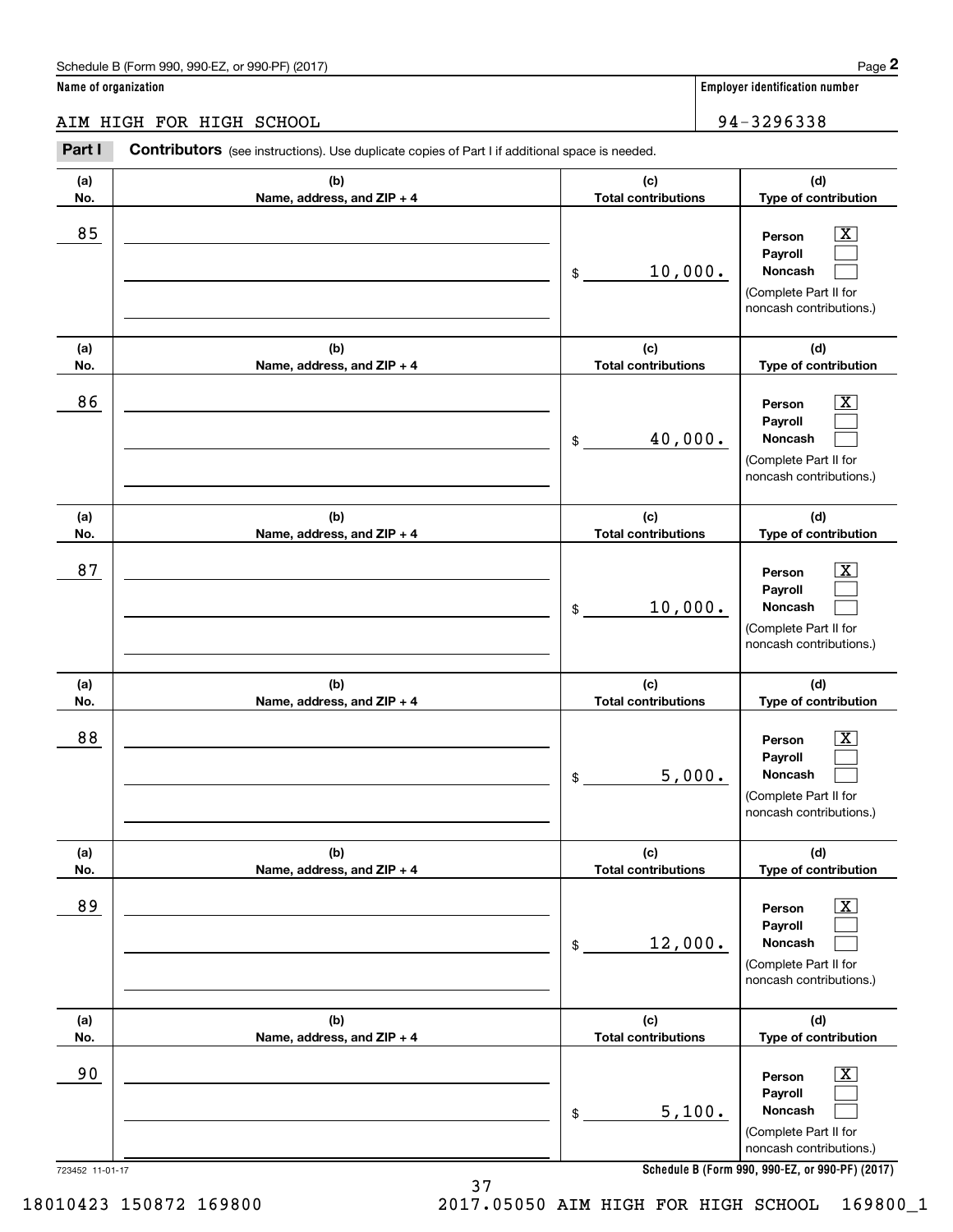AIM HIGH FOR HIGH SCHOOL 94-32 96 33 8 AIM HIGH FOR HIGH SCHOOL 94-3296338

#### **Part I Contributors** (see instructions). Use duplicate copies of Part I if additional space is needed. **(a) (b) (c) (d) No.** Name, address, and ZIP + 4 **1 <b>1 Total contributions** Type of contribution 91 \_\_\_\_\_\_\_\_\_\_\_\_\_\_\_\_\_\_\_\_\_\_\_\_\_\_\_\_\_\_\_\_\_\_\_\_\_\_\_\_\_\_\_\_\_\_\_\_\_\_ **Person** X **Payroll Payroll**\_\_\_\_\_\_\_\_\_\_\_\_\_\_\_\_\_\_\_\_\_\_\_\_\_\_\_\_\_\_\_\_\_\_\_\_\_\_\_\_\_\_ \$ 8, 300. **Noncash**  (Complete Part II for (Complete Part II for noncash contributions.) noncash contributions.) **(a) (b) (c) (d) No.** Name, address, and ZIP + 4 **1 <b>1 Total contributions** Type of contribution  $\begin{array}{|c|c|c|c|c|}\hline 92 & \text{} & \text{Person} & \underline{X} \ \hline \end{array}$ **Payroll Payroll**\_\_\_\_\_\_\_\_\_\_\_\_\_\_\_\_\_\_\_\_\_\_\_\_\_\_\_\_\_\_\_\_\_\_\_\_\_\_\_\_\_\_ \$ 14, 805. **Noncash**  (Complete Part II for (Complete Part II for noncash contributions.) noncash contributions.) **(a) (a)No. No.**93 **(a) (a) No. No.**94 **(b) (b)e ss, and ZIP + 4 Name, address, and ZIP + 4 (b) (b) e ss, and ZIP + 4 Name, address, and ZIP + 4 (c) (d) Total contributions Type of contribution Type of contribution Person** X **PersonPayroll Payroll**\$ 13, 000. **Noncash**  13,000. (Complete Part II for (Complete Part II for noncash contributions.) noncash contributions.) **(c) (d) Total contributions Type of contribution Type of contribution Person** X **PersonPayroll Payroll**\$ 10, 000. **Noncash**  10,000. (Complete Part II for (Complete Part II for noncash contributions.) noncash contributions.) **(a) (a) No. No.**95 **(a) (a) No. No.**96 723452 11-01-17 723452 11-01-17 **(b) (c) (d) e ss, and ZIP + 4 Total contributions Type of contribution Type of contribution** \_\_\_\_\_\_\_\_\_\_\_\_\_\_\_\_\_\_\_\_\_\_\_\_\_\_\_\_\_\_\_ **Person** X **Payroll Payroll**\_\_\_\_\_\_\_\_\_\_\_\_\_\_\_\_\_\_\_\_\_\_ \$ 30, 000. **Noncash**  30,000. (Complete Part II for (Complete Part II for noncash contributions.) noncash contributions.) **(b) (c) (d) e ss, and ZIP + 4 Total contributions Type of contribution Type of contribution** \_\_\_\_\_\_\_\_\_\_\_\_\_\_\_\_\_\_\_\_\_\_\_\_\_\_\_\_\_\_\_ **Person** X **Payroll Payroll**\_\_\_\_\_\_\_\_\_\_\_\_\_\_\_\_\_\_\_\_\_\_ \$ 60, 000. **Noncash**  60,000. (Complete Part II for (Complete Part II for noncash contributions.) noncash contributions.) **(a)No.(b)(c)Total contributions (d)Type of contribution PersonNoncash (a)No.(b)(c)Total contributions (d)Type of contribution PersonNoncash (c)Total contributions (d)Noncash (c) Total contributions (d) Noncash (b) Name, address, and ZIP + 4 (c) Total contributions (d) PersonNoncash (b)Name, address, and ZIP + 4 (c) Total contributions (d)PersonNoncash** \$\$\$\$\$\$Employer identification Page 2<br> **2** ame of organization<br> **2Part I Contributors** (see instructions). Use duplicate copies of Part I if additional space is needed.<br>
2Part I **Contributors** (see instructions). Use duplicate  $|X|$  $\mathcal{L}^{\text{max}}$  $\mathcal{L}^{\text{max}}$  $\boxed{\text{X}}$  $\mathcal{L}^{\text{max}}$  $\mathcal{L}^{\text{max}}$  $|X|$  $\mathcal{L}^{\text{max}}$  $\mathcal{L}^{\text{max}}$  $\boxed{\text{X}}$  $\mathcal{L}^{\text{max}}$  $\mathcal{L}^{\text{max}}$  $\boxed{\text{X}}$  $\mathcal{L}^{\text{max}}$  $\mathcal{L}^{\text{max}}$  $\boxed{\text{X}}$  $\mathcal{L}^{\text{max}}$  $\mathcal{L}^{\text{max}}$ 91 X 8,300. 92 X 14,805. 93 | Person X 94 X 95 X 96 X

**Schedule B (Form 990 , 990-EZ, or 990-PF) (2017) Schedule B (Form 990, 990-EZ, or 990-PF) (2017)**

38 38

2017.05050 AIM HIGH FOR HIGH SCHOOL 169800\_1 18010423 150872 169800 2017.05050 AIM HIGH FOR HIGH SCHOOL 169800\_1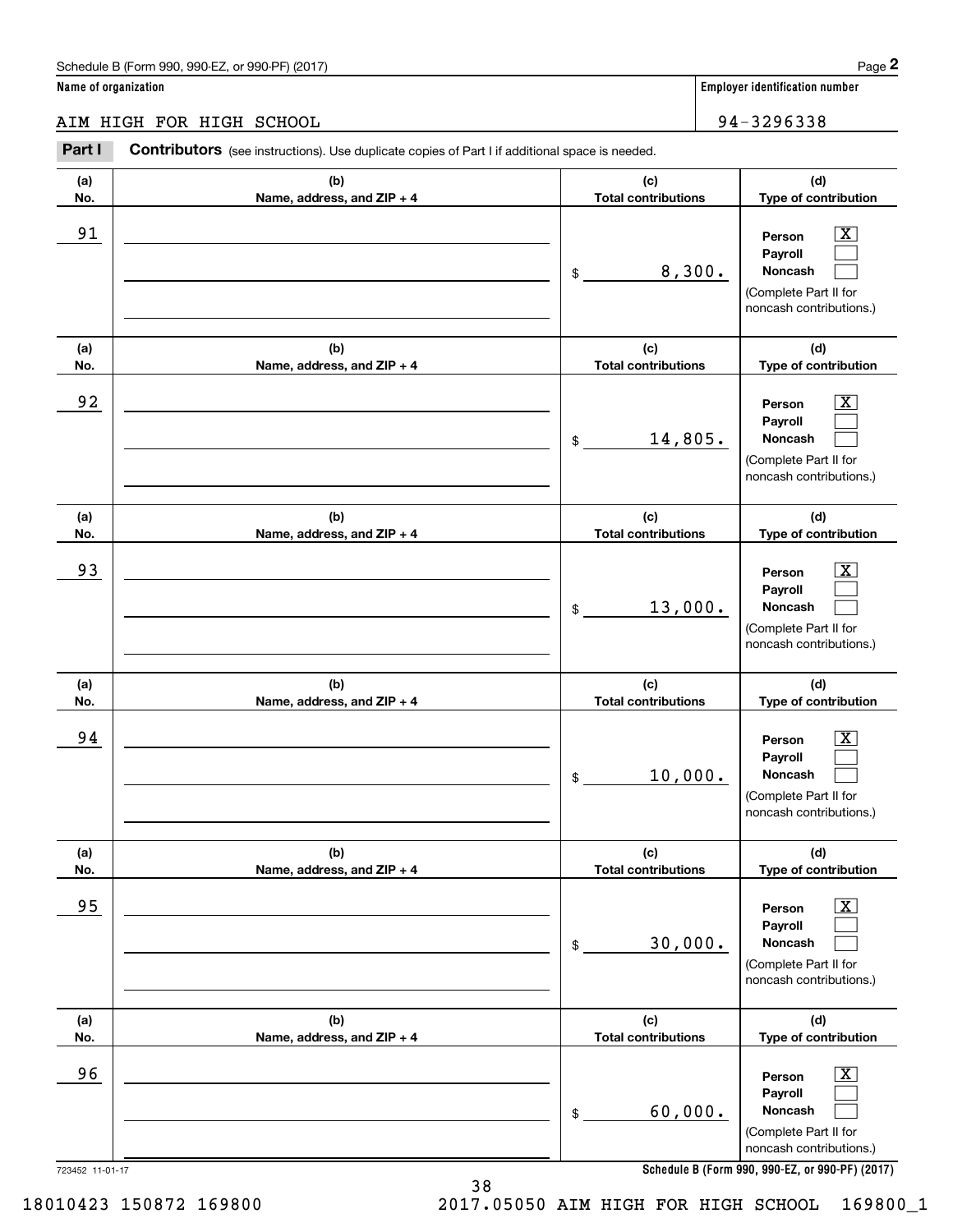AIM HIGH FOR HIGH SCHOOL 94-32 96 33 8 AIM HIGH FOR HIGH SCHOOL 94-3296338

**Part I Contributors** (see instructions). Use duplicate copies of Part I if additional space is needed. **(a) (b) (c) (d) No.** Name, address, and ZIP + 4 **1 <b>1 Total contributions** Type of contribution  $\begin{array}{|c|c|c|c|c|}\hline 97 & \text{} & \text{Person} & \underline{X} \ \hline \end{array}$ **Payroll Payroll**\_\_\_\_\_\_\_\_\_\_\_\_\_\_\_\_\_\_\_\_\_\_\_\_\_\_\_\_\_\_\_\_\_\_\_\_\_\_\_\_\_\_\_\_ \$ 26,540. **Noncash**  (Complete Part II for (Complete Part II for noncash contributions.) noncash contributions.) **(a) (b) (c) (d) No.** Name, address, and ZIP + 4 **1 <b>1 Total contributions** Type of contribution 98 \_\_\_\_\_\_\_\_\_\_\_\_\_\_\_\_\_\_\_\_\_\_\_\_\_\_\_\_\_\_\_\_\_\_\_\_\_\_\_\_\_\_\_\_\_\_\_\_ **Person** X **Payroll Payroll**\_\_\_\_\_\_\_\_\_\_\_\_\_\_\_\_\_\_\_\_\_\_\_\_\_\_\_\_\_\_\_\_\_\_\_\_\_\_\_\_\_\_ \$ 50, 000. **Noncash**  (Complete Part II for (Complete Part II for noncash contributions.) noncash contributions.) **(a) (a)No. No.**99 **(a) (a) No. No.**100 **(b) (b)e ss, and ZIP + 4 Name, address, and ZIP + 4 (b) (b) e ss, and ZIP + 4 Name, address, and ZIP + 4 (c) (d) Total contributions Type of contribution Type of contribution Person** X **PersonPayroll Payroll**\$ 13, 000. **Noncash**  13,000. (Complete Part II for (Complete Part II for noncash contributions.) noncash contributions.) **(c) (d) Total contributions Type of contribution Type of contribution Person** X **PersonPayroll Payroll**\$ 9, 000. **Noncash**  9,000. (Complete Part II for (Complete Part II for noncash contributions.) noncash contributions.) **(a) (a) No. No.**101 **(a) (a) No. No.**102 723452 11-01-17 723452 11-01-17 **(b) (c) (d) e ss, and ZIP + 4 Total contributions Type of contribution Type of contribution** \_\_\_\_\_\_\_\_\_\_\_\_\_\_\_\_\_\_\_\_\_\_\_\_\_\_\_\_\_\_\_ **Person** X **Payroll Payroll**\_\_\_\_\_\_\_\_\_\_\_\_\_\_\_\_\_\_\_\_\_\_ \$ 6,700. **Noncash**  (Complete Part II for (Complete Part II for noncash contributions.) noncash contributions.) **(b) (c) (d) e ss, and ZIP + 4 Total contributions Type of contribution Type of contribution** \_\_\_\_\_\_\_\_\_\_\_\_\_\_\_\_\_\_\_\_\_\_\_\_\_\_\_\_\_\_\_ **Person** X **Payroll Payroll**\_\_\_\_\_\_\_\_\_\_\_\_\_\_\_\_\_\_\_\_\_\_ \$ 10, 000. **Noncash**  10,000. (Complete Part II for (Complete Part II for noncash contributions.) noncash contributions.) **(a)No.(b)(c)Total contributions (d)Type of contribution PersonNoncash (a)No.(b)(c)Total contributions (d)Type of contribution PersonNoncash (c)Total contributions (d)Noncash (c) Total contributions (d) Noncash (b) Name, address, and ZIP + 4 (c) Total contributions (d) PersonNoncash (b)Name, address, and ZIP + 4 (c) Total contributions (d)PersonNoncash** \$\$\$\$\$\$Employer identification Page 2<br> **2** ame of organization<br> **2Part I Contributors** (see instructions). Use duplicate copies of Part I if additional space is needed.<br>
2Part I **Contributors** (see instructions). Use duplicate  $|X|$  $\mathcal{L}^{\text{max}}$  $\mathcal{L}^{\text{max}}$  $\boxed{\text{X}}$  $\mathcal{L}^{\text{max}}$  $\mathcal{L}^{\text{max}}$  $|X|$  $\mathcal{L}^{\text{max}}$  $\mathcal{L}^{\text{max}}$  $\boxed{\text{X}}$  $\mathcal{L}^{\text{max}}$  $\mathcal{L}^{\text{max}}$  $\boxed{\text{X}}$  $\mathcal{L}^{\text{max}}$  $\mathcal{L}^{\text{max}}$  $\boxed{\text{X}}$  $\mathcal{L}^{\text{max}}$  $\mathcal{L}^{\text{max}}$ 97 X 26,540. 98 X 50,000. 99 X 100 X 101 X 6,700.  $102$  Person  $\overline{\text{X}}$ 

**Schedule B (Form 990 , 990-EZ, or 990-PF) (2017) Schedule B (Form 990, 990-EZ, or 990-PF) (2017)**

18010423 150872 169800

39 39 2017.05050 AIM HIGH FOR HIGH SCHOOL 169800\_1 18010423 150872 169800 2017.05050 AIM HIGH FOR HIGH SCHOOL 169800\_1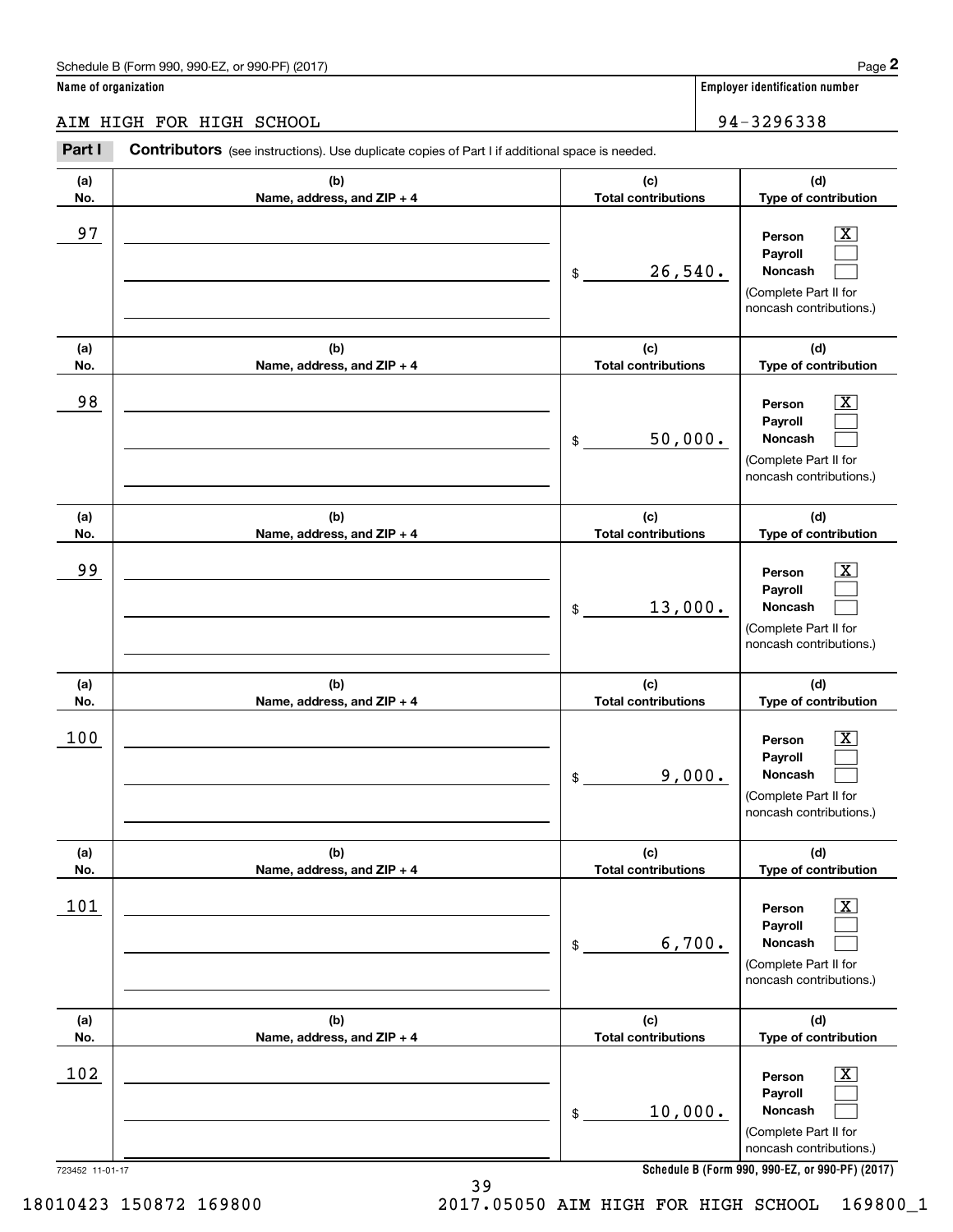|                      | Schedule B (Form 990, 990-EZ, or 990-PF) (2017)                                                       |                                   | Page 2                                                                                                      |
|----------------------|-------------------------------------------------------------------------------------------------------|-----------------------------------|-------------------------------------------------------------------------------------------------------------|
| Name of organization |                                                                                                       |                                   | <b>Employer identification number</b>                                                                       |
|                      | AIM HIGH FOR HIGH SCHOOL                                                                              |                                   | 94-3296338                                                                                                  |
| Part I               | <b>Contributors</b> (see instructions). Use duplicate copies of Part I if additional space is needed. |                                   |                                                                                                             |
| (a)<br>No.           | (b)<br>Name, address, and ZIP + 4                                                                     | (c)<br><b>Total contributions</b> | (d)<br>Type of contribution                                                                                 |
| 103                  |                                                                                                       | 300,000.<br>\$                    | $\mathbf{X}$<br>Person<br>Payroll<br>Noncash<br>(Complete Part II for<br>noncash contributions.)            |
| (a)<br>No.           | (b)<br>Name, address, and ZIP + 4                                                                     | (c)<br><b>Total contributions</b> | (d)<br>Type of contribution                                                                                 |
| 104                  |                                                                                                       | 64,866.<br>\$                     | Person<br>Payroll<br>$\overline{\mathbf{x}}$<br>Noncash<br>(Complete Part II for<br>noncash contributions.) |
| (a)<br>No.           | (b)<br>Name, address, and ZIP + 4                                                                     | (c)<br><b>Total contributions</b> | (d)<br>Type of contribution                                                                                 |
| 105                  |                                                                                                       | 6,000.<br>\$                      | X<br>Person<br>Payroll<br>Noncash<br>(Complete Part II for<br>noncash contributions.)                       |
| (a)<br>No.           | (b)<br>Name, address, and ZIP + 4                                                                     | (c)<br><b>Total contributions</b> | (d)<br>Type of contribution                                                                                 |
| 106                  |                                                                                                       | 15,000.<br>\$                     | X<br>Person<br>Payroll<br>Noncash<br>(Complete Part II for<br>noncash contributions.)                       |
| (a)<br>No.           | (b)<br>Name, address, and ZIP + 4                                                                     | (c)<br><b>Total contributions</b> | (d)<br>Type of contribution                                                                                 |
| 107                  |                                                                                                       | 100,000.<br>\$                    | $\boxed{\text{X}}$<br>Person<br>Payroll<br>Noncash<br>(Complete Part II for<br>noncash contributions.)      |
| (a)<br>No.           | (b)<br>Name, address, and ZIP + 4                                                                     | (c)<br><b>Total contributions</b> | (d)<br>Type of contribution                                                                                 |
| 108                  |                                                                                                       | 20,000.<br>\$                     | $\boxed{\text{X}}$<br>Person<br>Payroll<br>Noncash<br>(Complete Part II for<br>noncash contributions.)      |
| 723452 11-01-17      |                                                                                                       |                                   | Schedule B (Form 990, 990-EZ, or 990-PF) (2017)                                                             |

40 40 2017.05050 AIM HIGH FOR HIGH SCHOOL 169800\_1 18010423 150872 169800 2017.05050 AIM HIGH FOR HIGH SCHOOL 169800\_1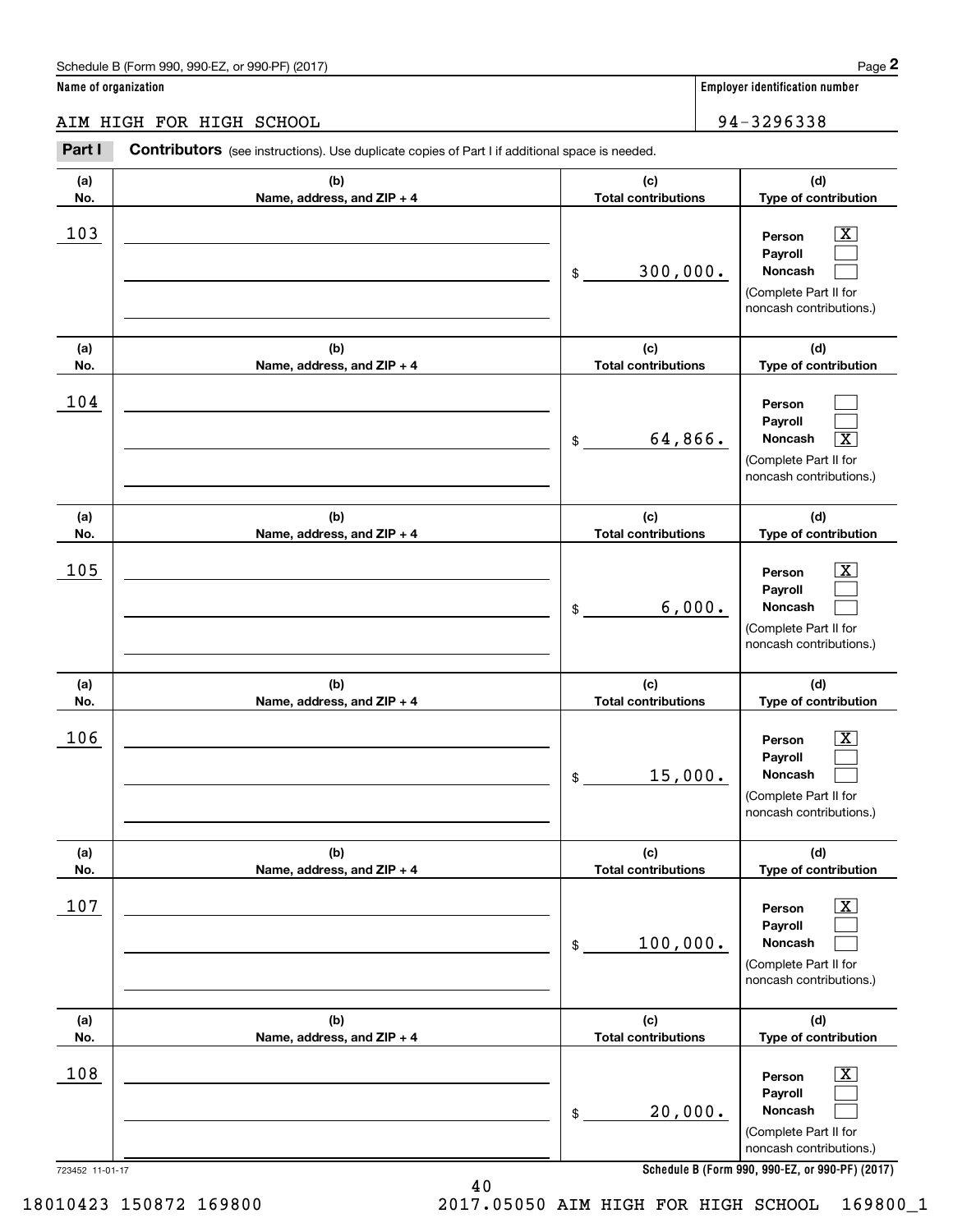AIM HIGH FOR HIGH SCHOOL 34-3296338 **Part I Contributors** (see instructions). Use duplicate copies of Part I if additional space is needed. **(a) (b) (c) (d) No.** Name, address, and ZIP + 4 **1 <b>1 Total contributions** Type of contribution  $\begin{array}{|c|c|c|c|c|}\hline 109 & \textcolor{red}{\overline{\textbf{109}}} & \textcolor{red}{\overline{\textbf{109}}} & \textcolor{red}{\overline{\textbf{109}}} & \textcolor{red}{\overline{\textbf{109}}} & \textcolor{red}{\overline{\textbf{109}}} & \textcolor{red}{\overline{\textbf{109}}} & \textcolor{red}{\overline{\textbf{109}}} & \textcolor{red}{\overline{\textbf{109}}} & \textcolor{red}{\overline{\textbf{109}}} & \textcolor{red}{\overline{\textbf{109}}} & \textcolor{red}{\overline{\textbf{109}}}$ **Payroll Payroll**\_\_\_\_\_\_\_\_\_\_\_\_\_\_\_\_\_\_\_\_\_\_\_\_\_\_\_\_\_\_\_\_\_\_\_\_\_\_\_\_\_\_ \$ 80, 000. **Noncash**  (Complete Part II for (Complete Part II for noncash contributions.) noncash contributions.) **(a) (b) (c) (d) No.** Name, address, and ZIP + 4 **1 <b>1 Total contributions** Type of contribution 110 \_\_\_\_\_\_\_\_\_\_\_\_\_\_\_\_\_\_\_\_\_\_\_\_\_\_\_\_\_\_\_\_\_\_\_\_\_\_\_\_\_\_\_\_\_\_ **Person** X **Payroll Payroll** $\overline{\phantom{a}}$  , and the contract of the contract of the contract of the contract of the contract of the contract of the contract of the contract of the contract of the contract of the contract of the contract of the contrac \$ 40, 000. **Noncash**  40,000. (Complete Part II for (Complete Part II for noncash contributions.) noncash contributions.) **(a) (a)No. No.**111 **(a) (a) No. No.**112 **(b) (b)e ss, and ZIP + 4 Name, address, and ZIP + 4 (b) (b) e ss, and ZIP + 4 Name, address, and ZIP + 4 (c) (d) Total contributions Type of contribution Type of contribution Person** X **PersonPayroll Payroll**\$ 265, 875. **Noncash**  265,875. (Complete Part II for (Complete Part II for noncash contributions.) noncash contributions.) **(c) (d) Total contributions Type of contribution Type of contribution Person** X **PersonPayroll Payroll**\$ 12, 616. **Noncash**  12,616. (Complete Part II for (Complete Part II for noncash contributions.) noncash contributions.) **(a) (a) No. No.**113 **(a) (a) No. No.**114 **(b) (c) (d) e ss, and ZIP + 4 Total contributions Type of contribution Type of contribution** \_\_\_\_\_\_\_\_\_\_\_\_\_\_\_\_\_\_\_\_\_\_\_\_\_\_\_\_\_\_\_ **Person** X **Payroll Payroll**\_\_\_\_\_\_\_\_\_\_\_\_\_\_\_\_\_\_\_\_\_\_ \$ 15, 000. **Noncash**  (Complete Part II for (Complete Part II for noncash contributions.) noncash contributions.) **(b) (c) (d) e ss, and ZIP + 4 Total contributions Type of contribution Type of contribution** \_\_\_\_\_\_\_\_\_\_\_\_\_\_\_\_\_\_\_\_\_\_\_\_\_\_\_\_\_\_\_ **Person** X **Payroll Payroll**\_\_\_\_\_\_\_\_\_\_\_\_\_\_\_\_\_\_\_\_\_\_ \$ 12, 000. **Noncash**  12,000. (Complete Part II for (Complete Part II for noncash contributions.) noncash contributions.) **(a)No.(b)(c)Total contributions (d)Type of contribution PersonNoncash (a)No.(b)(c)Total contributions (d)Type of contribution PersonNoncash (c)Total contributions (d)Noncash (c) Total contributions (d) Noncash (b) Name, address, and ZIP + 4 (c) Total contributions (d) PersonNoncash (b)Name, address, and ZIP + 4 (c) Total contributions (d)PersonNoncash** \$\$\$\$\$\$Employer identification Page 2<br> **2** ame of organization<br> **2Part I Contributors** (see instructions). Use duplicate copies of Part I if additional space is needed.<br>
2Part I **Contributors** (see instructions). Use duplicate  $|X|$  $\mathcal{L}^{\text{max}}$  $\mathcal{L}^{\text{max}}$  $\boxed{\text{X}}$  $\mathcal{L}^{\text{max}}$  $\mathcal{L}^{\text{max}}$  $|X|$  $\mathcal{L}^{\text{max}}$  $\mathcal{L}^{\text{max}}$  $\boxed{\text{X}}$  $\mathcal{L}^{\text{max}}$  $\mathcal{L}^{\text{max}}$  $\boxed{\text{X}}$  $\mathcal{L}^{\text{max}}$  $\mathcal{L}^{\text{max}}$  $\boxed{\text{X}}$  $\mathcal{L}^{\text{max}}$  $\mathcal{L}^{\text{max}}$ 109 X 80,000. 110 Person X  $111$  Person  $\overline{\text{X}}$  $112$  Person  $\overline{\text{X}}$ 113 X 15,000.  $114$  Person  $\overline{\text{X}}$ 

**Schedule B (Form 990 , 990-EZ, or 990-PF) (2017) Schedule B (Form 990, 990-EZ, or 990-PF) (2017)**

18010423 150872 169800

723452 11-01-17 723452 11-01-17

2017.05050 AIM HIGH FOR HIGH SCHOOL 169800\_1 18010423 150872 169800 2017.05050 AIM HIGH FOR HIGH SCHOOL 169800\_1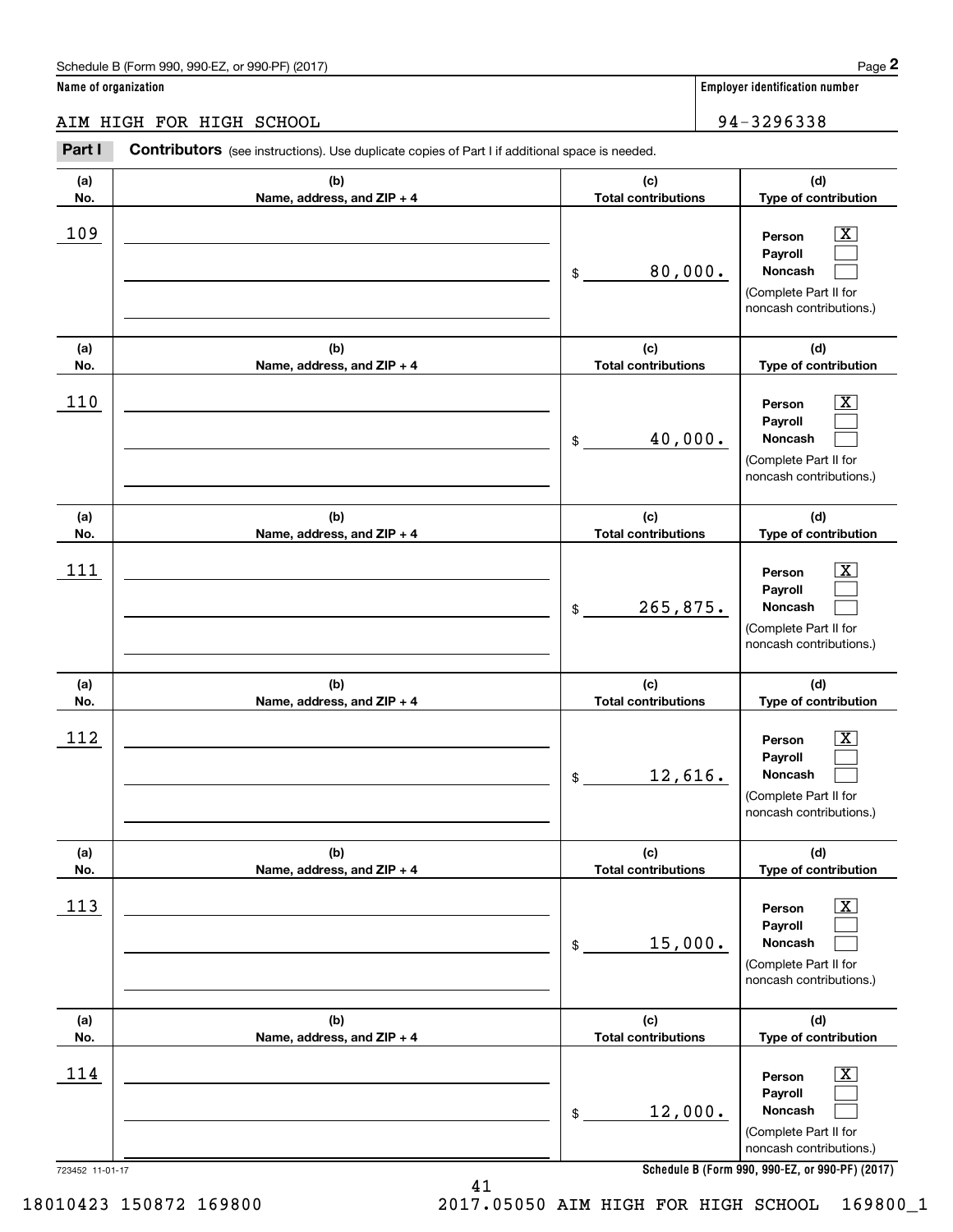#### AIM HIGH FOR HIGH SCHOOL 94-32 96 33 8 AIM HIGH FOR HIGH SCHOOL 94-3296338

|                      | Schedule B (Form 990, 990-EZ, or 990-PF) (2017)                                                |                                   | Page 2                                                                                                      |
|----------------------|------------------------------------------------------------------------------------------------|-----------------------------------|-------------------------------------------------------------------------------------------------------------|
| Name of organization |                                                                                                |                                   | Employer identification number                                                                              |
|                      | AIM HIGH FOR HIGH SCHOOL                                                                       |                                   | 94-3296338                                                                                                  |
| Part I               | Contributors (see instructions). Use duplicate copies of Part I if additional space is needed. |                                   |                                                                                                             |
| (a)<br>No.           | (b)<br>Name, address, and ZIP + 4                                                              | (c)<br><b>Total contributions</b> | (d)<br>Type of contribution                                                                                 |
| 115                  |                                                                                                | 15,000.<br>\$                     | $\mathbf{X}$<br>Person<br>Payroll<br>Noncash<br>(Complete Part II for<br>noncash contributions.)            |
| (a)<br>No.           | (b)<br>Name, address, and ZIP + 4                                                              | (c)<br><b>Total contributions</b> | (d)<br>Type of contribution                                                                                 |
| 116                  |                                                                                                | 6,000.<br>\$                      | $\mathbf{X}$<br>Person<br>Payroll<br>Noncash<br>(Complete Part II for<br>noncash contributions.)            |
| (a)<br>No.           | (b)<br>Name, address, and ZIP + 4                                                              | (c)<br><b>Total contributions</b> | (d)<br>Type of contribution                                                                                 |
| 117                  |                                                                                                | 17,200.<br>\$                     | $\mathbf{X}$<br>Person<br>Payroll<br>Noncash<br>(Complete Part II for<br>noncash contributions.)            |
| (a)<br>No.           | (b)<br>Name, address, and ZIP + 4                                                              | (c)<br><b>Total contributions</b> | (d)<br>Type of contribution                                                                                 |
| 118                  |                                                                                                | 6,000.<br>\$                      | $\overline{\mathbf{X}}$<br>Person<br>Payroll<br>Noncash<br>(Complete Part II for<br>noncash contributions.) |
| (a)<br>No.           | (b)<br>Name, address, and ZIP + 4                                                              | (c)<br><b>Total contributions</b> | (d)<br>Type of contribution                                                                                 |
| 119                  |                                                                                                | 5,000.<br>\$                      | $\boxed{\text{X}}$<br>Person<br>Payroll<br>Noncash<br>(Complete Part II for<br>noncash contributions.)      |
| (a)<br>No.           | (b)<br>Name, address, and ZIP + 4                                                              | (c)<br><b>Total contributions</b> | (d)<br>Type of contribution                                                                                 |
| 120                  |                                                                                                | 5,000.<br>\$                      | $\boxed{\text{X}}$<br>Person<br>Payroll<br>Noncash<br>(Complete Part II for<br>noncash contributions.)      |
| 723452 11-01-17      |                                                                                                |                                   | Schedule B (Form 990, 990-EZ, or 990-PF) (2017)                                                             |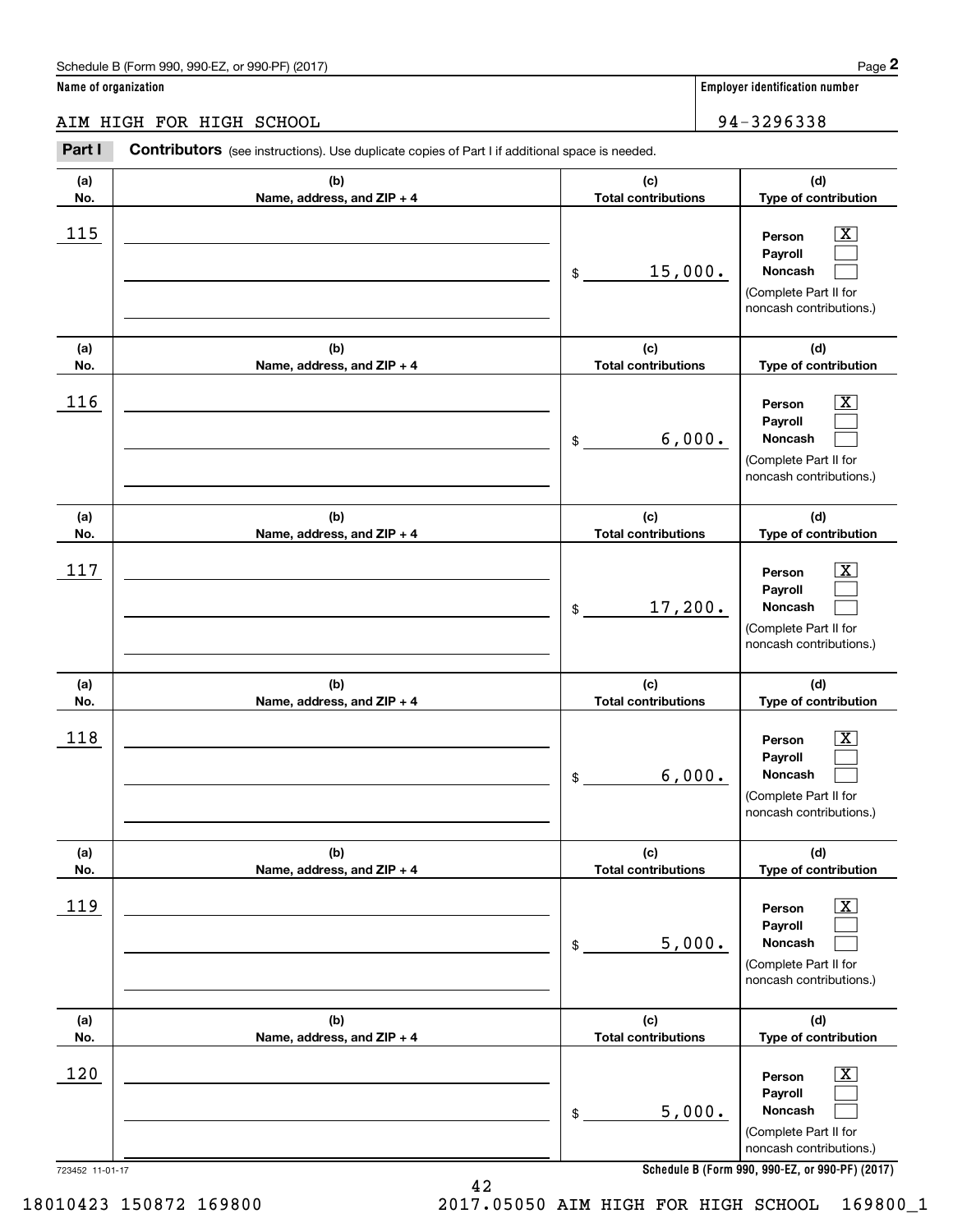AIM HIGH FOR HIGH SCHOOL 94 -32 96 33 8 AIM HIGH FOR HIGH SCHOOL 94-3296338 **Part I Contributors** (see instructions). Use duplicate copies of Part I if additional space is needed. **(a) (b) (c) (d) No. Name, address, and ZIP + 4 Total contributions Type of contribution Name, address, and ZIP + 4** 121 \_\_\_\_\_\_\_\_\_\_\_\_\_\_\_\_\_\_\_\_\_\_\_\_\_\_\_\_\_\_\_\_\_\_\_\_\_\_\_\_\_\_\_\_\_\_ **Person** X **Payroll Payroll**\_\_\_\_\_\_\_\_\_\_\_\_\_\_\_\_\_\_\_\_\_\_\_\_\_\_\_\_\_\_\_\_\_\_\_\_\_\_\_\_\_\_ \$ 16, 667. **Noncash**  (Complete Part II for (Complete Part II for noncash contributions.) noncash contributions.) **(a) (b) (c) (d) No.** Name, address, and ZIP + 4 **1 <b>1 Total contributions** Type of contribution 122 \_\_\_\_\_\_\_\_\_\_\_\_\_\_\_\_\_\_\_\_\_\_\_\_\_\_\_\_\_\_\_\_\_\_\_\_\_\_\_\_\_\_\_\_\_\_ **Person** X **Payroll Payroll**\_\_\_\_\_\_\_\_\_\_\_\_\_\_\_\_\_\_\_\_\_\_\_\_\_\_\_\_\_\_\_\_\_\_\_\_\_\_\_\_\_\_ \$ 12, 325. **Noncash**  (Complete Part II for (Complete Part II for noncash contributions.) noncash contributions.) **(a) (a)No. No.**123 **(a) (a) No. No.**124 **(b) (b)e ss, and ZIP + 4 Name, address, and ZIP + 4 (b) (b) e ss, and ZIP + 4 Name, address, and ZIP + 4 (c) (d) Total contributions Type of contribution Type of contribution Person** X **PersonPayroll Payroll**\$ 5, 000. **Noncash**  5,000. (Complete Part II for (Complete Part II for noncash contributions.) noncash contributions.) **(c) (d) Total contributions Type of contribution Type of contribution Person** X **PersonPayroll Payroll**\$ 20, 000. **Noncash**  20,000. (Complete Part II for (Complete Part II for noncash contributions.) noncash contributions.) **(a) (a) No. No.**125 **(a) (a) No. No.**126 **(b) (c) (d) e ss, and ZIP + 4 Total contributions Type of contribution Type of contribution** \_\_\_\_\_\_\_\_\_\_\_\_\_\_\_\_\_\_\_\_\_\_\_\_\_\_\_\_\_\_\_ **Person** X **Payroll Payroll**\_\_\_\_\_\_\_\_\_\_\_\_\_\_\_\_\_\_\_\_\_\_ \$ 30, 000. **Noncash**  30,000. (Complete Part II for (Complete Part II for noncash contributions.) noncash contributions.) **(b) (c) (d) e ss, and ZIP + 4 Total contributions Type of contribution Type of contribution** \_\_\_\_\_\_\_\_\_\_\_\_\_\_\_\_\_\_\_\_\_\_\_\_\_\_\_\_\_\_\_ **Person** X **Payroll Payroll**\_\_\_\_\_\_\_\_\_\_\_\_\_\_\_\_\_\_\_\_\_\_ \$ 5, 000. **Noncash**  5,000. (Complete Part II for (Complete Part II for noncash contributions.) noncash contributions.) **(a)No.(b)(c)Total contributions (d)Type of contribution PersonNoncash (a)No.(b)(c)Total contributions (d)Type of contribution PersonNoncash (c)Total contributions (d)Noncash (c) Total contributions (d) Noncash (b) Name, address, and ZIP + 4 (c) Total contributions (d) PersonNoncash (b)Name, address, and ZIP + 4 (c) Total contributions (d)PersonNoncash** \$\$\$\$\$\$Employer identification Page 2<br> **2** ame of organization<br> **2Part I Contributors** (see instructions). Use duplicate copies of Part I if additional space is needed.<br>
2Part I **Contributors** (see instructions). Use duplicate  $|X|$  $\mathcal{L}^{\text{max}}$  $\mathcal{L}^{\text{max}}$  $\boxed{\text{X}}$  $\mathcal{L}^{\text{max}}$  $\mathcal{L}^{\text{max}}$  $|X|$  $\mathcal{L}^{\text{max}}$  $\mathcal{L}^{\text{max}}$  $\boxed{\text{X}}$  $\mathcal{L}^{\text{max}}$  $\mathcal{L}^{\text{max}}$  $\boxed{\text{X}}$  $\mathcal{L}^{\text{max}}$  $\mathcal{L}^{\text{max}}$  $\boxed{\text{X}}$  $\mathcal{L}^{\text{max}}$  $\mathcal{L}^{\text{max}}$  $121$  | Person  $\overline{\text{X}}$ 16,667.  $122$  | Person  $\overline{\text{X}}$ 12,325.  $123$  | Person  $\overline{\text{X}}$  $124$  | Person  $\overline{\text{X}}$  $125$  Person  $\overline{\text{X}}$  $126$  Person  $\overline{\text{X}}$ 

**Schedule B (Form 990 , 990-EZ, or 990-PF) (2017) Schedule B (Form 990, 990-EZ, or 990-PF) (2017)**

18010423 150872 169800

723452 11-01-17 723452 11-01-17

2017.05050 AIM HIGH FOR HIGH SCHOOL 169800\_1 18010423 150872 169800 2017.05050 AIM HIGH FOR HIGH SCHOOL 169800\_1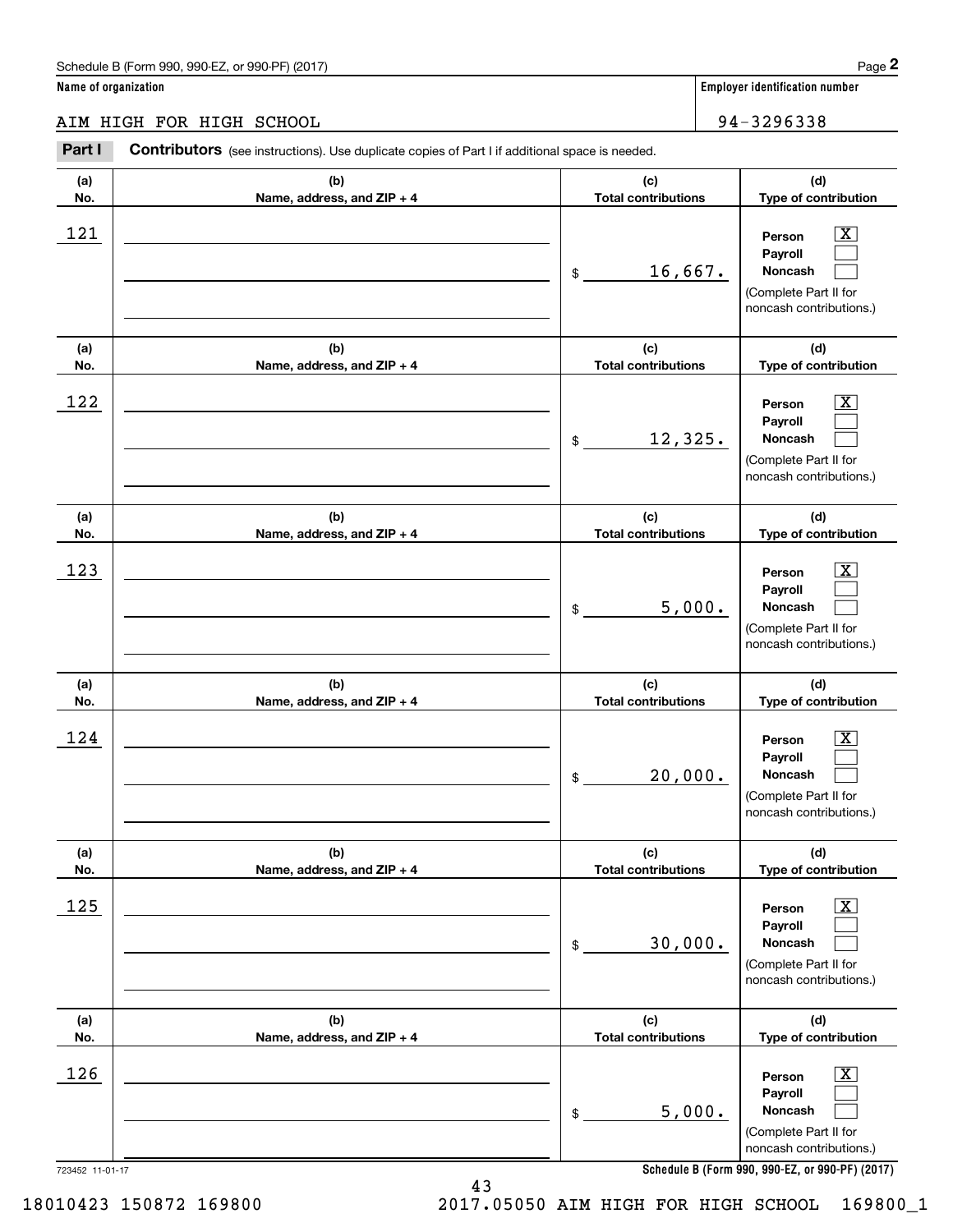#### AIM HIGH FOR HIGH SCHOOL 94-32 96 33 8 AIM HIGH FOR HIGH SCHOOL 94-3296338

**Part I Contributors** (see instructions). Use duplicate copies of Part I if additional space is needed. **(a) (b) (c) (d) No. Name, address, and ZIP + 4 Total contributions Type of contribution Name, address, and ZIP + 4**  $\begin{array}{|c|c|c|c|c|}\hline 127 & \text{} & \text{Person} & \underline{X} \\\hline \end{array}$ **Payroll Payroll**\_\_\_\_\_\_\_\_\_\_\_\_\_\_\_\_\_\_\_\_\_\_\_\_\_\_\_\_\_\_\_\_\_\_\_\_\_\_\_\_\_\_ \$ 6, 000. **Noncash**  (Complete Part II for (Complete Part II for noncash contributions.) noncash contributions.) **(a) (b) (c) (d) No.** Name, address, and ZIP + 4 **1 <b>1 Total contributions** Type of contribution 128 \_\_\_\_\_\_\_\_\_\_\_\_\_\_\_\_\_\_\_\_\_\_\_\_\_\_\_\_\_\_\_\_\_\_\_\_\_\_\_\_\_\_\_\_\_\_ **Person** X **Payroll Payroll** $\overline{\phantom{a}}$  , where  $\overline{\phantom{a}}$  , where  $\overline{\phantom{a}}$  ,  $\overline{\phantom{a}}$  ,  $\overline{\phantom{a}}$  ,  $\overline{\phantom{a}}$  ,  $\overline{\phantom{a}}$  ,  $\overline{\phantom{a}}$  ,  $\overline{\phantom{a}}$  ,  $\overline{\phantom{a}}$  ,  $\overline{\phantom{a}}$  ,  $\overline{\phantom{a}}$  ,  $\overline{\phantom{a}}$  ,  $\overline{\phantom{a}}$  ,  $\overline{\phantom{a}}$  , \$ 8, 000. **Noncash**  8,000. (Complete Part II for (Complete Part II for noncash contributions.) noncash contributions.) **(a) (a)No. No.**129 **(a) (a) No. No.**130 **(b) (b)e ss, and ZIP + 4 Name, address, and ZIP + 4 (b) (b) e ss, and ZIP + 4 Name, address, and ZIP + 4 (c) (d) Total contributions Type of contribution Type of contribution Person** X **PersonPayroll Payroll**\$ 6, 000. **Noncash**  6,000. (Complete Part II for (Complete Part II for noncash contributions.) noncash contributions.) **(c) (d) Total contributions Type of contribution Type of contribution Person** X **PersonPayroll Payroll**\$ 80, 000. **Noncash**  80,000. (Complete Part II for (Complete Part II for noncash contributions.) noncash contributions.) **(a) (a) No. No.**131 **(a) (a) No. No.**132 723452 11-01-17 723452 11-01-17 **(b) (c) (d) e ss, and ZIP + 4 Total contributions Type of contribution Type of contribution** \_\_\_\_\_\_\_\_\_\_\_\_\_\_\_\_\_\_\_\_\_\_\_\_\_\_\_\_\_\_\_ **Person** X **Payroll Payroll**\_\_\_\_\_\_\_\_\_\_\_\_\_\_\_\_\_\_\_\_\_\_ \$ 12, 000. **Noncash**  12,000. (Complete Part II for (Complete Part II for noncash contributions.) noncash contributions.) **(b) (c) (d) e ss, and ZIP + 4 Total contributions Type of contribution Type of contribution** \_\_\_\_\_\_\_\_\_\_\_\_\_\_\_\_\_\_\_\_\_\_\_\_\_\_\_\_\_\_\_ **Person** X **Payroll Payroll**\_\_\_\_\_\_\_\_\_\_\_\_\_\_\_\_\_\_\_\_\_\_\_ \$ 20,400. **Noncash**  20,400. (Complete Part II for (Complete Part II for noncash contributions.) noncash contributions.) **Schedule B (Form 990 , 990-EZ, or 990-PF) (2017) Schedule B (Form 990, 990-EZ, or 990-PF) (2017) (a)No.(b)(c)Total contributions (d)Type of contribution PersonNoncash (a)No.(b)(c)Total contributions (d)Type of contribution PersonNoncash (c)Total contributions (d)Noncash (c) Total contributions (d) Noncash (b) Name, address, and ZIP + 4 (c) Total contributions (d) PersonNoncash (b)Name, address, and ZIP + 4 (c) Total contributions (d)PersonNoncash** \$\$\$\$\$\$Employer identification Page 2<br> **2** ame of organization<br> **2Part I Contributors** (see instructions). Use duplicate copies of Part I if additional space is needed.<br>
2Part I **Contributors** (see instructions). Use duplicate  $|X|$  $\mathcal{L}^{\text{max}}$  $\mathcal{L}^{\text{max}}$  $\boxed{\text{X}}$  $\mathcal{L}^{\text{max}}$  $\mathcal{L}^{\text{max}}$  $|X|$  $\mathcal{L}^{\text{max}}$  $\mathcal{L}^{\text{max}}$  $\boxed{\text{X}}$  $\mathcal{L}^{\text{max}}$  $\mathcal{L}^{\text{max}}$  $\boxed{\text{X}}$  $\mathcal{L}^{\text{max}}$  $\mathcal{L}^{\text{max}}$  $\boxed{\text{X}}$  $\mathcal{L}^{\text{max}}$  $\mathcal{L}^{\text{max}}$  $127$  | Person  $\overline{\text{X}}$ 6,000.  $128$  | Person  $\overline{\text{X}}$ 129 X 130 X 131 X  $132$  Person  $\overline{\text{X}}$ 

44 44

18010423 150872 169800

2017.05050 AIM HIGH FOR HIGH SCHOOL 169800\_1 18010423 150872 169800 2017.05050 AIM HIGH FOR HIGH SCHOOL 169800\_1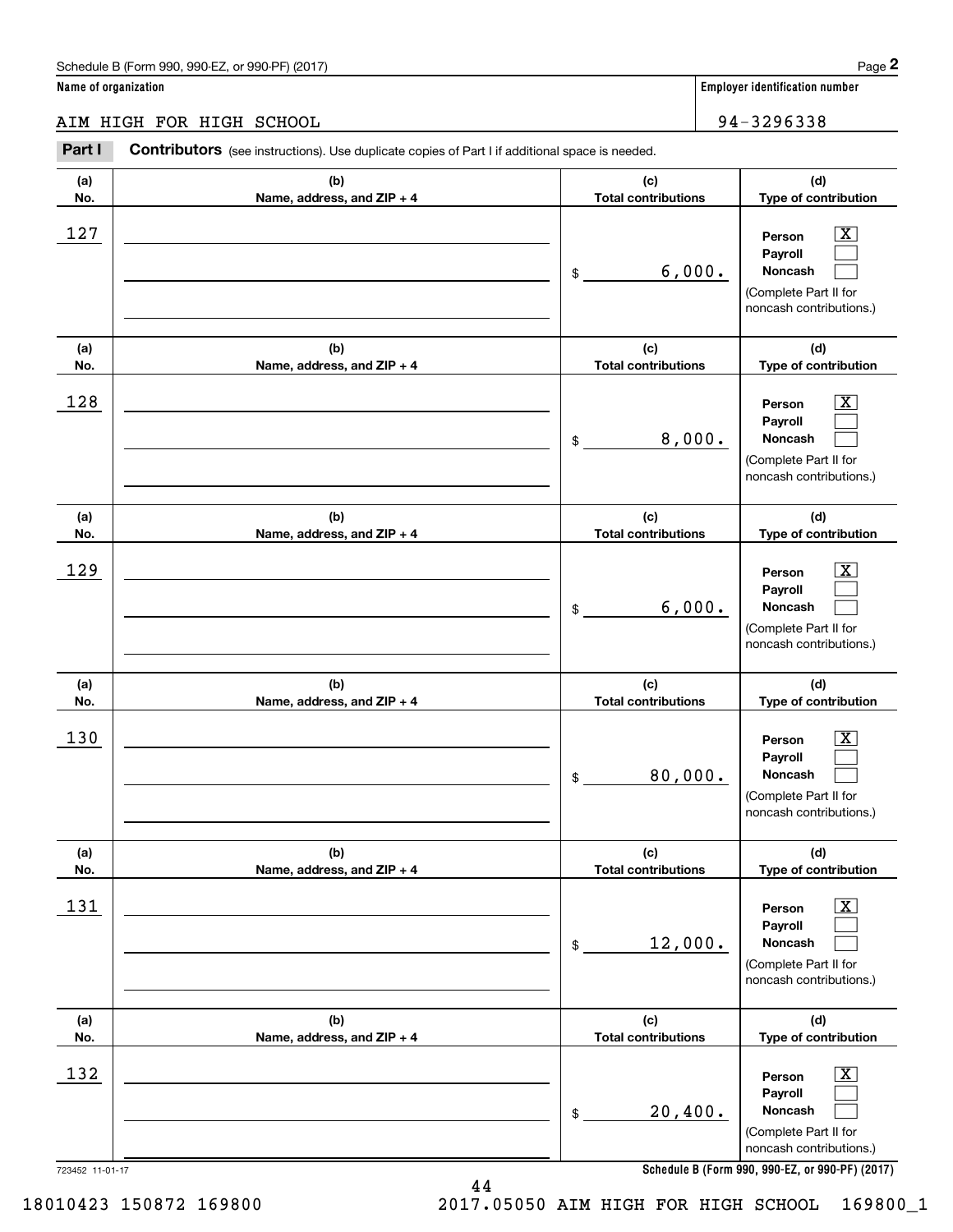AIM HIGH FOR HIGH SCHOOL 34-3296338

**Part I Contributors** (see instructions). Use duplicate copies of Part I if additional space is needed. **(a) (b) (c) (d) No. Name, address, and ZIP + 4 Total contributions Type of contribution Name, address, and ZIP + 4** 133 \_\_\_\_\_\_\_\_\_\_\_\_\_\_\_\_\_\_\_\_\_\_\_\_\_\_\_\_\_\_\_\_\_\_\_\_\_\_\_\_\_\_\_\_\_\_ **Person** X **Payroll Payroll**\_\_\_\_\_\_\_\_\_\_\_\_\_\_\_\_\_\_\_\_\_\_\_\_\_\_\_\_\_\_\_\_\_\_\_\_\_\_\_\_\_\_ \$ 7, 025. **Noncash**  (Complete Part II for (Complete Part II for noncash contributions.) noncash contributions.) **(a) (b) (c) (d) No.** Name, address, and ZIP + 4 **1 <b>1 Total contributions** Type of contribution 134 \_\_\_\_\_\_\_\_\_\_\_\_\_\_\_\_\_\_\_\_\_\_\_\_\_\_\_\_\_\_\_\_\_\_\_\_\_\_\_\_\_\_\_\_\_\_ **Person** X **Payroll Payroll**\_\_\_\_\_\_\_\_\_\_\_\_\_\_\_\_\_\_\_\_\_\_\_\_\_\_\_\_\_\_\_\_\_\_\_\_\_\_\_\_\_\_ \$ 10, 000. **Noncash**  (Complete Part II for (Complete Part II for noncash contributions.) noncash contributions.) **(a) (a)No. No.**135 **(a) (a) No. No.**136 **(b) (b)e ss, and ZIP + 4 Name, address, and ZIP + 4 (b) (b) e ss, and ZIP + 4 Name, address, and ZIP + 4 (c) (d) Total contributions Type of contribution Type of contribution Person** X **PersonPayroll Payroll**\$ 5, 000. **Noncash**  5,000. (Complete Part II for (Complete Part II for noncash contributions.) noncash contributions.) **(c) (d) Total contributions Type of contribution Type of contribution Person** X **PersonPayroll Payroll**\$ 50, 000. **Noncash**  50,000. (Complete Part II for (Complete Part II for noncash contributions.) noncash contributions.) **(a) (a) No. No.**137 **(a) (a) No. No.**138 723452 11-01-17 723452 11-01-17 **(b) (c) (d) e ss, and ZIP + 4 Total contributions Type of contribution Type of contribution** \_\_\_\_\_\_\_\_\_\_\_\_\_\_\_\_\_\_\_\_\_\_\_\_\_\_\_\_\_\_\_ **Person** X **Payroll Payroll**\_\_\_\_\_\_\_\_\_\_\_\_\_\_\_\_\_\_\_\_\_\_ \$ 120, 000. **Noncash**  120,000. (Complete Part II for (Complete Part II for noncash contributions.) noncash contributions.) **(b) (c) (d) e ss, and ZIP + 4 Total contributions Type of contribution Type of contribution** \_\_\_\_\_\_\_\_\_\_\_\_\_\_\_\_\_\_\_\_\_\_\_\_\_\_\_\_\_\_\_ **Person** X **Payroll Payroll**\_\_\_\_\_\_\_\_\_\_\_\_\_\_\_\_\_\_\_\_\_\_\_ \$ 200,407. **Noncash**  200,407. (Complete Part II for (Complete Part II for noncash contributions.) noncash contributions.) **(a)No.(b)(c)Total contributions (d)Type of contribution PersonNoncash (a)No.(b)(c)Total contributions (d)Type of contribution PersonNoncash (c)Total contributions (d)Noncash (c) Total contributions (d) Noncash (b) Name, address, and ZIP + 4 (c) Total contributions (d) PersonNoncash (b)Name, address, and ZIP + 4 (c) Total contributions (d)PersonNoncash** \$\$\$\$\$\$Employer identification Page 2<br> **2** ame of organization<br> **2Part I Contributors** (see instructions). Use duplicate copies of Part I if additional space is needed.<br>
2Part I **Contributors** (see instructions). Use duplicate  $|X|$  $\mathcal{L}^{\text{max}}$  $\mathcal{L}^{\text{max}}$  $\boxed{\text{X}}$  $\mathcal{L}^{\text{max}}$  $\mathcal{L}^{\text{max}}$  $|X|$  $\mathcal{L}^{\text{max}}$  $\mathcal{L}^{\text{max}}$  $\boxed{\text{X}}$  $\mathcal{L}^{\text{max}}$  $\mathcal{L}^{\text{max}}$  $\boxed{\text{X}}$  $\mathcal{L}^{\text{max}}$  $\mathcal{L}^{\text{max}}$  $\boxed{\text{X}}$  $\mathcal{L}^{\text{max}}$  $\mathcal{L}^{\text{max}}$ 133 X 7,025.  $134$  | Person  $\overline{\text{X}}$ 10,000.  $135$  Person  $\overline{\text{X}}$  $136$  Person  $\overline{\text{X}}$  $137$  | Person  $\overline{\text{X}}$  $138$  Person  $\overline{\text{X}}$ 

**Schedule B (Form 990 , 990-EZ, or 990-PF) (2017) Schedule B (Form 990, 990-EZ, or 990-PF) (2017)**

45 45

2017.05050 AIM HIGH FOR HIGH SCHOOL 169800\_1 18010423 150872 169800 2017.05050 AIM HIGH FOR HIGH SCHOOL 169800\_1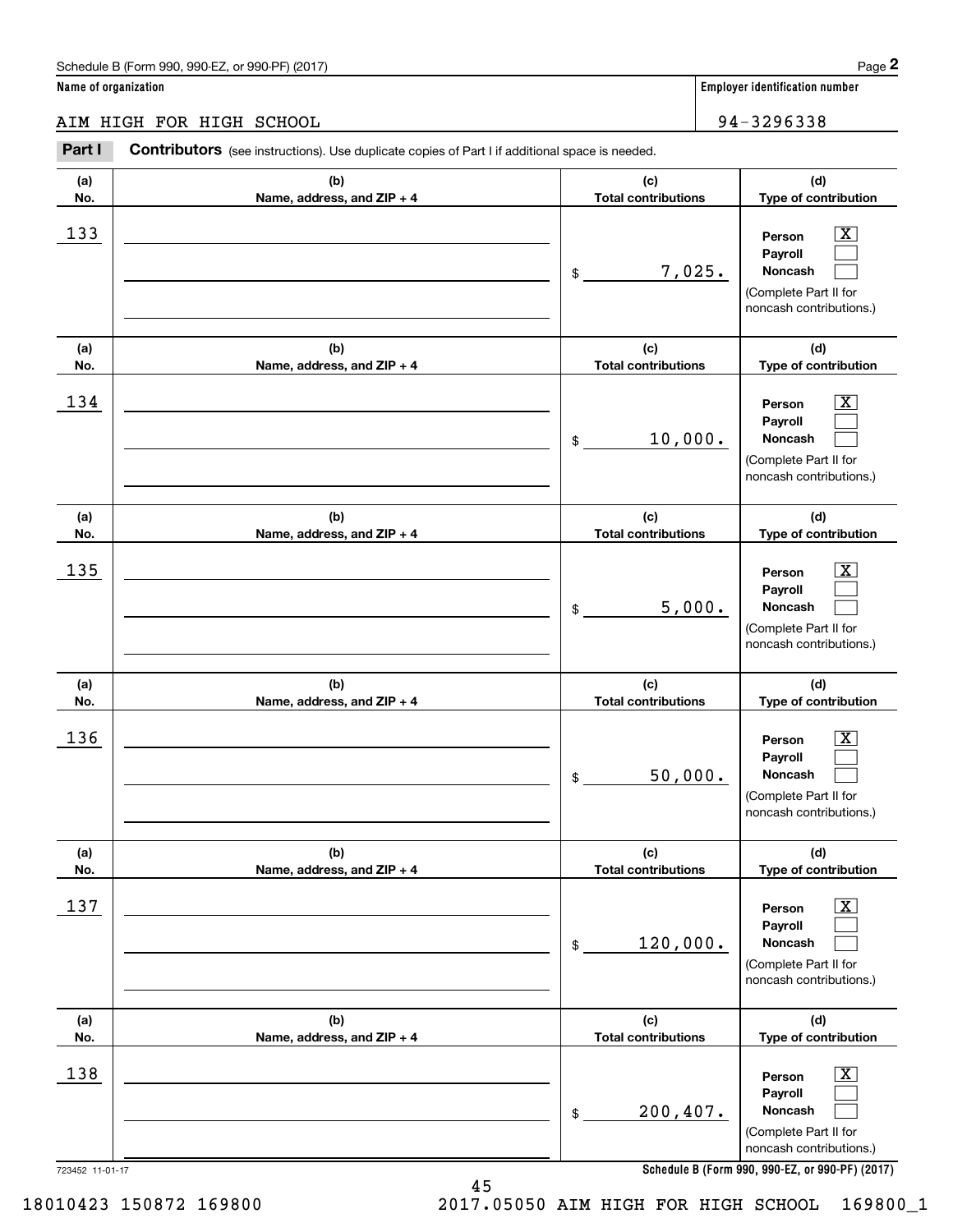|                      | Schedule B (Form 990, 990-EZ, or 990-PF) (2017)                                                       |                                   | Page 2                                                                                                      |
|----------------------|-------------------------------------------------------------------------------------------------------|-----------------------------------|-------------------------------------------------------------------------------------------------------------|
| Name of organization |                                                                                                       |                                   | Employer identification number                                                                              |
|                      | AIM HIGH FOR HIGH SCHOOL                                                                              |                                   | 94-3296338                                                                                                  |
| Part I               | <b>Contributors</b> (see instructions). Use duplicate copies of Part I if additional space is needed. |                                   |                                                                                                             |
| (a)<br>No.           | (b)<br>Name, address, and ZIP + 4                                                                     | (c)<br><b>Total contributions</b> | (d)<br>Type of contribution                                                                                 |
| 139                  |                                                                                                       | 10,000.<br>\$                     | $\mathbf{X}$<br>Person<br>Payroll<br>Noncash<br>(Complete Part II for<br>noncash contributions.)            |
| (a)<br>No.           | (b)<br>Name, address, and ZIP + 4                                                                     | (c)<br><b>Total contributions</b> | (d)<br>Type of contribution                                                                                 |
| 140                  |                                                                                                       | 474,085.<br>\$                    | $\mathbf{X}$<br>Person<br>Payroll<br>Noncash<br>(Complete Part II for<br>noncash contributions.)            |
| (a)<br>No.           | (b)<br>Name, address, and ZIP + 4                                                                     | (c)<br><b>Total contributions</b> | (d)<br>Type of contribution                                                                                 |
| 141                  |                                                                                                       | 5,631.<br>\$                      | $\overline{\mathbf{X}}$<br>Person<br>Payroll<br>Noncash<br>(Complete Part II for<br>noncash contributions.) |
| (a)<br>No.           | (b)<br>Name, address, and ZIP + 4                                                                     | (c)<br><b>Total contributions</b> | (d)<br>Type of contribution                                                                                 |
| 142                  |                                                                                                       | 17,866.<br>\$                     | $\mathbf{X}$<br>Person<br>Payroll<br>Noncash<br>(Complete Part II for<br>noncash contributions.)            |
| (a)<br>No.           | (b)<br>Name, address, and ZIP + 4                                                                     | (c)<br><b>Total contributions</b> | (d)<br>Type of contribution                                                                                 |
| 143                  |                                                                                                       | 6,000.<br>\$                      | $\boxed{\text{X}}$<br>Person<br>Payroll<br>Noncash<br>(Complete Part II for<br>noncash contributions.)      |
| (a)<br>No.           | (b)<br>Name, address, and ZIP + 4                                                                     | (c)<br><b>Total contributions</b> | (d)<br>Type of contribution                                                                                 |
| 144                  |                                                                                                       | 28,381.<br>\$                     | Person<br>Payroll<br>Noncash<br>$\boxed{\text{X}}$<br>(Complete Part II for<br>noncash contributions.)      |
| 723452 11-01-17      |                                                                                                       |                                   | Schedule B (Form 990, 990-EZ, or 990-PF) (2017)                                                             |

**Schedule B (Form 990 , 990-EZ, or 990-PF) (2017) Schedule B (Form 990, 990-EZ, or 990-PF) (2017)**

18010423 150872 169800

46 46 2017.05050 AIM HIGH FOR HIGH SCHOOL 169800\_1 18010423 150872 169800 2017.05050 AIM HIGH FOR HIGH SCHOOL 169800\_1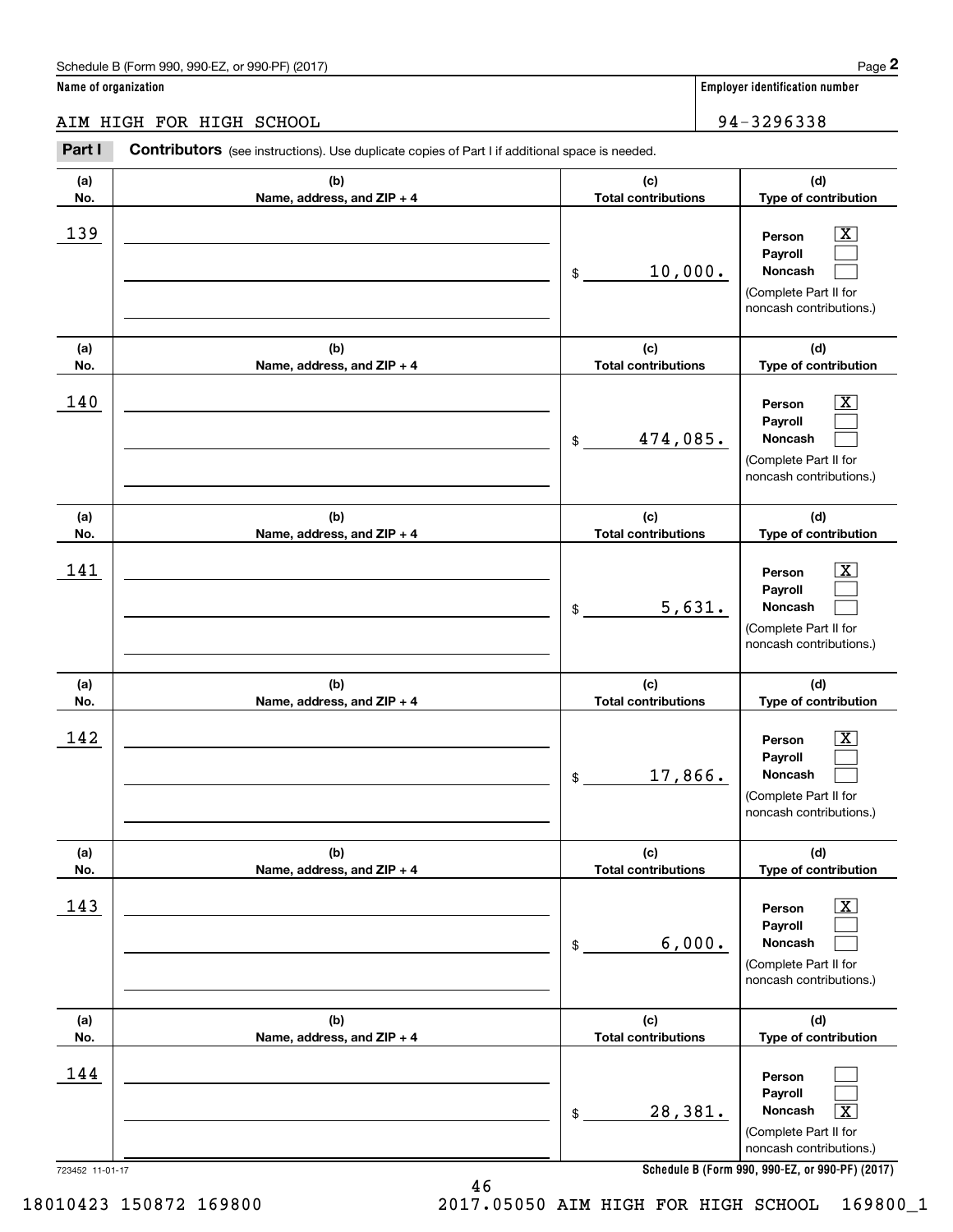|                      | Schedule B (Form 990, 990-EZ, or 990-PF) (2017)                                                       |                                   | Page 2                                                                                                                                                         |
|----------------------|-------------------------------------------------------------------------------------------------------|-----------------------------------|----------------------------------------------------------------------------------------------------------------------------------------------------------------|
| Name of organization |                                                                                                       |                                   | <b>Employer identification number</b>                                                                                                                          |
|                      | AIM HIGH FOR HIGH SCHOOL                                                                              |                                   | 94-3296338                                                                                                                                                     |
| Part I               | <b>Contributors</b> (see instructions). Use duplicate copies of Part I if additional space is needed. |                                   |                                                                                                                                                                |
| (a)<br>No.           | (b)<br>Name, address, and ZIP + 4                                                                     | (c)<br><b>Total contributions</b> | (d)<br>Type of contribution                                                                                                                                    |
| 145                  |                                                                                                       | 122,000.<br>\$                    | $\overline{\mathbf{X}}$<br>Person<br>Payroll<br>Noncash<br>(Complete Part II for<br>noncash contributions.)                                                    |
| (a)<br>No.           | (b)<br>Name, address, and ZIP + 4                                                                     | (c)<br><b>Total contributions</b> | (d)<br>Type of contribution                                                                                                                                    |
| 146                  |                                                                                                       | 100,000.<br>\$                    | $\overline{\mathbf{X}}$<br>Person<br>Payroll<br>Noncash<br>(Complete Part II for<br>noncash contributions.)                                                    |
| (a)<br>No.           | (b)<br>Name, address, and ZIP + 4                                                                     | (c)<br><b>Total contributions</b> | (d)<br>Type of contribution                                                                                                                                    |
| 147                  |                                                                                                       | 25,805.<br>\$                     | $\overline{\mathbf{X}}$<br>Person<br>Payroll<br>Noncash<br>(Complete Part II for<br>noncash contributions.)                                                    |
| (a)<br>No.           | (b)<br>Name, address, and ZIP + 4                                                                     | (c)<br><b>Total contributions</b> | (d)<br>Type of contribution                                                                                                                                    |
| 148                  |                                                                                                       | 10,000.<br>\$                     | $\overline{\text{X}}$<br>Person<br>Payroll<br>Noncash<br>(Complete Part II for<br>noncash contributions.)                                                      |
| (a)<br>No.           | (b)<br>Name, address, and ZIP + 4                                                                     | (c)<br><b>Total contributions</b> | (d)<br>Type of contribution                                                                                                                                    |
| 149                  |                                                                                                       | 5,000.<br>\$                      | $\overline{\mathbf{x}}$<br>Person<br>Payroll<br>Noncash<br>(Complete Part II for<br>noncash contributions.)                                                    |
| (a)<br>No.           | (b)<br>Name, address, and ZIP + 4                                                                     | (c)<br><b>Total contributions</b> | (d)<br>Type of contribution                                                                                                                                    |
| 150                  |                                                                                                       | 10,000.<br>\$                     | $\overline{\mathbf{x}}$<br>Person<br>Payroll<br>Noncash<br>(Complete Part II for<br>noncash contributions.)<br>Schedule B (Form 990, 990-EZ, or 990-PF) (2017) |

**Schedule B (Form 990 , 990-EZ, or 990-PF) (2017) Schedule B (Form 990, 990-EZ, or 990-PF) (2017)**

2017.05050 AIM HIGH FOR HIGH SCHOOL 169800\_1 18010423 150872 169800 2017.05050 AIM HIGH FOR HIGH SCHOOL 169800\_1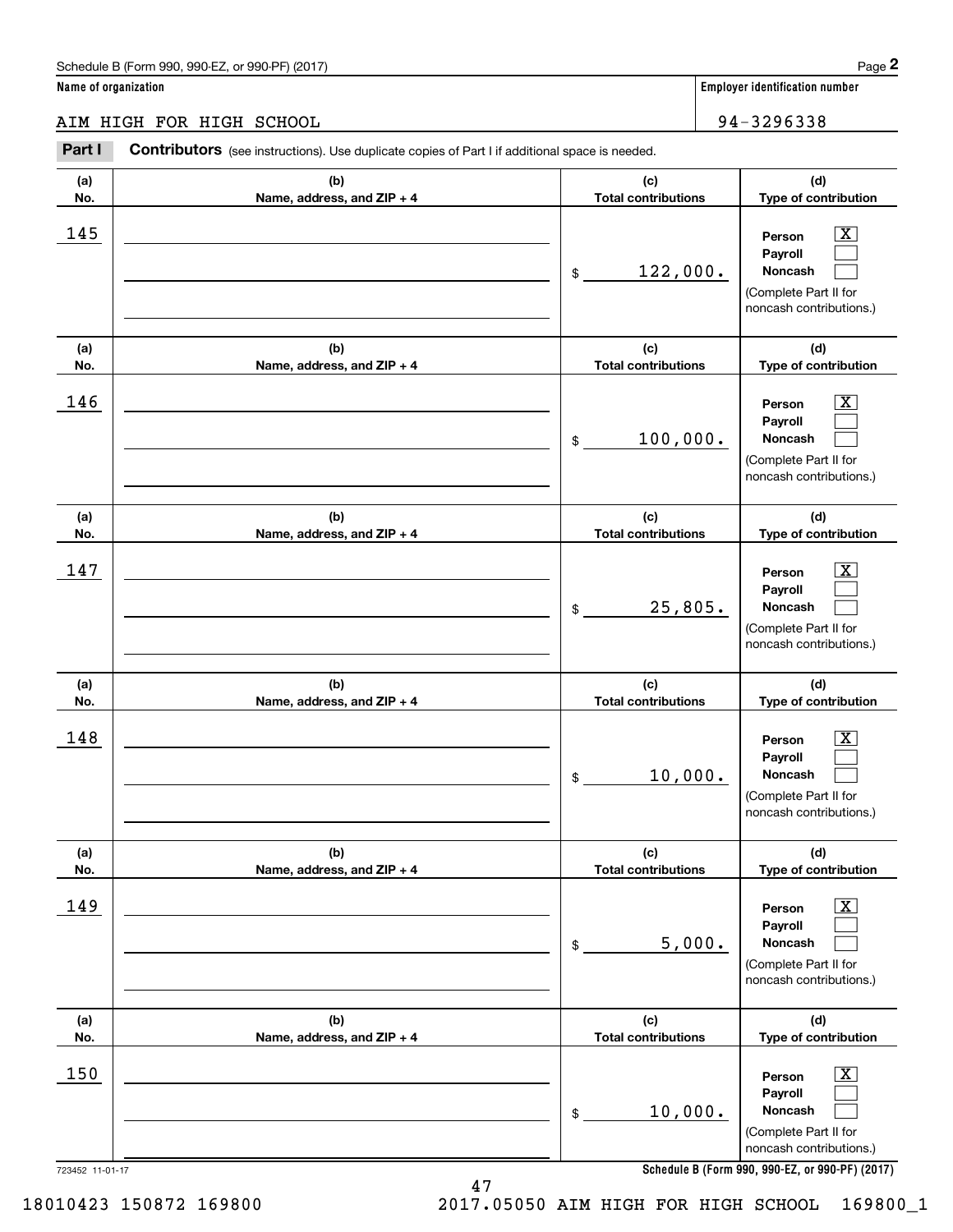#### AIM HIGH FOR HIGH SCHOOL 94-32 96 33 8 AIM HIGH FOR HIGH SCHOOL 94-3296338

**Part I Contributors** (see instructions). Use duplicate copies of Part I if additional space is needed. **(a) (b) (c) (d) No. Name, address, and ZIP + 4 Total contributions Type of contribution Name, address, and ZIP + 4** 151 \_\_\_\_\_\_\_\_\_\_\_\_\_\_\_\_\_\_\_\_\_\_\_\_\_\_\_\_\_\_\_\_\_\_\_\_\_\_\_\_\_\_\_\_\_\_ **Person** X **Payroll Payroll**\_\_\_\_\_\_\_\_\_\_\_\_\_\_\_\_\_\_\_\_\_\_\_\_\_\_\_\_\_\_\_\_\_\_\_\_\_\_\_\_\_\_ \$ 6, 000. **Noncash**  (Complete Part II for (Complete Part II for noncash contributions.) noncash contributions.) **(a) (b) (c) (d) No.** Name, address, and ZIP + 4 **1 <b>1 Total contributions** Type of contribution 152 \_\_\_\_\_\_\_\_\_\_\_\_\_\_\_\_\_\_\_\_\_\_\_\_\_\_\_\_\_\_\_\_\_\_\_\_\_\_\_\_\_\_\_\_\_\_ **Person** X **Payroll Payroll**\_\_\_\_\_\_\_\_\_\_\_\_\_\_\_\_\_\_\_\_\_\_\_\_\_\_\_\_\_\_\_\_\_\_\_\_\_\_\_\_\_\_\_\_ \$ 10,530. **Noncash**  (Complete Part II for (Complete Part II for noncash contributions.) noncash contributions.) **(a) (a)No. No.**153 **(a) (a) No. No.**154 **(b) (b)e ss, and ZIP + 4 Name, address, and ZIP + 4 (b) (b) e ss, and ZIP + 4 Name, address, and ZIP + 4 (c) (d) Total contributions Type of contribution Type of contribution Person** X **PersonPayroll Payroll**\$ 5,243. **Noncash**  5,243. (Complete Part II for (Complete Part II for noncash contributions.) noncash contributions.) **(c) (d) Total contributions Type of contribution Type of contribution Person** X **PersonPayroll Payroll**\$ 15, 000. **Noncash**  15,000. (Complete Part II for (Complete Part II for noncash contributions.) noncash contributions.) **(a) (a) No. No.**155 **(a) (a) No. No.**156 723452 11-01-17 723452 11-01-17 **(b) (c) (d) e ss, and ZIP + 4 Total contributions Type of contribution Type of contribution** \_\_\_\_\_\_\_\_\_\_\_\_\_\_\_\_\_\_\_\_\_\_\_\_\_\_\_\_\_\_\_ **Person** X **Payroll Payroll**\_\_\_\_\_\_\_\_\_\_\_\_\_\_\_\_\_\_\_\_\_\_ \$ 25, 000. **Noncash**  25,000. (Complete Part II for (Complete Part II for noncash contributions.) noncash contributions.) **(b) (c) (d) e ss, and ZIP + 4 Total contributions Type of contribution Type of contribution** \_\_\_\_\_\_\_\_\_\_\_\_\_\_\_\_\_\_\_\_\_\_\_\_\_\_\_\_\_\_\_ **Person** X **Payroll Payroll**\_\_\_\_\_\_\_\_\_\_\_\_\_\_\_\_\_\_\_\_\_\_ \$ 10, 000. **Noncash**  10,000. (Complete Part II for (Complete Part II for noncash contributions.) noncash contributions.) **Schedule B (Form 990 , 990-EZ, or 990-PF) (2017) Schedule B (Form 990, 990-EZ, or 990-PF) (2017) (a)No.(b)(c)Total contributions (d)Type of contribution PersonNoncash (a)No.(b)(c)Total contributions (d)Type of contribution PersonNoncash (c)Total contributions (d)Noncash (c) Total contributions (d) Noncash (b) Name, address, and ZIP + 4 (c) Total contributions (d) PersonNoncash (b)Name, address, and ZIP + 4 (c) Total contributions (d)PersonNoncash** \$\$\$\$\$\$Employer identification Page 2<br> **2** ame of organization<br> **2Part I Contributors** (see instructions). Use duplicate copies of Part I if additional space is needed.<br>
2Part I **Contributors** (see instructions). Use duplicate  $|X|$  $\mathcal{L}^{\text{max}}$  $\mathcal{L}^{\text{max}}$  $\boxed{\text{X}}$  $\mathcal{L}^{\text{max}}$  $\mathcal{L}^{\text{max}}$  $|X|$  $\mathcal{L}^{\text{max}}$  $\mathcal{L}^{\text{max}}$  $\boxed{\text{X}}$  $\mathcal{L}^{\text{max}}$  $\mathcal{L}^{\text{max}}$  $\boxed{\text{X}}$  $\mathcal{L}^{\text{max}}$  $\mathcal{L}^{\text{max}}$  $\boxed{\text{X}}$  $\mathcal{L}^{\text{max}}$  $\mathcal{L}^{\text{max}}$ 151 X 6,000.  $152$  Person  $\overline{\text{X}}$ 10,530.  $153$  Person  $\overline{\text{X}}$  $154$  Person  $\overline{\text{X}}$  $155$  Person  $\overline{\text{X}}$  $156$  Person  $\overline{\text{X}}$ 

2017.05050 AIM HIGH FOR HIGH SCHOOL 169800\_1 18010423 150872 169800 2017.05050 AIM HIGH FOR HIGH SCHOOL 169800\_1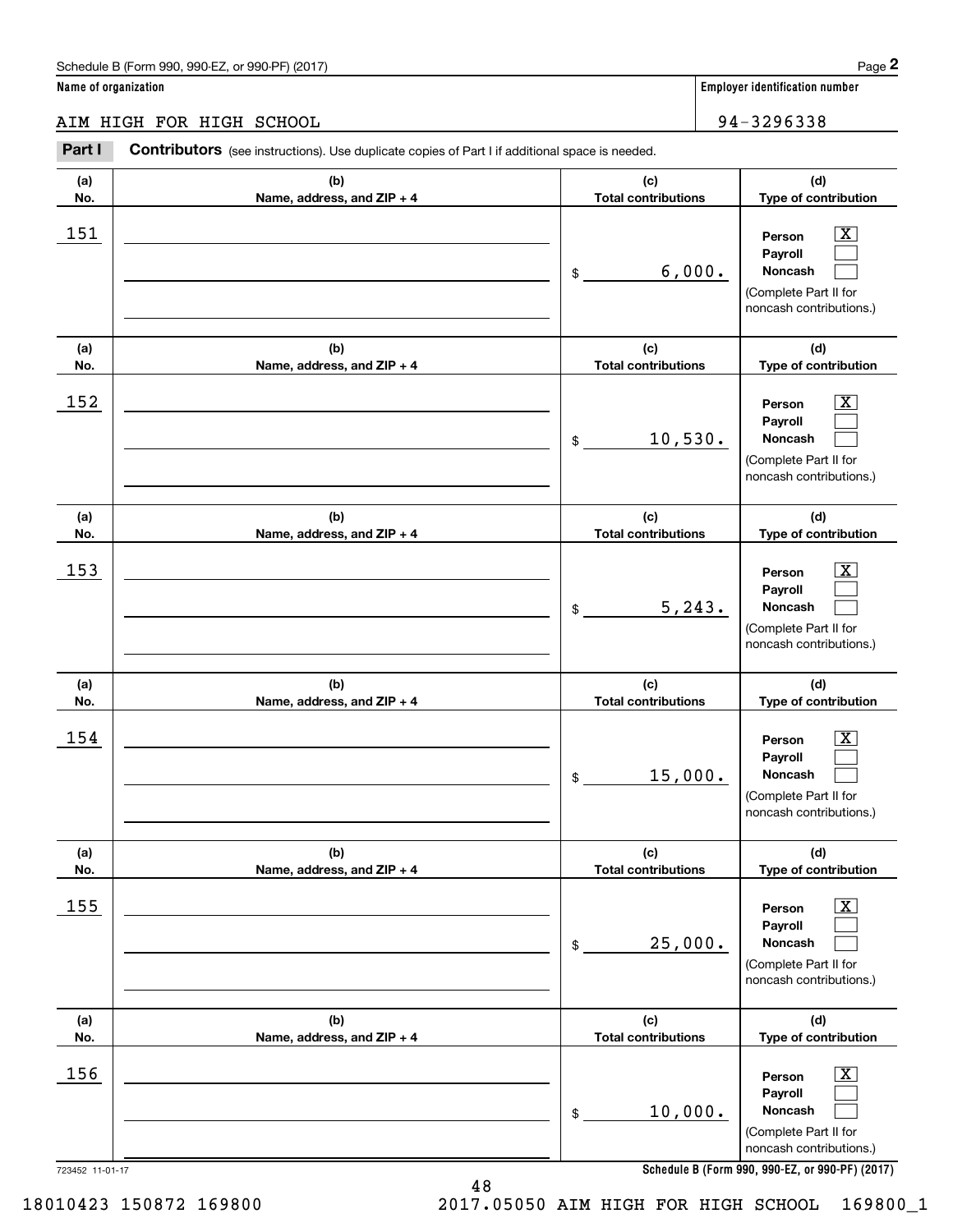AIM HIGH FOR HIGH SCHOOL 94-32 96 33 8 AIM HIGH FOR HIGH SCHOOL 94-3296338 Schedule B (Form 990, 990-EZ, or 990-PF) (2017)<br>Iame of organization<br>TM HIGH FOR HIGH SCHOOL 94-3296338<br>Part I Contributors (see instructions). Use duplicate copies of Part I if additional space is needed.

| . u.            | <b>Correlators</b> (See instructions). Ose duplicate copies of Fare in additional space is needed. |                                   |                                                                                                             |
|-----------------|----------------------------------------------------------------------------------------------------|-----------------------------------|-------------------------------------------------------------------------------------------------------------|
| (a)<br>No.      | (b)<br>Name, address, and ZIP + 4                                                                  | (c)<br><b>Total contributions</b> | (d)<br>Type of contribution                                                                                 |
| 157             |                                                                                                    | 10,000.<br>\$                     | $\overline{\text{X}}$<br>Person<br>Payroll<br>Noncash<br>(Complete Part II for<br>noncash contributions.)   |
| (a)<br>No.      | (b)<br>Name, address, and ZIP + 4                                                                  | (c)<br><b>Total contributions</b> | (d)<br>Type of contribution                                                                                 |
| 158             |                                                                                                    | 20,000.<br>\$                     | $\overline{\mathbf{X}}$<br>Person<br>Payroll<br>Noncash<br>(Complete Part II for<br>noncash contributions.) |
| (a)<br>No.      | (b)<br>Name, address, and ZIP + 4                                                                  | (c)<br><b>Total contributions</b> | (d)<br>Type of contribution                                                                                 |
| 159             |                                                                                                    | 20,000.<br>\$                     | $\overline{\mathbf{X}}$<br>Person<br>Payroll<br>Noncash<br>(Complete Part II for<br>noncash contributions.) |
| (a)<br>No.      | (b)<br>Name, address, and ZIP + 4                                                                  | (c)<br><b>Total contributions</b> | (d)<br>Type of contribution                                                                                 |
| 160             |                                                                                                    | 6, 230.<br>\$                     | $\overline{\mathbf{X}}$<br>Person<br>Payroll<br>Noncash<br>(Complete Part II for<br>noncash contributions.) |
| (a)<br>No.      | (b)<br>Name, address, and ZIP + 4                                                                  | (c)<br><b>Total contributions</b> | (d)<br>Type of contribution                                                                                 |
| 161             |                                                                                                    | 12,000.<br>\$                     | $\boxed{\text{X}}$<br>Person<br>Payroll<br>Noncash<br>(Complete Part II for<br>noncash contributions.)      |
| (a)<br>No.      | (b)<br>Name, address, and ZIP + 4                                                                  | (c)<br><b>Total contributions</b> | (d)<br>Type of contribution                                                                                 |
| 162             |                                                                                                    | 14,000.<br>\$                     | $\boxed{\text{X}}$<br>Person<br>Payroll<br>Noncash<br>(Complete Part II for<br>noncash contributions.)      |
| 723452 11-01-17 |                                                                                                    |                                   | Schedule B (Form 990, 990-EZ, or 990-PF) (2017)                                                             |

**Schedule B (Form 990 , 990-EZ, or 990-PF) (2017) Schedule B (Form 990, 990-EZ, or 990-PF) (2017)**

2017.05050 AIM HIGH FOR HIGH SCHOOL 169800\_1 18010423 150872 169800 2017.05050 AIM HIGH FOR HIGH SCHOOL 169800\_1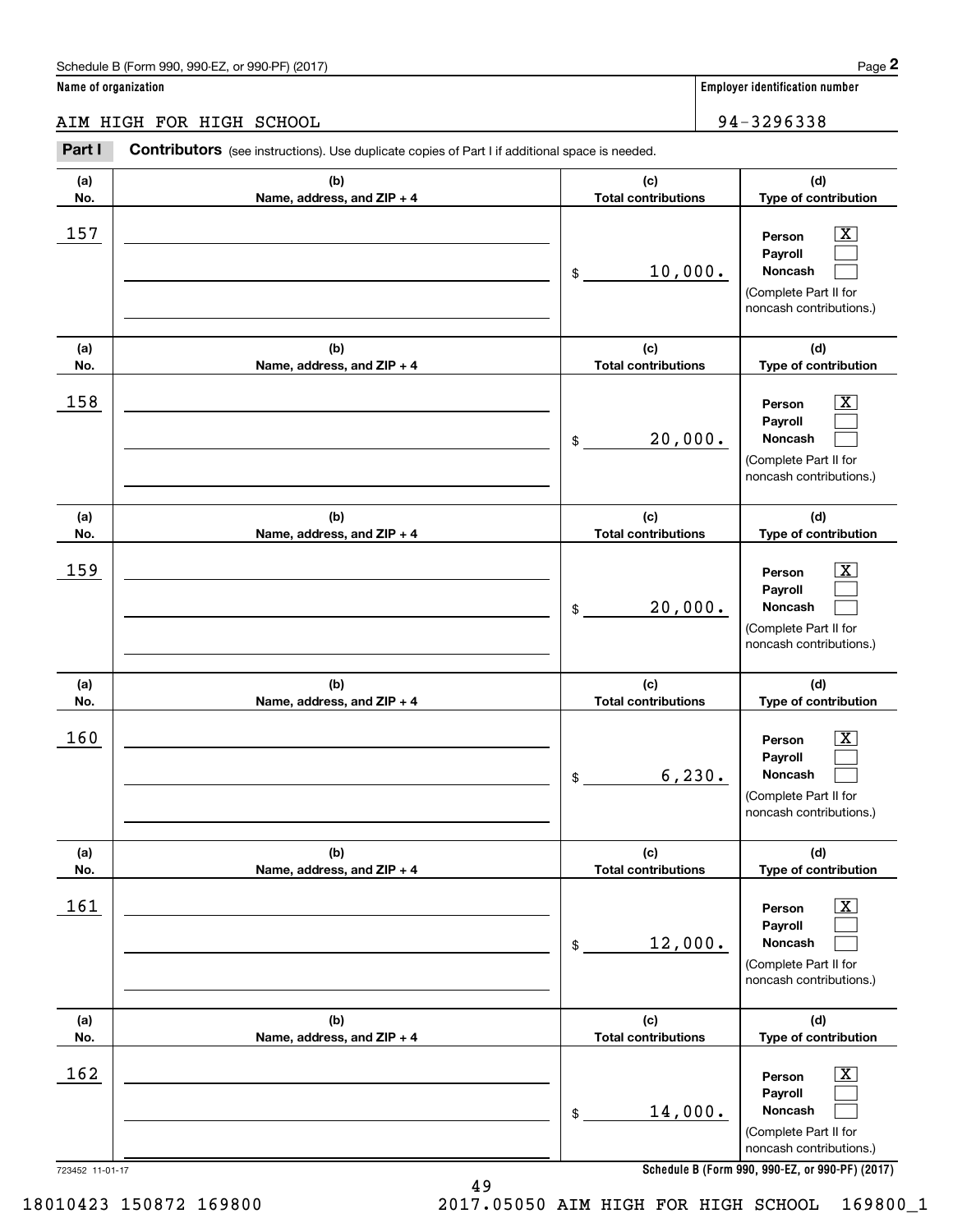#### AIM HIGH FOR HIGH SCHOOL 94 -32 96 33 8 AIM HIGH FOR HIGH SCHOOL 94-3296338

|                      | Schedule B (Form 990, 990-EZ, or 990-PF) (2017)                                                |                                   |        | Page 2                                                                                                    |
|----------------------|------------------------------------------------------------------------------------------------|-----------------------------------|--------|-----------------------------------------------------------------------------------------------------------|
| Name of organization |                                                                                                |                                   |        | Employer identification number                                                                            |
|                      | AIM HIGH FOR HIGH SCHOOL                                                                       |                                   |        | 94-3296338                                                                                                |
| Part I               | Contributors (see instructions). Use duplicate copies of Part I if additional space is needed. |                                   |        |                                                                                                           |
| (a)<br>No.           | (b)<br>Name, address, and ZIP + 4                                                              | (c)<br><b>Total contributions</b> |        | (d)<br>Type of contribution                                                                               |
| 163                  |                                                                                                | 215,000.<br>\$                    |        | $\overline{\text{X}}$<br>Person<br>Payroll<br>Noncash<br>(Complete Part II for<br>noncash contributions.) |
| (a)<br>No.           | (b)<br>Name, address, and ZIP + 4                                                              | (c)<br><b>Total contributions</b> |        | (d)<br>Type of contribution                                                                               |
| 164                  |                                                                                                | \$                                | 5,000. | $\overline{\text{X}}$<br>Person<br>Payroll<br>Noncash<br>(Complete Part II for<br>noncash contributions.) |
| (a)<br>No.           | (b)<br>Name, address, and ZIP + 4                                                              | (c)<br><b>Total contributions</b> |        | (d)<br>Type of contribution                                                                               |
| 165                  |                                                                                                | \$                                | 6,000. | X<br>Person<br>Payroll<br>Noncash<br>(Complete Part II for<br>noncash contributions.)                     |
| (a)<br>No.           | (b)<br>Name, address, and ZIP + 4                                                              | (c)<br><b>Total contributions</b> |        | (d)<br>Type of contribution                                                                               |
| 166                  |                                                                                                | 7,500.<br>\$                      |        | $\overline{\text{X}}$<br>Person<br>Payroll<br>Noncash<br>(Complete Part II for<br>noncash contributions.) |
| (a)<br>No.           | (b)<br>Name, address, and ZIP + 4                                                              | (c)<br><b>Total contributions</b> |        | (d)<br>Type of contribution                                                                               |
| 167                  |                                                                                                | \$                                | 6,000. | $\overline{\text{X}}$<br>Person<br>Payroll<br>Noncash<br>(Complete Part II for<br>noncash contributions.) |
| (a)<br>No.           | (b)<br>Name, address, and ZIP + 4                                                              | (c)<br><b>Total contributions</b> |        | (d)<br>Type of contribution                                                                               |
| 168                  |                                                                                                | 5,000.<br>\$                      |        | $\overline{\text{X}}$<br>Person<br>Payroll<br>Noncash<br>(Complete Part II for<br>noncash contributions.) |
| 723452 11-01-17      |                                                                                                |                                   |        | Schedule B (Form 990, 990-EZ, or 990-PF) (2017)                                                           |

**Schedule B (Form 990 , 990-EZ, or 990-PF) (2017) Schedule B (Form 990, 990-EZ, or 990-PF) (2017)**

50 50

18010423 150872 169800

2017.05050 AIM HIGH FOR HIGH SCHOOL 169800\_1 18010423 150872 169800 2017.05050 AIM HIGH FOR HIGH SCHOOL 169800\_1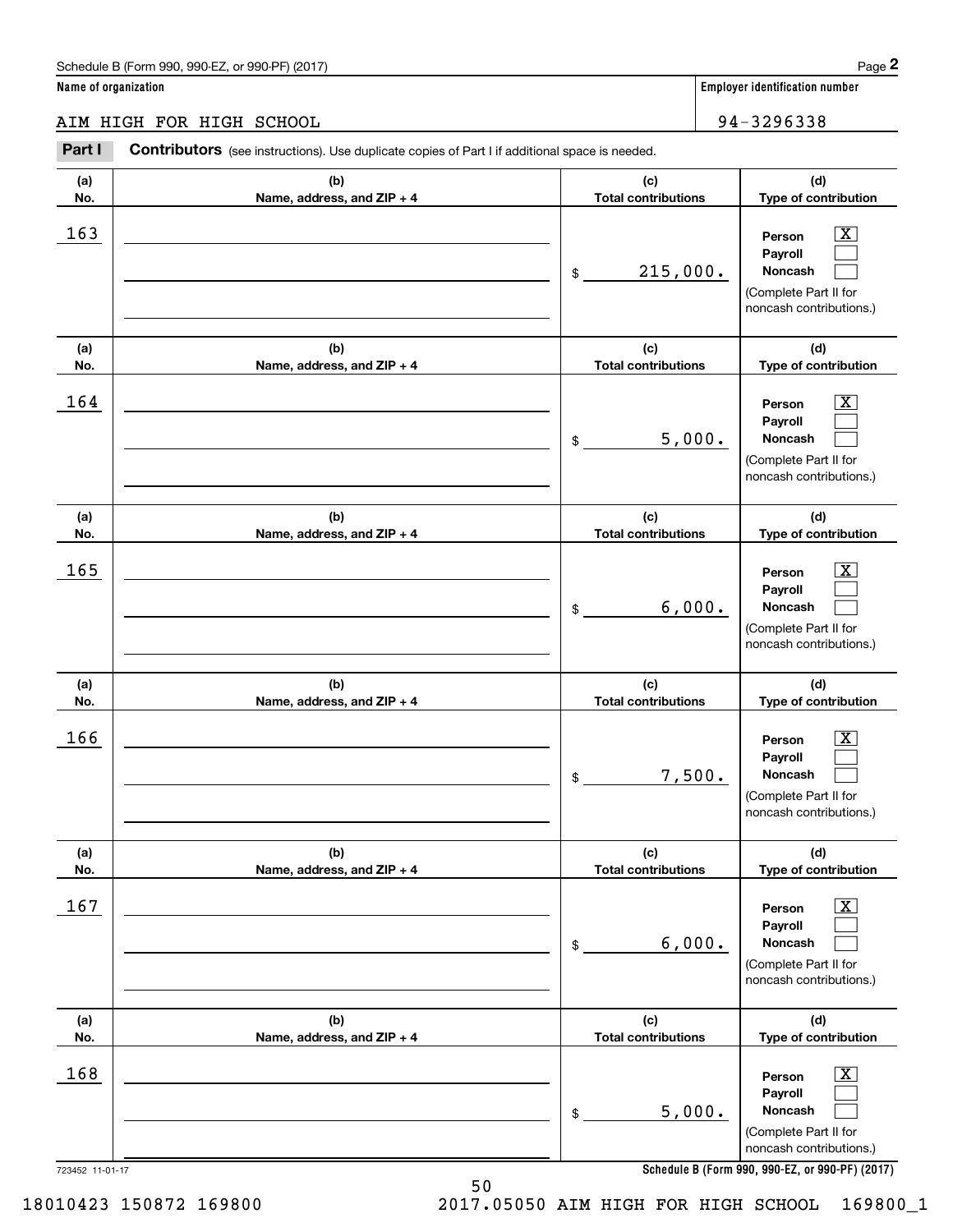AIM HIGH FOR HIGH SCHOOL 94-32 96 33 8 AIM HIGH FOR HIGH SCHOOL 94-3296338

#### **Part I Contributors** (see instructions). Use duplicate copies of Part I if additional space is needed. **(a) (b) (c) (d) No. Name, address, and ZIP + 4 Total contributions Type of contribution Name, address, and ZIP + 4** 169 \_\_\_\_\_\_\_\_\_\_\_\_\_\_\_\_\_\_\_\_\_\_\_\_\_\_\_\_\_\_\_\_\_\_\_\_\_\_\_\_\_\_\_\_\_\_ **Person Payroll Payroll**\_\_\_\_\_\_\_\_\_\_\_\_\_\_\_\_\_\_\_\_\_\_\_\_\_\_\_\_\_\_\_\_\_\_\_\_\_\_\_\_\_\_ \$ 25, 046. **Noncash** X (Complete Part II for (Complete Part II for noncash contributions.) noncash contributions.) **(a) (b) (c) (d) No.** Name, address, and ZIP + 4 **1 <b>1 Total contributions** Type of contribution 170 \_\_\_\_\_\_\_\_\_\_\_\_\_\_\_\_\_\_\_\_\_\_\_\_\_\_\_\_\_\_\_\_\_\_\_\_\_\_\_\_\_\_\_\_\_\_ **Person** X **Payroll Payroll**\_\_\_\_\_\_\_\_\_\_\_\_\_\_\_\_\_\_\_\_\_\_\_\_\_\_\_\_\_\_\_\_\_\_\_\_\_\_\_\_\_\_\_\_ \$ 10,100. **Noncash**  (Complete Part II for (Complete Part II for noncash contributions.) noncash contributions.) **(a) (a)No. No.**171 **(a) (a) No. No.**172 **(b) (b)e ss, and ZIP + 4 Name, address, and ZIP + 4 (b) (b) e ss, and ZIP + 4 Name, address, and ZIP + 4 (c) (d) Total contributions Type of contribution Type of contribution Person** X **PersonPayroll Payroll**\$ 6, 000. **Noncash**  6,000. (Complete Part II for (Complete Part II for noncash contributions.) noncash contributions.) **(c) (d) Total contributions Type of contribution Type of contribution Person** X **PersonPayroll Payroll**\$ 6, 849. **Noncash** X 6,849. X (Complete Part II for (Complete Part II for noncash contributions.) noncash contributions.) **(a) (a) No. No.**173 **(a) (a) No. No.**174 723452 11-01-17 723452 11-01-17 **(b) (c) (d) e ss, and ZIP + 4 Total contributions Type of contribution Type of contribution** \_\_\_\_\_\_\_\_\_\_\_\_\_\_\_\_\_\_\_\_\_\_\_\_\_\_\_\_\_\_\_ **Person** X **Payroll Payroll**\_\_\_\_\_\_\_\_\_\_\_\_\_\_\_\_\_\_\_\_\_\_ \$ 40, 000. **Noncash**  40,000. (Complete Part II for (Complete Part II for noncash contributions.) noncash contributions.) **(b) (c) (d) e ss, and ZIP + 4 Total contributions Type of contribution Type of contribution** \_\_\_\_\_\_\_\_\_\_\_\_\_\_\_\_\_\_\_\_\_\_\_\_\_\_\_\_\_\_\_ **Person** X **Payroll Payroll**\_\_\_\_\_\_\_\_\_\_\_\_\_\_\_\_\_\_\_\_\_\_ \$ 5,200. **Noncash**  (Complete Part II for (Complete Part II for noncash contributions.) noncash contributions.) **(a)No.(b)(c)Total contributions (d)Type of contribution PersonNoncash (a)No.(b)(c)Total contributions (d)Type of contribution PersonNoncash (c)Total contributions (d)Noncash (c) Total contributions (d) Noncash(b) Name, address, and ZIP + 4 (c) Total contributions (d) PersonNoncash (b)Name, address, and ZIP + 4 (c) Total contributions (d)PersonNoncash** \$\$\$\$\$\$Employer identification Page 2<br> **2** ame of organization<br> **2Part I Contributors** (see instructions). Use duplicate copies of Part I if additional space is needed.<br>
2Part I **Contributors** (see instructions). Use duplicate  $\mathcal{L}^{\text{max}}$  $\mathcal{L}^{\text{max}}$  $\boxed{\text{X}}$  $\boxed{\text{X}}$  $\mathcal{L}^{\text{max}}$  $\mathcal{L}^{\text{max}}$  $|X|$  $\mathcal{L}^{\text{max}}$  $\mathcal{L}^{\text{max}}$  $\boxed{\text{X}}$  $\mathcal{L}^{\text{max}}$  $\lceil \text{X} \rceil$  $\boxed{\text{X}}$  $\mathcal{L}^{\text{max}}$  $\mathcal{L}^{\text{max}}$  $\boxed{\text{X}}$  $\mathcal{L}^{\text{max}}$  $\mathcal{L}^{\text{max}}$ 169  $25,046$ . 170 X 10,100.  $171$  | Person  $\overline{\text{X}}$  $172$  | Person  $\overline{\text{X}}$ 173 X  $174$  | Person  $\overline{\text{X}}$ 5,200.

**Schedule B (Form 990 , 990-EZ, or 990-PF) (2017) Schedule B (Form 990, 990-EZ, or 990-PF) (2017)**

2017.05050 AIM HIGH FOR HIGH SCHOOL 169800\_1 18010423 150872 169800 2017.05050 AIM HIGH FOR HIGH SCHOOL 169800\_1

18010423 150872 169800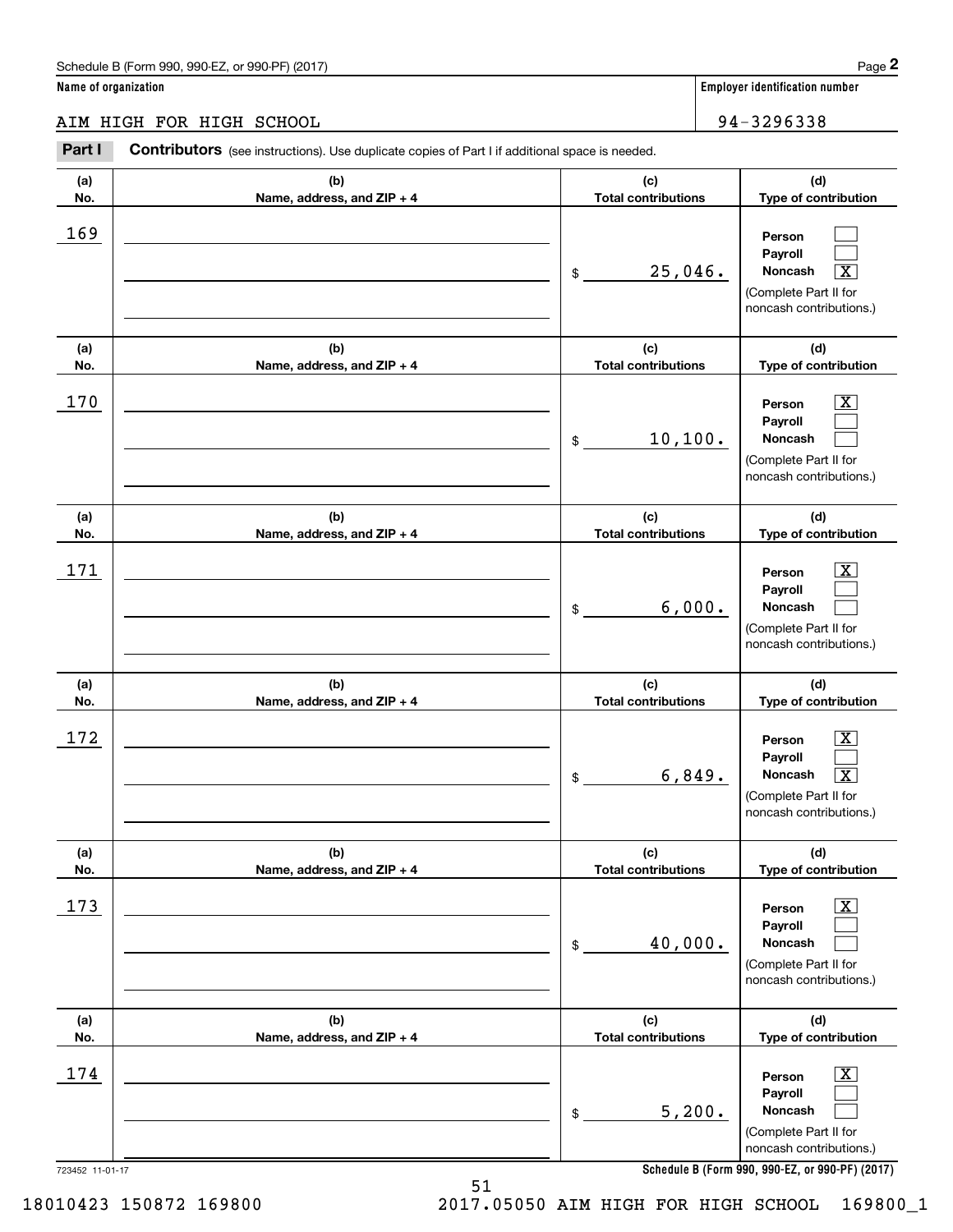|                      | Schedule B (Form 990, 990-EZ, or 990-PF) (2017)                                                |                                   | Page 2                                                                                                             |
|----------------------|------------------------------------------------------------------------------------------------|-----------------------------------|--------------------------------------------------------------------------------------------------------------------|
| Name of organization |                                                                                                |                                   | <b>Employer identification number</b>                                                                              |
|                      | AIM HIGH FOR HIGH SCHOOL                                                                       |                                   | 94-3296338                                                                                                         |
| Part I               | Contributors (see instructions). Use duplicate copies of Part I if additional space is needed. |                                   |                                                                                                                    |
| (a)                  | (b)                                                                                            | (c)                               | (d)                                                                                                                |
| No.                  | Name, address, and ZIP + 4                                                                     | <b>Total contributions</b>        | Type of contribution                                                                                               |
| 175                  |                                                                                                | 50,000.<br>\$                     | $\overline{\mathbf{X}}$<br>Person<br>Payroll<br><b>Noncash</b><br>(Complete Part II for<br>noncash contributions.) |
| (a)                  | (b)                                                                                            | (c)                               | (d)                                                                                                                |
| No.                  | Name, address, and ZIP + 4                                                                     | <b>Total contributions</b>        | Type of contribution                                                                                               |
| 176                  |                                                                                                | 20,000.<br>\$                     | $\mathbf{X}$<br>Person<br>Payroll<br><b>Noncash</b><br>(Complete Part II for<br>noncash contributions.)            |
| (a)                  | (b)                                                                                            | (c)                               | (d)                                                                                                                |
| No.                  | Name, address, and ZIP + 4                                                                     | <b>Total contributions</b>        | Type of contribution                                                                                               |
| 177                  |                                                                                                | 6,000.<br>\$                      | $\overline{\mathbf{X}}$<br>Person<br>Payroll<br><b>Noncash</b><br>(Complete Part II for<br>noncash contributions.) |
| (a)<br>No.           | (b)<br>Name, address, and ZIP + 4                                                              | (c)<br><b>Total contributions</b> | (d)<br>Type of contribution                                                                                        |
| 178                  |                                                                                                | 10,000.<br>\$                     | X<br>Person<br>Payroll<br>Noncash<br>(Complete Part II for<br>noncash contributions.)                              |
| (a)<br>No.           | (b)<br>Name, address, and ZIP + 4                                                              | (c)<br><b>Total contributions</b> | (d)<br>Type of contribution                                                                                        |
| 179                  |                                                                                                | 5,382.<br>\$                      | $\boxed{\text{X}}$<br>Person<br>Payroll<br>Noncash<br>(Complete Part II for<br>noncash contributions.)             |
| (a)<br>No.           | (b)<br>Name, address, and ZIP + 4                                                              | (c)<br><b>Total contributions</b> | (d)<br>Type of contribution                                                                                        |
|                      |                                                                                                |                                   |                                                                                                                    |
| 180                  |                                                                                                |                                   | $\boxed{\text{X}}$<br>Person                                                                                       |

\_\_\_\_\_\_\_\_\_\_\_\_\_\_\_\_\_\_\_\_\_\_ \$ 10, 000. **Noncash**  10,000. (Complete Part II for (Complete Part II for noncash contributions.) noncash contributions.) **Noncash** \$ $\mathcal{L}^{\text{max}}$ 

723452 11-01-17 723452 11-01-17

**Schedule B (Form 990 , 990-EZ, or 990-PF) (2017) Schedule B (Form 990, 990-EZ, or 990-PF) (2017)**

**Payroll Payroll**

 $\mathcal{L}^{\text{max}}$ 

2017.05050 AIM HIGH FOR HIGH SCHOOL 169800\_1 18010423 150872 169800 2017.05050 AIM HIGH FOR HIGH SCHOOL 169800\_1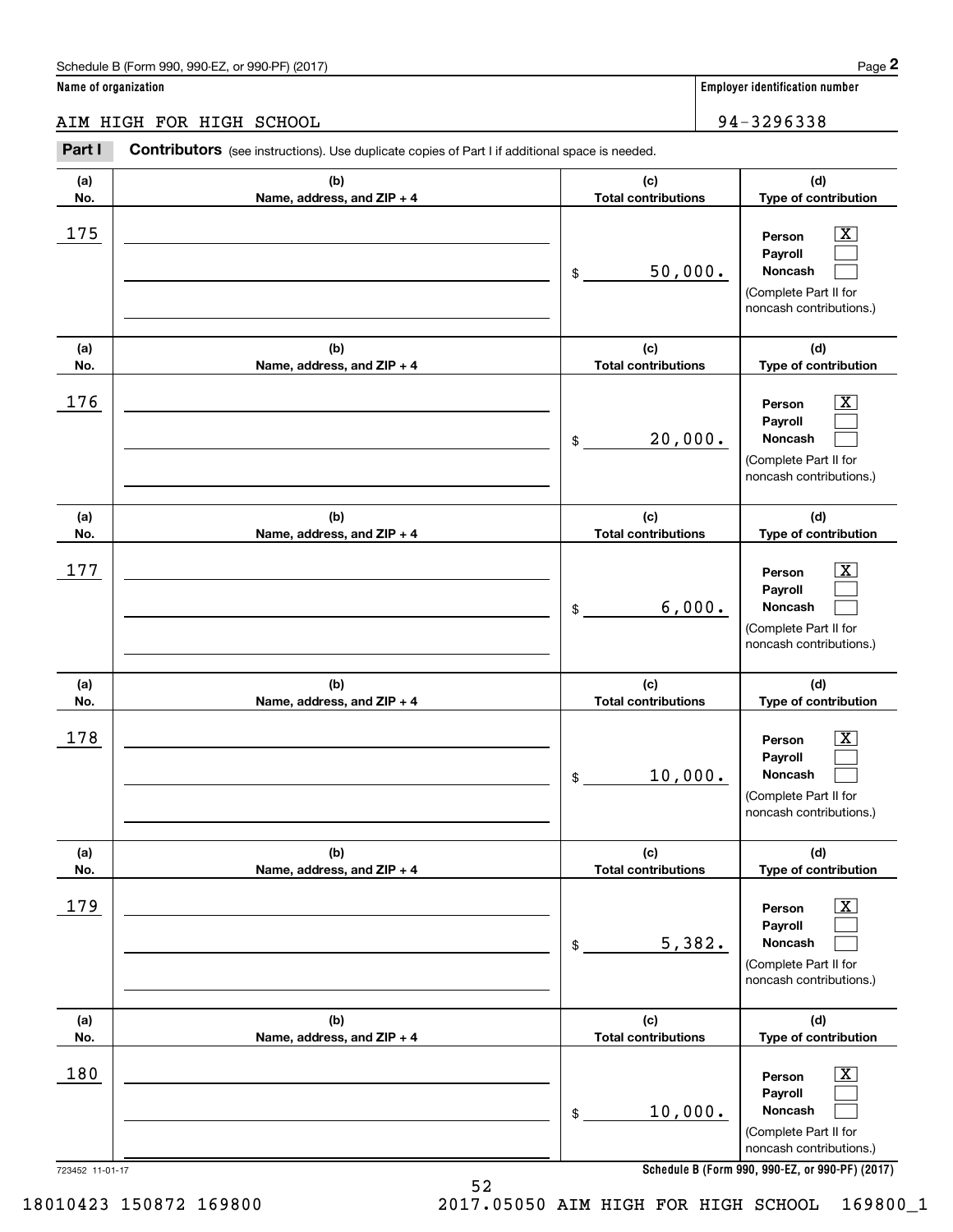#### AIM HIGH FOR HIGH SCHOOL 94-32 96 33 8 AIM HIGH FOR HIGH SCHOOL 94-3296338

**Part I Contributors** (see instructions). Use duplicate copies of Part I if additional space is needed. **(a) (b) (c) (d) No. Name, address, and ZIP + 4 Total contributions Type of contribution Name, address, and ZIP + 4** 181 \_\_\_\_\_\_\_\_\_\_\_\_\_\_\_\_\_\_\_\_\_\_\_\_\_\_\_\_\_\_\_\_\_\_\_\_\_\_\_\_\_\_\_\_\_\_ **Person** X **Payroll Payroll**\_\_\_\_\_\_\_\_\_\_\_\_\_\_\_\_\_\_\_\_\_\_\_\_\_\_\_\_\_\_\_\_\_\_\_\_\_\_\_\_\_\_ \$ 5, 000. **Noncash**  (Complete Part II for (Complete Part II for noncash contributions.) noncash contributions.) **(a) (b) (c) (d) No.** Name, address, and ZIP + 4 **1 <b>1 Total contributions** Type of contribution 182 \_\_\_\_\_\_\_\_\_\_\_\_\_\_\_\_\_\_\_\_\_\_\_\_\_\_\_\_\_\_\_\_\_\_\_\_\_\_\_\_\_\_\_\_\_\_ **Person** X **Payroll Payroll**\_\_\_\_\_\_\_\_\_\_\_\_\_\_\_\_\_\_\_\_\_\_\_\_\_\_\_\_\_\_\_\_\_\_\_\_\_\_\_\_\_\_\_\_ \$ 12,500. **Noncash**  (Complete Part II for (Complete Part II for noncash contributions.) noncash contributions.) **(a) (a)No. No.**183 **(a) (a) No. No.**184 **(b) (b)e ss, and ZIP + 4 Name, address, and ZIP + 4 (b) (b) e ss, and ZIP + 4 Name, address, and ZIP + 4 (c) (d) Total contributions Type of contribution Type of contribution Person** X **PersonPayroll Payroll**\$ 6, 000. **Noncash**  6,000. (Complete Part II for (Complete Part II for noncash contributions.) noncash contributions.) **(c) (d) Total contributions Type of contribution Type of contribution Person** X **PersonPayroll Payroll**\$ 25, 000. **Noncash**  25,000. (Complete Part II for (Complete Part II for noncash contributions.) noncash contributions.) **(a) (a) No. No.**185 **(a) (a) No. No.**186 723452 11-01-17 723452 11-01-17 **(b) (c) (d) e ss, and ZIP + 4 Total contributions Type of contribution Type of contribution** \_\_\_\_\_\_\_\_\_\_\_\_\_\_\_\_\_\_\_\_\_\_\_\_\_\_\_\_\_\_\_ **Person** X **Payroll Payroll**\_\_\_\_\_\_\_\_\_\_\_\_\_\_\_\_\_\_\_\_\_\_ \$ 15, 000. **Noncash**  15,000. (Complete Part II for (Complete Part II for noncash contributions.) noncash contributions.) **(b) (c) (d) e ss, and ZIP + 4 Total contributions Type of contribution Type of contribution** \_\_\_\_\_\_\_\_\_\_\_\_\_\_\_\_\_\_\_\_\_\_\_\_\_\_\_\_\_\_\_ **Person** X **Payroll Payroll**\_\_\_\_\_\_\_\_\_\_\_\_\_\_\_\_\_\_\_\_\_\_\_ \$ 6,150. **Noncash**  (Complete Part II for (Complete Part II for noncash contributions.) noncash contributions.) **Schedule B (Form 990 , 990-EZ, or 990-PF) (2017) Schedule B (Form 990, 990-EZ, or 990-PF) (2017) (a)No.(b)(c)Total contributions (d)Type of contribution PersonNoncash (a)No.(b)(c)Total contributions (d)Type of contribution PersonNoncash (c)Total contributions (d)Noncash (c) Total contributions (d) Noncash (b) Name, address, and ZIP + 4 (c) Total contributions (d) PersonNoncash (b)Name, address, and ZIP + 4 (c) Total contributions (d)PersonNoncash** \$\$\$\$\$\$Employer identification Page 2<br> **2** ame of organization<br> **2Part I Contributors** (see instructions). Use duplicate copies of Part I if additional space is needed.<br>
2Part I **Contributors** (see instructions). Use duplicate  $|X|$  $\mathcal{L}^{\text{max}}$  $\mathcal{L}^{\text{max}}$  $\boxed{\text{X}}$  $\mathcal{L}^{\text{max}}$  $\mathcal{L}^{\text{max}}$  $|X|$  $\mathcal{L}^{\text{max}}$  $\mathcal{L}^{\text{max}}$  $\boxed{\text{X}}$  $\mathcal{L}^{\text{max}}$  $\mathcal{L}^{\text{max}}$  $\boxed{\text{X}}$  $\mathcal{L}^{\text{max}}$  $\mathcal{L}^{\text{max}}$  $\boxed{\text{X}}$  $\mathcal{L}^{\text{max}}$  $\mathcal{L}^{\text{max}}$ 181 X 5,000.  $182$  Person  $\overline{\text{X}}$ 12,500. 183 X  $184$  | Person  $\overline{\text{X}}$  $185$  | Person  $\overline{\text{X}}$ 186 X 6,150.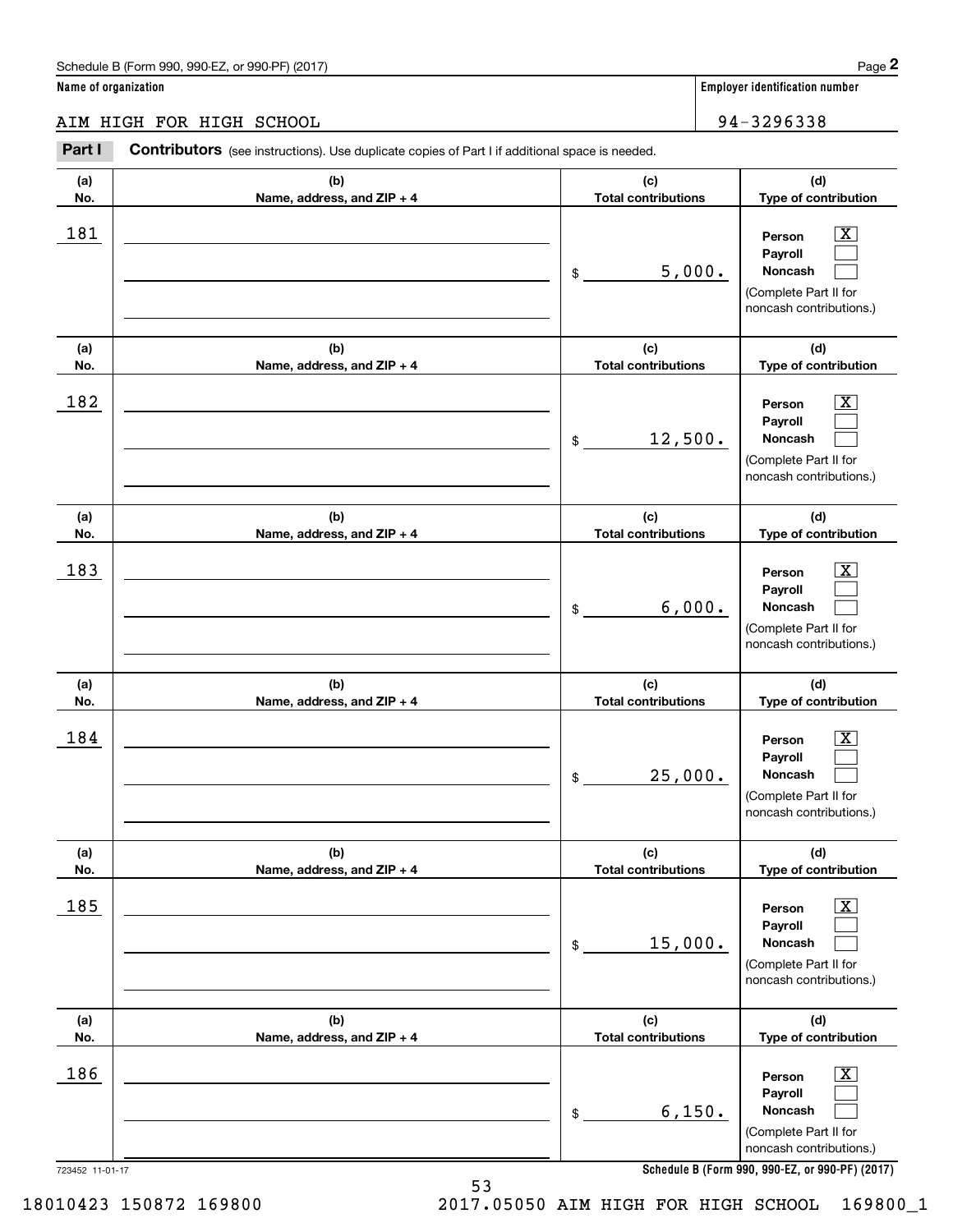|                      | Schedule B (Form 990, 990-EZ, or 990-PF) (2017)                                                |                                   | Page 2                                                                                                                              |
|----------------------|------------------------------------------------------------------------------------------------|-----------------------------------|-------------------------------------------------------------------------------------------------------------------------------------|
| Name of organization |                                                                                                |                                   | <b>Employer identification number</b>                                                                                               |
|                      | AIM HIGH FOR HIGH SCHOOL                                                                       |                                   | 94-3296338                                                                                                                          |
| Part I               | Contributors (see instructions). Use duplicate copies of Part I if additional space is needed. |                                   |                                                                                                                                     |
| (a)<br>No.           | (b)<br>Name, address, and ZIP + 4                                                              | (c)<br><b>Total contributions</b> | (d)<br>Type of contribution                                                                                                         |
| 187                  |                                                                                                | 12,000.<br>\$                     | $\overline{\text{X}}$<br>Person<br>Payroll<br>Noncash<br>(Complete Part II for<br>noncash contributions.)                           |
| (a)<br>No.           | (b)<br>Name, address, and ZIP + 4                                                              | (c)<br><b>Total contributions</b> | (d)<br>Type of contribution                                                                                                         |
|                      |                                                                                                | \$                                | Person<br>Payroll<br>Noncash<br>(Complete Part II for<br>noncash contributions.)                                                    |
| (a)<br>No.           | (b)<br>Name, address, and ZIP + 4                                                              | (c)<br><b>Total contributions</b> | (d)<br>Type of contribution                                                                                                         |
|                      |                                                                                                | \$                                | Person<br>Payroll<br>Noncash<br>(Complete Part II for<br>noncash contributions.)                                                    |
| (a)<br>No.           | (b)<br>Name, address, and ZIP + 4                                                              | (c)<br><b>Total contributions</b> | (d)<br>Type of contribution                                                                                                         |
|                      |                                                                                                | \$                                | Person<br>Payroll<br>Noncash<br>(Complete Part II for<br>noncash contributions.)                                                    |
| (a)<br>No.           | (b)<br>Name, address, and ZIP + 4                                                              | (c)<br><b>Total contributions</b> | (d)<br>Type of contribution                                                                                                         |
|                      |                                                                                                | \$                                | Person<br>Payroll<br>Noncash<br>(Complete Part II for<br>noncash contributions.)                                                    |
| (a)<br>No.           | (b)<br>Name, address, and ZIP + 4                                                              | (c)<br><b>Total contributions</b> | (d)<br>Type of contribution                                                                                                         |
|                      |                                                                                                | \$                                | Person<br>Payroll<br>Noncash<br>(Complete Part II for<br>noncash contributions.)<br>Schedule B (Form 990, 990-EZ, or 990-PF) (2017) |

**Schedule B (Form 990 , 990-EZ, or 990-PF) (2017) Schedule B (Form 990, 990-EZ, or 990-PF) (2017)**

54 54

2017.05050 AIM HIGH FOR HIGH SCHOOL 169800\_1 18010423 150872 169800 2017.05050 AIM HIGH FOR HIGH SCHOOL 169800\_1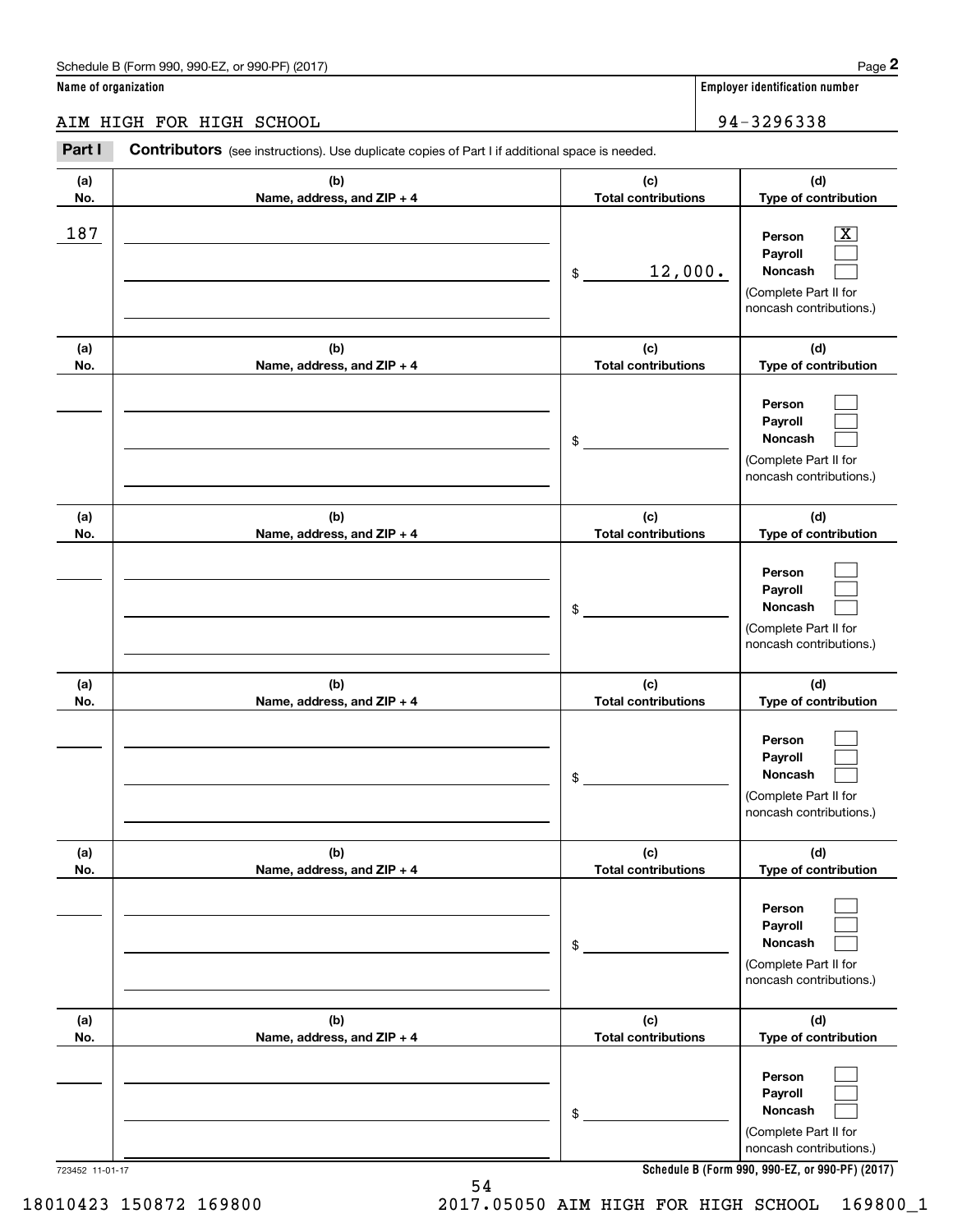AIM HIGH FOR HIGH SCHOOL 94-32 96 33 8 AIM HIGH FOR HIGH SCHOOL 94-3296338

Employer identification number<br>Iame of organization<br>TM HIGH FOR HIGH SCHOOL 94-3296338<br>Part II Noncash Property (see instructions). Use duplicate copies of Part II if additional space is needed.

| (a)             |                                       | (c)                                      |                                                             |
|-----------------|---------------------------------------|------------------------------------------|-------------------------------------------------------------|
| No.             | (b)                                   | FMV (or estimate)                        | (d)                                                         |
| from            | Description of noncash property given | (See instructions.)                      | Date received                                               |
| Part I          |                                       |                                          |                                                             |
|                 | <b>STOCKS</b>                         |                                          |                                                             |
| 26              |                                       |                                          |                                                             |
|                 |                                       |                                          |                                                             |
|                 |                                       | 20,228.                                  | 12/31/18                                                    |
|                 |                                       | \$                                       |                                                             |
|                 |                                       |                                          |                                                             |
| (a)             |                                       | (c)                                      |                                                             |
| No.             | (b)                                   | FMV (or estimate)                        | (d)                                                         |
| from            | Description of noncash property given | (See instructions.)                      | Date received                                               |
| Part I          |                                       |                                          |                                                             |
|                 | <b>STOCKS</b>                         |                                          |                                                             |
| 79              |                                       |                                          |                                                             |
|                 |                                       |                                          |                                                             |
|                 |                                       | 17,066.<br>\$                            | 12/31/18                                                    |
|                 |                                       |                                          |                                                             |
|                 |                                       |                                          |                                                             |
| (a)             |                                       | (c)                                      |                                                             |
| No.             | (b)                                   | FMV (or estimate)                        | (d)                                                         |
| from            | Description of noncash property given | (See instructions.)                      | Date received                                               |
| Part I          |                                       |                                          |                                                             |
|                 | <b>STOCKS</b>                         |                                          |                                                             |
| 104             |                                       |                                          |                                                             |
|                 |                                       |                                          |                                                             |
|                 |                                       | 64,866.<br>\$                            | 12/31/18                                                    |
|                 |                                       |                                          |                                                             |
|                 |                                       |                                          |                                                             |
| (a)             |                                       | (c)                                      |                                                             |
| No.             |                                       |                                          |                                                             |
|                 | (b)                                   |                                          | (d)                                                         |
| from            | Description of noncash property given | FMV (or estimate)<br>(See instructions.) | Date received                                               |
| Part I          |                                       |                                          |                                                             |
|                 | <b>STOCKS</b>                         |                                          |                                                             |
| 144             |                                       |                                          |                                                             |
|                 |                                       |                                          |                                                             |
|                 |                                       | 28,381.<br>\$                            | 12/31/18                                                    |
|                 |                                       |                                          |                                                             |
|                 |                                       |                                          |                                                             |
| (a)             |                                       | (c)                                      |                                                             |
| No.             | (b)                                   | FMV (or estimate)                        | (d)                                                         |
| from            | Description of noncash property given | (See instructions.)                      | Date received                                               |
| Part I          |                                       |                                          |                                                             |
|                 | <b>STOCKS</b>                         |                                          |                                                             |
| 169             |                                       |                                          |                                                             |
|                 |                                       |                                          |                                                             |
|                 |                                       | 25,046.<br>\$                            | 12/31/18                                                    |
|                 |                                       |                                          |                                                             |
| (a)             |                                       |                                          |                                                             |
| No.             | (b)                                   | (c)                                      | (d)                                                         |
| from            | Description of noncash property given | FMV (or estimate)                        | Date received                                               |
| Part I          |                                       | (See instructions.)                      |                                                             |
|                 | <b>STOCKS</b>                         |                                          |                                                             |
|                 |                                       |                                          |                                                             |
| 172             |                                       |                                          |                                                             |
|                 |                                       |                                          |                                                             |
| 723453 11-01-17 |                                       | 5,849.<br>\$                             | 12/31/18<br>Schedule B (Form 990, 990-EZ, or 990-PF) (2017) |

## 18010423 150872 169800

55 55 2017.05050 AIM HIGH FOR HIGH SCHOOL 169800\_1 18010423 150872 169800 2017.05050 AIM HIGH FOR HIGH SCHOOL 169800\_1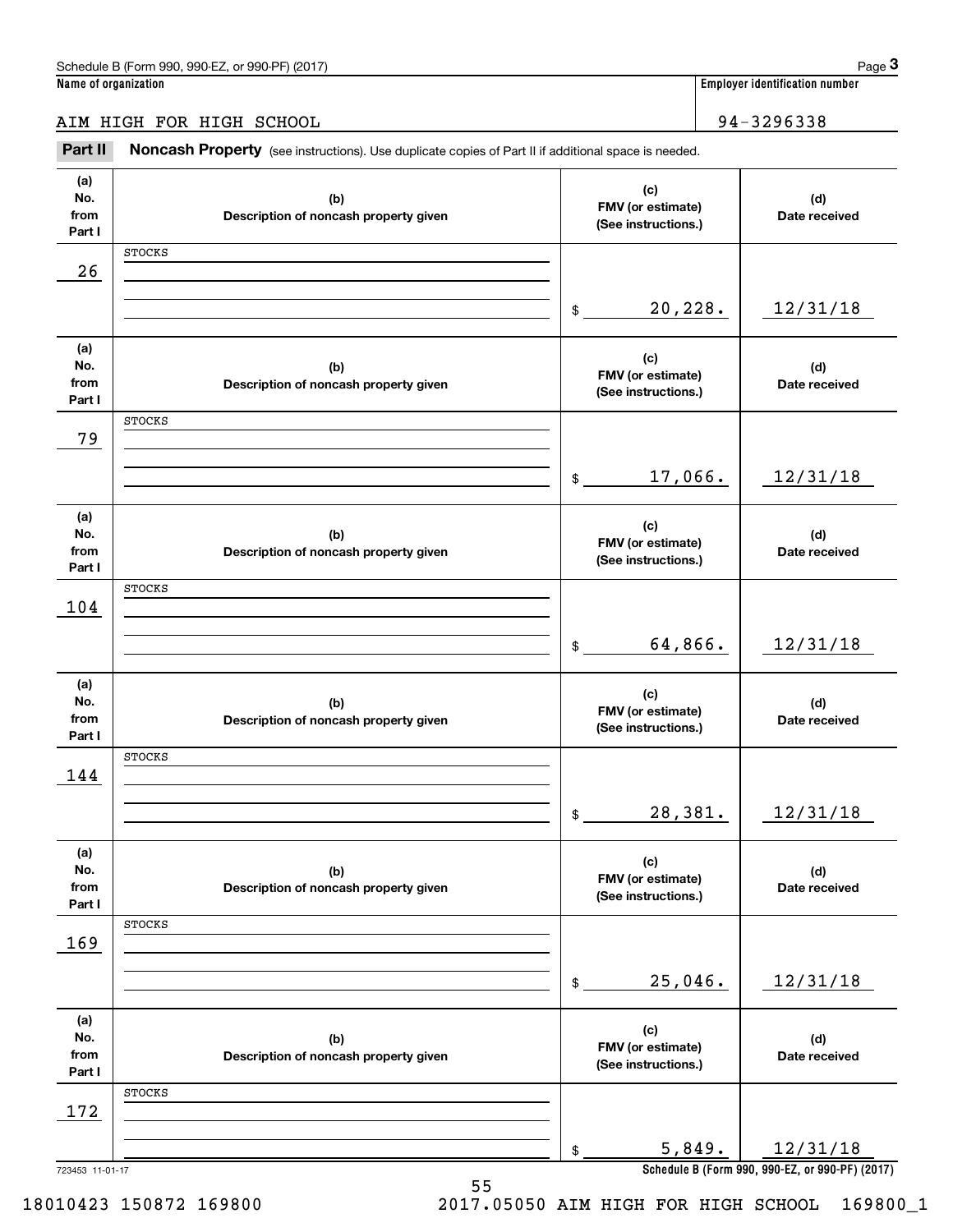|                             | Schedule B (Form 990, 990-EZ, or 990-PF) (2017)                                                                                                                                                                             |                      | Page 4                                                                                                                                                                |  |  |  |
|-----------------------------|-----------------------------------------------------------------------------------------------------------------------------------------------------------------------------------------------------------------------------|----------------------|-----------------------------------------------------------------------------------------------------------------------------------------------------------------------|--|--|--|
| Name of organization        |                                                                                                                                                                                                                             |                      | <b>Employer identification number</b>                                                                                                                                 |  |  |  |
| Part III                    | AIM HIGH FOR HIGH SCHOOL<br>the year from any one contributor. Complete columns (a) through (e) and the following line entry. For organizations                                                                             |                      | 94-3296338<br>$Exclusively$ religious, charitable, etc., contributions to organizations described in section 501(c)(7), (8), or (10) that total more than \$1,000 for |  |  |  |
|                             | completing Part III, enter the total of exclusively religious, charitable, etc., contributions of \$1,000 or less for the year. (Enter this info. once.)<br>Use duplicate copies of Part III if additional space is needed. |                      |                                                                                                                                                                       |  |  |  |
| $(a)$ No.<br>from<br>Part I | (b) Purpose of gift                                                                                                                                                                                                         | (c) Use of gift      | (d) Description of how gift is held                                                                                                                                   |  |  |  |
|                             |                                                                                                                                                                                                                             |                      |                                                                                                                                                                       |  |  |  |
|                             |                                                                                                                                                                                                                             | (e) Transfer of gift |                                                                                                                                                                       |  |  |  |
|                             | Transferee's name, address, and ZIP + 4                                                                                                                                                                                     |                      | Relationship of transferor to transferee                                                                                                                              |  |  |  |
| (a) No.                     |                                                                                                                                                                                                                             |                      |                                                                                                                                                                       |  |  |  |
| from<br>Part I              | (b) Purpose of gift                                                                                                                                                                                                         | (c) Use of gift      | (d) Description of how gift is held                                                                                                                                   |  |  |  |
|                             |                                                                                                                                                                                                                             |                      |                                                                                                                                                                       |  |  |  |
|                             | (e) Transfer of gift                                                                                                                                                                                                        |                      |                                                                                                                                                                       |  |  |  |
|                             | Transferee's name, address, and ZIP + 4                                                                                                                                                                                     |                      | Relationship of transferor to transferee                                                                                                                              |  |  |  |
| (a) No.<br>from             | (b) Purpose of gift                                                                                                                                                                                                         | (c) Use of gift      | (d) Description of how gift is held                                                                                                                                   |  |  |  |
| Part I                      |                                                                                                                                                                                                                             |                      |                                                                                                                                                                       |  |  |  |
|                             |                                                                                                                                                                                                                             | (e) Transfer of gift |                                                                                                                                                                       |  |  |  |
|                             | Transferee's name, address, and ZIP + 4                                                                                                                                                                                     |                      | Relationship of transferor to transferee                                                                                                                              |  |  |  |
|                             |                                                                                                                                                                                                                             |                      |                                                                                                                                                                       |  |  |  |
| (a) No.<br>from<br>Part I   | (b) Purpose of gift                                                                                                                                                                                                         | (c) Use of gift      | (d) Description of how gift is held                                                                                                                                   |  |  |  |
|                             |                                                                                                                                                                                                                             |                      |                                                                                                                                                                       |  |  |  |
|                             | (e) Transfer of gift                                                                                                                                                                                                        |                      |                                                                                                                                                                       |  |  |  |
|                             | Transferee's name, address, and ZIP + 4                                                                                                                                                                                     |                      | Relationship of transferor to transferee                                                                                                                              |  |  |  |
|                             |                                                                                                                                                                                                                             |                      |                                                                                                                                                                       |  |  |  |
| 723454 11-01-17             |                                                                                                                                                                                                                             |                      | Schedule B (Form 990, 990-EZ, or 990-PF) (2017)                                                                                                                       |  |  |  |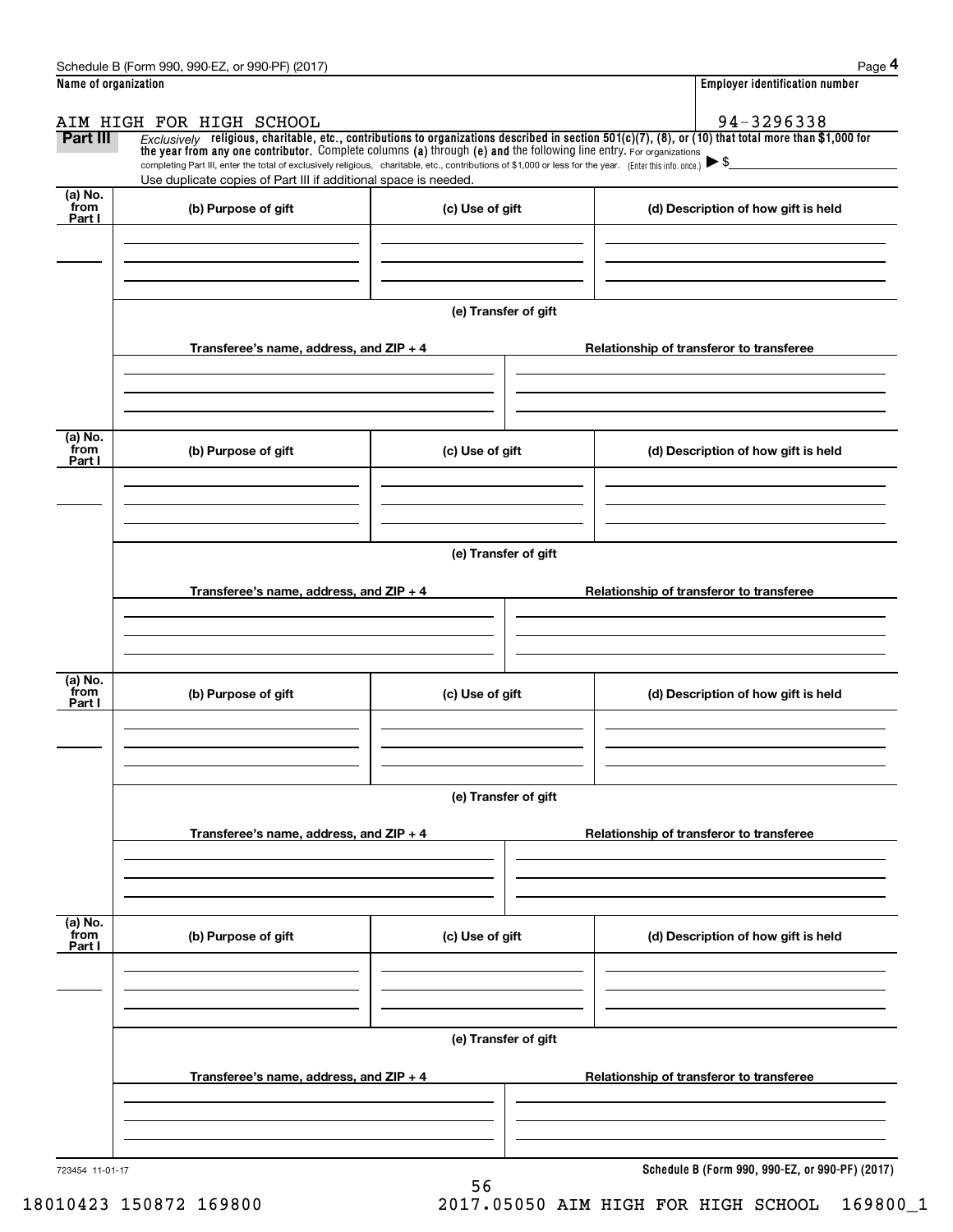|                                                                                                                                                         |                                                                                                                                                    |                                                                                                                                                                                                             |                                                                                                                                                                                                                               |                         | OMB No. 1545-0047                     |
|---------------------------------------------------------------------------------------------------------------------------------------------------------|----------------------------------------------------------------------------------------------------------------------------------------------------|-------------------------------------------------------------------------------------------------------------------------------------------------------------------------------------------------------------|-------------------------------------------------------------------------------------------------------------------------------------------------------------------------------------------------------------------------------|-------------------------|---------------------------------------|
|                                                                                                                                                         | <b>SCHEDULE D</b>                                                                                                                                  |                                                                                                                                                                                                             | <b>Supplemental Financial Statements</b>                                                                                                                                                                                      |                         |                                       |
|                                                                                                                                                         | Complete if the organization answered "Yes" on Form 990,<br>(Form 990)<br>Part IV, line 6, 7, 8, 9, 10, 11a, 11b, 11c, 11d, 11e, 11f, 12a, or 12b. |                                                                                                                                                                                                             |                                                                                                                                                                                                                               |                         |                                       |
| Attach to Form 990.<br>Department of the Treasury<br>Go to www.irs.gov/Form990 for instructions and the latest information.<br>Internal Revenue Service |                                                                                                                                                    |                                                                                                                                                                                                             |                                                                                                                                                                                                                               |                         | Open to Public<br>Inspection          |
|                                                                                                                                                         | Name of the organization                                                                                                                           |                                                                                                                                                                                                             |                                                                                                                                                                                                                               |                         | <b>Employer identification number</b> |
| Part I                                                                                                                                                  |                                                                                                                                                    | AIM HIGH FOR HIGH SCHOOL                                                                                                                                                                                    | Organizations Maintaining Donor Advised Funds or Other Similar Funds or Accounts. Complete if the                                                                                                                             |                         | 94-3296338                            |
|                                                                                                                                                         |                                                                                                                                                    | organization answered "Yes" on Form 990, Part IV, line 6.                                                                                                                                                   |                                                                                                                                                                                                                               |                         |                                       |
|                                                                                                                                                         |                                                                                                                                                    |                                                                                                                                                                                                             | (a) Donor advised funds                                                                                                                                                                                                       |                         | (b) Funds and other accounts          |
| 1                                                                                                                                                       |                                                                                                                                                    |                                                                                                                                                                                                             |                                                                                                                                                                                                                               |                         |                                       |
| 2                                                                                                                                                       |                                                                                                                                                    | Aggregate value of contributions to (during year)                                                                                                                                                           |                                                                                                                                                                                                                               |                         |                                       |
| з                                                                                                                                                       |                                                                                                                                                    | Aggregate value of grants from (during year)                                                                                                                                                                |                                                                                                                                                                                                                               |                         |                                       |
| 4                                                                                                                                                       |                                                                                                                                                    |                                                                                                                                                                                                             |                                                                                                                                                                                                                               |                         |                                       |
| 5                                                                                                                                                       |                                                                                                                                                    |                                                                                                                                                                                                             | Did the organization inform all donors and donor advisors in writing that the assets held in donor advised funds                                                                                                              |                         |                                       |
| 6                                                                                                                                                       |                                                                                                                                                    |                                                                                                                                                                                                             | Did the organization inform all grantees, donors, and donor advisors in writing that grant funds can be used only                                                                                                             |                         | Yes<br>No                             |
|                                                                                                                                                         |                                                                                                                                                    |                                                                                                                                                                                                             | for charitable purposes and not for the benefit of the donor or donor advisor, or for any other purpose conferring                                                                                                            |                         |                                       |
|                                                                                                                                                         | impermissible private benefit?                                                                                                                     |                                                                                                                                                                                                             |                                                                                                                                                                                                                               |                         | Yes<br>No                             |
| Part II                                                                                                                                                 |                                                                                                                                                    |                                                                                                                                                                                                             | Conservation Easements. Complete if the organization answered "Yes" on Form 990, Part IV, line 7.                                                                                                                             |                         |                                       |
| 1.                                                                                                                                                      |                                                                                                                                                    | Purpose(s) of conservation easements held by the organization (check all that apply).                                                                                                                       |                                                                                                                                                                                                                               |                         |                                       |
|                                                                                                                                                         |                                                                                                                                                    | Preservation of land for public use (e.g., recreation or education)                                                                                                                                         | Preservation of a historically important land area                                                                                                                                                                            |                         |                                       |
|                                                                                                                                                         |                                                                                                                                                    | Protection of natural habitat                                                                                                                                                                               | Preservation of a certified historic structure                                                                                                                                                                                |                         |                                       |
|                                                                                                                                                         |                                                                                                                                                    | Preservation of open space                                                                                                                                                                                  |                                                                                                                                                                                                                               |                         |                                       |
| 2                                                                                                                                                       | day of the tax year.                                                                                                                               |                                                                                                                                                                                                             | Complete lines 2a through 2d if the organization held a qualified conservation contribution in the form of a conservation easement on the last                                                                                |                         | Held at the End of the Tax Year       |
| a                                                                                                                                                       |                                                                                                                                                    |                                                                                                                                                                                                             |                                                                                                                                                                                                                               | 2a                      |                                       |
| b                                                                                                                                                       |                                                                                                                                                    | Total acreage restricted by conservation easements                                                                                                                                                          |                                                                                                                                                                                                                               | 2b                      |                                       |
| c                                                                                                                                                       |                                                                                                                                                    |                                                                                                                                                                                                             |                                                                                                                                                                                                                               | 2 <sub>c</sub>          |                                       |
| d                                                                                                                                                       |                                                                                                                                                    |                                                                                                                                                                                                             | Number of conservation easements included in (c) acquired after 7/25/06, and not on a historic structure                                                                                                                      |                         |                                       |
|                                                                                                                                                         |                                                                                                                                                    |                                                                                                                                                                                                             | listed in the National Register [111] Marshall Register [11] Marshall Register [11] Marshall Register [11] Marshall Register [11] Marshall Register [11] Marshall Register [11] Marshall Register [11] Marshall Register [11] | 2d                      |                                       |
| 3                                                                                                                                                       |                                                                                                                                                    |                                                                                                                                                                                                             | Number of conservation easements modified, transferred, released, extinguished, or terminated by the organization during the tax                                                                                              |                         |                                       |
|                                                                                                                                                         | $year \blacktriangleright$                                                                                                                         |                                                                                                                                                                                                             |                                                                                                                                                                                                                               |                         |                                       |
| 4<br>5                                                                                                                                                  |                                                                                                                                                    | Number of states where property subject to conservation easement is located $\blacktriangleright$<br>Does the organization have a written policy regarding the periodic monitoring, inspection, handling of |                                                                                                                                                                                                                               |                         |                                       |
|                                                                                                                                                         |                                                                                                                                                    | violations, and enforcement of the conservation easements it holds?                                                                                                                                         |                                                                                                                                                                                                                               |                         | No<br>Yes                             |
| 6                                                                                                                                                       |                                                                                                                                                    |                                                                                                                                                                                                             | Staff and volunteer hours devoted to monitoring, inspecting, handling of violations, and enforcing conservation easements during the year                                                                                     |                         |                                       |
|                                                                                                                                                         |                                                                                                                                                    |                                                                                                                                                                                                             |                                                                                                                                                                                                                               |                         |                                       |
| 7                                                                                                                                                       |                                                                                                                                                    |                                                                                                                                                                                                             | Amount of expenses incurred in monitoring, inspecting, handling of violations, and enforcing conservation easements during the year                                                                                           |                         |                                       |
|                                                                                                                                                         | $\blacktriangleright$ \$                                                                                                                           |                                                                                                                                                                                                             |                                                                                                                                                                                                                               |                         |                                       |
| 8                                                                                                                                                       |                                                                                                                                                    |                                                                                                                                                                                                             | Does each conservation easement reported on line 2(d) above satisfy the requirements of section 170(h)(4)(B)(i)                                                                                                               |                         |                                       |
|                                                                                                                                                         |                                                                                                                                                    |                                                                                                                                                                                                             |                                                                                                                                                                                                                               |                         | Yes<br>No                             |
| 9                                                                                                                                                       |                                                                                                                                                    |                                                                                                                                                                                                             | In Part XIII, describe how the organization reports conservation easements in its revenue and expense statement, and balance sheet, and                                                                                       |                         |                                       |
|                                                                                                                                                         | conservation easements.                                                                                                                            |                                                                                                                                                                                                             | include, if applicable, the text of the footnote to the organization's financial statements that describes the organization's accounting for                                                                                  |                         |                                       |
|                                                                                                                                                         | Part III                                                                                                                                           |                                                                                                                                                                                                             | Organizations Maintaining Collections of Art, Historical Treasures, or Other Similar Assets.                                                                                                                                  |                         |                                       |
|                                                                                                                                                         |                                                                                                                                                    | Complete if the organization answered "Yes" on Form 990, Part IV, line 8.                                                                                                                                   |                                                                                                                                                                                                                               |                         |                                       |
|                                                                                                                                                         |                                                                                                                                                    |                                                                                                                                                                                                             | 1a If the organization elected, as permitted under SFAS 116 (ASC 958), not to report in its revenue statement and balance sheet works of art,                                                                                 |                         |                                       |
|                                                                                                                                                         |                                                                                                                                                    |                                                                                                                                                                                                             | historical treasures, or other similar assets held for public exhibition, education, or research in furtherance of public service, provide, in Part XIII,                                                                     |                         |                                       |
|                                                                                                                                                         |                                                                                                                                                    | the text of the footnote to its financial statements that describes these items.                                                                                                                            |                                                                                                                                                                                                                               |                         |                                       |
| b                                                                                                                                                       |                                                                                                                                                    |                                                                                                                                                                                                             | If the organization elected, as permitted under SFAS 116 (ASC 958), to report in its revenue statement and balance sheet works of art, historical                                                                             |                         |                                       |
|                                                                                                                                                         |                                                                                                                                                    |                                                                                                                                                                                                             | treasures, or other similar assets held for public exhibition, education, or research in furtherance of public service, provide the following amounts                                                                         |                         |                                       |
|                                                                                                                                                         | relating to these items:                                                                                                                           |                                                                                                                                                                                                             | (i) Revenue included on Form 990, Part VIII, line 1 [2000] [2010] Contract the included on Form 990, Part VIII, line 1                                                                                                        |                         | $\triangleright$ \$                   |
|                                                                                                                                                         |                                                                                                                                                    | (ii) Assets included in Form 990, Part X                                                                                                                                                                    |                                                                                                                                                                                                                               |                         |                                       |
| 2                                                                                                                                                       |                                                                                                                                                    |                                                                                                                                                                                                             | If the organization received or held works of art, historical treasures, or other similar assets for financial gain, provide                                                                                                  |                         |                                       |
|                                                                                                                                                         |                                                                                                                                                    | the following amounts required to be reported under SFAS 116 (ASC 958) relating to these items:                                                                                                             |                                                                                                                                                                                                                               |                         |                                       |
| а                                                                                                                                                       |                                                                                                                                                    |                                                                                                                                                                                                             |                                                                                                                                                                                                                               |                         | $\frac{1}{2}$                         |
|                                                                                                                                                         |                                                                                                                                                    |                                                                                                                                                                                                             |                                                                                                                                                                                                                               | $\blacktriangleright$ s |                                       |
|                                                                                                                                                         |                                                                                                                                                    | LHA For Paperwork Reduction Act Notice, see the Instructions for Form 990.                                                                                                                                  |                                                                                                                                                                                                                               |                         | Schedule D (Form 990) 2017            |
|                                                                                                                                                         | 732051 10-09-17                                                                                                                                    |                                                                                                                                                                                                             |                                                                                                                                                                                                                               |                         |                                       |

| 2 If the organization received or held works of art, historical treasures, or other similar assets for financial gain, provide |
|--------------------------------------------------------------------------------------------------------------------------------|
| the following amounts required to be reported under SFAS 116 (ASC 958) relating to these items:                                |
| Revenue included on Form 990, Part VIII, line 1                                                                                |

57 57

18010423 150872 169800 2017.05050 AIM HIGH FOR HIGH SCHOOL 169800\_1 18010423 150872 169800 2017.05050 AIM HIGH FOR HIGH SCHOOL 169800\_1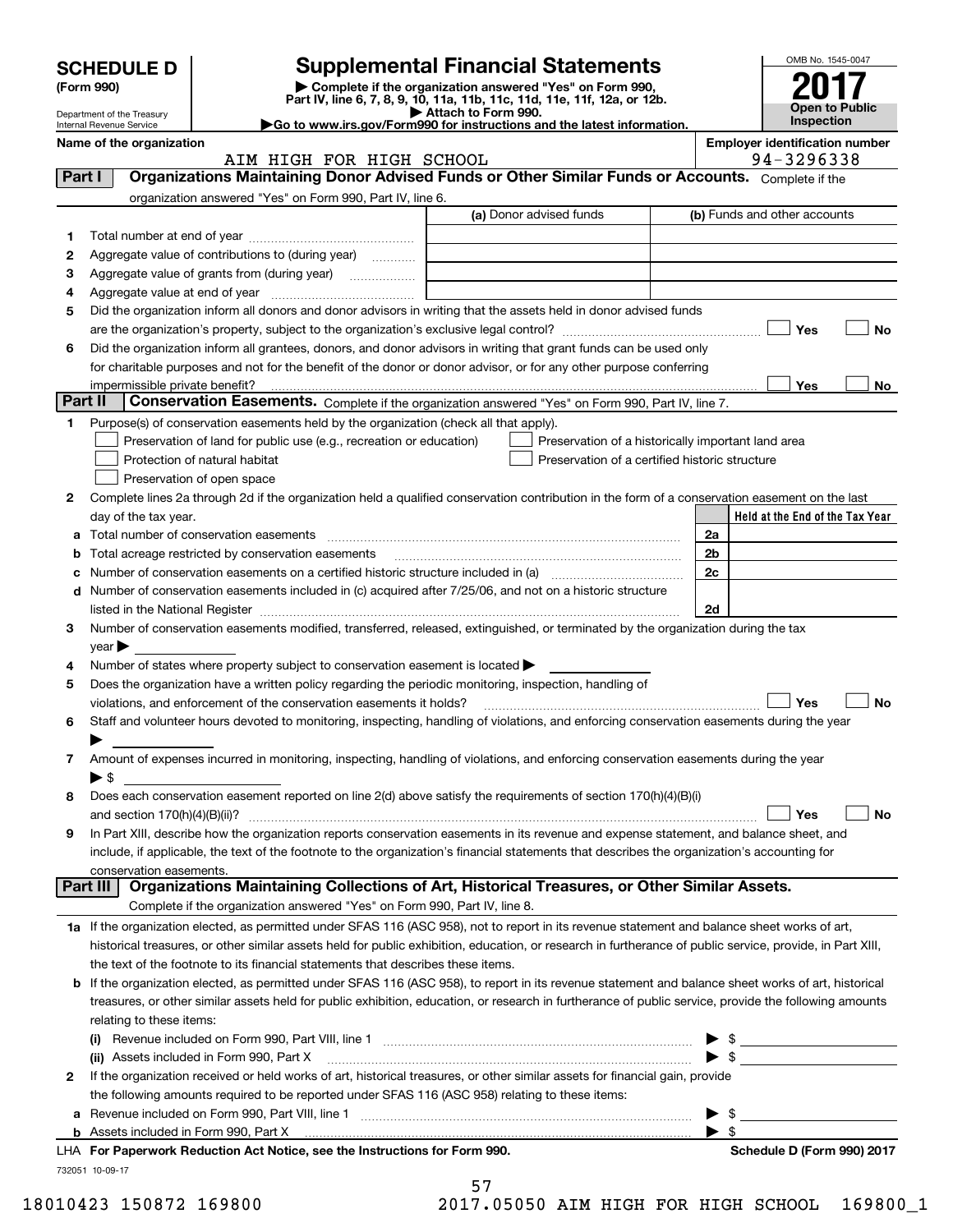|        | Schedule D (Form 990) 2017                                                                                                                                                                                                    | AIM HIGH FOR HIGH SCHOOL                |   |                                    |                                                                                                                                                                                                                                |                                 | 94-3296338 Page 2                          |                                   |                       |    |
|--------|-------------------------------------------------------------------------------------------------------------------------------------------------------------------------------------------------------------------------------|-----------------------------------------|---|------------------------------------|--------------------------------------------------------------------------------------------------------------------------------------------------------------------------------------------------------------------------------|---------------------------------|--------------------------------------------|-----------------------------------|-----------------------|----|
|        | Part III<br>Organizations Maintaining Collections of Art, Historical Treasures, or Other Similar Assets (continued)                                                                                                           |                                         |   |                                    |                                                                                                                                                                                                                                |                                 |                                            |                                   |                       |    |
| з      | Using the organization's acquisition, accession, and other records, check any of the following that are a significant use of its collection items<br>(check all that apply):                                                  |                                         |   |                                    |                                                                                                                                                                                                                                |                                 |                                            |                                   |                       |    |
| а      | Public exhibition                                                                                                                                                                                                             | d                                       |   |                                    | Loan or exchange programs                                                                                                                                                                                                      |                                 |                                            |                                   |                       |    |
| b      | Scholarly research                                                                                                                                                                                                            | e                                       |   |                                    | Other experiences and the state of the state of the state of the state of the state of the state of the state of the state of the state of the state of the state of the state of the state of the state of the state of the s |                                 |                                            |                                   |                       |    |
| c      | Preservation for future generations                                                                                                                                                                                           |                                         |   |                                    |                                                                                                                                                                                                                                |                                 |                                            |                                   |                       |    |
| 4      | Provide a description of the organization's collections and explain how they further the organization's exempt purpose in Part XIII.                                                                                          |                                         |   |                                    |                                                                                                                                                                                                                                |                                 |                                            |                                   |                       |    |
| 5      | During the year, did the organization solicit or receive donations of art, historical treasures, or other similar assets                                                                                                      |                                         |   |                                    |                                                                                                                                                                                                                                |                                 |                                            |                                   |                       |    |
|        | to be sold to raise funds rather than to be maintained as part of the organization's collection?                                                                                                                              |                                         |   |                                    |                                                                                                                                                                                                                                | . <u>.</u>                      |                                            | Yes                               |                       | No |
|        | Part IV<br>Escrow and Custodial Arrangements. Complete if the organization answered "Yes" on Form 990, Part IV, line 9, or                                                                                                    |                                         |   |                                    |                                                                                                                                                                                                                                |                                 |                                            |                                   |                       |    |
|        | reported an amount on Form 990, Part X, line 21.                                                                                                                                                                              |                                         |   |                                    |                                                                                                                                                                                                                                |                                 |                                            |                                   |                       |    |
|        | 1a Is the organization an agent, trustee, custodian or other intermediary for contributions or other assets not included                                                                                                      |                                         |   |                                    |                                                                                                                                                                                                                                |                                 |                                            |                                   |                       |    |
|        | on Form 990, Part X? [11] matter contracts and contracts and contracts are contracted as a form 990, Part X?                                                                                                                  |                                         |   |                                    |                                                                                                                                                                                                                                |                                 |                                            | Yes                               | $\boxed{\text{X}}$ No |    |
|        | b If "Yes," explain the arrangement in Part XIII and complete the following table:                                                                                                                                            |                                         |   |                                    |                                                                                                                                                                                                                                |                                 |                                            |                                   |                       |    |
|        |                                                                                                                                                                                                                               |                                         |   |                                    |                                                                                                                                                                                                                                |                                 |                                            | Amount                            |                       |    |
| c      | Beginning balance <b>contract to the contract of the contract of the contract of the contract of the contract of t</b>                                                                                                        |                                         |   |                                    |                                                                                                                                                                                                                                | 1c                              |                                            |                                   |                       |    |
|        | d Additions during the year measurement contracts and a state of the year.                                                                                                                                                    |                                         |   |                                    |                                                                                                                                                                                                                                | 1d                              |                                            |                                   |                       |    |
|        | e Distributions during the year manufactured and continuum control of the control of the control of the state of the control of the control of the control of the control of the control of the control of the control of the |                                         |   |                                    |                                                                                                                                                                                                                                | 1e                              |                                            |                                   |                       |    |
| Ť.     |                                                                                                                                                                                                                               |                                         |   |                                    |                                                                                                                                                                                                                                | 1f                              |                                            |                                   |                       |    |
|        | 2a Did the organization include an amount on Form 990, Part X, line 21, for escrow or custodial account liability?                                                                                                            |                                         |   |                                    |                                                                                                                                                                                                                                |                                 |                                            | Yes                               |                       | No |
|        | b If "Yes," explain the arrangement in Part XIII. Check here if the explanation has been provided on Part XIII                                                                                                                |                                         |   |                                    |                                                                                                                                                                                                                                |                                 |                                            |                                   |                       |    |
| Part V | Endowment Funds. Complete if the organization answered "Yes" on Form 990, Part IV, line 10.                                                                                                                                   |                                         |   |                                    |                                                                                                                                                                                                                                |                                 |                                            |                                   |                       |    |
|        |                                                                                                                                                                                                                               | (a) Current year                        |   | (b) Prior year                     | (c) Two years back                                                                                                                                                                                                             |                                 | (d) Three years back   (e) Four years back |                                   |                       |    |
|        | 1a Beginning of year balance                                                                                                                                                                                                  |                                         |   |                                    |                                                                                                                                                                                                                                |                                 |                                            |                                   |                       |    |
| b      |                                                                                                                                                                                                                               |                                         |   |                                    |                                                                                                                                                                                                                                |                                 |                                            |                                   |                       |    |
| с      | Net investment earnings, gains, and losses                                                                                                                                                                                    |                                         |   |                                    |                                                                                                                                                                                                                                |                                 |                                            |                                   |                       |    |
| d      |                                                                                                                                                                                                                               |                                         |   |                                    |                                                                                                                                                                                                                                |                                 |                                            |                                   |                       |    |
|        | e Other expenditures for facilities                                                                                                                                                                                           |                                         |   |                                    |                                                                                                                                                                                                                                |                                 |                                            |                                   |                       |    |
|        | and programs                                                                                                                                                                                                                  |                                         |   |                                    |                                                                                                                                                                                                                                |                                 |                                            |                                   |                       |    |
|        |                                                                                                                                                                                                                               |                                         |   |                                    |                                                                                                                                                                                                                                |                                 |                                            |                                   |                       |    |
| g      |                                                                                                                                                                                                                               |                                         |   |                                    |                                                                                                                                                                                                                                |                                 |                                            |                                   |                       |    |
| 2      | Provide the estimated percentage of the current year end balance (line 1g, column (a)) held as:                                                                                                                               |                                         |   |                                    |                                                                                                                                                                                                                                |                                 |                                            |                                   |                       |    |
| а      | Board designated or quasi-endowment >                                                                                                                                                                                         |                                         | % |                                    |                                                                                                                                                                                                                                |                                 |                                            |                                   |                       |    |
| b      | Permanent endowment                                                                                                                                                                                                           | %                                       |   |                                    |                                                                                                                                                                                                                                |                                 |                                            |                                   |                       |    |
| c      | Temporarily restricted endowment                                                                                                                                                                                              | %                                       |   |                                    |                                                                                                                                                                                                                                |                                 |                                            |                                   |                       |    |
|        | The percentages on lines 2a, 2b, and 2c should equal 100%.                                                                                                                                                                    |                                         |   |                                    |                                                                                                                                                                                                                                |                                 |                                            |                                   |                       |    |
|        | 3a Are there endowment funds not in the possession of the organization that are held and administered for the organization                                                                                                    |                                         |   |                                    |                                                                                                                                                                                                                                |                                 |                                            |                                   |                       |    |
|        | by:                                                                                                                                                                                                                           |                                         |   |                                    |                                                                                                                                                                                                                                |                                 |                                            |                                   | Yes                   | No |
|        | (i)                                                                                                                                                                                                                           |                                         |   |                                    |                                                                                                                                                                                                                                |                                 |                                            | 3a(i)                             |                       |    |
|        |                                                                                                                                                                                                                               |                                         |   |                                    |                                                                                                                                                                                                                                |                                 |                                            | 3a(ii)                            |                       |    |
|        |                                                                                                                                                                                                                               |                                         |   |                                    |                                                                                                                                                                                                                                |                                 |                                            | 3b                                |                       |    |
| 4      | Describe in Part XIII the intended uses of the organization's endowment funds.                                                                                                                                                |                                         |   |                                    |                                                                                                                                                                                                                                |                                 |                                            |                                   |                       |    |
|        | Land, Buildings, and Equipment.<br>Part VI                                                                                                                                                                                    |                                         |   |                                    |                                                                                                                                                                                                                                |                                 |                                            |                                   |                       |    |
|        | Complete if the organization answered "Yes" on Form 990, Part IV, line 11a. See Form 990, Part X, line 10.                                                                                                                    |                                         |   |                                    |                                                                                                                                                                                                                                |                                 |                                            |                                   |                       |    |
|        | Description of property                                                                                                                                                                                                       | (a) Cost or other<br>basis (investment) |   | (b) Cost or other<br>basis (other) |                                                                                                                                                                                                                                | (c) Accumulated<br>depreciation |                                            | (d) Book value                    |                       |    |
|        |                                                                                                                                                                                                                               |                                         |   |                                    |                                                                                                                                                                                                                                |                                 |                                            |                                   |                       |    |
| b      |                                                                                                                                                                                                                               |                                         |   |                                    |                                                                                                                                                                                                                                |                                 |                                            |                                   |                       |    |
| c      |                                                                                                                                                                                                                               |                                         |   |                                    | 22,234.                                                                                                                                                                                                                        | 16, 305.                        |                                            |                                   | 5,929.                |    |
|        |                                                                                                                                                                                                                               |                                         |   |                                    | 30,529.                                                                                                                                                                                                                        | 27,583.                         |                                            |                                   | 2,946.                |    |
|        |                                                                                                                                                                                                                               |                                         |   |                                    | 255,834.                                                                                                                                                                                                                       |                                 |                                            | 255,834.                          |                       |    |
|        |                                                                                                                                                                                                                               |                                         |   |                                    |                                                                                                                                                                                                                                |                                 |                                            |                                   | 264,709.              |    |
|        |                                                                                                                                                                                                                               |                                         |   |                                    |                                                                                                                                                                                                                                |                                 |                                            | $div A \nabla (F_{num} 000) 0047$ |                       |    |

**Schedule D (Form 990) <sup>2017</sup> Schedule D (Form 990) 2017**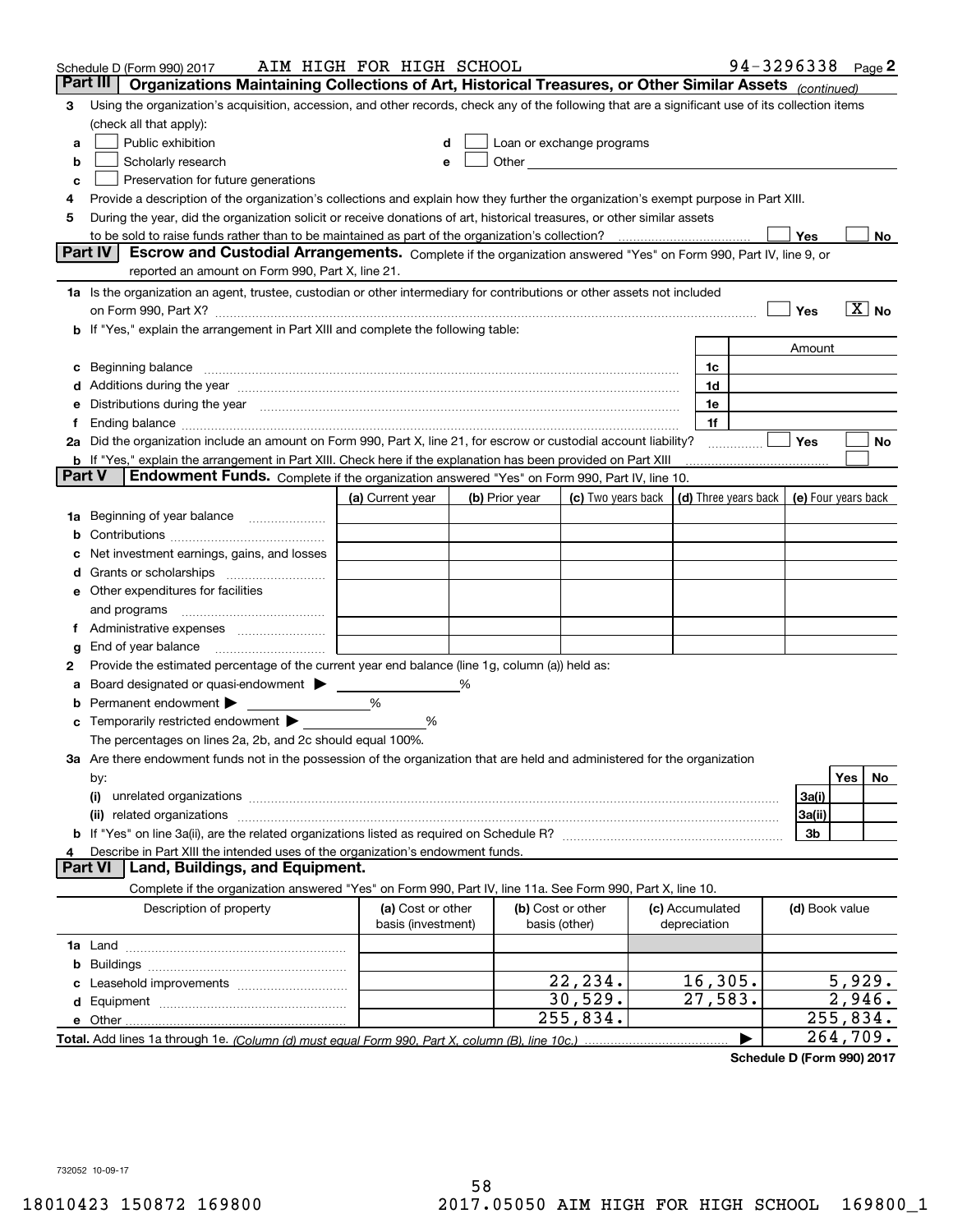### Schedule D (Form 990) 2017 AIM HIGH FOR HIGH SCHOOL **194-3296338** Page 3 **Part VII Investments - Other Securities. 3Part VII Investments - Other Securities.** Complete if the organization answered "Yes" on Form 990, Part IV, line 11b. See Form 990, Part X, line 12. (a) Description of security or category (including name of security)  $\vert$  (b) Book value  $\vert$  (c) Method of valuation: Cost or end-Book value **C** (c) Method of valuation: Cost or end-of-year market value (1) Financial derivatives ~ ~ ~ ~ ~ ~ ~ ~ ~ ~ ~ ~ ~ ~ ~ **(1)** Financial derivatives ~~~~~~~~~~~~~~~ (2) Closely-held equity interests **was also also also construently** (3) Other **(3)**Other**Investments - Program Related. Part VIII Investments - Program Related.** Complete if the organization answered "Yes" on Form 990, Part IV, line 11d. See Form 990, Part X, line 15. Total. (Col. (b) must equal Form 990, Part X, col. (B) line 12.) Total. (Col. (b) must equal Form 990, Part X, col. (B) line 13.) **(a)** Description of investment **being the control (c) (c) (c) (c) (1)(2)(3)(4)(5)(6)(7)(8)(9)** (a) Description **(b) (b) (c) (c) (b) (b) (1)(2)(3)(4)(5)**(A)(B)(C)(D)(E)(F)(G)(H)Complete if the organization answered "Yes" on Form 990, Part IV, line 11c. See Form 990, Part X, line 13. Description**Part IX Other Assets.**

| (a) Description of investment | (b) Book value | (c) Method of valuation: Cost or end-of-year market value |
|-------------------------------|----------------|-----------------------------------------------------------|
| (1)                           |                |                                                           |
| (2)                           |                |                                                           |
| $\left(3\right)$              |                |                                                           |
| (4)                           |                |                                                           |
| (5)                           |                |                                                           |
| (6)                           |                |                                                           |
| 171                           |                |                                                           |

| (a) Description | (b) Book value |
|-----------------|----------------|
| (1)             |                |
| (2)             |                |
| (3)             |                |
| (4)             |                |
| $\frac{1}{2}$   |                |
| (6)             |                |
|                 |                |
| (8)             |                |
| (9)             |                |
|                 |                |

#### **Part X Other Liabilities.**

Complete if the organization answered "Yes" on Form 990, Part IV, line 11e or 11f. See Form 990, Part X, line 25.

| 1.  | (a) Description of liability                                       | (b) Book value |
|-----|--------------------------------------------------------------------|----------------|
| (1) | Federal income taxes                                               |                |
| (2) |                                                                    |                |
| (3) |                                                                    |                |
| (4) |                                                                    |                |
| (5) |                                                                    |                |
| (6) |                                                                    |                |
| (7) |                                                                    |                |
| (8) |                                                                    |                |
| (9) |                                                                    |                |
|     | Total. (Column (b) must equal Form 990, Part X, col. (B) line 25.) |                |

2. Liability for uncertain tax positions. In Part XIII, provide the text of the footnote to the organization's financial statements that reports the organization's liability for uncertain tax positions under FIN 48 (ASC 740). Check here if the text of the footnote has been provided in Part XIII  $~\fbox{X}$ 

**Schedule D (Form 990) 2017 Schedule D (Form 990) 2017**

732053 10-09-17 732053 10-09-17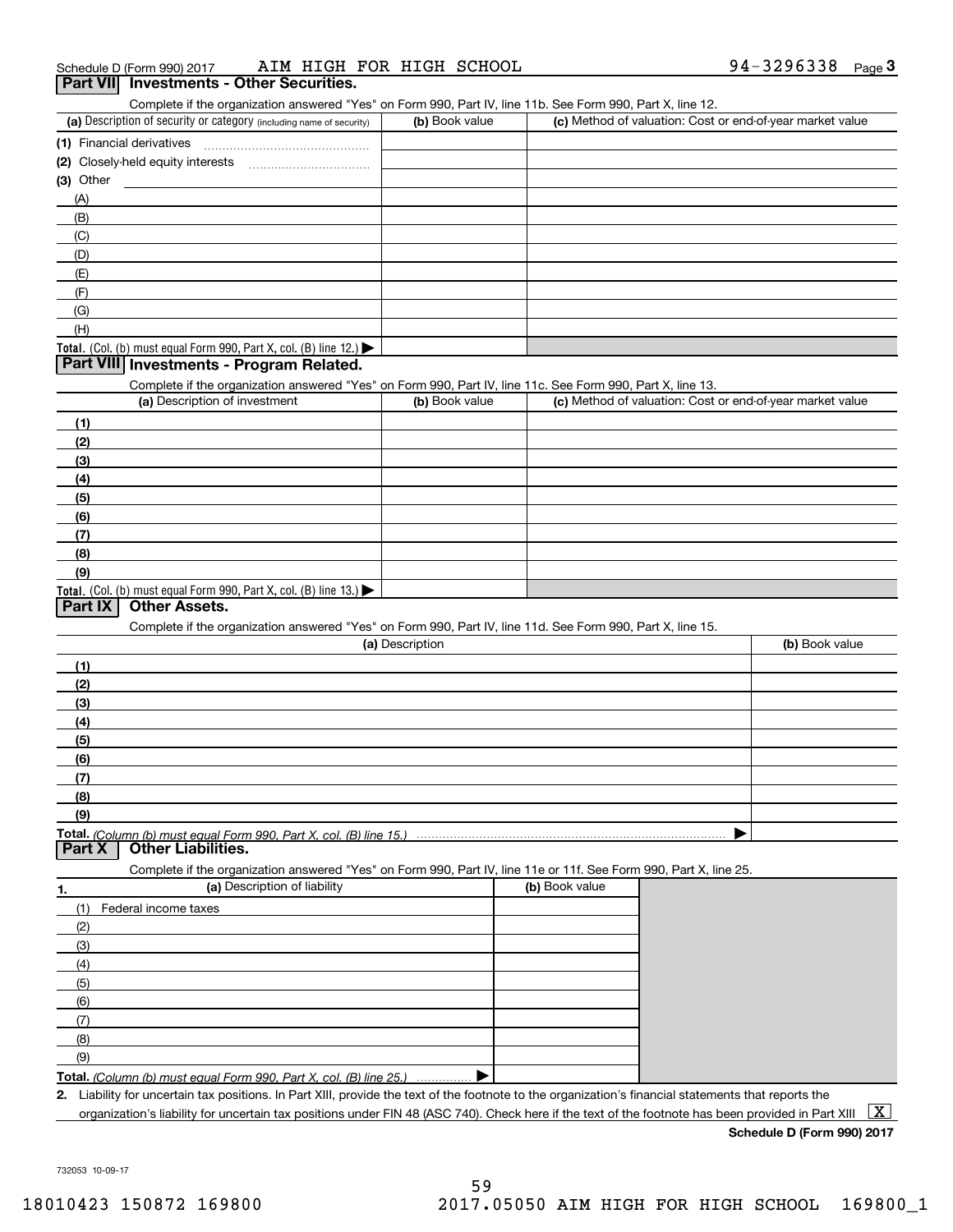|    | AIM HIGH FOR HIGH SCHOOL<br>Schedule D (Form 990) 2017                                                                                                                                                                         |                |          |                 | $94 - 3296338$ Page 4     |
|----|--------------------------------------------------------------------------------------------------------------------------------------------------------------------------------------------------------------------------------|----------------|----------|-----------------|---------------------------|
|    | Reconciliation of Revenue per Audited Financial Statements With Revenue per Return.<br><b>Part XI</b>                                                                                                                          |                |          |                 |                           |
|    | Complete if the organization answered "Yes" on Form 990, Part IV, line 12a.                                                                                                                                                    |                |          |                 |                           |
| 1  | Total revenue, gains, and other support per audited financial statements                                                                                                                                                       |                |          | $\mathbf{1}$    | 6,020,984.                |
| 2  | Amounts included on line 1 but not on Form 990, Part VIII, line 12:                                                                                                                                                            |                |          |                 |                           |
| a  | Net unrealized gains (losses) on investments [11] matter contracts and the unrealized gains (losses) on investments                                                                                                            | 2a             |          |                 |                           |
| b  |                                                                                                                                                                                                                                | 2 <sub>b</sub> | 156,000. |                 |                           |
| c  | Recoveries of prior year grants [11] matter contracts and prior year grants [11] matter contracts and all the contracts and all the contracts and all the contracts and all the contracts and all the contracts and all the co | 2c             |          |                 |                           |
| d  | Other (Describe in Part XIII.)                                                                                                                                                                                                 | 2d             |          |                 |                           |
| е  | Add lines 2a through 2d                                                                                                                                                                                                        |                |          | 2е              | 156,000.                  |
| 3  | Subtract line 2e from line 1 <b>Manual Community and Community</b> Subtract line 2e from line 1                                                                                                                                |                |          | 3               | $\overline{5,864}$ , 984. |
|    | Amounts included on Form 990, Part VIII, line 12, but not on line 1:                                                                                                                                                           |                |          |                 |                           |
| a  | Investment expenses not included on Form 990, Part VIII, line 7b [11, 111, 111, 111]                                                                                                                                           | 4a             |          |                 |                           |
| b  | Other (Describe in Part XIII.) <b>Construction Contract Construction</b> Construction Construction Construction Constr                                                                                                         | 4 <sub>b</sub> | 2,026.   |                 |                           |
| c. | Add lines 4a and 4b                                                                                                                                                                                                            |                |          | 4c              | 2,026.                    |
| 5  |                                                                                                                                                                                                                                |                |          | $5\overline{5}$ | 5,867,010.                |
|    | Part XII   Reconciliation of Expenses per Audited Financial Statements With Expenses per Return.                                                                                                                               |                |          |                 |                           |
|    | Complete if the organization answered "Yes" on Form 990, Part IV, line 12a.                                                                                                                                                    |                |          |                 |                           |
| 1  |                                                                                                                                                                                                                                |                |          | $\blacksquare$  | 6, 171, 843.              |
| 2  | Amounts included on line 1 but not on Form 990, Part IX, line 25:                                                                                                                                                              |                |          |                 |                           |
| a  |                                                                                                                                                                                                                                | 2a             | 156,000. |                 |                           |
| b  |                                                                                                                                                                                                                                | 2 <sub>b</sub> |          |                 |                           |
| c  |                                                                                                                                                                                                                                | 2c             |          |                 |                           |
| d  |                                                                                                                                                                                                                                | 2d             |          |                 |                           |
|    |                                                                                                                                                                                                                                |                |          | 2e              | 156,000.                  |
| 3  |                                                                                                                                                                                                                                |                |          | 3               | 6,015,843.                |
| 4  | Amounts included on Form 990, Part IX, line 25, but not on line 1:                                                                                                                                                             |                |          |                 |                           |
| a  | Investment expenses not included on Form 990, Part VIII, line 7b [1000000000000000000000000000000000                                                                                                                           | 4a             |          |                 |                           |
| b  | Other (Describe in Part XIII.) <b>Construction Contract Construction</b> Chern Construction Construction Construction                                                                                                          | 4h             |          |                 |                           |
| c. | Add lines 4a and 4b                                                                                                                                                                                                            |                |          | 4с              |                           |
|    |                                                                                                                                                                                                                                |                |          | 5               | 6,015,843                 |
|    | Part XIII Supplemental Information.                                                                                                                                                                                            |                |          |                 |                           |

-<br>Provide the descriptions required for Part II, lines 3, 5, and 9; Part III, lines 1a and 4; Part IV, lines 1b and 2b; Part V, line 4; Part X, line 2; Part XI, lines 2d and 4b; and Part XII, lines 2d and 4b. Also complete this part to provide any additional information.

## PART X, LINE 2:

|  |  |  |  |  | AIM HIGH IS A QUALIFIED ORGANIZATION EXEMPT FROM FEDERAL INCOME TAXES   |                                                                            |
|--|--|--|--|--|-------------------------------------------------------------------------|----------------------------------------------------------------------------|
|  |  |  |  |  |                                                                         |                                                                            |
|  |  |  |  |  |                                                                         | UNDER $501(C)(3)$ OF THE INTERNAL REVENUE CODE ("IRC") AND FRANCHISE TAXES |
|  |  |  |  |  |                                                                         |                                                                            |
|  |  |  |  |  | UNDER 23701D OF THE CALIFORNIA REVENUE AND TAXATION CODE, RESPECTIVELY. |                                                                            |
|  |  |  |  |  |                                                                         |                                                                            |

ACCORDINGLY, IT IS EXEMPT FROM FEDERAL AND CALIFORNIA INCOME TAXES AND IS ACCORDINGLY, IT IS EXEMPT FROM FEDERAL AND CALIFORNIA INCOME TAXES AND IS

NOT LIABLE FOR FEDERAL UNEMPLOYMENT TAXES. NOT LIABLE FOR FEDERAL UNEMPLOYMENT TAXES.

### MANAGEMENT EVALUATED AIM HIGH'S TAX POSITIONS AND CONCLUDED THAT THEY MANAGEMENT EVALUATED AIM HIGH'S TAX POSITIONS AND CONCLUDED THAT THEY

MAINTAINED THEIR TAX EXEMPT STATUS AND HAD TAKEN NO UNCERTAIN TAX MAINTAINED THEIR TAX EXEMPT STATUS AND HAD TAKEN NO UNCERTAIN TAX

POSITIONS THAT WOULD REQUIRE ADJUSTMENT TO THE FINANCIAL STATEMENTS. POSITIONS THAT WOULD REQUIRE ADJUSTMENT TO THE FINANCIAL STATEMENTS.

## THEREFORE, NO PROVISION OR LIABILITY FOR INCOME TAXES HAS BEEN INCLUDED IN THEREFORE, NO PROVISION OR LIABILITY FOR INCOME TAXES HAS BEEN INCLUDED IN

60 60

|  |  | THE FINANCIAL STATEMENTS. |
|--|--|---------------------------|
|--|--|---------------------------|

732054 10-09-17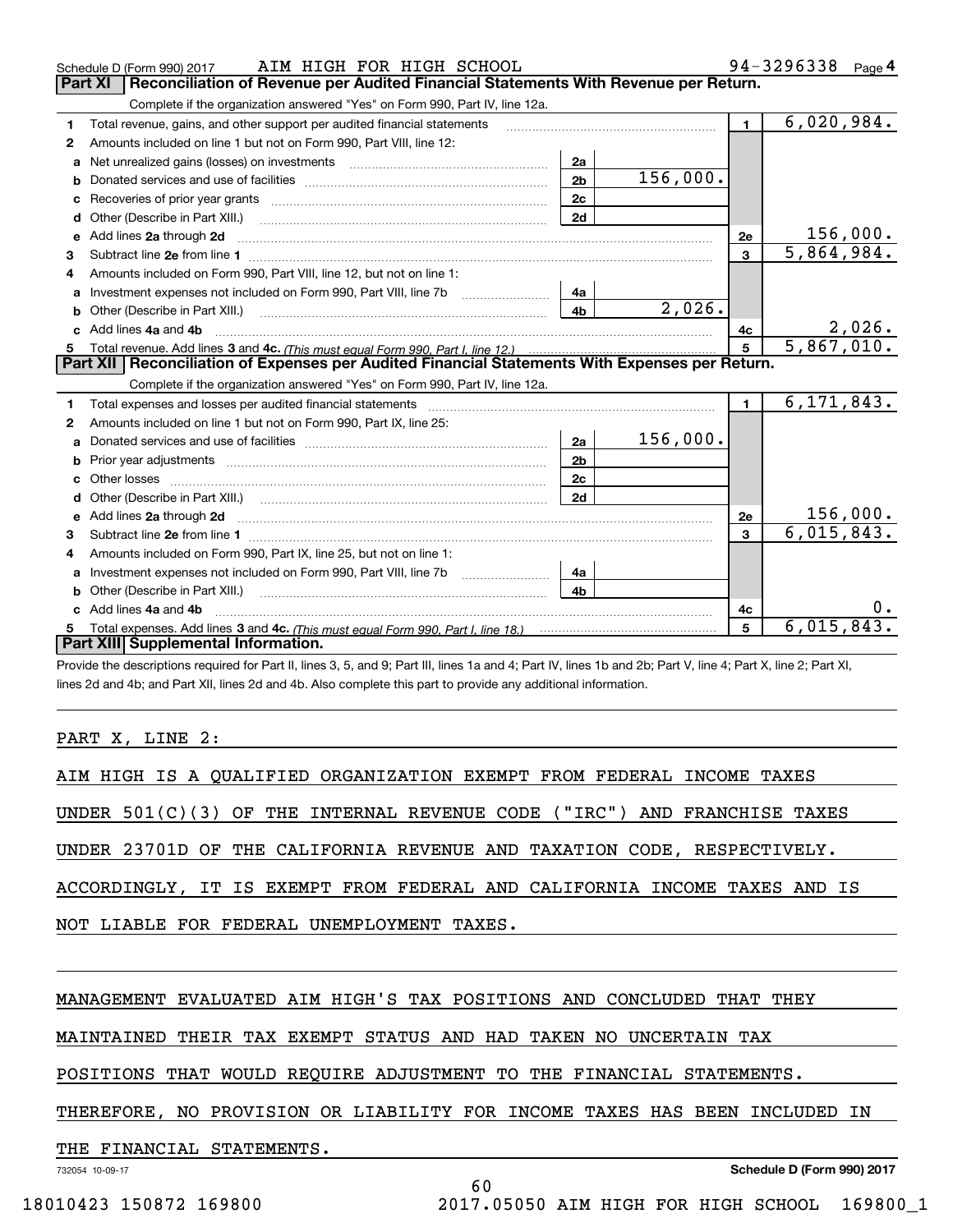THE 2014 THROUGH 2017 TAX YEARS REMAIN SUBJECT TO EXAMINATION BY THE THE 2014 THROUGH 2017 TAX YEARS REMAIN SUBJECT TO EXAMINATION BY THE

INTERNAL REVENUE SERVICE. IN ADDITION, THE 2013 THROUGH 2017 TAX YEARS INTERNAL REVENUE SERVICE. IN ADDITION, THE 2013 THROUGH 2017 TAX YEARS

REMAIN SUBJECT TO EXAMINATION BY THE CALIFORNIA FRANCHISE TAX BOARD. REMAIN SUBJECT TO EXAMINATION BY THE CALIFORNIA FRANCHISE TAX BOARD.

HOWEVER, MANAGEMENT IS UNAWARE OF ANY PENDING EXAMINATIONS NOR ARE THERE HOWEVER, MANAGEMENT IS UNAWARE OF ANY PENDING EXAMINATIONS NOR ARE THERE

ANY IN PROGRESS. ANY IN PROGRESS.

PART XI , LINE 4B - OTHER ADJUSTMENTS: PART XI, LINE 4B - OTHER ADJUSTMENTS:

DISQUALIFIED TRANSIT EXPENSES 2 ,026 . DISQUALIFIED TRANSIT EXPENSES 2,026.

**Schedule D (Form 990) <sup>2017</sup> Schedule D (Form 990) 2017**

732055 10-09-17 732055 10-09-17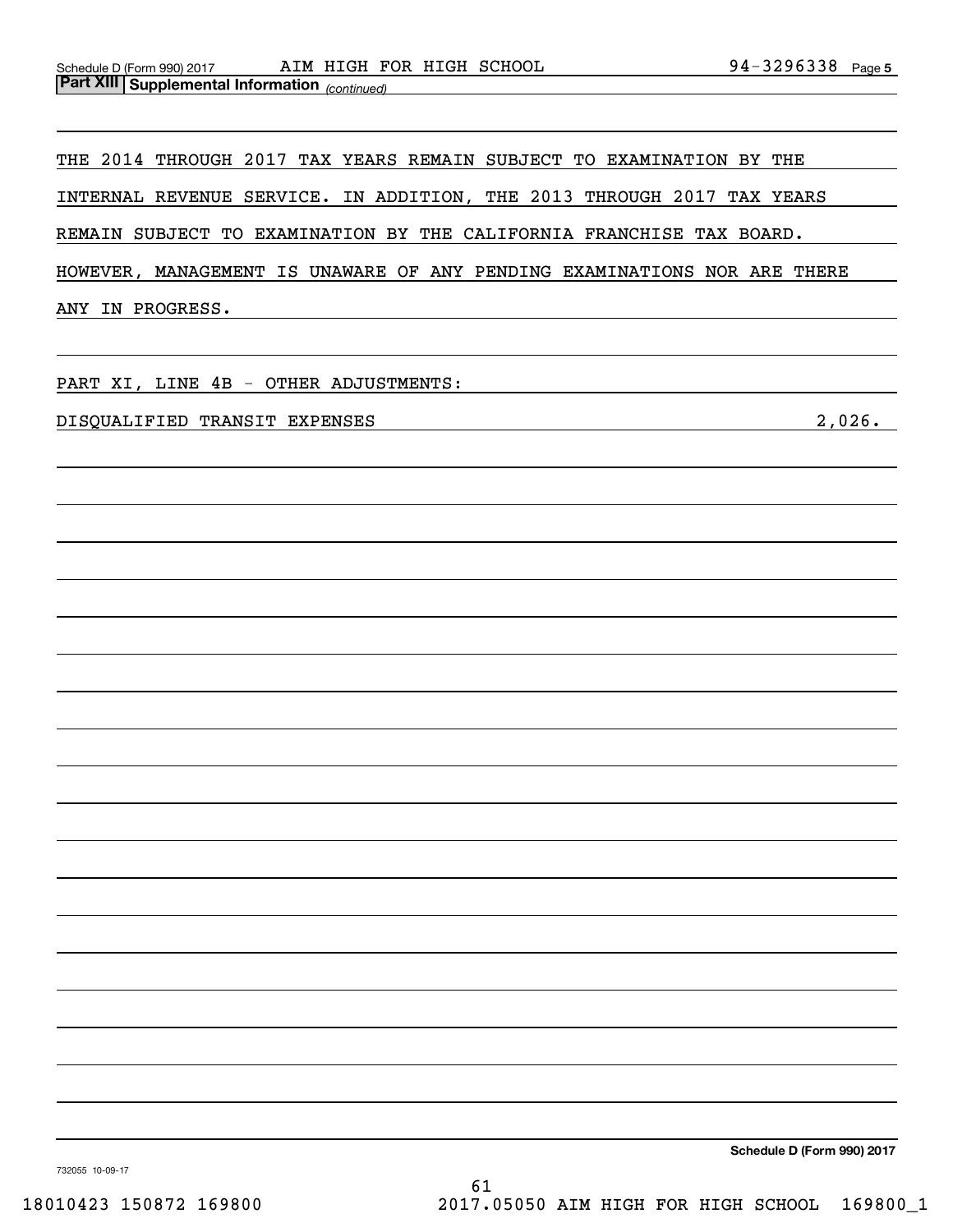|                                                                                                                                                       | <b>SCHEDULE E</b>                   | <b>Schools</b>                                                                                                                                                                                                                                         |                                       | OMB No. 1545-0047 |                                     |             |
|-------------------------------------------------------------------------------------------------------------------------------------------------------|-------------------------------------|--------------------------------------------------------------------------------------------------------------------------------------------------------------------------------------------------------------------------------------------------------|---------------------------------------|-------------------|-------------------------------------|-------------|
|                                                                                                                                                       | (Form 990 or 990-EZ)                | Complete if the organization answered "Yes" on Form 990,                                                                                                                                                                                               |                                       |                   |                                     |             |
|                                                                                                                                                       |                                     | Part IV, line 13, or Form 990-EZ, Part VI, line 48.                                                                                                                                                                                                    |                                       |                   |                                     |             |
| Attach to Form 990 or Form 990-EZ.<br>Department of the Treasury<br>Internal Revenue Service<br>Go to www.irs.gov/Form990 for the latest information. |                                     |                                                                                                                                                                                                                                                        |                                       |                   | <b>Open to Public</b><br>Inspection |             |
|                                                                                                                                                       | Name of the organization            |                                                                                                                                                                                                                                                        | <b>Employer identification number</b> |                   |                                     |             |
|                                                                                                                                                       |                                     | AIM HIGH FOR HIGH SCHOOL                                                                                                                                                                                                                               |                                       | 94-3296338        |                                     |             |
| Part I                                                                                                                                                |                                     |                                                                                                                                                                                                                                                        |                                       |                   |                                     |             |
|                                                                                                                                                       |                                     |                                                                                                                                                                                                                                                        |                                       |                   | <b>YES</b>                          | NO.         |
| 1.                                                                                                                                                    |                                     | Does the organization have a racially nondiscriminatory policy toward students by statement in its charter, bylaws,                                                                                                                                    |                                       |                   |                                     |             |
|                                                                                                                                                       |                                     |                                                                                                                                                                                                                                                        |                                       | 1                 | х                                   |             |
| $\mathbf{2}$                                                                                                                                          |                                     | Does the organization include a statement of its racially nondiscriminatory policy toward students in all its brochures,                                                                                                                               |                                       |                   | х                                   |             |
| 3                                                                                                                                                     |                                     | catalogues, and other written communications with the public dealing with student admissions, programs, and scholarships?                                                                                                                              |                                       | $\mathbf{2}$      |                                     |             |
|                                                                                                                                                       |                                     | Has the organization publicized its racially nondiscriminatory policy through newspaper or broadcast media during the<br>period of solicitation for students, or during the registration period if it has no solicitation program, in a way that makes |                                       |                   |                                     |             |
|                                                                                                                                                       |                                     | the policy known to all parts of the general community it serves? If "Yes," please describe. If "No," please explain.                                                                                                                                  |                                       |                   |                                     |             |
|                                                                                                                                                       | If you need more space, use Part II | <u> 1999 - 1999 - 1999 - 1999 - 1999 - 1999 - 1999 - 1999 - 1999 - 1999 - 1999 - 1999 - 1999 - 1999 - 1999 - 199</u>                                                                                                                                   |                                       | 3                 | Х                                   |             |
|                                                                                                                                                       |                                     | THE RACIAL NONDISCRIMINATORY POLICY IS PRINTED IN ALL OF THE                                                                                                                                                                                           |                                       |                   |                                     |             |
|                                                                                                                                                       |                                     | ORGANIZATION'S PUBLISHED MATERIALS. IT WAS ALSO PUBLISHED ON                                                                                                                                                                                           |                                       |                   |                                     |             |
|                                                                                                                                                       |                                     | SEPTEMBER 8, 2017 IN THE PUBLIC NOTICE SECTION OF THE SAN                                                                                                                                                                                              |                                       |                   |                                     |             |
|                                                                                                                                                       |                                     | FRANCISCO CHRONICLE, A GENERAL CIRCULATION PUBLICATION.                                                                                                                                                                                                |                                       |                   |                                     |             |
|                                                                                                                                                       |                                     |                                                                                                                                                                                                                                                        |                                       |                   |                                     |             |
| 4                                                                                                                                                     |                                     | Does the organization maintain the following?                                                                                                                                                                                                          |                                       |                   |                                     |             |
| а                                                                                                                                                     |                                     | Records indicating the racial composition of the student body, faculty, and administrative staff?                                                                                                                                                      |                                       | 4a                | х                                   |             |
| b                                                                                                                                                     |                                     | Records documenting that scholarships and other financial assistance are awarded on a racially nondiscriminatory basis?                                                                                                                                |                                       | 4b                | $\mathbf x$                         |             |
|                                                                                                                                                       |                                     | c Copies of all catalogues, brochures, announcements, and other written communications to the public dealing with student                                                                                                                              |                                       | 4с                | X                                   |             |
|                                                                                                                                                       |                                     |                                                                                                                                                                                                                                                        |                                       |                   |                                     |             |
|                                                                                                                                                       |                                     | If you answered "No" to any of the above, please explain. If you need more space, use Part II.                                                                                                                                                         |                                       | 4d                | $\mathbf X$                         |             |
|                                                                                                                                                       |                                     |                                                                                                                                                                                                                                                        |                                       |                   |                                     |             |
|                                                                                                                                                       |                                     |                                                                                                                                                                                                                                                        |                                       |                   |                                     |             |
|                                                                                                                                                       |                                     |                                                                                                                                                                                                                                                        |                                       |                   |                                     |             |
|                                                                                                                                                       |                                     |                                                                                                                                                                                                                                                        |                                       |                   |                                     |             |
|                                                                                                                                                       |                                     |                                                                                                                                                                                                                                                        |                                       |                   |                                     |             |
| 5                                                                                                                                                     |                                     | Does the organization discriminate by race in any way with respect to:                                                                                                                                                                                 |                                       |                   |                                     |             |
|                                                                                                                                                       |                                     |                                                                                                                                                                                                                                                        |                                       | 5a                |                                     | х           |
|                                                                                                                                                       |                                     |                                                                                                                                                                                                                                                        |                                       | 5b                |                                     | $\mathbf X$ |
|                                                                                                                                                       |                                     | <b>c</b> Employment of faculty or administrative staff?                                                                                                                                                                                                |                                       | 5 <sub>c</sub>    |                                     | $\mathbf X$ |
|                                                                                                                                                       |                                     |                                                                                                                                                                                                                                                        |                                       | 5d                |                                     | х           |
|                                                                                                                                                       |                                     |                                                                                                                                                                                                                                                        |                                       | 5е                |                                     | X           |
|                                                                                                                                                       | f Use of facilities?                |                                                                                                                                                                                                                                                        |                                       | 5f                |                                     | X           |
|                                                                                                                                                       |                                     |                                                                                                                                                                                                                                                        |                                       | 5g                |                                     | X           |
|                                                                                                                                                       |                                     |                                                                                                                                                                                                                                                        |                                       | <b>5h</b>         |                                     | X           |
|                                                                                                                                                       |                                     | If you answered "Yes" to any of the above, please explain. If you need more space, use Part II.                                                                                                                                                        |                                       |                   |                                     |             |
|                                                                                                                                                       |                                     |                                                                                                                                                                                                                                                        |                                       |                   |                                     |             |
|                                                                                                                                                       |                                     |                                                                                                                                                                                                                                                        |                                       |                   |                                     |             |
|                                                                                                                                                       |                                     |                                                                                                                                                                                                                                                        |                                       |                   |                                     |             |
|                                                                                                                                                       |                                     | 6a Does the organization receive any financial aid or assistance from a governmental agency?                                                                                                                                                           |                                       | 6a                |                                     | х           |
|                                                                                                                                                       |                                     |                                                                                                                                                                                                                                                        |                                       | 6b                |                                     | $\mathbf x$ |
|                                                                                                                                                       |                                     | If you answered "Yes" on either line 6a or line 6b, explain on Part II.                                                                                                                                                                                |                                       |                   |                                     |             |
| 7                                                                                                                                                     |                                     | Does the organization certify that it has complied with the applicable requirements of sections 4.01 through 4.05 of<br>Rev. Proc. 75-50, 1975-2 C.B. 587, covering racial nondiscrimination? If "No," explain on Part II                              |                                       | 7                 | х                                   |             |

732061 10-06-17 732061 10-06-17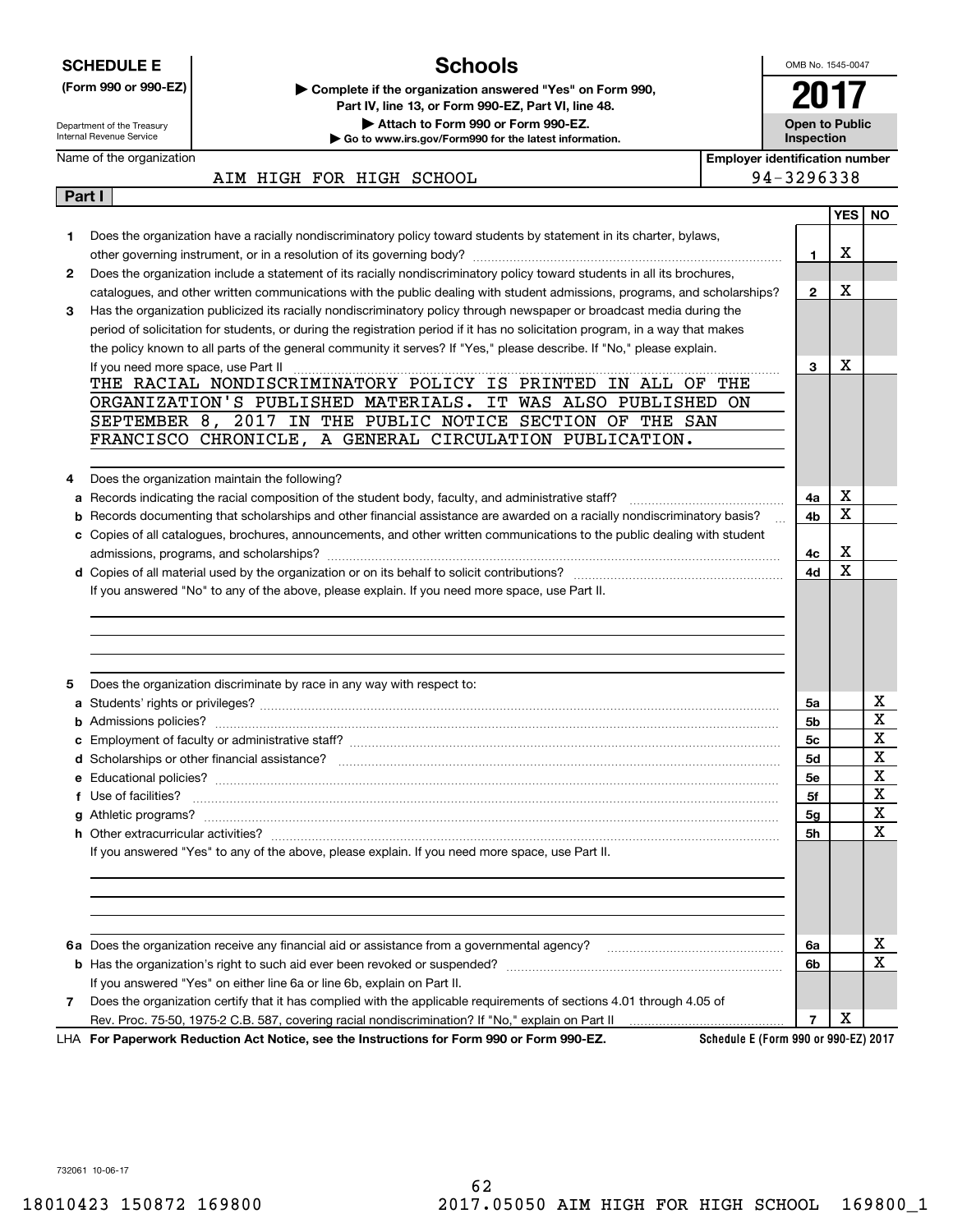| Schedule E (Form 990 or 990-EZ) 2017 AIM HIGH FOR HIGH SCHOOL |  |  |                                                                                                                                  | 94-3296338 $_{Page 2}$ |  |
|---------------------------------------------------------------|--|--|----------------------------------------------------------------------------------------------------------------------------------|------------------------|--|
|                                                               |  |  | <b>Part II</b> Supplemental Information. Provide the explanations required by Part I, lines 3, 4d, 5h, 6b, and 7, as applicable. |                        |  |

| Part II | Supplemental Information. Provide the explanations required by Part I, lines 3, 4d, 5h, 6b, and 7, as applicable. |  |
|---------|-------------------------------------------------------------------------------------------------------------------|--|
|         | Also provide any other additional information.                                                                    |  |

| 732062 10-06-17 | 63 | Schedule E (Form 990 or 990-EZ) 2017 |
|-----------------|----|--------------------------------------|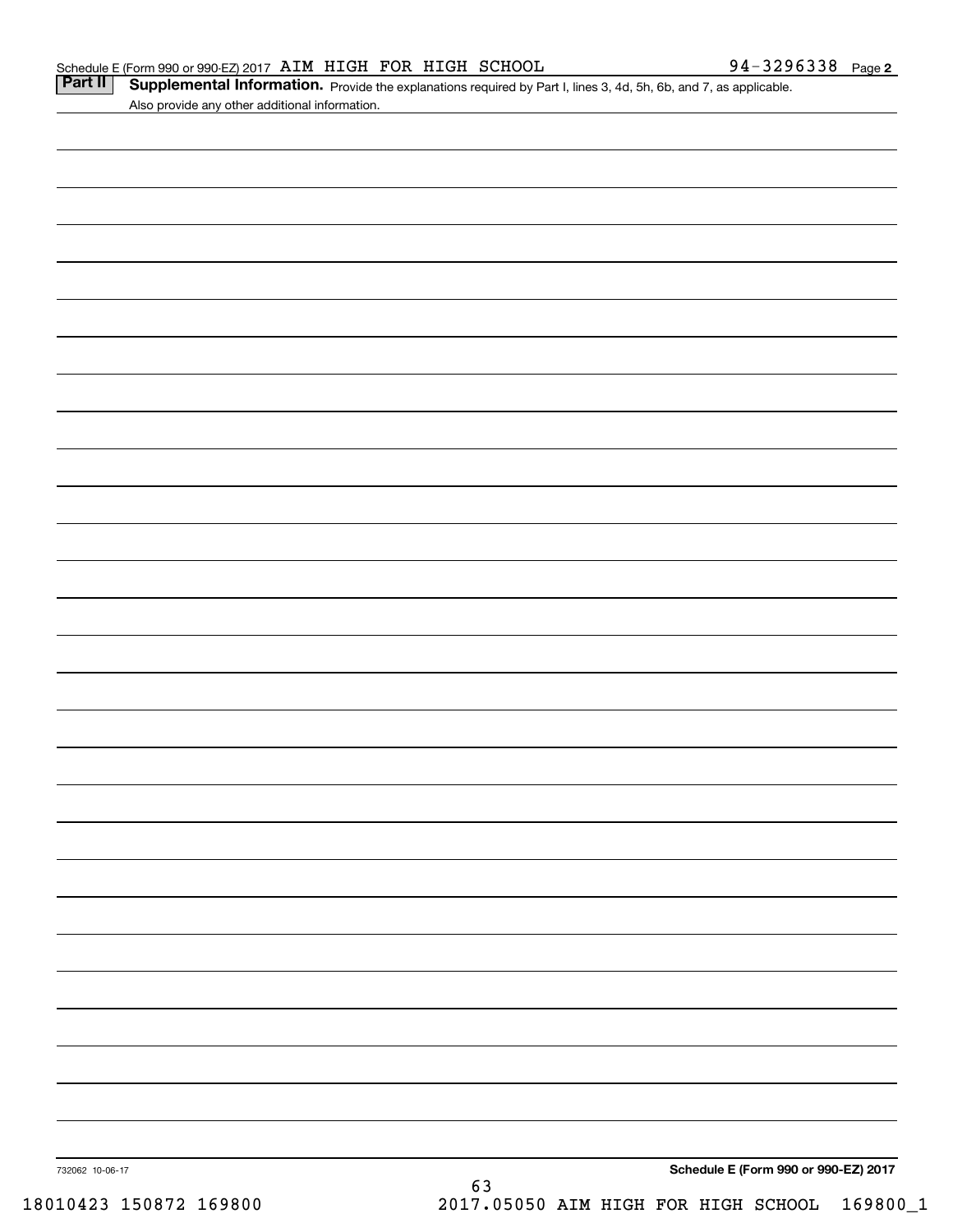| <b>SCHEDULE G</b>                                                                                                                                                                                                                                                                                                                                                                                                                                                                                                                                                                  |                                                                                                                                                                               |                                                               |           |                                                                            |                                                                            |            | OMB No. 1545-0047                                       |
|------------------------------------------------------------------------------------------------------------------------------------------------------------------------------------------------------------------------------------------------------------------------------------------------------------------------------------------------------------------------------------------------------------------------------------------------------------------------------------------------------------------------------------------------------------------------------------|-------------------------------------------------------------------------------------------------------------------------------------------------------------------------------|---------------------------------------------------------------|-----------|----------------------------------------------------------------------------|----------------------------------------------------------------------------|------------|---------------------------------------------------------|
| (Form 990 or 990-EZ)                                                                                                                                                                                                                                                                                                                                                                                                                                                                                                                                                               | <b>Supplemental Information Regarding Fundraising or Gaming Activities</b><br>Complete if the organization answered "Yes" on Form 990, Part IV, line 17, 18, or 19, or if the |                                                               |           |                                                                            |                                                                            |            | 2017                                                    |
| Department of the Treasury                                                                                                                                                                                                                                                                                                                                                                                                                                                                                                                                                         | organization entered more than \$15,000 on Form 990-EZ, line 6a.<br>Attach to Form 990 or Form 990-EZ.                                                                        |                                                               |           |                                                                            |                                                                            |            | <b>Open to Public</b>                                   |
| <b>Internal Revenue Service</b><br>Name of the organization                                                                                                                                                                                                                                                                                                                                                                                                                                                                                                                        | Go to www.irs.gov/Form990 for the latest instructions.                                                                                                                        |                                                               |           |                                                                            |                                                                            |            | Inspection<br><b>Employer identification number</b>     |
|                                                                                                                                                                                                                                                                                                                                                                                                                                                                                                                                                                                    | AIM HIGH FOR HIGH SCHOOL                                                                                                                                                      |                                                               |           |                                                                            |                                                                            | 94-3296338 |                                                         |
| Part I<br>required to complete this part.                                                                                                                                                                                                                                                                                                                                                                                                                                                                                                                                          | Fundraising Activities. Complete if the organization answered "Yes" on Form 990, Part IV, line 17. Form 990-EZ filers are not                                                 |                                                               |           |                                                                            |                                                                            |            |                                                         |
| 1 Indicate whether the organization raised funds through any of the following activities. Check all that apply.<br>Mail solicitations<br>a<br>Internet and email solicitations<br>b<br>Phone solicitations<br>c<br>In-person solicitations<br>d<br>2 a Did the organization have a written or oral agreement with any individual (including officers, directors, trustees, or<br><b>b</b> If "Yes," list the 10 highest paid individuals or entities (fundraisers) pursuant to agreements under which the fundraiser is to be<br>compensated at least \$5,000 by the organization. | е<br>f<br>Special fundraising events<br>g<br>key employees listed in Form 990, Part VII) or entity in connection with professional fundraising services?                      |                                                               |           | Solicitation of non-government grants<br>Solicitation of government grants |                                                                            |            | Yes<br>No                                               |
| (i) Name and address of individual<br>or entity (fundraiser)                                                                                                                                                                                                                                                                                                                                                                                                                                                                                                                       | (ii) Activity                                                                                                                                                                 | fundraiser<br>have custody<br>or control of<br>contributions? | (iii) Did | (iv) Gross receipts<br>from activity                                       | (v) Amount paid<br>to (or retained by)<br>fundraiser<br>listed in col. (i) |            | (vi) Amount paid<br>to (or retained by)<br>organization |
|                                                                                                                                                                                                                                                                                                                                                                                                                                                                                                                                                                                    |                                                                                                                                                                               | Yes                                                           | <b>No</b> |                                                                            |                                                                            |            |                                                         |
|                                                                                                                                                                                                                                                                                                                                                                                                                                                                                                                                                                                    |                                                                                                                                                                               |                                                               |           |                                                                            |                                                                            |            |                                                         |
|                                                                                                                                                                                                                                                                                                                                                                                                                                                                                                                                                                                    |                                                                                                                                                                               |                                                               |           |                                                                            |                                                                            |            |                                                         |
|                                                                                                                                                                                                                                                                                                                                                                                                                                                                                                                                                                                    |                                                                                                                                                                               |                                                               |           |                                                                            |                                                                            |            |                                                         |
|                                                                                                                                                                                                                                                                                                                                                                                                                                                                                                                                                                                    |                                                                                                                                                                               |                                                               |           |                                                                            |                                                                            |            |                                                         |
|                                                                                                                                                                                                                                                                                                                                                                                                                                                                                                                                                                                    |                                                                                                                                                                               |                                                               |           |                                                                            |                                                                            |            |                                                         |
|                                                                                                                                                                                                                                                                                                                                                                                                                                                                                                                                                                                    |                                                                                                                                                                               |                                                               |           |                                                                            |                                                                            |            |                                                         |
|                                                                                                                                                                                                                                                                                                                                                                                                                                                                                                                                                                                    |                                                                                                                                                                               |                                                               |           |                                                                            |                                                                            |            |                                                         |
|                                                                                                                                                                                                                                                                                                                                                                                                                                                                                                                                                                                    |                                                                                                                                                                               |                                                               |           |                                                                            |                                                                            |            |                                                         |
|                                                                                                                                                                                                                                                                                                                                                                                                                                                                                                                                                                                    |                                                                                                                                                                               |                                                               |           |                                                                            |                                                                            |            |                                                         |
|                                                                                                                                                                                                                                                                                                                                                                                                                                                                                                                                                                                    |                                                                                                                                                                               |                                                               |           |                                                                            |                                                                            |            |                                                         |
| Total<br>3 List all states in which the organization is registered or licensed to solicit contributions or has been notified it is exempt from registration                                                                                                                                                                                                                                                                                                                                                                                                                        |                                                                                                                                                                               |                                                               |           |                                                                            |                                                                            |            |                                                         |
| or licensing.                                                                                                                                                                                                                                                                                                                                                                                                                                                                                                                                                                      |                                                                                                                                                                               |                                                               |           |                                                                            |                                                                            |            |                                                         |
|                                                                                                                                                                                                                                                                                                                                                                                                                                                                                                                                                                                    |                                                                                                                                                                               |                                                               |           |                                                                            |                                                                            |            |                                                         |
|                                                                                                                                                                                                                                                                                                                                                                                                                                                                                                                                                                                    |                                                                                                                                                                               |                                                               |           |                                                                            |                                                                            |            |                                                         |
|                                                                                                                                                                                                                                                                                                                                                                                                                                                                                                                                                                                    |                                                                                                                                                                               |                                                               |           |                                                                            |                                                                            |            |                                                         |
|                                                                                                                                                                                                                                                                                                                                                                                                                                                                                                                                                                                    |                                                                                                                                                                               |                                                               |           |                                                                            |                                                                            |            |                                                         |
|                                                                                                                                                                                                                                                                                                                                                                                                                                                                                                                                                                                    |                                                                                                                                                                               |                                                               |           |                                                                            |                                                                            |            |                                                         |
|                                                                                                                                                                                                                                                                                                                                                                                                                                                                                                                                                                                    |                                                                                                                                                                               |                                                               |           |                                                                            |                                                                            |            |                                                         |
| LHA For Paperwork Reduction Act Notice, see the Instructions for Form 990 or 990-EZ.                                                                                                                                                                                                                                                                                                                                                                                                                                                                                               |                                                                                                                                                                               |                                                               |           |                                                                            |                                                                            |            | Schedule G (Form 990 or 990-EZ) 2017                    |

732081 09-13-17 732081 09-13-17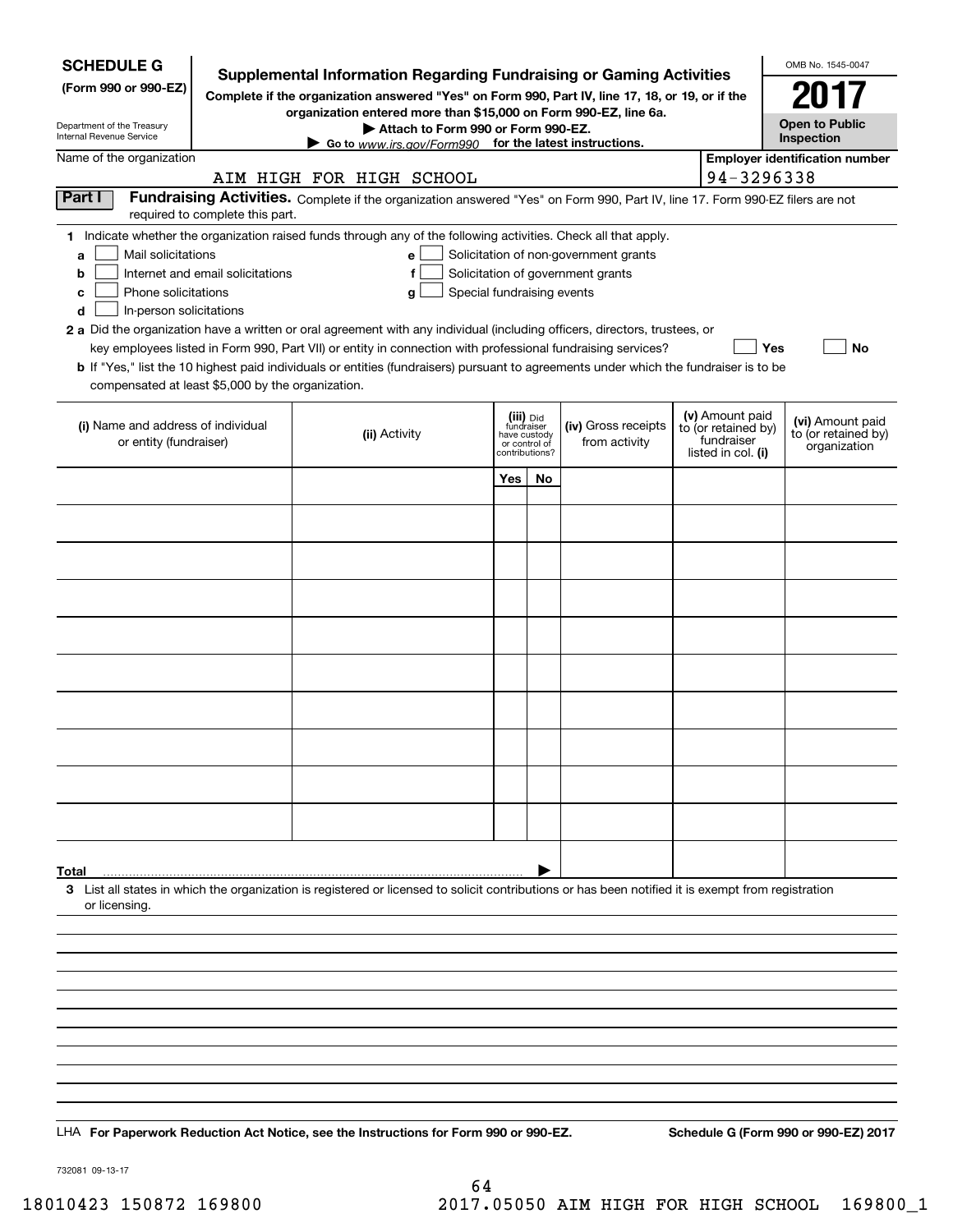# Schedule G (Form 990 or 990-EZ) 2017 AIM HIGH FOR HIGH SCHOOL 990-3296338 Page 3296338 Page

Page **2 2**

Part II Fundraising Events. Complete if the organization answered "Yes" on Form 990, Part IV, line 18, or reported more than \$15,000 000

|                 |          | of fundraising event contributions and gross income on Form 990-EZ, lines 1 and 6b. List events with gross receipts greater than \$5,000. |                           |                                                  |                                 |                                                     |
|-----------------|----------|-------------------------------------------------------------------------------------------------------------------------------------------|---------------------------|--------------------------------------------------|---------------------------------|-----------------------------------------------------|
|                 |          |                                                                                                                                           | (a) Event $#1$            | (b) Event #2                                     | (c) Other events<br><b>NONE</b> | (d) Total events<br>(add col. (a) through           |
|                 |          |                                                                                                                                           | FALL GALA<br>(event type) | (event type)                                     | (total number)                  | col. (c)                                            |
|                 |          |                                                                                                                                           |                           |                                                  |                                 |                                                     |
| Revenue         |          |                                                                                                                                           | 650,426.                  |                                                  |                                 | 650,426.                                            |
|                 |          |                                                                                                                                           | 464,713.                  |                                                  |                                 | 464,713.                                            |
|                 | 3        | Gross income (line 1 minus line 2)                                                                                                        | 185,713.                  |                                                  |                                 | 185,713.                                            |
|                 |          |                                                                                                                                           |                           |                                                  |                                 |                                                     |
|                 |          |                                                                                                                                           |                           |                                                  |                                 |                                                     |
|                 |          |                                                                                                                                           | 9,938.                    |                                                  |                                 | 9,938.                                              |
| Direct Expenses |          | 7 Food and beverages                                                                                                                      | 112,078.                  |                                                  |                                 | 112,078.                                            |
|                 | 8        |                                                                                                                                           | 10,340.                   |                                                  |                                 | 10,340.                                             |
|                 | 9        |                                                                                                                                           | $\overline{53,357}$ .     |                                                  |                                 | 53,357.                                             |
|                 |          | 10 Direct expense summary. Add lines 4 through 9 in column (d)                                                                            |                           |                                                  |                                 | 185,713.                                            |
|                 |          | 11 Net income summary. Subtract line 10 from line 3, column (d)                                                                           |                           |                                                  |                                 | $0$ .                                               |
|                 | Part III | Gaming. Complete if the organization answered "Yes" on Form 990, Part IV, line 19, or reported more than                                  |                           |                                                  |                                 |                                                     |
|                 |          | \$15,000 on Form 990-EZ, line 6a.                                                                                                         |                           |                                                  |                                 |                                                     |
| Revenue         |          |                                                                                                                                           | (a) Bingo                 | (b) Pull tabs/instant<br>bingo/progressive bingo | (c) Other gaming                | (d) Total gaming (add<br>col. (a) through col. (c)) |
|                 |          |                                                                                                                                           |                           |                                                  |                                 |                                                     |
|                 |          |                                                                                                                                           |                           |                                                  |                                 |                                                     |
|                 |          |                                                                                                                                           |                           |                                                  |                                 |                                                     |
| Direct Expenses | 3        |                                                                                                                                           |                           |                                                  |                                 |                                                     |
|                 | 4        |                                                                                                                                           |                           |                                                  |                                 |                                                     |
|                 | 5.       | Other direct expenses                                                                                                                     |                           |                                                  |                                 |                                                     |
|                 |          | 6 Volunteer labor                                                                                                                         | Yes<br>%<br>No            | Yes<br>$\%$<br>No                                | Yes<br>%<br>No                  |                                                     |
|                 |          | 7 Direct expense summary. Add lines 2 through 5 in column (d)                                                                             |                           |                                                  |                                 |                                                     |
|                 | 8        |                                                                                                                                           |                           |                                                  |                                 |                                                     |
|                 |          |                                                                                                                                           |                           |                                                  |                                 |                                                     |
|                 |          | <b>9</b> Enter the state(s) in which the organization conducts gaming activities:                                                         |                           |                                                  |                                 | Yes<br>No                                           |
|                 |          |                                                                                                                                           |                           |                                                  |                                 |                                                     |
|                 |          |                                                                                                                                           |                           |                                                  |                                 | Yes<br>No                                           |
|                 |          |                                                                                                                                           |                           |                                                  |                                 |                                                     |

732082 09-13-17

732082 09-13-17 **Schedule G (Form 990 or 990-EZ) <sup>2017</sup> Schedule G (Form 990 or 990-EZ) 2017**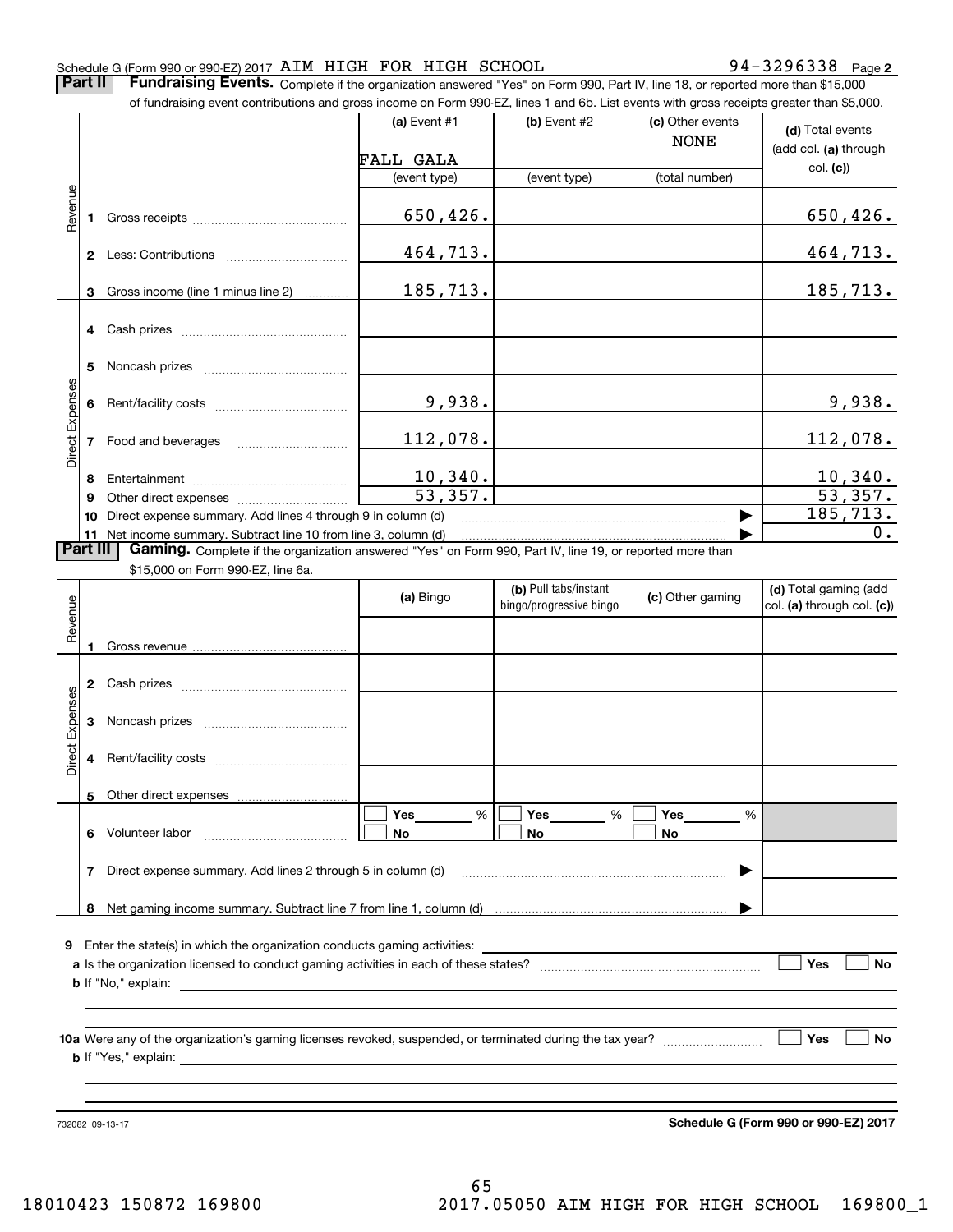| Schedule G (Form 990 or 990-EZ) 2017 AIM HIGH FOR HIGH SCHOOL                                                                                                                                                                                                                                                                                                                                                         | 94-3296338                           | Page 3    |
|-----------------------------------------------------------------------------------------------------------------------------------------------------------------------------------------------------------------------------------------------------------------------------------------------------------------------------------------------------------------------------------------------------------------------|--------------------------------------|-----------|
|                                                                                                                                                                                                                                                                                                                                                                                                                       | Yes                                  | <b>No</b> |
| 12 Is the organization a grantor, beneficiary or trustee of a trust, or a member of a partnership or other entity formed                                                                                                                                                                                                                                                                                              |                                      |           |
|                                                                                                                                                                                                                                                                                                                                                                                                                       | Yes                                  | No        |
| 13 Indicate the percentage of gaming activity conducted in:                                                                                                                                                                                                                                                                                                                                                           |                                      |           |
|                                                                                                                                                                                                                                                                                                                                                                                                                       | 13а                                  | %         |
|                                                                                                                                                                                                                                                                                                                                                                                                                       | 13 <sub>b</sub>                      | %         |
| 14 Enter the name and address of the person who prepares the organization's gaming/special events books and records:                                                                                                                                                                                                                                                                                                  |                                      |           |
|                                                                                                                                                                                                                                                                                                                                                                                                                       |                                      |           |
|                                                                                                                                                                                                                                                                                                                                                                                                                       |                                      |           |
|                                                                                                                                                                                                                                                                                                                                                                                                                       |                                      |           |
|                                                                                                                                                                                                                                                                                                                                                                                                                       |                                      |           |
|                                                                                                                                                                                                                                                                                                                                                                                                                       | Yes                                  | No        |
|                                                                                                                                                                                                                                                                                                                                                                                                                       |                                      |           |
|                                                                                                                                                                                                                                                                                                                                                                                                                       |                                      |           |
|                                                                                                                                                                                                                                                                                                                                                                                                                       |                                      |           |
| c If "Yes," enter name and address of the third party:                                                                                                                                                                                                                                                                                                                                                                |                                      |           |
|                                                                                                                                                                                                                                                                                                                                                                                                                       |                                      |           |
| Name $\blacktriangleright$ $\frac{1}{\sqrt{1-\frac{1}{2}}\sqrt{1-\frac{1}{2}}\sqrt{1-\frac{1}{2}}\sqrt{1-\frac{1}{2}}\sqrt{1-\frac{1}{2}}\sqrt{1-\frac{1}{2}}\sqrt{1-\frac{1}{2}}\sqrt{1-\frac{1}{2}}\sqrt{1-\frac{1}{2}}\sqrt{1-\frac{1}{2}}\sqrt{1-\frac{1}{2}}\sqrt{1-\frac{1}{2}}\sqrt{1-\frac{1}{2}}\sqrt{1-\frac{1}{2}}\sqrt{1-\frac{1}{2}}\sqrt{1-\frac{1}{2}}\sqrt{1-\frac{1}{2}}\sqrt{1-\frac{1}{2}}\sqrt{1$ |                                      |           |
|                                                                                                                                                                                                                                                                                                                                                                                                                       |                                      |           |
|                                                                                                                                                                                                                                                                                                                                                                                                                       |                                      |           |
| 16 Gaming manager information:                                                                                                                                                                                                                                                                                                                                                                                        |                                      |           |
|                                                                                                                                                                                                                                                                                                                                                                                                                       |                                      |           |
|                                                                                                                                                                                                                                                                                                                                                                                                                       |                                      |           |
| Gaming manager compensation > \$                                                                                                                                                                                                                                                                                                                                                                                      |                                      |           |
|                                                                                                                                                                                                                                                                                                                                                                                                                       |                                      |           |
|                                                                                                                                                                                                                                                                                                                                                                                                                       |                                      |           |
|                                                                                                                                                                                                                                                                                                                                                                                                                       |                                      |           |
|                                                                                                                                                                                                                                                                                                                                                                                                                       |                                      |           |
| Director/officer<br>Employee<br>Independent contractor                                                                                                                                                                                                                                                                                                                                                                |                                      |           |
|                                                                                                                                                                                                                                                                                                                                                                                                                       |                                      |           |
| 17 Mandatory distributions:                                                                                                                                                                                                                                                                                                                                                                                           |                                      |           |
| a Is the organization required under state law to make charitable distributions from the gaming proceeds to                                                                                                                                                                                                                                                                                                           |                                      |           |
| retain the state gaming license?                                                                                                                                                                                                                                                                                                                                                                                      | $\Box$ Yes                           | $\Box$ No |
| <b>b</b> Enter the amount of distributions required under state law to be distributed to other exempt organizations or spent in the                                                                                                                                                                                                                                                                                   |                                      |           |
| organization's own exempt activities during the tax year $\triangleright$ \$                                                                                                                                                                                                                                                                                                                                          |                                      |           |
| <b>Part IV</b><br>Supplemental Information. Provide the explanations required by Part I, line 2b, columns (iii) and (v); and Part III, lines 9, 9b, 10b, 15b,                                                                                                                                                                                                                                                         |                                      |           |
| 15c, 16, and 17b, as applicable. Also provide any additional information. See instructions.                                                                                                                                                                                                                                                                                                                           |                                      |           |
|                                                                                                                                                                                                                                                                                                                                                                                                                       |                                      |           |
|                                                                                                                                                                                                                                                                                                                                                                                                                       |                                      |           |
|                                                                                                                                                                                                                                                                                                                                                                                                                       |                                      |           |
|                                                                                                                                                                                                                                                                                                                                                                                                                       |                                      |           |
|                                                                                                                                                                                                                                                                                                                                                                                                                       |                                      |           |
|                                                                                                                                                                                                                                                                                                                                                                                                                       |                                      |           |
|                                                                                                                                                                                                                                                                                                                                                                                                                       |                                      |           |
|                                                                                                                                                                                                                                                                                                                                                                                                                       |                                      |           |
|                                                                                                                                                                                                                                                                                                                                                                                                                       |                                      |           |
|                                                                                                                                                                                                                                                                                                                                                                                                                       |                                      |           |
|                                                                                                                                                                                                                                                                                                                                                                                                                       |                                      |           |
|                                                                                                                                                                                                                                                                                                                                                                                                                       |                                      |           |
|                                                                                                                                                                                                                                                                                                                                                                                                                       |                                      |           |
|                                                                                                                                                                                                                                                                                                                                                                                                                       |                                      |           |
| 732083 09-13-17<br>66                                                                                                                                                                                                                                                                                                                                                                                                 | Schedule G (Form 990 or 990-EZ) 2017 |           |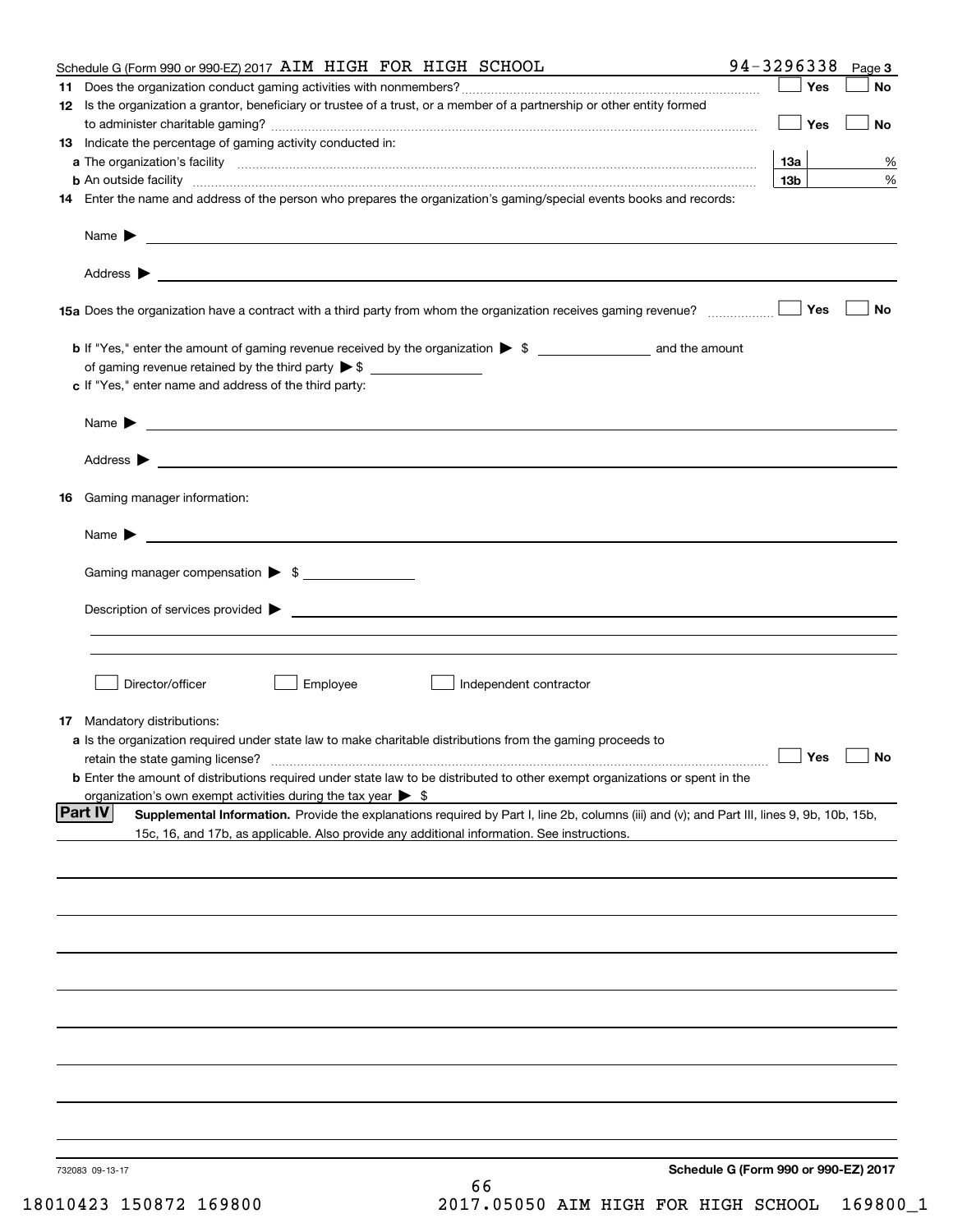|                 | Schedule G (Form 990 or 990-EZ) |
|-----------------|---------------------------------|
| 732084 04-01-17 |                                 |

67 67 18010423 150872 169800 2017.05050 AIM HIGH FOR HIGH SCHOOL 169800\_1 18010423 150872 169800 2017.05050 AIM HIGH FOR HIGH SCHOOL 169800\_1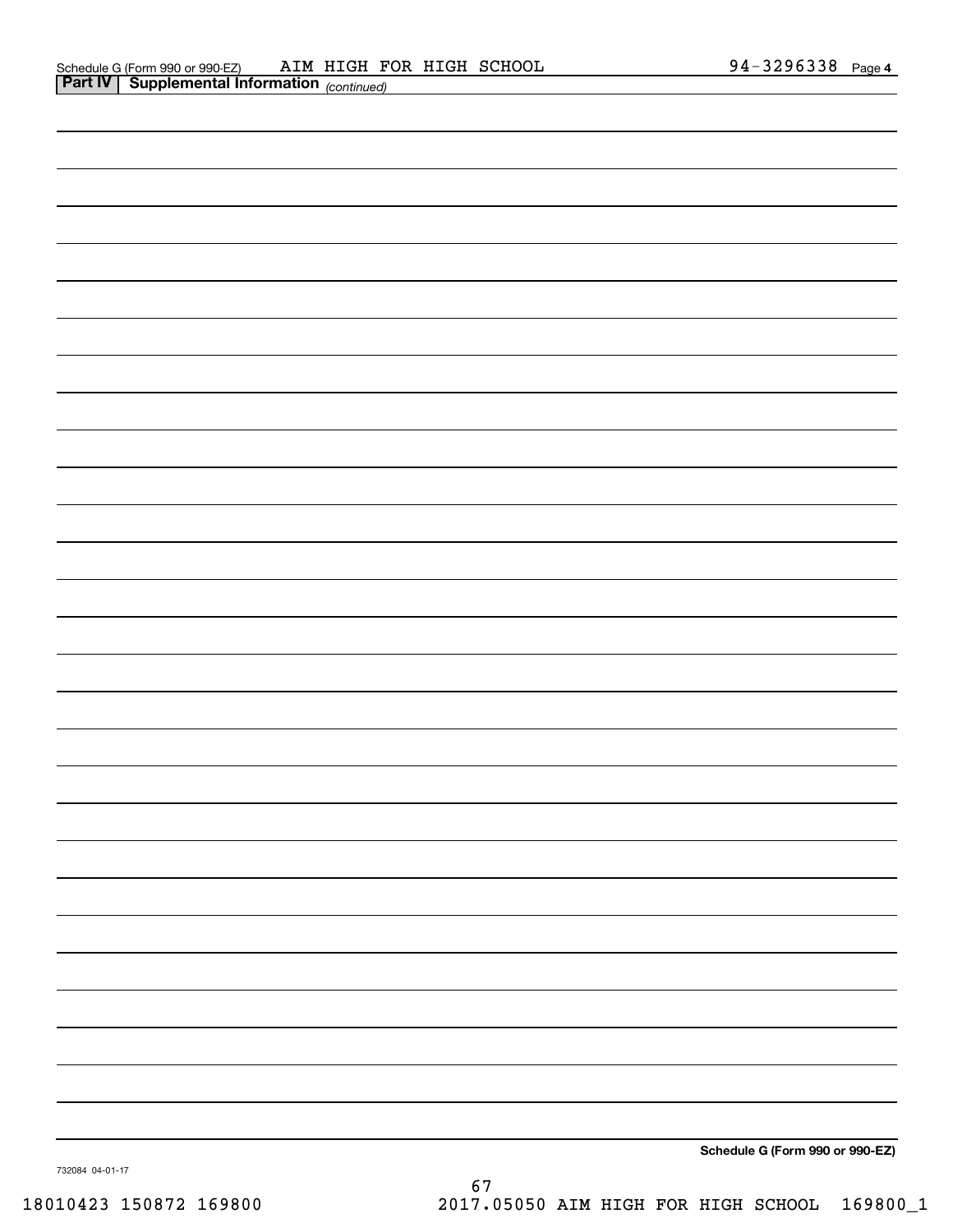|   | <b>SCHEDULE J</b><br>(Form 990)                                   |                                                                                                                                                                        | <b>Compensation Information</b><br>For certain Officers, Directors, Trustees, Key Employees, and Highest |  | OMB No. 1545-0047          |     |             |  |  |  |  |
|---|-------------------------------------------------------------------|------------------------------------------------------------------------------------------------------------------------------------------------------------------------|----------------------------------------------------------------------------------------------------------|--|----------------------------|-----|-------------|--|--|--|--|
|   |                                                                   |                                                                                                                                                                        | <b>Compensated Employees</b>                                                                             |  | 2017                       |     |             |  |  |  |  |
|   |                                                                   |                                                                                                                                                                        | > Complete if the organization answered "Yes" on Form 990, Part IV, line 23.<br>Attach to Form 990.      |  | <b>Open to Public</b>      |     |             |  |  |  |  |
|   | Department of the Treasury<br>Internal Revenue Service            |                                                                                                                                                                        | Inspection                                                                                               |  |                            |     |             |  |  |  |  |
|   | <b>Employer identification number</b><br>Name of the organization |                                                                                                                                                                        |                                                                                                          |  |                            |     |             |  |  |  |  |
|   |                                                                   | AIM HIGH FOR HIGH SCHOOL                                                                                                                                               |                                                                                                          |  | 94-3296338                 |     |             |  |  |  |  |
|   | Part I                                                            | <b>Questions Regarding Compensation</b>                                                                                                                                |                                                                                                          |  |                            |     |             |  |  |  |  |
|   |                                                                   |                                                                                                                                                                        |                                                                                                          |  |                            | Yes | No          |  |  |  |  |
|   |                                                                   | 1a Check the appropriate box(es) if the organization provided any of the following to or for a person listed on Form 990,                                              |                                                                                                          |  |                            |     |             |  |  |  |  |
|   |                                                                   | Part VII, Section A, line 1a. Complete Part III to provide any relevant information regarding these items.                                                             | Housing allowance or residence for personal use                                                          |  |                            |     |             |  |  |  |  |
|   | First-class or charter travel                                     |                                                                                                                                                                        |                                                                                                          |  |                            |     |             |  |  |  |  |
|   |                                                                   | Travel for companions<br>Payments for business use of personal residence<br>Tax indemnification and gross-up payments<br>Health or social club dues or initiation fees |                                                                                                          |  |                            |     |             |  |  |  |  |
|   |                                                                   |                                                                                                                                                                        |                                                                                                          |  |                            |     |             |  |  |  |  |
|   |                                                                   | Discretionary spending account                                                                                                                                         | Personal services (such as, maid, chauffeur, chef)                                                       |  |                            |     |             |  |  |  |  |
|   |                                                                   |                                                                                                                                                                        |                                                                                                          |  |                            |     |             |  |  |  |  |
|   |                                                                   | <b>b</b> If any of the boxes on line 1a are checked, did the organization follow a written policy regarding payment or                                                 |                                                                                                          |  | 1b                         |     |             |  |  |  |  |
| 2 |                                                                   | Did the organization require substantiation prior to reimbursing or allowing expenses incurred by all directors,                                                       |                                                                                                          |  |                            |     |             |  |  |  |  |
|   |                                                                   |                                                                                                                                                                        |                                                                                                          |  | $\mathbf{2}$               |     |             |  |  |  |  |
|   |                                                                   |                                                                                                                                                                        |                                                                                                          |  |                            |     |             |  |  |  |  |
| з |                                                                   | Indicate which, if any, of the following the filing organization used to establish the compensation of the organization's                                              |                                                                                                          |  |                            |     |             |  |  |  |  |
|   |                                                                   | CEO/Executive Director. Check all that apply. Do not check any boxes for methods used by a related organization to                                                     |                                                                                                          |  |                            |     |             |  |  |  |  |
|   |                                                                   | establish compensation of the CEO/Executive Director, but explain in Part III.                                                                                         |                                                                                                          |  |                            |     |             |  |  |  |  |
|   | Compensation committee                                            |                                                                                                                                                                        | ΧI<br>Written employment contract                                                                        |  |                            |     |             |  |  |  |  |
|   |                                                                   | Independent compensation consultant                                                                                                                                    | Compensation survey or study                                                                             |  |                            |     |             |  |  |  |  |
|   | $ \mathbf{X} $ Form 990 of other organizations                    |                                                                                                                                                                        | X  <br>Approval by the board or compensation committee                                                   |  |                            |     |             |  |  |  |  |
|   |                                                                   |                                                                                                                                                                        |                                                                                                          |  |                            |     |             |  |  |  |  |
| 4 |                                                                   | During the year, did any person listed on Form 990, Part VII, Section A, line 1a, with respect to the filing                                                           |                                                                                                          |  |                            |     |             |  |  |  |  |
|   | organization or a related organization:                           |                                                                                                                                                                        |                                                                                                          |  |                            |     |             |  |  |  |  |
|   |                                                                   | Receive a severance payment or change-of-control payment?                                                                                                              |                                                                                                          |  | 4a                         |     | х           |  |  |  |  |
|   |                                                                   | Participate in, or receive payment from, a supplemental nonqualified retirement plan?                                                                                  |                                                                                                          |  | 4b                         |     | $\bf{X}$    |  |  |  |  |
|   |                                                                   |                                                                                                                                                                        |                                                                                                          |  | 4c                         |     | $\mathbf X$ |  |  |  |  |
|   |                                                                   | If "Yes" to any of lines 4a-c, list the persons and provide the applicable amounts for each item in Part III.                                                          |                                                                                                          |  |                            |     |             |  |  |  |  |
|   |                                                                   |                                                                                                                                                                        |                                                                                                          |  |                            |     |             |  |  |  |  |
|   |                                                                   | Only section 501(c)(3), 501(c)(4), and 501(c)(29) organizations must complete lines 5-9.                                                                               |                                                                                                          |  |                            |     |             |  |  |  |  |
| 5 |                                                                   | For persons listed on Form 990, Part VII, Section A, line 1a, did the organization pay or accrue any compensation                                                      |                                                                                                          |  |                            |     |             |  |  |  |  |
|   | contingent on the revenues of:                                    |                                                                                                                                                                        |                                                                                                          |  | 5a                         |     | х           |  |  |  |  |
| а |                                                                   |                                                                                                                                                                        |                                                                                                          |  | 5b                         |     | $\mathbf X$ |  |  |  |  |
|   |                                                                   | If "Yes" on line 5a or 5b, describe in Part III.                                                                                                                       |                                                                                                          |  |                            |     |             |  |  |  |  |
| 6 |                                                                   | For persons listed on Form 990, Part VII, Section A, line 1a, did the organization pay or accrue any compensation                                                      |                                                                                                          |  |                            |     |             |  |  |  |  |
|   | contingent on the net earnings of:                                |                                                                                                                                                                        |                                                                                                          |  |                            |     |             |  |  |  |  |
| а |                                                                   |                                                                                                                                                                        |                                                                                                          |  | 6а                         |     | X           |  |  |  |  |
|   |                                                                   |                                                                                                                                                                        |                                                                                                          |  | 6b                         |     | X           |  |  |  |  |
|   |                                                                   | If "Yes" on line 6a or 6b, describe in Part III.                                                                                                                       |                                                                                                          |  |                            |     |             |  |  |  |  |
|   |                                                                   | 7 For persons listed on Form 990, Part VII, Section A, line 1a, did the organization provide any nonfixed payments                                                     |                                                                                                          |  |                            |     |             |  |  |  |  |
|   |                                                                   |                                                                                                                                                                        |                                                                                                          |  | 7                          |     | х           |  |  |  |  |
| 8 |                                                                   | Were any amounts reported on Form 990, Part VII, paid or accrued pursuant to a contract that was subject to the                                                        |                                                                                                          |  |                            |     |             |  |  |  |  |
|   |                                                                   | initial contract exception described in Regulations section 53.4958-4(a)(3)? If "Yes," describe in Part III                                                            |                                                                                                          |  | 8                          |     | х           |  |  |  |  |
| 9 |                                                                   | If "Yes" on line 8, did the organization also follow the rebuttable presumption procedure described in                                                                 |                                                                                                          |  |                            |     |             |  |  |  |  |
|   | Regulations section 53.4958-6(c)?                                 |                                                                                                                                                                        |                                                                                                          |  | 9                          |     |             |  |  |  |  |
|   |                                                                   | LHA For Paperwork Reduction Act Notice, see the Instructions for Form 990.                                                                                             |                                                                                                          |  | Schedule J (Form 990) 2017 |     |             |  |  |  |  |

**. Schedule J (Form 990) <sup>2017</sup>**

732111 10-17-17 732111 10-17-17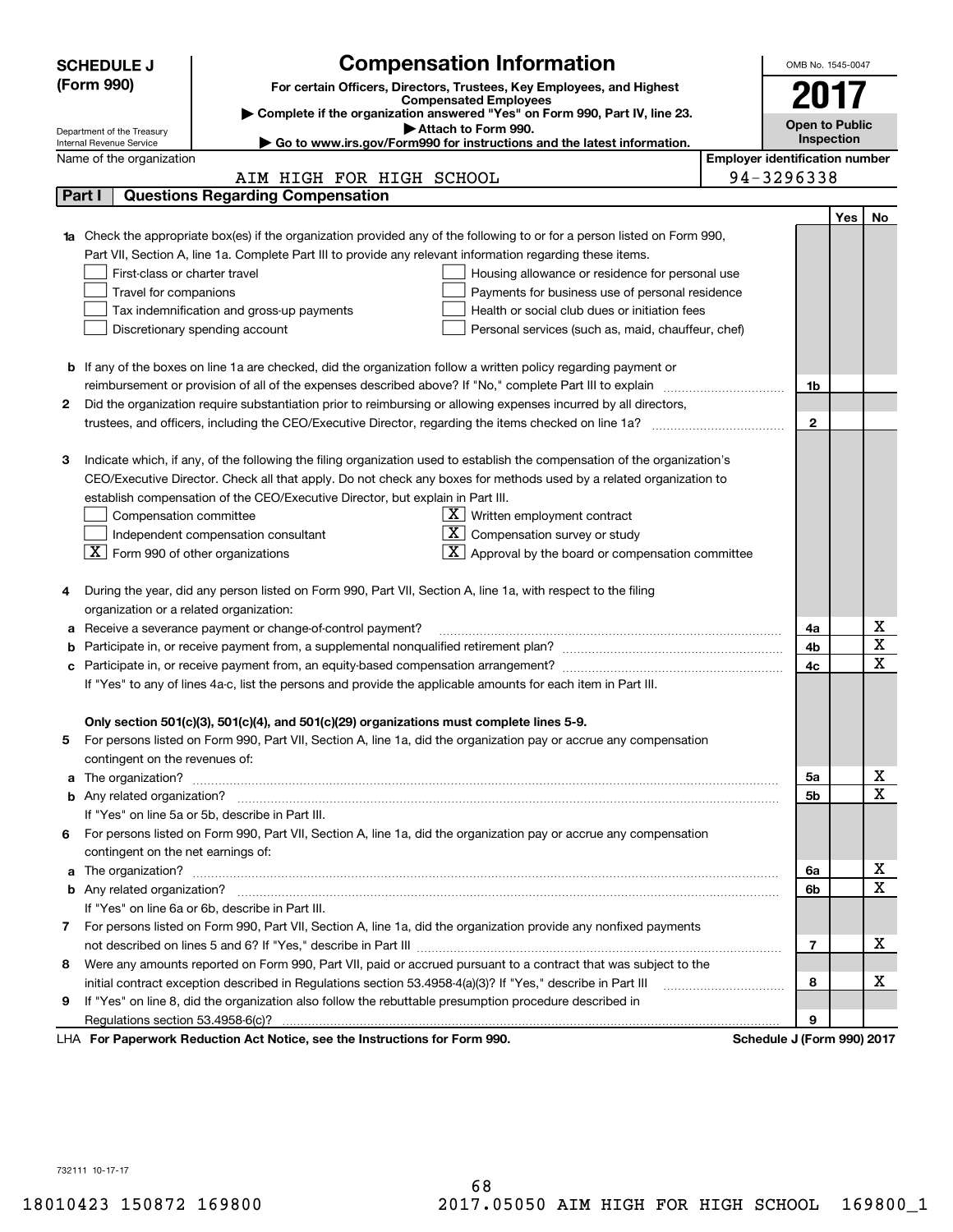94-3296338

## Schedule J (Form 990) 2017 ALM HIGH FOR HIGH SCHOOL 94-3296338<br>Part II Officers, Directors, Trustees, Key Employees, and Highest Compensated Employees. Use duplicate copies if additional space is needed.

For each individual whose compensation must be reported on Schedule J, report compensation from the organization on row (i) and from related organizations, described in the instructions, on row (ii). Do not list any individuals that aren't listed on Form 990, Part VII. Do not list any individuals that aren't listed on Form 990, Part VII.

Note: The sum of columns (B)(i)-(iii) for each listed individual must equal the total amount of Form 990, Part VII, Section A, line 1a, applicable column (D) and (E) amounts for that individual.

|                            |      |                          | (B) Breakdown of W-2 and/or 1099-MISC compensation |                                           | (C) Retirement and<br>other deferred | (D) Nontaxable<br>benefits | (E) Total of columns<br>$(B)(i)-(D)$ | (F) Compensation<br>in column (B)         |  |  |
|----------------------------|------|--------------------------|----------------------------------------------------|-------------------------------------------|--------------------------------------|----------------------------|--------------------------------------|-------------------------------------------|--|--|
| (A) Name and Title         |      | (i) Base<br>compensation | (ii) Bonus &<br>incentive<br>compensation          | (iii) Other<br>reportable<br>compensation | compensation                         |                            |                                      | reported as deferred<br>on prior Form 990 |  |  |
| (1) ALEC L. LEE, JR        | (i)  | 163,683.                 | $\overline{0}$ .                                   | $\overline{0}$ .                          | $\overline{0}$ .                     | 29,213.                    | 192,896.                             | 0.                                        |  |  |
| EXECUTIVE DIRECTOR         | (ii) | $\overline{0}$ .         | $\overline{0}$ .                                   | $\overline{0}$ .                          | $\overline{0}$ .                     | $\overline{0}$ .           | $\overline{0}$ .                     | $\overline{0}$ .                          |  |  |
| <b>MATTHEW RENO</b><br>(2) | (i)  | 140,400.                 | $\overline{0}$ .                                   | $\overline{0}$ .                          | $\overline{0}$ .                     | 10,933.                    | 151,333.                             | $\overline{0}$ .                          |  |  |
| DIRECTOR OF OPERATIONS     | (ii) | $\overline{0}$ .         | $\overline{0}$ .                                   | $\overline{0}$ .                          | $\overline{0}$ .                     | 0.                         | $\overline{0}$ .                     | $\overline{0}$ .                          |  |  |
| STACEY LEWIS<br>(3)        | (i)  | 130,566.                 | $\overline{0}$ .                                   | $\overline{0}$ .                          | $\overline{0}$ .                     | 28, 362.                   | 158,928.                             | $\overline{0}$ .                          |  |  |
| DEVELOPMENT DIRECTOR       | (ii) | 0.                       | $\overline{0}$ .                                   | $\overline{0}$ .                          | 0.                                   | 0.                         | 0.                                   | $\overline{0}$ .                          |  |  |
|                            | (i)  |                          |                                                    |                                           |                                      |                            |                                      |                                           |  |  |
|                            | (ii) |                          |                                                    |                                           |                                      |                            |                                      |                                           |  |  |
|                            | (i)  |                          |                                                    |                                           |                                      |                            |                                      |                                           |  |  |
|                            | (ii) |                          |                                                    |                                           |                                      |                            |                                      |                                           |  |  |
|                            | (i)  |                          |                                                    |                                           |                                      |                            |                                      |                                           |  |  |
|                            | (ii) |                          |                                                    |                                           |                                      |                            |                                      |                                           |  |  |
|                            | (i)  |                          |                                                    |                                           |                                      |                            |                                      |                                           |  |  |
|                            | (ii) |                          |                                                    |                                           |                                      |                            |                                      |                                           |  |  |
|                            | (i)  |                          |                                                    |                                           |                                      |                            |                                      |                                           |  |  |
|                            | (ii) |                          |                                                    |                                           |                                      |                            |                                      |                                           |  |  |
|                            | (i)  |                          |                                                    |                                           |                                      |                            |                                      |                                           |  |  |
|                            | (ii) |                          |                                                    |                                           |                                      |                            |                                      |                                           |  |  |
|                            | (i)  |                          |                                                    |                                           |                                      |                            |                                      |                                           |  |  |
|                            | (ii) |                          |                                                    |                                           |                                      |                            |                                      |                                           |  |  |
|                            | (i)  |                          |                                                    |                                           |                                      |                            |                                      |                                           |  |  |
|                            | (ii) |                          |                                                    |                                           |                                      |                            |                                      |                                           |  |  |
|                            | (i)  |                          |                                                    |                                           |                                      |                            |                                      |                                           |  |  |
|                            | (ii) |                          |                                                    |                                           |                                      |                            |                                      |                                           |  |  |
|                            | (i)  |                          |                                                    |                                           |                                      |                            |                                      |                                           |  |  |
|                            | (ii) |                          |                                                    |                                           |                                      |                            |                                      |                                           |  |  |
|                            | (i)  |                          |                                                    |                                           |                                      |                            |                                      |                                           |  |  |
|                            | (ii) |                          |                                                    |                                           |                                      |                            |                                      |                                           |  |  |
|                            | (i)  |                          |                                                    |                                           |                                      |                            |                                      |                                           |  |  |
|                            | (ii) |                          |                                                    |                                           |                                      |                            |                                      |                                           |  |  |
|                            | (i)  |                          |                                                    |                                           |                                      |                            |                                      |                                           |  |  |
|                            | (ii) |                          |                                                    |                                           |                                      |                            |                                      |                                           |  |  |

**Schedule J (Form 990) <sup>2017</sup> Schedule J (Form 990) 2017**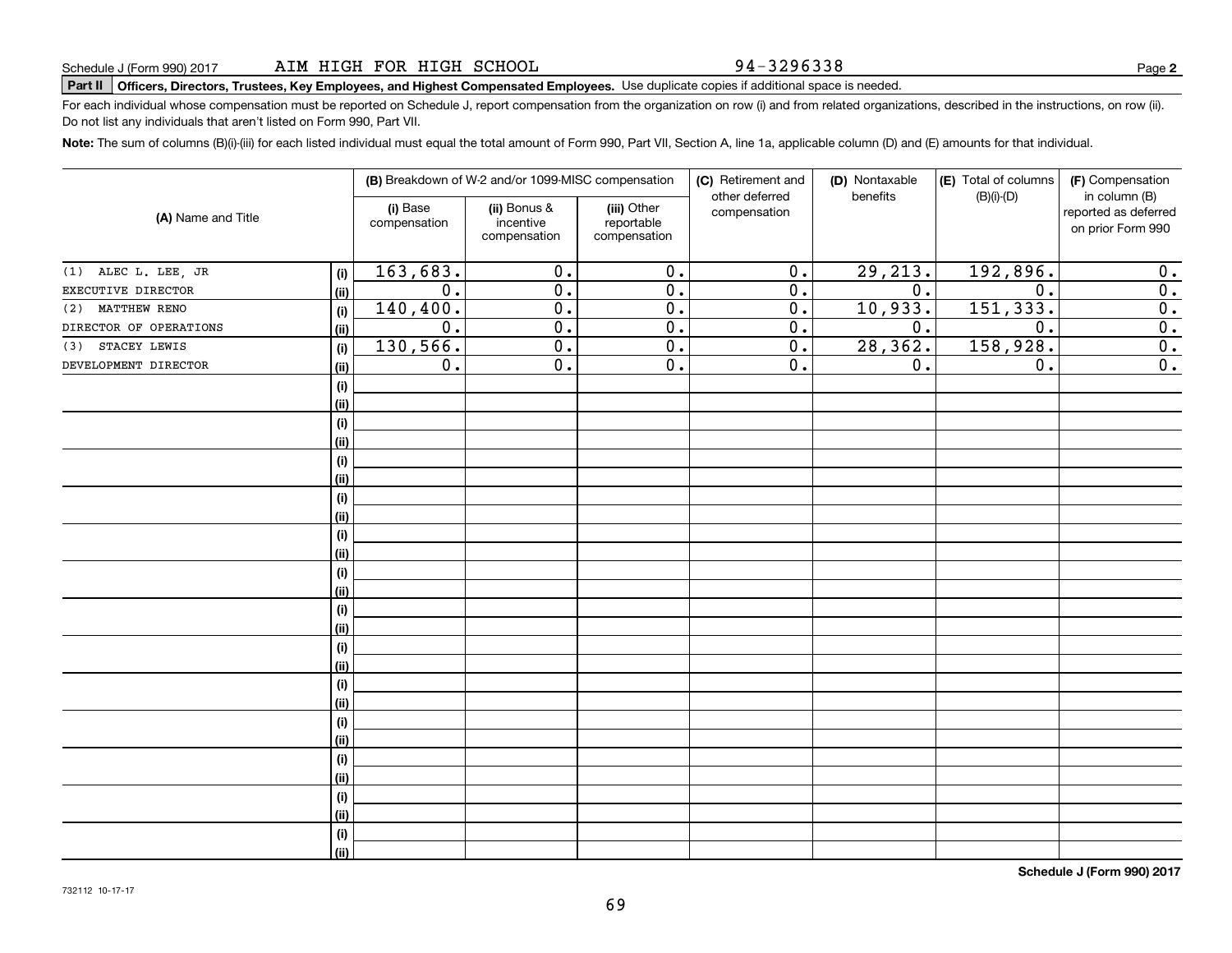#### **<sup>I</sup>Part III I Supplemental Information Part III Supplemental Information**

Schedule J (Form 990) 2017 ALM HIGH FOR HIGH SCHOOL<br>Part III Supplemental Information<br>Provide the information, explanation, or descriptions required for Part I, lines 1a, 1b, 3, 4a, 4b, 4c, 5a, 5b, 6a, 6b, 7, and 8, and fo

**Schedule J (Form 990) <sup>2017</sup> Schedule J (Form 990) 2017**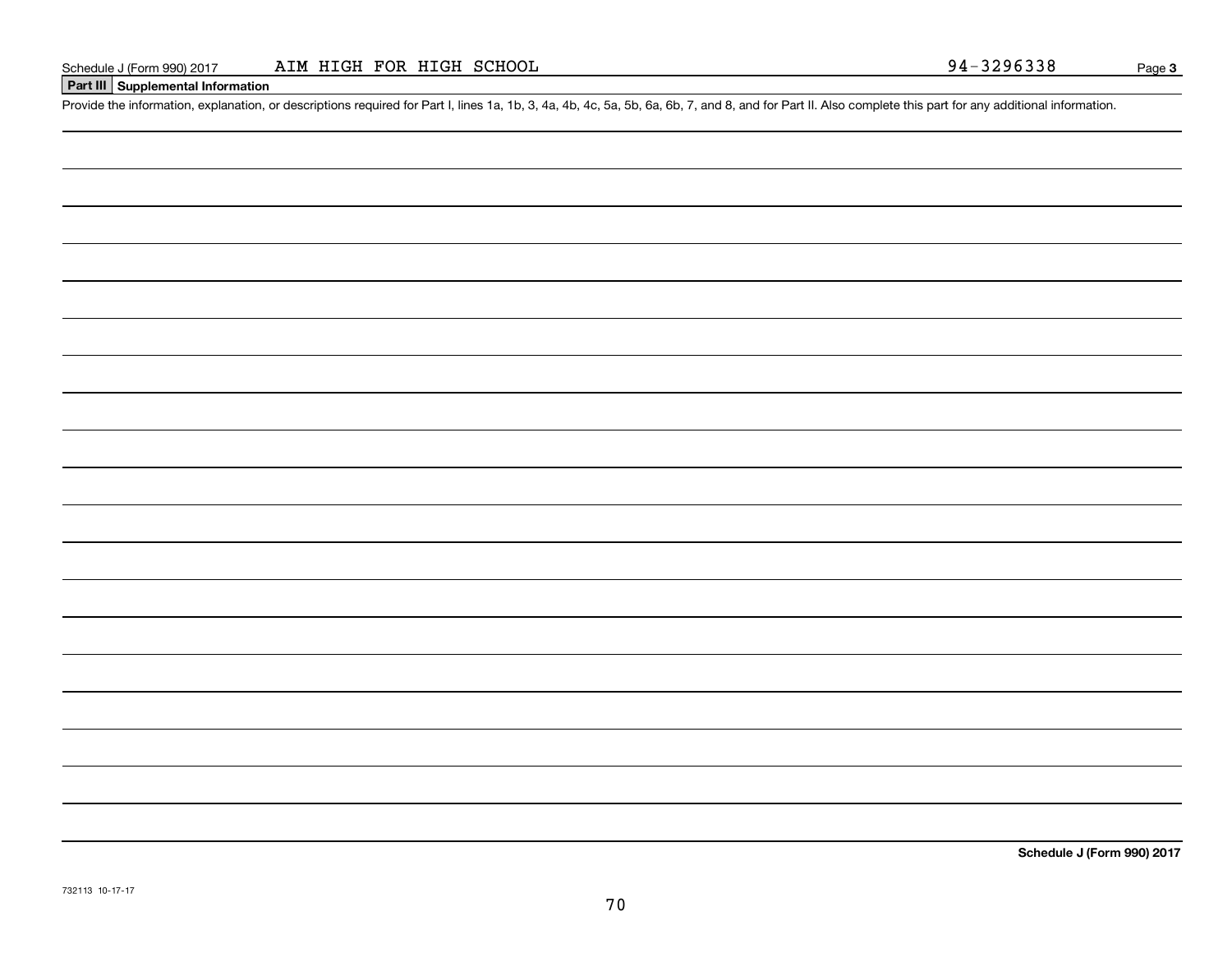| <b>SCHEDULE L</b><br>(Form 990 or 990-EZ)<br>Department of the Treasury<br>Internal Revenue Service           |                                                                            |  |                                                                       |                          |                            | <b>Transactions With Interested Persons</b><br>▶ Complete if the organization answered "Yes" on Form 990, Part IV, line 25a, 25b, 26, 27, 28a,<br>28b, or 28c, or Form 990-EZ, Part V, line 38a or 40b.<br>Attach to Form 990 or Form 990-EZ.<br>Go to www.irs.gov/Form990 for instructions and the latest information. |  |                                |  |                      |                                           | OMB No. 1545-0047<br>2017<br><b>Open To Public</b><br>Inspection |     |                           |  |
|---------------------------------------------------------------------------------------------------------------|----------------------------------------------------------------------------|--|-----------------------------------------------------------------------|--------------------------|----------------------------|-------------------------------------------------------------------------------------------------------------------------------------------------------------------------------------------------------------------------------------------------------------------------------------------------------------------------|--|--------------------------------|--|----------------------|-------------------------------------------|------------------------------------------------------------------|-----|---------------------------|--|
| Name of the organization                                                                                      |                                                                            |  |                                                                       |                          |                            |                                                                                                                                                                                                                                                                                                                         |  |                                |  |                      | <b>Employer identification number</b>     |                                                                  |     |                           |  |
| Part I                                                                                                        |                                                                            |  | AIM HIGH FOR HIGH SCHOOL                                              |                          |                            | Excess Benefit Transactions (section 501(c)(3), section 501(c)(4), and 501(c)(29) organizations only).                                                                                                                                                                                                                  |  |                                |  |                      | 94-3296338                                |                                                                  |     |                           |  |
|                                                                                                               |                                                                            |  |                                                                       |                          |                            | Complete if the organization answered "Yes" on Form 990, Part IV, line 25a or 25b, or Form 990-EZ, Part V, line 40b.                                                                                                                                                                                                    |  |                                |  |                      |                                           |                                                                  |     |                           |  |
| 1<br>(a) Name of disqualified person                                                                          |                                                                            |  | (b) Relationship between disqualified<br>person and organization      |                          |                            |                                                                                                                                                                                                                                                                                                                         |  | (c) Description of transaction |  |                      | (d) Corrected?<br>Yes                     |                                                                  |     | No.                       |  |
|                                                                                                               |                                                                            |  |                                                                       |                          |                            |                                                                                                                                                                                                                                                                                                                         |  |                                |  |                      |                                           |                                                                  |     |                           |  |
|                                                                                                               |                                                                            |  |                                                                       |                          |                            |                                                                                                                                                                                                                                                                                                                         |  |                                |  |                      |                                           |                                                                  |     |                           |  |
|                                                                                                               |                                                                            |  |                                                                       |                          |                            |                                                                                                                                                                                                                                                                                                                         |  |                                |  |                      |                                           |                                                                  |     |                           |  |
|                                                                                                               |                                                                            |  |                                                                       |                          |                            |                                                                                                                                                                                                                                                                                                                         |  |                                |  |                      |                                           |                                                                  |     |                           |  |
| 2 Enter the amount of tax incurred by the organization managers or disqualified persons during the year under |                                                                            |  |                                                                       |                          |                            |                                                                                                                                                                                                                                                                                                                         |  |                                |  |                      |                                           |                                                                  |     |                           |  |
| section 4958                                                                                                  |                                                                            |  |                                                                       |                          |                            |                                                                                                                                                                                                                                                                                                                         |  |                                |  |                      | $\triangleright$ \$                       |                                                                  |     |                           |  |
|                                                                                                               |                                                                            |  |                                                                       |                          |                            |                                                                                                                                                                                                                                                                                                                         |  |                                |  |                      | $\blacktriangleright$ \$                  |                                                                  |     |                           |  |
| Part II                                                                                                       | Loans to and/or From Interested Persons.                                   |  |                                                                       |                          |                            |                                                                                                                                                                                                                                                                                                                         |  |                                |  |                      |                                           |                                                                  |     |                           |  |
|                                                                                                               |                                                                            |  |                                                                       |                          |                            | Complete if the organization answered "Yes" on Form 990-EZ, Part V, line 38a or Form 990, Part IV, line 26; or if the organization                                                                                                                                                                                      |  |                                |  |                      |                                           |                                                                  |     |                           |  |
|                                                                                                               | reported an amount on Form 990, Part X, line 5, 6, or 22.                  |  |                                                                       |                          |                            |                                                                                                                                                                                                                                                                                                                         |  |                                |  |                      |                                           |                                                                  |     |                           |  |
| (a) Name of<br>interested person                                                                              | (b) Relationship<br>with organization                                      |  | (c) Purpose<br>of loan                                                |                          | (d) Loan to or<br>from the | (e) Original<br>principal amount                                                                                                                                                                                                                                                                                        |  | (f) Balance due                |  | $(g)$ In<br>default? | (h) Approved<br>by board or<br>committee? |                                                                  |     | (i) Written<br>agreement? |  |
|                                                                                                               |                                                                            |  |                                                                       | organization?<br>To From |                            |                                                                                                                                                                                                                                                                                                                         |  |                                |  | Yes<br>No.           |                                           | No.                                                              | Yes | No                        |  |
|                                                                                                               |                                                                            |  |                                                                       |                          |                            |                                                                                                                                                                                                                                                                                                                         |  |                                |  |                      | Yes                                       |                                                                  |     |                           |  |
|                                                                                                               |                                                                            |  |                                                                       |                          |                            |                                                                                                                                                                                                                                                                                                                         |  |                                |  |                      |                                           |                                                                  |     |                           |  |
|                                                                                                               |                                                                            |  |                                                                       |                          |                            |                                                                                                                                                                                                                                                                                                                         |  |                                |  |                      |                                           |                                                                  |     |                           |  |
|                                                                                                               |                                                                            |  |                                                                       |                          |                            |                                                                                                                                                                                                                                                                                                                         |  |                                |  |                      |                                           |                                                                  |     |                           |  |
|                                                                                                               |                                                                            |  |                                                                       |                          |                            |                                                                                                                                                                                                                                                                                                                         |  |                                |  |                      |                                           |                                                                  |     |                           |  |
|                                                                                                               |                                                                            |  |                                                                       |                          |                            |                                                                                                                                                                                                                                                                                                                         |  |                                |  |                      |                                           |                                                                  |     |                           |  |
|                                                                                                               |                                                                            |  |                                                                       |                          |                            |                                                                                                                                                                                                                                                                                                                         |  |                                |  |                      |                                           |                                                                  |     |                           |  |
|                                                                                                               |                                                                            |  |                                                                       |                          |                            |                                                                                                                                                                                                                                                                                                                         |  |                                |  |                      |                                           |                                                                  |     |                           |  |
|                                                                                                               |                                                                            |  |                                                                       |                          |                            |                                                                                                                                                                                                                                                                                                                         |  |                                |  |                      |                                           |                                                                  |     |                           |  |
| Total<br>Part III                                                                                             | <b>Grants or Assistance Benefiting Interested Persons.</b>                 |  |                                                                       |                          |                            | \$                                                                                                                                                                                                                                                                                                                      |  |                                |  |                      |                                           |                                                                  |     |                           |  |
|                                                                                                               | Complete if the organization answered "Yes" on Form 990, Part IV, line 27. |  |                                                                       |                          |                            |                                                                                                                                                                                                                                                                                                                         |  |                                |  |                      |                                           |                                                                  |     |                           |  |
| (a) Name of interested person                                                                                 |                                                                            |  | (b) Relationship between<br>interested person and<br>the organization |                          |                            | (c) Amount of<br>assistance                                                                                                                                                                                                                                                                                             |  | (d) Type of<br>assistance      |  |                      |                                           | (e) Purpose of<br>assistance                                     |     |                           |  |
|                                                                                                               |                                                                            |  |                                                                       |                          |                            |                                                                                                                                                                                                                                                                                                                         |  |                                |  |                      |                                           |                                                                  |     |                           |  |
|                                                                                                               |                                                                            |  |                                                                       |                          |                            |                                                                                                                                                                                                                                                                                                                         |  |                                |  |                      |                                           |                                                                  |     |                           |  |
|                                                                                                               |                                                                            |  |                                                                       |                          |                            |                                                                                                                                                                                                                                                                                                                         |  |                                |  |                      |                                           |                                                                  |     |                           |  |
|                                                                                                               |                                                                            |  |                                                                       |                          |                            |                                                                                                                                                                                                                                                                                                                         |  |                                |  |                      |                                           |                                                                  |     |                           |  |
|                                                                                                               |                                                                            |  |                                                                       |                          |                            |                                                                                                                                                                                                                                                                                                                         |  |                                |  |                      |                                           |                                                                  |     |                           |  |
|                                                                                                               |                                                                            |  |                                                                       |                          |                            |                                                                                                                                                                                                                                                                                                                         |  |                                |  |                      |                                           |                                                                  |     |                           |  |
|                                                                                                               |                                                                            |  |                                                                       |                          |                            |                                                                                                                                                                                                                                                                                                                         |  |                                |  |                      |                                           |                                                                  |     |                           |  |
|                                                                                                               |                                                                            |  |                                                                       |                          |                            |                                                                                                                                                                                                                                                                                                                         |  |                                |  |                      |                                           |                                                                  |     |                           |  |
|                                                                                                               |                                                                            |  |                                                                       |                          |                            |                                                                                                                                                                                                                                                                                                                         |  |                                |  |                      |                                           |                                                                  |     |                           |  |

LHA For Paperwork Reduction Act Notice, see the Instructions for Form 990 or 990-EZ. Schedule L (Form 990 or 990-EZ) 2017

732131 10-18-17 732131 10-18-17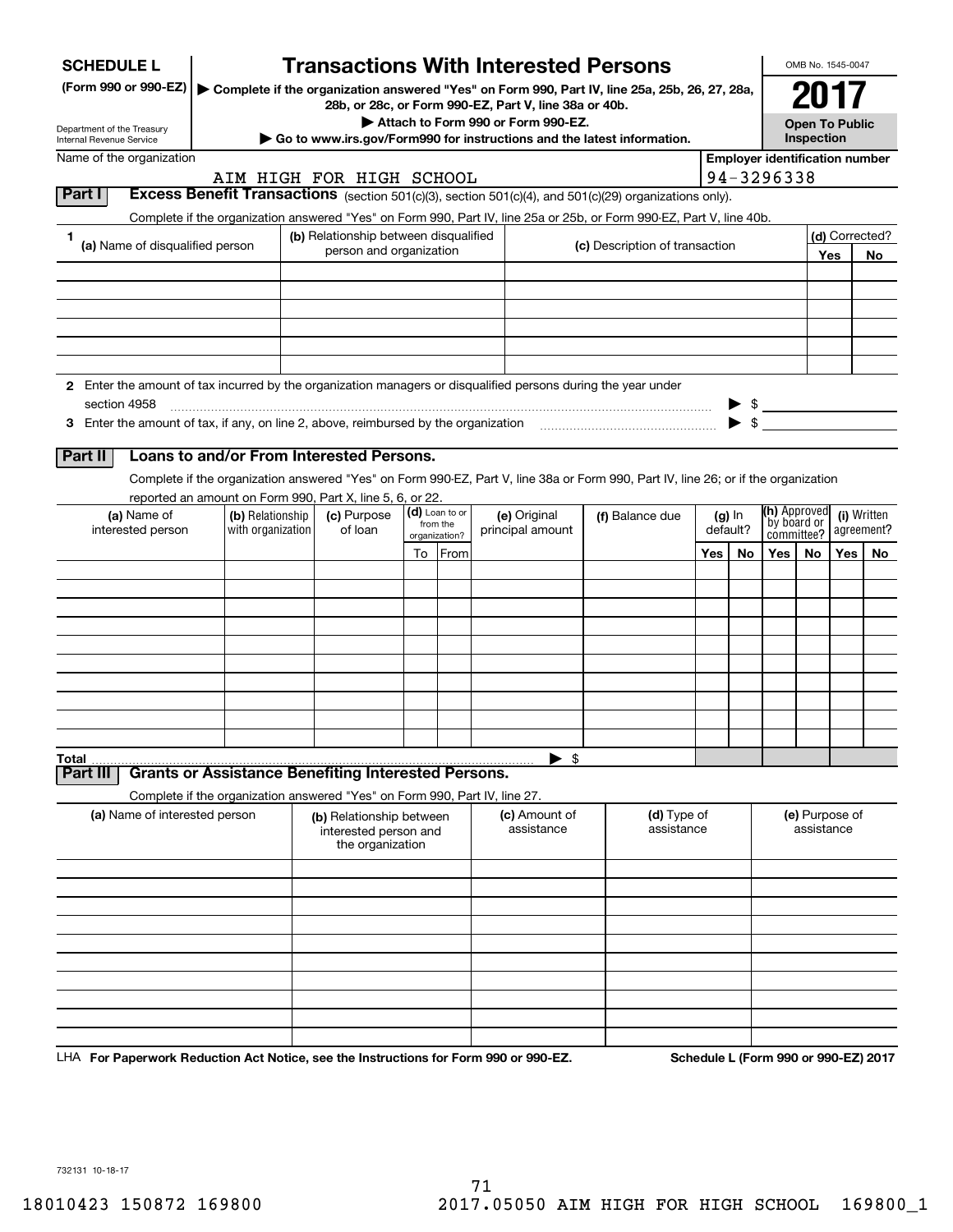| Schedule L (Form 990 or 990-EZ) 2017 AIM HIGH FOR HIGH SCHOOL        |  |  | 94-3296338 $_{Page 2}$ |  |
|----------------------------------------------------------------------|--|--|------------------------|--|
| <b>Part IV   Business Transactions Involving Interested Persons.</b> |  |  |                        |  |

Complete if the organization answered "Yes" on Form 990, Part IV, line 28a, 28b, or 28c. Complete if the organization answered "Yes" on Form 990, Part IV, line 28a, 28b, or 28c.

| (a) Name of interested person | (b) Relationship between interested<br>person and the organization |  |                 | (c) Amount of<br>transaction | (d) Description of<br>transaction |     | (e) Sharing of<br>organization's<br>revenues? |
|-------------------------------|--------------------------------------------------------------------|--|-----------------|------------------------------|-----------------------------------|-----|-----------------------------------------------|
|                               |                                                                    |  |                 |                              |                                   | Yes | No                                            |
| LAWRENCE K.<br>WEISS          | MR.                                                                |  | WEISS IS A BOAR | $6,000 \cdot MR.$            | WEISS S                           |     | х                                             |
|                               |                                                                    |  |                 |                              |                                   |     |                                               |
|                               |                                                                    |  |                 |                              |                                   |     |                                               |
|                               |                                                                    |  |                 |                              |                                   |     |                                               |
|                               |                                                                    |  |                 |                              |                                   |     |                                               |
|                               |                                                                    |  |                 |                              |                                   |     |                                               |
|                               |                                                                    |  |                 |                              |                                   |     |                                               |
|                               |                                                                    |  |                 |                              |                                   |     |                                               |
|                               |                                                                    |  |                 |                              |                                   |     |                                               |
|                               |                                                                    |  |                 |                              |                                   |     |                                               |

#### **I Part V I Supplemental Information Part V Supplemental Information**

Provide additional information for responses to questions on Schedule L (see instructions). Provide additional information for responses to questions on Schedule L (see instructions).

SCH L, PART IV, BUSINESS TRANSACTIONS INVOLVING INTERESTED PERSONS: SCH L, PART IV, BUSINESS TRANSACTIONS INVOLVING INTERESTED PERSONS:

(A) NAME OF PERSON: LAWRENCE K. WEISS (A) NAME OF PERSON: LAWRENCE K. WEISS

(B) RELATIONSHIP BETWEEN INTERESTED PERSON AND ORGANIZATION: (B) RELATIONSHIP BETWEEN INTERESTED PERSON AND ORGANIZATION:

MR. WEISS IS A BOARD MEMBER MR. WEISS IS A BOARD MEMBER

( D) DESCRIPTION OF TRANSACTION: MR. WEISS SUBLEASES A PORTION OF AIM (D) DESCRIPTION OF TRANSACTION: MR. WEISS SUBLEASES A PORTION OF AIM

HIGH'S ADMINISTRATIVE OFFICE SPACE. THE BOARD MEMBER'S LEASE IS AT A HIGH'S ADMINISTRATIVE OFFICE SPACE. THE BOARD MEMBER'S LEASE IS AT A

MONTHLY AMOUNT OF \$500. MONTHLY AMOUNT OF \$500.

**Schedule L (Form 990 or 990-EZ) <sup>2017</sup> Schedule L (Form 990 or 990-EZ) 2017**

732132 10-18-17 732132 10-18-17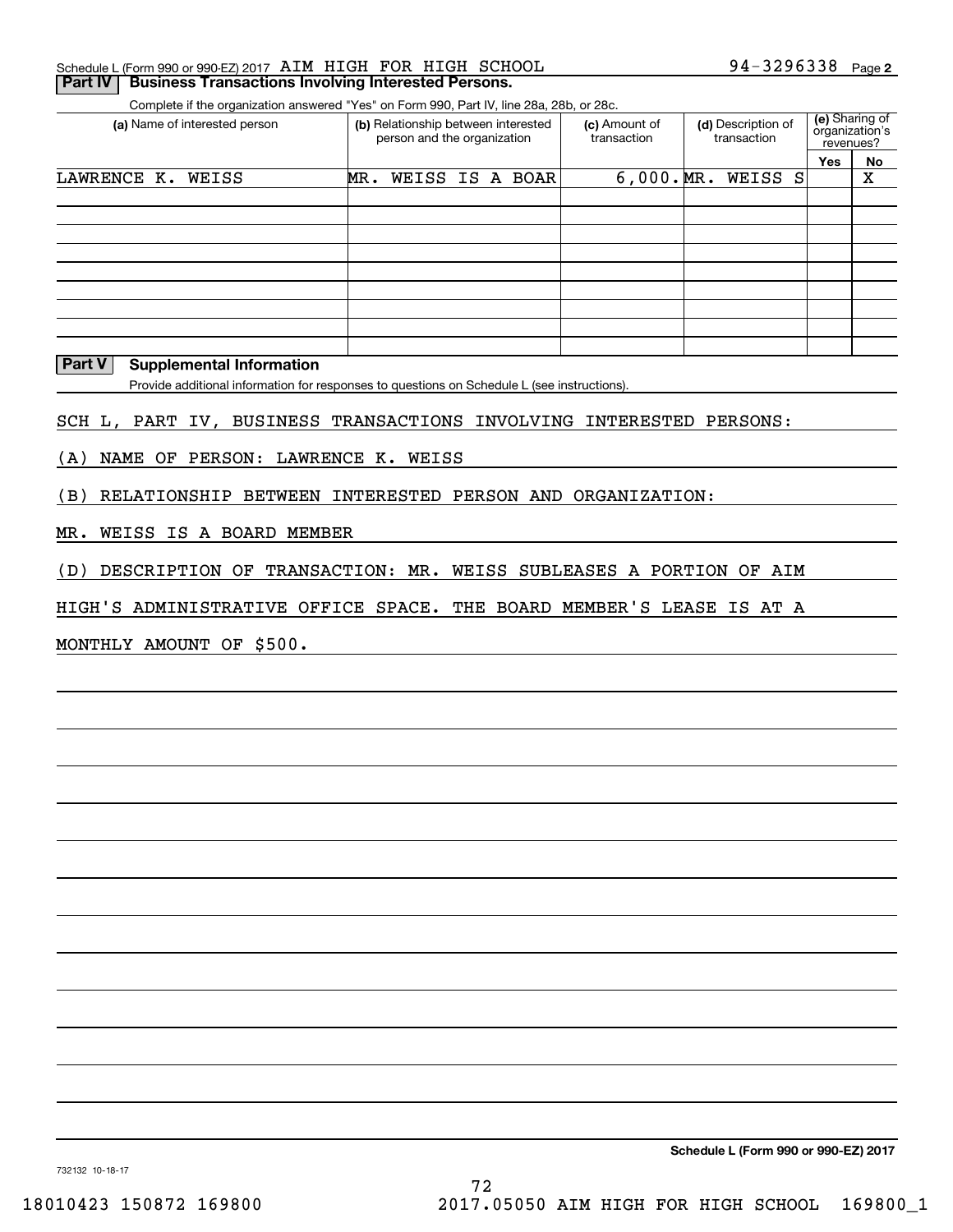| <b>SCHEDULE M</b><br>(Form 990)                                               |                                                                                                                      |                                                                                                                                | <b>Noncash Contributions</b> |                                                                                                                                                           |             |  |                                                       | OMB No. 1545-0047                          |     |    |
|-------------------------------------------------------------------------------|----------------------------------------------------------------------------------------------------------------------|--------------------------------------------------------------------------------------------------------------------------------|------------------------------|-----------------------------------------------------------------------------------------------------------------------------------------------------------|-------------|--|-------------------------------------------------------|--------------------------------------------|-----|----|
|                                                                               |                                                                                                                      |                                                                                                                                |                              |                                                                                                                                                           |             |  |                                                       | 201                                        |     |    |
| Attach to Form 990.<br>Department of the Treasury<br>Internal Revenue Service |                                                                                                                      |                                                                                                                                |                              | > Complete if the organizations answered "Yes" on Form 990, Part IV, lines 29 or 30.                                                                      |             |  |                                                       | <b>Open To Public</b><br><b>Inspection</b> |     |    |
|                                                                               |                                                                                                                      |                                                                                                                                |                              |                                                                                                                                                           |             |  |                                                       |                                            |     |    |
|                                                                               | Name of the organization                                                                                             |                                                                                                                                |                              | Go to www.irs.gov/Form990 for the latest information.                                                                                                     |             |  |                                                       | <b>Employer identification number</b>      |     |    |
|                                                                               |                                                                                                                      | AIM HIGH FOR HIGH SCHOOL                                                                                                       |                              |                                                                                                                                                           |             |  |                                                       | 94-3296338                                 |     |    |
| <b>Part I</b>                                                                 |                                                                                                                      | <b>Types of Property</b>                                                                                                       |                              |                                                                                                                                                           |             |  |                                                       |                                            |     |    |
|                                                                               |                                                                                                                      |                                                                                                                                | (a)                          | (b)                                                                                                                                                       | (c)         |  |                                                       | (d)                                        |     |    |
|                                                                               |                                                                                                                      |                                                                                                                                |                              | Noncash contribution<br>Number of<br>Check if<br>contributions or<br>amounts reported on<br>applicable<br>litems contributed Form 990, Part VIII, line 1q |             |  | Method of determining<br>noncash contribution amounts |                                            |     |    |
| 1.                                                                            |                                                                                                                      |                                                                                                                                |                              |                                                                                                                                                           |             |  |                                                       |                                            |     |    |
| 2                                                                             |                                                                                                                      |                                                                                                                                |                              |                                                                                                                                                           |             |  |                                                       |                                            |     |    |
| 3                                                                             |                                                                                                                      | Art - Fractional interests                                                                                                     |                              |                                                                                                                                                           |             |  |                                                       |                                            |     |    |
| 4                                                                             | Books and publications                                                                                               |                                                                                                                                |                              |                                                                                                                                                           |             |  |                                                       |                                            |     |    |
| 5                                                                             | Clothing and household goods                                                                                         |                                                                                                                                |                              |                                                                                                                                                           |             |  |                                                       |                                            |     |    |
| 6                                                                             |                                                                                                                      |                                                                                                                                |                              |                                                                                                                                                           |             |  |                                                       |                                            |     |    |
| 7                                                                             |                                                                                                                      |                                                                                                                                |                              |                                                                                                                                                           |             |  |                                                       |                                            |     |    |
| 8                                                                             | Intellectual property                                                                                                |                                                                                                                                |                              |                                                                                                                                                           |             |  |                                                       |                                            |     |    |
| 9                                                                             |                                                                                                                      |                                                                                                                                | $\mathbf X$                  | 6                                                                                                                                                         | 161,436.FMV |  |                                                       |                                            |     |    |
| 10                                                                            |                                                                                                                      | Securities - Closely held stock                                                                                                |                              |                                                                                                                                                           |             |  |                                                       |                                            |     |    |
| 11                                                                            |                                                                                                                      | Securities - Partnership, LLC, or                                                                                              |                              |                                                                                                                                                           |             |  |                                                       |                                            |     |    |
|                                                                               | trust interests                                                                                                      |                                                                                                                                |                              |                                                                                                                                                           |             |  |                                                       |                                            |     |    |
| 12                                                                            | Securities - Miscellaneous                                                                                           |                                                                                                                                |                              |                                                                                                                                                           |             |  |                                                       |                                            |     |    |
| 13                                                                            |                                                                                                                      | Qualified conservation contribution -                                                                                          |                              |                                                                                                                                                           |             |  |                                                       |                                            |     |    |
|                                                                               | Historic structures                                                                                                  |                                                                                                                                |                              |                                                                                                                                                           |             |  |                                                       |                                            |     |    |
| 14                                                                            |                                                                                                                      | Qualified conservation contribution - Other                                                                                    |                              |                                                                                                                                                           |             |  |                                                       |                                            |     |    |
| 15                                                                            | Real estate - Residential                                                                                            |                                                                                                                                |                              |                                                                                                                                                           |             |  |                                                       |                                            |     |    |
| 16                                                                            |                                                                                                                      |                                                                                                                                |                              |                                                                                                                                                           |             |  |                                                       |                                            |     |    |
| 17                                                                            |                                                                                                                      |                                                                                                                                |                              |                                                                                                                                                           |             |  |                                                       |                                            |     |    |
| 18                                                                            |                                                                                                                      |                                                                                                                                |                              |                                                                                                                                                           |             |  |                                                       |                                            |     |    |
| 19                                                                            |                                                                                                                      |                                                                                                                                |                              |                                                                                                                                                           |             |  |                                                       |                                            |     |    |
| 20                                                                            | Drugs and medical supplies                                                                                           |                                                                                                                                |                              |                                                                                                                                                           |             |  |                                                       |                                            |     |    |
| 21                                                                            |                                                                                                                      |                                                                                                                                |                              |                                                                                                                                                           |             |  |                                                       |                                            |     |    |
| 22                                                                            |                                                                                                                      |                                                                                                                                |                              |                                                                                                                                                           |             |  |                                                       |                                            |     |    |
| 23                                                                            |                                                                                                                      |                                                                                                                                |                              |                                                                                                                                                           |             |  |                                                       |                                            |     |    |
| 24                                                                            |                                                                                                                      |                                                                                                                                |                              |                                                                                                                                                           |             |  |                                                       |                                            |     |    |
| 25<br>26                                                                      | Other<br>Other                                                                                                       |                                                                                                                                |                              |                                                                                                                                                           |             |  |                                                       |                                            |     |    |
| 27                                                                            | Other                                                                                                                | $\overline{\phantom{a}}$ )                                                                                                     |                              |                                                                                                                                                           |             |  |                                                       |                                            |     |    |
| 28                                                                            | Other                                                                                                                |                                                                                                                                |                              |                                                                                                                                                           |             |  |                                                       |                                            |     |    |
| 29                                                                            |                                                                                                                      | Number of Forms 8283 received by the organization during the tax year for contributions                                        |                              |                                                                                                                                                           |             |  |                                                       |                                            |     |    |
|                                                                               |                                                                                                                      | for which the organization completed Form 8283, Part IV, Donee Acknowledgement                                                 |                              |                                                                                                                                                           | 29          |  |                                                       |                                            |     |    |
|                                                                               |                                                                                                                      |                                                                                                                                |                              |                                                                                                                                                           |             |  |                                                       |                                            | Yes | No |
|                                                                               |                                                                                                                      | 30a During the year, did the organization receive by contribution any property reported in Part I, lines 1 through 28, that it |                              |                                                                                                                                                           |             |  |                                                       |                                            |     |    |
|                                                                               |                                                                                                                      | must hold for at least three years from the date of the initial contribution, and which isn't required to be used for          |                              |                                                                                                                                                           |             |  |                                                       |                                            |     |    |
|                                                                               |                                                                                                                      | exempt purposes for the entire holding period?                                                                                 |                              |                                                                                                                                                           |             |  |                                                       | 30a                                        |     | х  |
| b                                                                             |                                                                                                                      | If "Yes," describe the arrangement in Part II.                                                                                 |                              |                                                                                                                                                           |             |  |                                                       |                                            |     |    |
| 31                                                                            | Does the organization have a gift acceptance policy that requires the review of any nonstandard contributions?<br>31 |                                                                                                                                |                              |                                                                                                                                                           |             |  |                                                       |                                            |     | х  |
|                                                                               |                                                                                                                      | 32a Does the organization hire or use third parties or related organizations to solicit, process, or sell noncash              |                              |                                                                                                                                                           |             |  |                                                       |                                            |     |    |
|                                                                               | contributions?                                                                                                       |                                                                                                                                |                              |                                                                                                                                                           |             |  |                                                       | 32a                                        |     | х  |
| b                                                                             | If "Yes," describe in Part II.                                                                                       |                                                                                                                                |                              |                                                                                                                                                           |             |  |                                                       |                                            |     |    |
| 33                                                                            |                                                                                                                      | If the organization didn't report an amount in column (c) for a type of property for which column (a) is checked,              |                              |                                                                                                                                                           |             |  |                                                       |                                            |     |    |
|                                                                               | describe in Part II.                                                                                                 |                                                                                                                                |                              |                                                                                                                                                           |             |  |                                                       |                                            |     |    |

LHA **For Paperwork Reduction Act Notice, see the Instructions for Form 990 For Paperwork Reduction Act Notice, see the Instructions for Form 990. Schedule M (Form 990) 2017** LHA

**. Schedule M (Form 990) 2017** 

732141 09-07-17 732141 09-07-17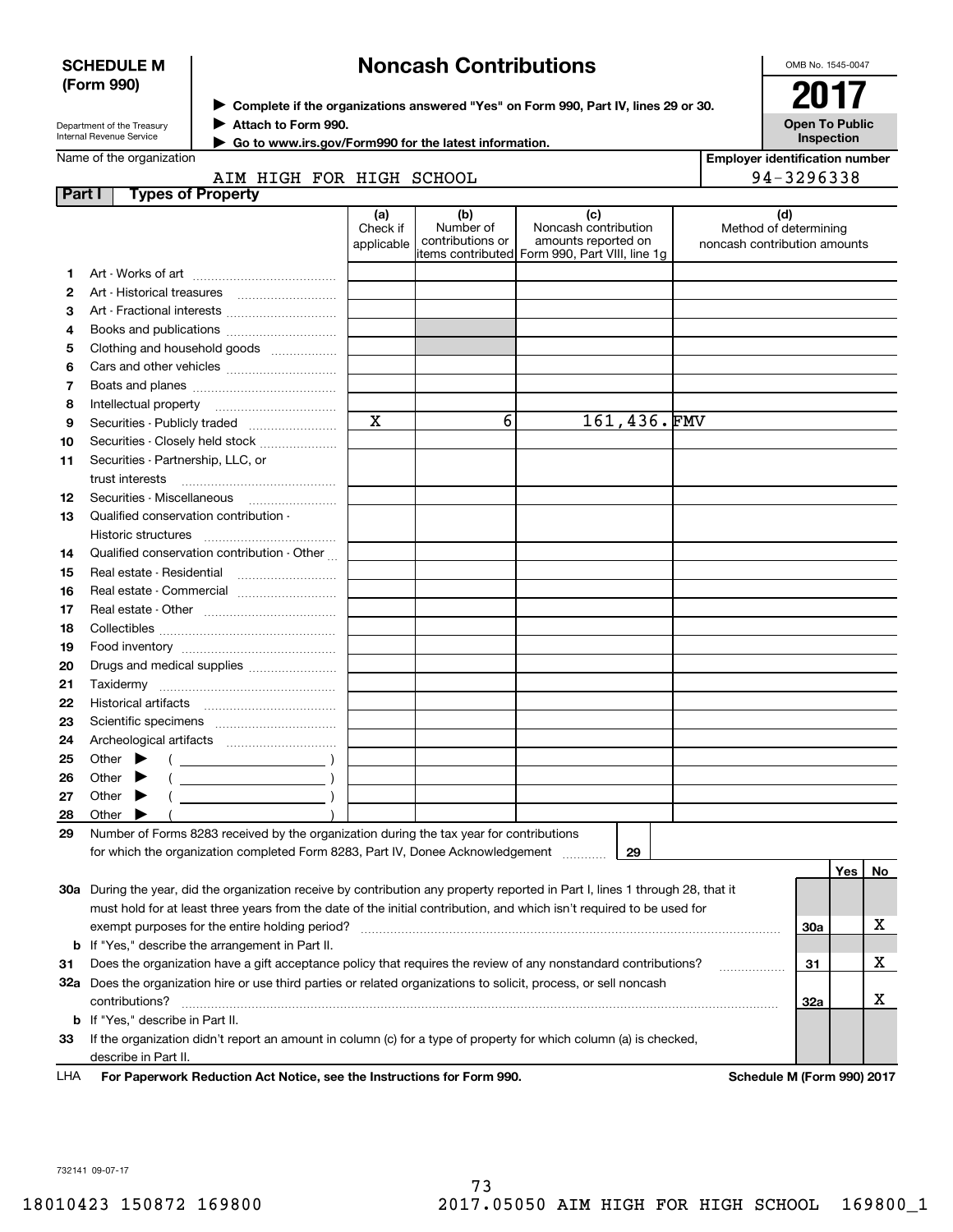**Part II** Supplemental Information. Provide the information required by Part I, lines 30b, 32b, and 33, and whether the organization is reporting in Part I, column (b), the number of contributions, the number of items received, or a combination of both. Also complete this part for any additional information. this part for any additional information.

732142 09-07-17 **Schedule M (Form 990) <sup>2017</sup> Schedule M (Form 990) 2017** 74 74 732142 09-07-17

18010423 150872 169800 2017.05050 AIM HIGH FOR HIGH SCHOOL 169800\_1 18010423 150872 169800 2017.05050 AIM HIGH FOR HIGH SCHOOL 169800\_1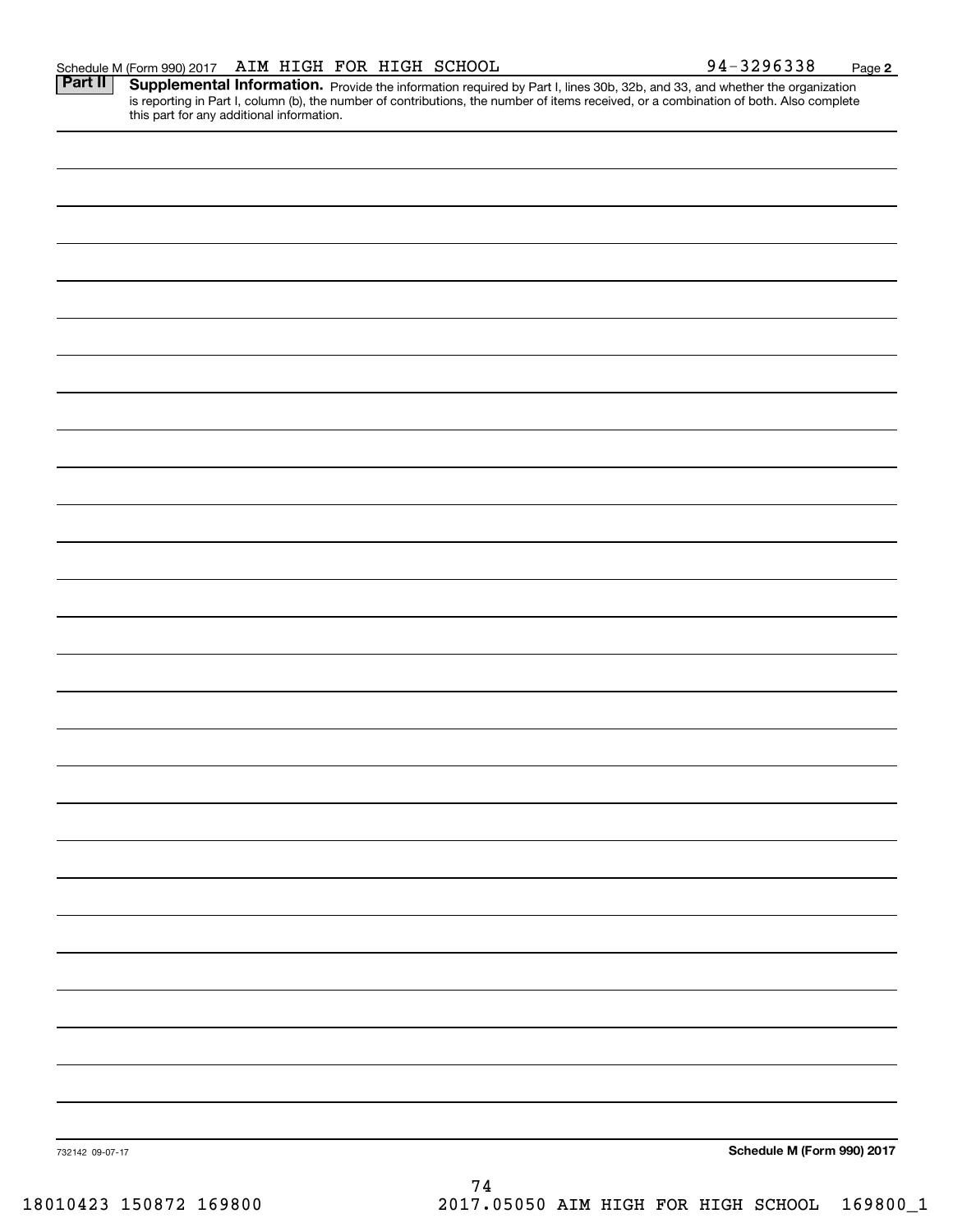**(Form 990 or 990-EZ)**

**SCHEDULE O Supplemental Information to Form 990 or 990-EZ SCHEDULE O Supplemental Information to Form 990 or 990-EZ (Form 990 or 990-EZ) Complete to provide information for responses to specific questions on Complete to provide information for responses to specific questions on Form 990 or 990-EZ or to provide any additional information. Form 990 or 990-EZ or to provide any additional information.** Department of the Treasury **and Personal Property of the Treasury <b>Attach to Form 990 or 990-EZ. CONSERVISION CONSERVER SUPPLEMENTAL INTERNATION COMPLETE CONSERVANCE CONSERVANCE CONSUMINATION CONSUMINATION THE REGAL PROPERTY CONSUMINATION THE REGAL PROPERTY OF THE REGAL PROPERTY OF THE REGAL PROPERTY OF THE REGAL PR** 

Attach to Form 990 or 990-EZ.<br>Go to www.irs.gov/Form990 for the latest information.

Department of the Treasi<br>Internal Revenue Service Department of the Treasury Name of the organization

Name of the organization **Employer identification number Employer identification number** AIM HIGH FOR HIGH SCHOOL | 94-3296338

OMB No. 1545-0047 OMB No. 1545-0047 **2017 Open to Public Open to Public**

**2017**

**Inspection**

FORM 990, PART III, LINE 1, DESCRIPTION OF ORGANIZATION MISSION: FORM 990, PART III, LINE 1, DESCRIPTION OF ORGANIZATION MISSION:

AND FUTURE SUCCESS. INSPIRES THE NEXT GENERATION OF TEACHERS AND AND FUTURE SUCCESS. INSPIRES THE NEXT GENERATION OF TEACHERS AND

EDUCATIONAL LEADERS. EDUCATIONAL LEADERS.

FORM 990, PART III, LINE 4A, PROGRAM SERVICE ACCOMPLISHMENTS: FORM 990, PART III, LINE 4A, PROGRAM SERVICE ACCOMPLISHMENTS:

AND URBAN 96. AND URBAN 96.

FORM 990, PART VI , SECTION B, LINE 11B: FORM 990, PART VI, SECTION B, LINE 11B:

THE DRAFT 990 IS PROVIDED TO THE EXECUTIVE DIRECTOR, BOARD PRESIDENT, THE DRAFT 990 IS PROVIDED TO THE EXECUTIVE DIRECTOR, BOARD PRESIDENT,

TREASURER, AND MEMBERS OF THE AUDIT COMMITTEE FOR APPROVAL BEFORE THE FORM TREASURER, AND MEMBERS OF THE AUDIT COMMITTEE FOR APPROVAL BEFORE THE FORM

990 IS FILED. 990 IS FILED.

FORM 990, PART VI , SECTION B, LINE 12C: FORM 990, PART VI, SECTION B, LINE 12C:

CONFLICT OF INTEREST IS BROUGHT UP REGULARLY AT BOARD MEETINGS. CONFLICT OF INTEREST IS BROUGHT UP REGULARLY AT BOARD MEETINGS.

FORM 990, PART VI , SECTION B, LINE 15 : FORM 990, PART VI, SECTION B, LINE 15:

GUIDESTAR IS USED TO CHECK SALARIES OF COMPARABLE POSITIONS WITH COMPARABLE GUIDESTAR IS USED TO CHECK SALARIES OF COMPARABLE POSITIONS WITH COMPARABLE ORGANIZATIONS. ORGANIZATIONS.

FORM 990, PART VI , SECTION C, LINE 19 : FORM 990, PART VI, SECTION C, LINE 19:

AVAILABLE BY REQUEST THROUGHT THE ANNUAL REPORT, WEBSITE AND POSTING WITH AVAILABLE BY REQUEST THROUGHT THE ANNUAL REPORT, WEBSITE AND POSTING WITH

CALIFORNIA DEPARTMENT OF JUSTICE. CALIFORNIA DEPARTMENT OF JUSTICE.

FORM 990, PART XI, LINE 9, CHANGES IN NET ASSETS:

DISQUALIFIED TRANSIT EXPENSES -2 ,026 . DISQUALIFIED TRANSIT EXPENSES -2,026.

LHA For Paperwork Reduction Act Notice, see the Instructions for Form 990 or 990-EZ. Schedule O (Form 990 or 990-EZ) (2017) 732211 09-07-17 732211 09-07-17

75 75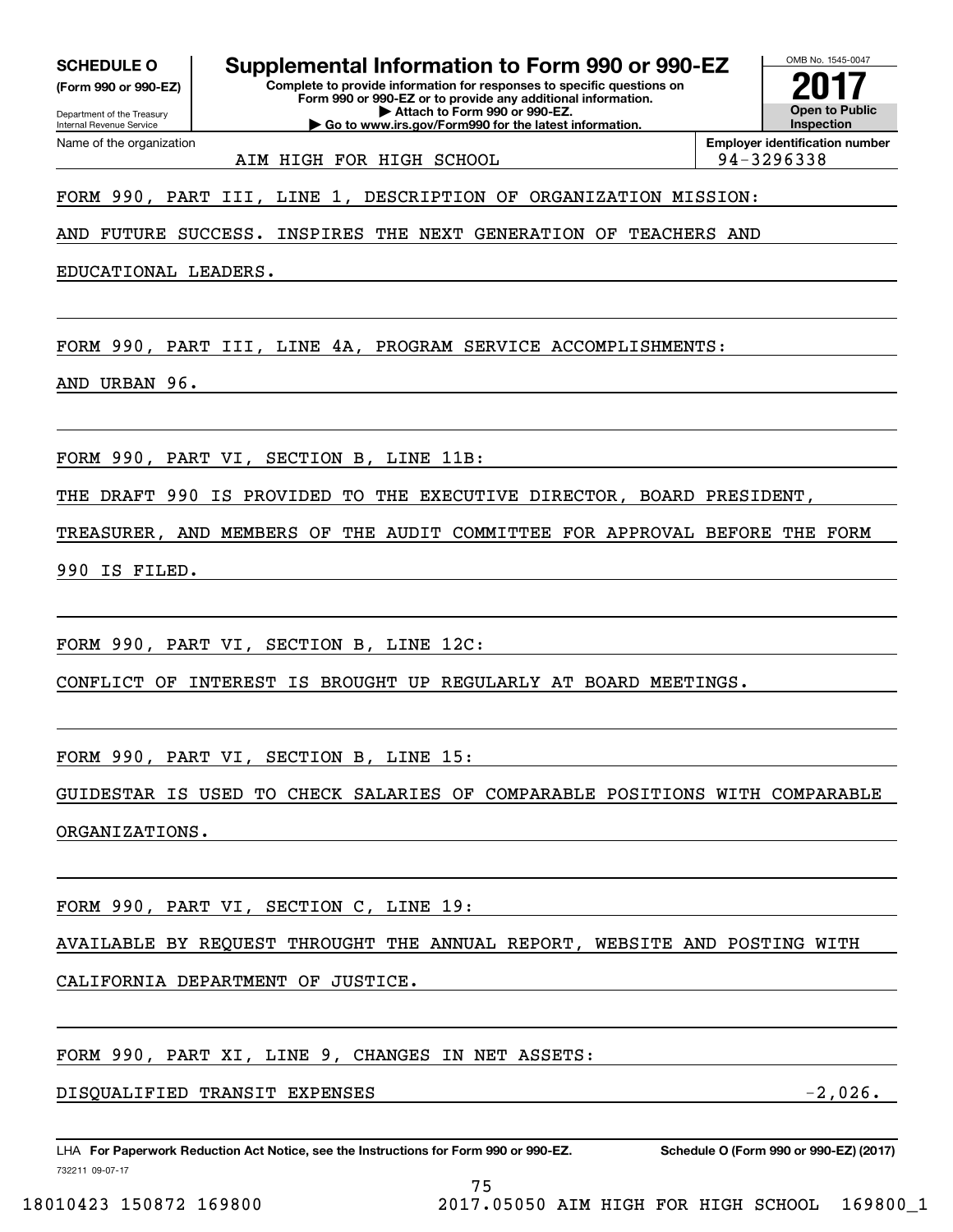| Schedule O (Form 990 or 990-EZ) (2017)               | Page 2                                                  |
|------------------------------------------------------|---------------------------------------------------------|
| Name of the organization<br>AIM HIGH FOR HIGH SCHOOL | <b>Employer identification number</b><br>$94 - 3296338$ |
|                                                      |                                                         |
| FORM 990, PART XII, LINE 2C                          |                                                         |
| NO CHANGE IN THE PROCESS.                            |                                                         |
|                                                      |                                                         |
|                                                      |                                                         |
|                                                      |                                                         |
|                                                      |                                                         |
|                                                      |                                                         |
|                                                      |                                                         |
|                                                      |                                                         |
|                                                      |                                                         |
|                                                      |                                                         |
|                                                      |                                                         |
|                                                      |                                                         |
|                                                      |                                                         |
|                                                      |                                                         |
|                                                      |                                                         |
|                                                      |                                                         |
|                                                      |                                                         |
|                                                      |                                                         |
|                                                      |                                                         |
|                                                      |                                                         |
|                                                      |                                                         |
|                                                      |                                                         |
|                                                      |                                                         |
|                                                      |                                                         |
|                                                      |                                                         |
|                                                      |                                                         |
|                                                      |                                                         |
|                                                      |                                                         |
|                                                      |                                                         |
|                                                      |                                                         |
|                                                      |                                                         |
|                                                      |                                                         |
|                                                      |                                                         |
|                                                      |                                                         |
|                                                      |                                                         |
|                                                      |                                                         |
|                                                      |                                                         |
|                                                      |                                                         |
| 732212 09-07-17<br>76                                | Schedule O (Form 990 or 990-EZ) (2017)                  |

18010423 150872 169800 2017.05050 AIM HIGH FOR HIGH SCHOOL 169800\_1 18010423 150872 169800 2017.05050 AIM HIGH FOR HIGH SCHOOL 169800\_1